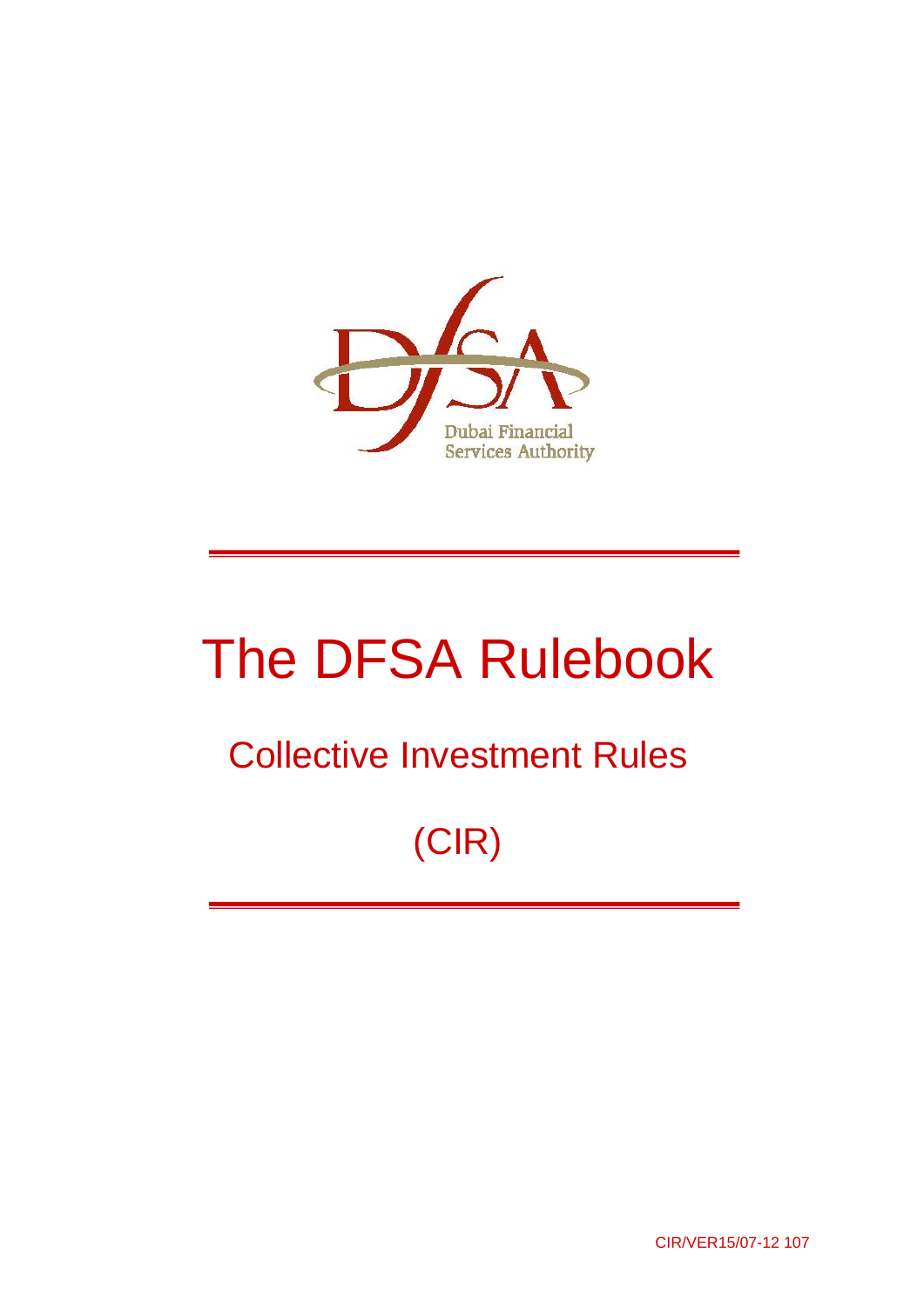

# **Contents**

The contents of this module are divided into the following chapters, sections and<br>appendices:

| 1.                                     |                                                     |  |
|----------------------------------------|-----------------------------------------------------|--|
| 1.1<br>1.2                             |                                                     |  |
|                                        |                                                     |  |
| $\overline{2}$                         | ARRANGEMENTS NOT CONSTITUTING A COLLECTIVE          |  |
| 2.1                                    |                                                     |  |
| 3                                      |                                                     |  |
| 3.1                                    |                                                     |  |
| 4.                                     |                                                     |  |
| 4.1                                    |                                                     |  |
|                                        |                                                     |  |
| 5                                      |                                                     |  |
| 5.1                                    |                                                     |  |
| 6                                      | <b>EXTERNAL FUND MANAGERS AND EXTERNAL FUNDS 15</b> |  |
| 6.1<br>6.2                             |                                                     |  |
| <b>PART 4:</b>                         | CORE RULES RELATING TO ESTABLISHMENT                |  |
| 7                                      |                                                     |  |
| 7.1                                    |                                                     |  |
| 8                                      |                                                     |  |
| 8.1<br>8.2<br>8.3<br>8.4<br>8.5<br>8.6 |                                                     |  |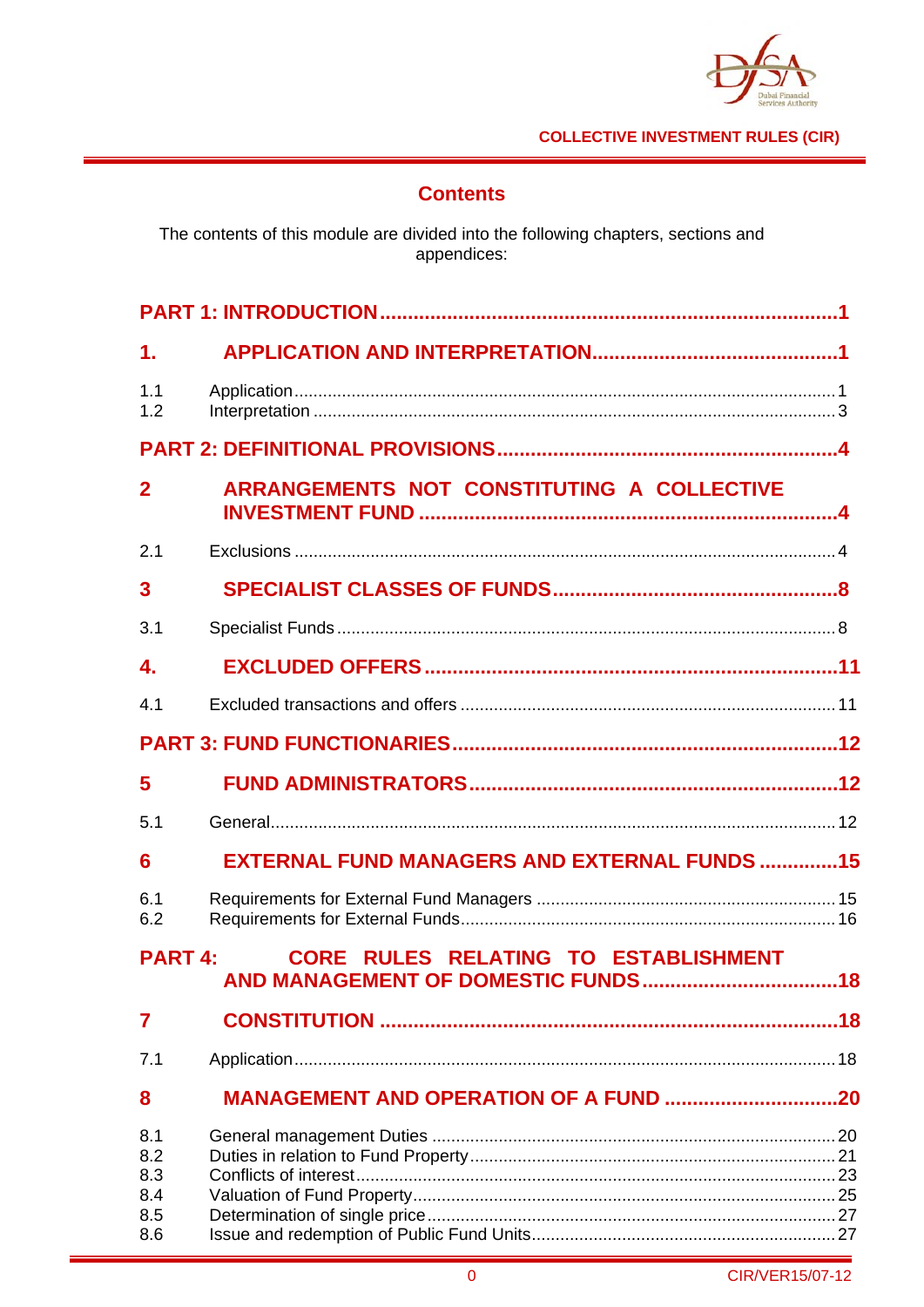

| 8.7<br>8.8<br>8.9<br>8.10<br>8.11<br>8.12<br>8.13    |                                                                 |  |
|------------------------------------------------------|-----------------------------------------------------------------|--|
| 9                                                    | ACCOUNTING, AUDIT AND PERIODIC REPORTING OF A<br><b>FUND 39</b> |  |
| 9.1<br>9.2<br>9.3<br>9.4<br>9.5                      |                                                                 |  |
|                                                      | PART 5: RULES SPECIFIC TO DIFFERENT TYPES OF DOMESTIC           |  |
| 10                                                   | REQUIREMENTS SPECIFIC TO PUBLIC FUNDS48                         |  |
| 10.1<br>10.2<br>10.3<br>10.4<br>10.5                 |                                                                 |  |
| 11                                                   |                                                                 |  |
| 11.1<br>11.2<br>11.3                                 |                                                                 |  |
| 12                                                   | REQUIREMENTS SPECIFIC TO EXEMPT FUNDS  65                       |  |
| 12.1<br>12.2                                         |                                                                 |  |
| <b>PART 6:</b>                                       | RULES SPECIFIC TO SPECIALIST CLASSES OF                         |  |
| 13.                                                  | <b>ADDITIONAL REQUIREMENTS FOR SPECIALIST FUNDS68</b>           |  |
| 13.1<br>13.2<br>13.3<br>13.4<br>13.5<br>13.6<br>13.7 |                                                                 |  |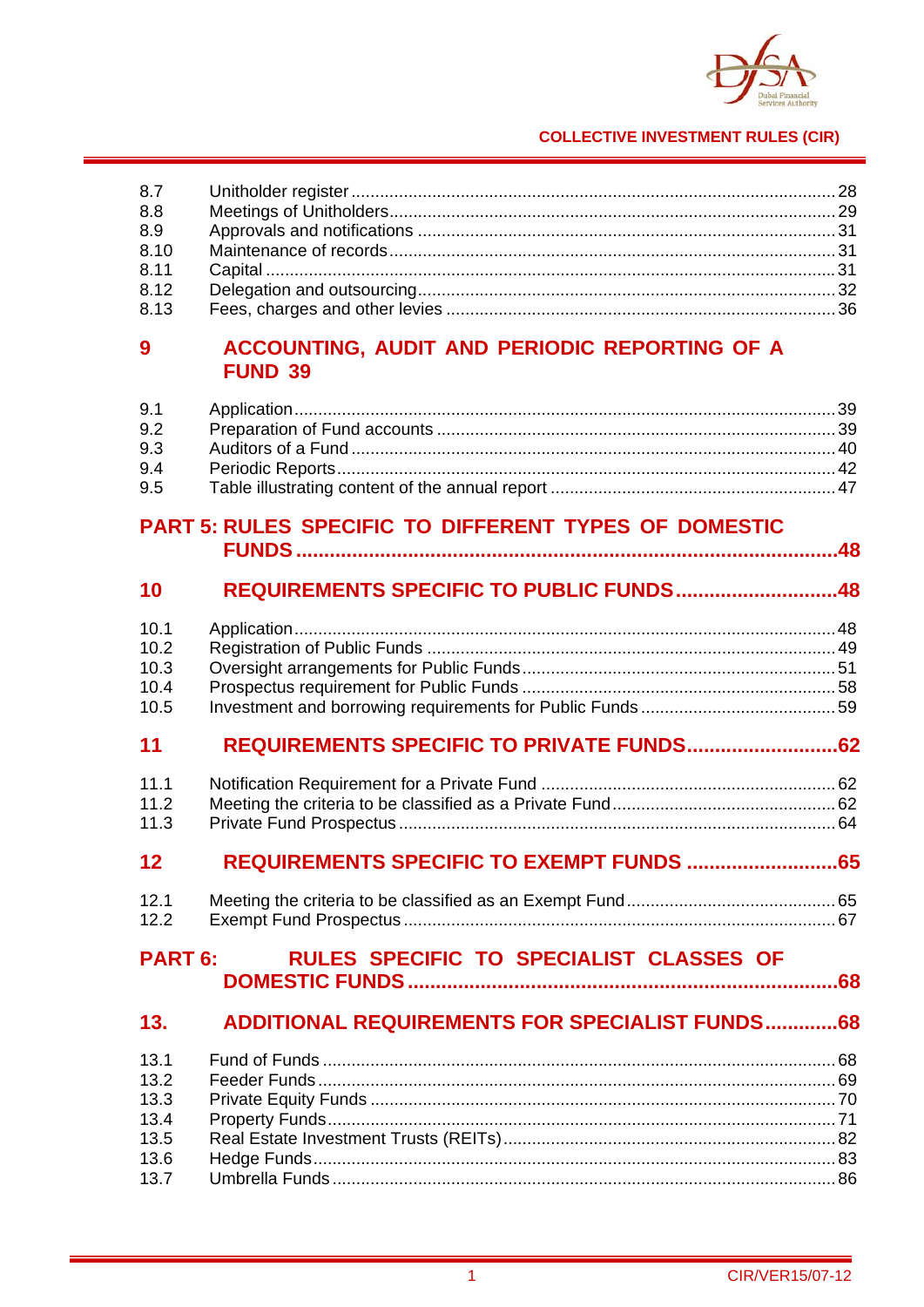

| <b>PART 7:</b>                               | <b>MARKETING OF DOMESTIC AND FOREIGN FUNDS 87</b>     |  |
|----------------------------------------------|-------------------------------------------------------|--|
| 14                                           | <b>MARKETING OF DOMESTIC FUNDS AND PROSPECTUS</b>     |  |
| 14.1<br>14.2<br>14.3<br>14.4<br>14.5<br>14.6 |                                                       |  |
| 15                                           |                                                       |  |
| 15.1                                         |                                                       |  |
|                                              | TRANSFER SCHEMES AND WINDING UP OF<br><b>PART 8 –</b> |  |
| 16.                                          | <b>TRANSFER SCHEMES RELATING TO DOEMSTIC FUNDS108</b> |  |
| 16.1                                         |                                                       |  |
| 17                                           |                                                       |  |
| 17.1                                         |                                                       |  |
|                                              |                                                       |  |
| 18                                           |                                                       |  |
| 18.1                                         |                                                       |  |
| APP <sub>1</sub>                             |                                                       |  |
| A1.1<br>A1.2<br>A1.3<br>A1.4                 |                                                       |  |
| <b>APP2</b>                                  |                                                       |  |
| A 2.1                                        |                                                       |  |
| APP <sub>3</sub>                             |                                                       |  |
| A 3.1                                        |                                                       |  |
| APP <sub>4</sub>                             | <b>GUIDANCE ON ASSET VALUATION AND PRICING125</b>     |  |
| APP <sub>5</sub>                             |                                                       |  |
| A5.1                                         |                                                       |  |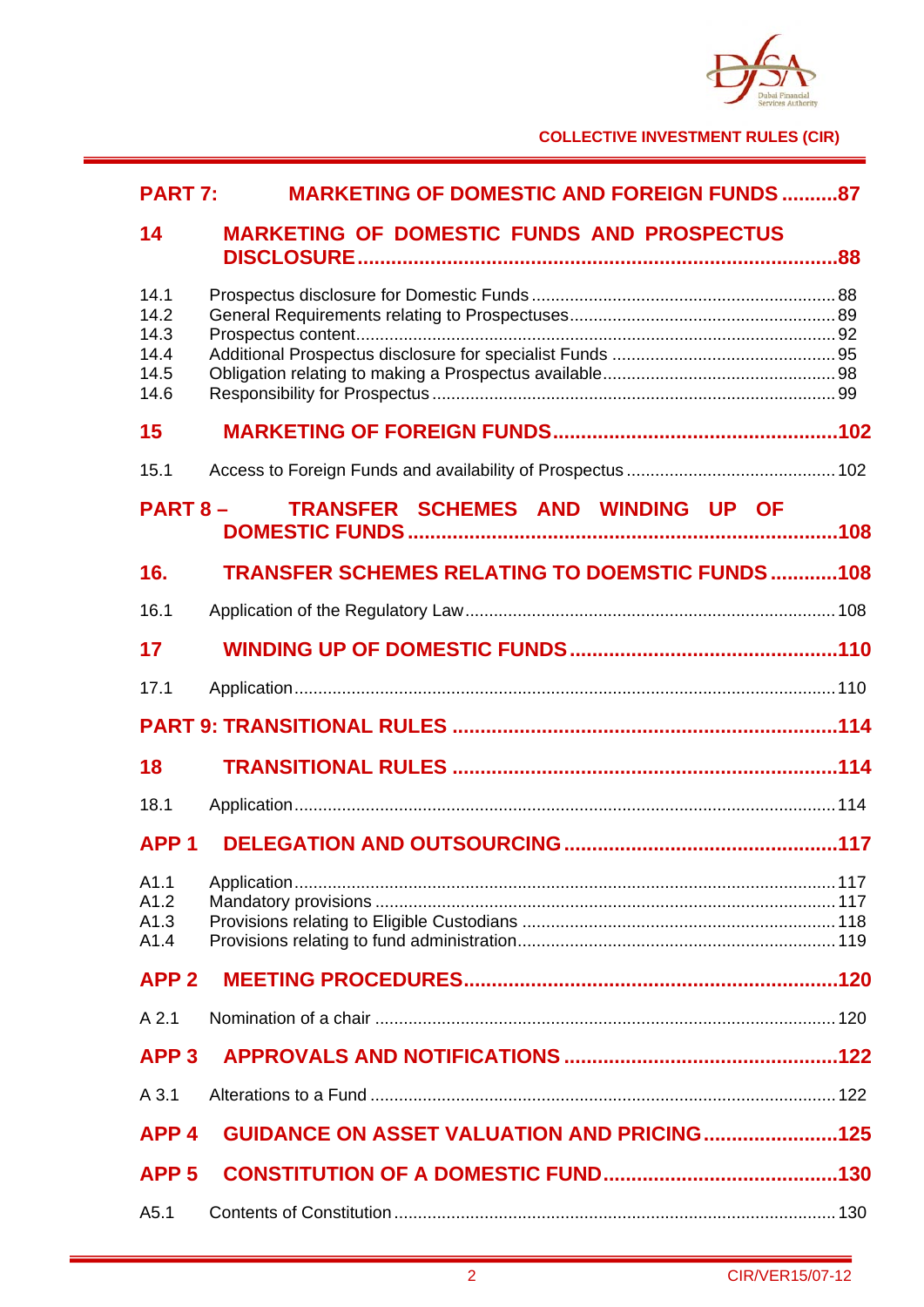

| APP 6 GUIDANCE ON FITNESS AND PROPRIETY FOR |  |
|---------------------------------------------|--|
|                                             |  |
|                                             |  |
|                                             |  |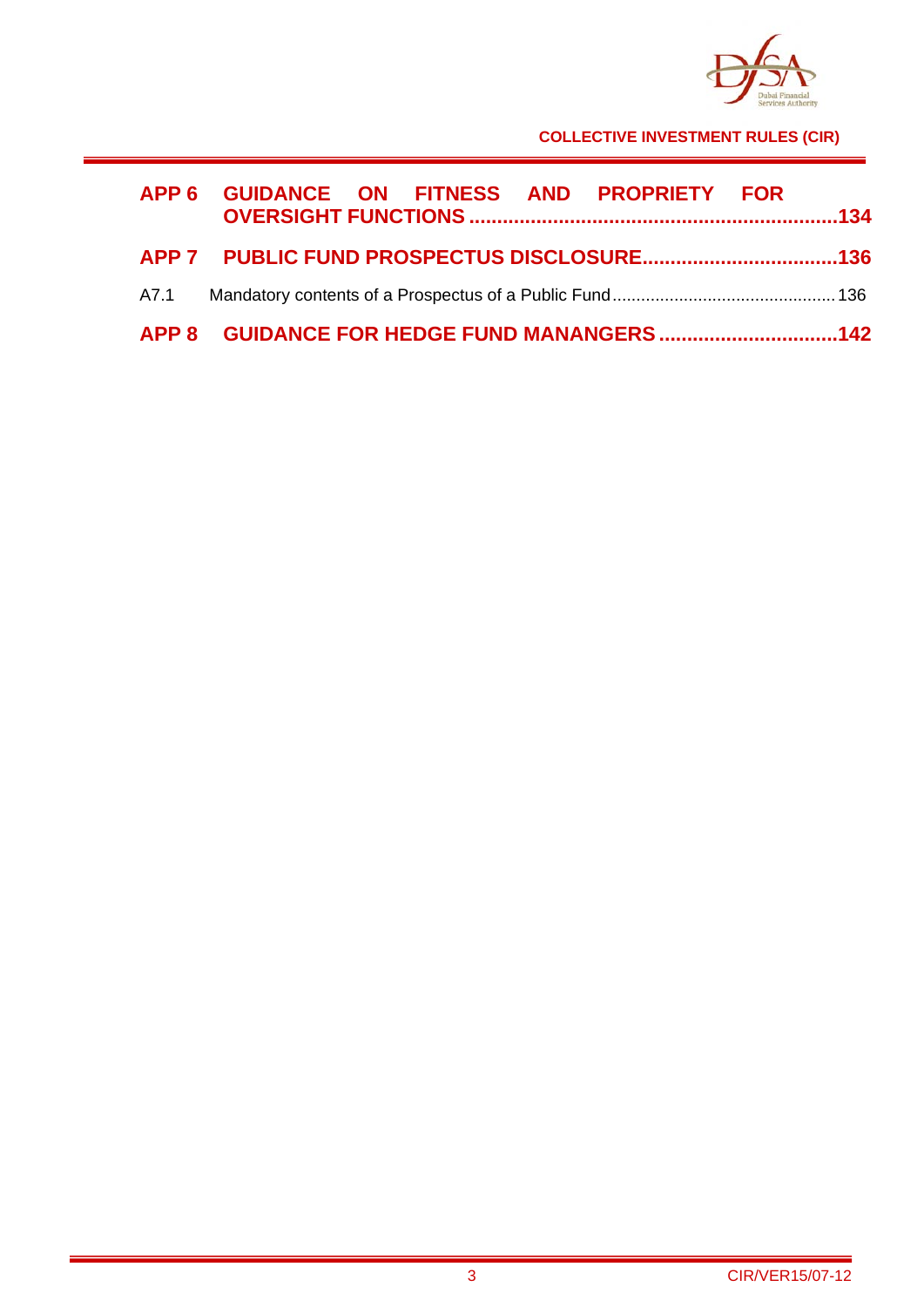

# **PART 1: INTRODUCTION**

**1. Application and Interpretation** 

# **1.1 Application**

- **1.1.1** The Rules in this module (CIR):
	- (a) are made for the purposes of the Collective Investment Law 2010 and the Investment Trust Law 2006; and
	- (b) apply to every Person to whom the legislation in (a) applies except as otherwise provided.

## **Guidance**

- 1. Article 1 of the Collective Investment Law 2010 provides as follows:
	- "(a) This Collective Investment Law 2010 repeals and replaces the Collective Investment Law 2006 ("the Previous Law") and may be cited as the "Collective Investment Law of 2010" ("this Law").
	- (b) Except where otherwise provided in the Rules, anything done or omitted to be done pursuant to or for the purposes of the Previous Law is deemed to be done or omitted to be done pursuant to or for the purposes this Law.
	- (c) Without limiting the generality of Article 1(b), such repeal shall not affect:
		- (i) any right, privilege, remedy, obligation or liability accrued to or incurred by any person; or
		- (ii) any investigation or legal or administrative proceeding commenced or to be commenced in respect of any right, remedy, privilege, obligation or liability,

 under the Previous Law and, any such investigation or legal or administrative proceeding may be instituted, continued or enforced, including any penalty, fine or forfeiture, under this Law.

- (d) The DFSA may, by Rules, prescribe any transitional or saving provisions as are or are deemed necessary to give effect to, or to facilitate, the transition from the Collective Investment Law 2006 to this Law."
- **1.1.2** CIR applies to every Person who carries on, or intends to carry on, in or from the DIFC the Financial Services of:
	- (a) Managing a Collective Investment Fund;
	- (b) Providing Fund Administration to a Fund;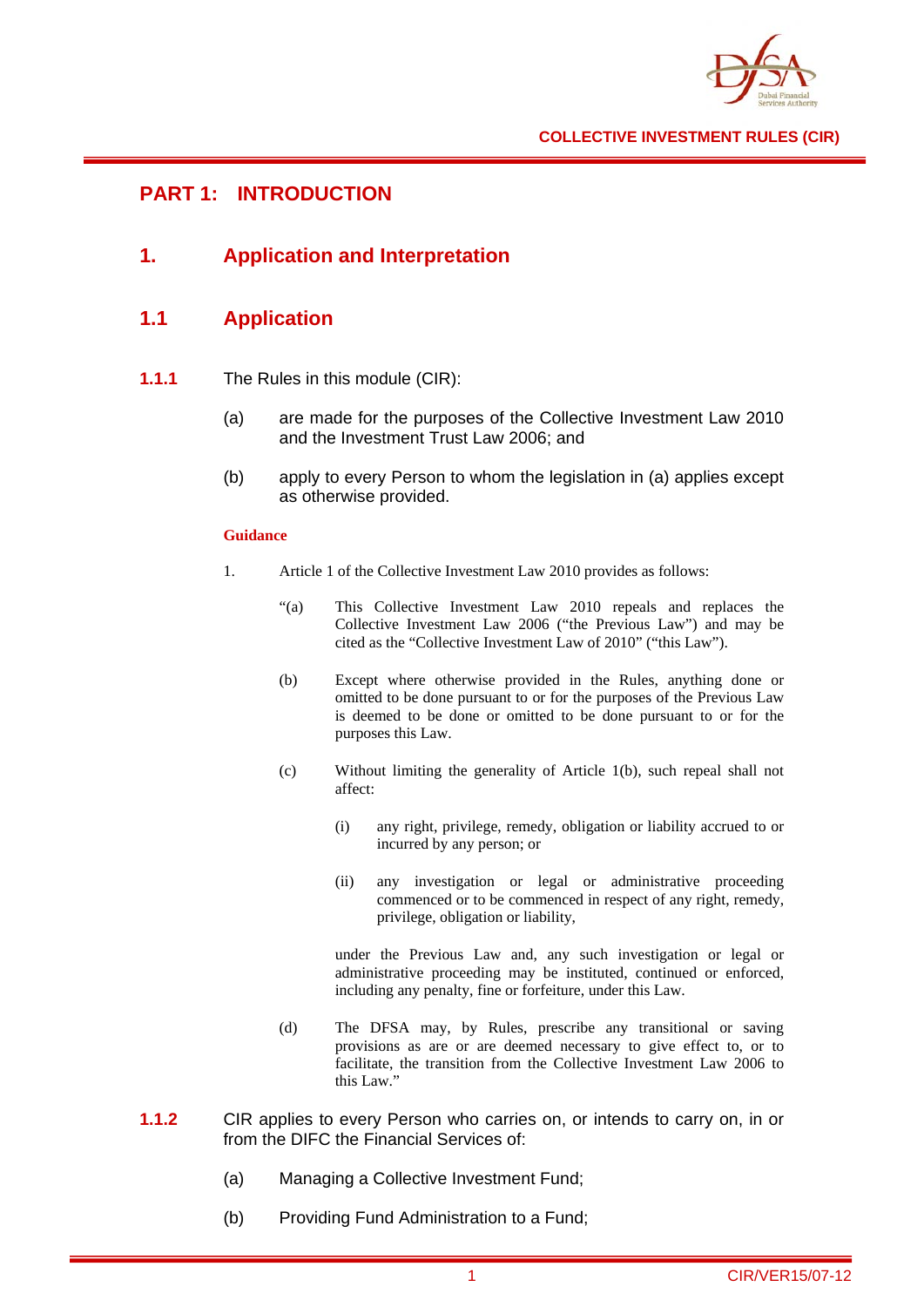

- (c) Providing Custody to a Fund; or
- (d) Acting as the Trustee of a Fund.
- **1.1.3** CIR applies to every Person who is, or intends to be:
	- (a) a Fund Manager;
	- (b) an External Fund Manager;
	- (c) a member of the Governing Body;
	- (d) an Eligible Custodian;
	- (e) a Trustee;
	- (f) an oversight provider; and
	- (g) the Auditor.
- **1.1.4** (1) CIR also applies to an Authorised Firm other than a Representative Office that:
	- (a) provides a Financial Service; or
	- (b) undertakes a Transaction in or from the DIFC;

in relation to a Domestic Fund or Foreign Fund.

(2) In the case of a Representative Office, only the Rules in chapter 15 apply.

#### **Guidance**

In regard to Rule 1.1.4(2), a Representative Office is authorised under its Licence to market, among other financial products, the Units of Foreign Funds, however, the scope of such marketing is limited to marketing the Units of the Foreign Funds that fulfil the criteria set out under REP section 4.7 as appropriate.

- **1.1.5** (1) CIR also applies to a Fund whether or not it has a separate legal personality.
	- (2) Where a Rule imposes an obligation on a Fund, each Director, Partner or other Person charged with the management of that Fund must take reasonable steps to ensure compliance with the requirement by the Fund.

## **Guidance**

1. The Rules in this module (CIR) establish a regime to regulate Domestic Funds, which may be Public Funds, Private Funds or Exempt Funds. Domestic Funds include External Funds as defined in Article 14(1) of the Law. In addition, this module also regulates Fund Managers, which include External Fund Managers as defined in Article 20(5) of the Law.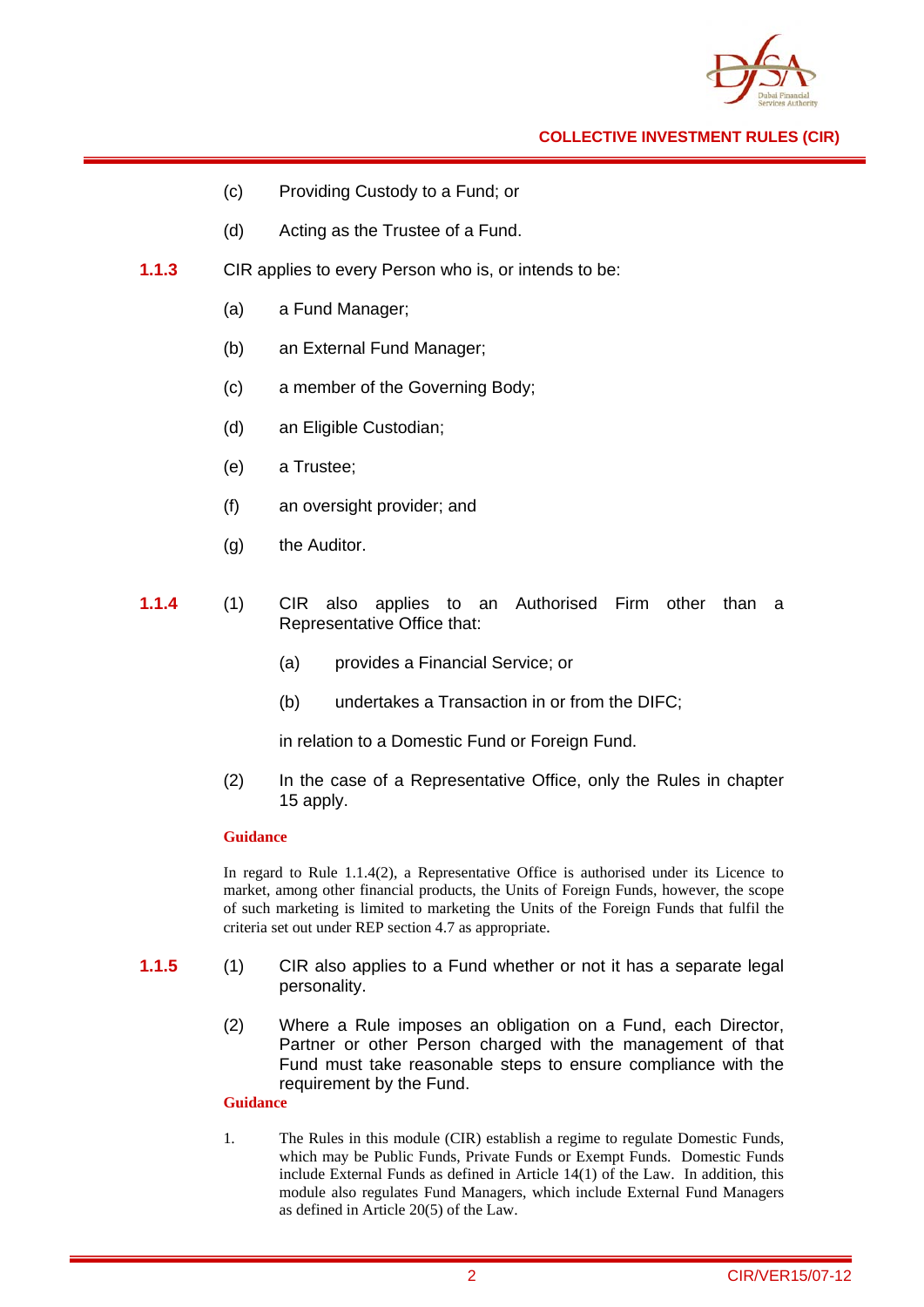

- 2. CIR also applies to marketing and selling of Units of Foreign Funds in or from the DIFC and to the provision of a Financial Service to a Foreign Fund where any such activity is undertaken by an Authorised Firm. In that regard, the COB Rules also apply to the provision of Financial Services by an Authorised Firm.
- 3. If a Domestic Fund or Foreign Fund intends to list its Units on an Authorised Market Institution (AMI), it will need to comply with the relevant Rules in the MKT module and the AMI's listing Rules in respect of Domestic Funds. Private Funds and Exempt Funds cannot be listed.
- 4. A Public Property Fund is required to be a closed-ended and Listed Fund and to be structured as an Investment Company or an Investment Trust.

# **1.2 Interpretation**

**1.2.1** Any references to "the Law" or to "Articles" are to be construed as references to the Collective Investment Law 2010 and to Articles in that law.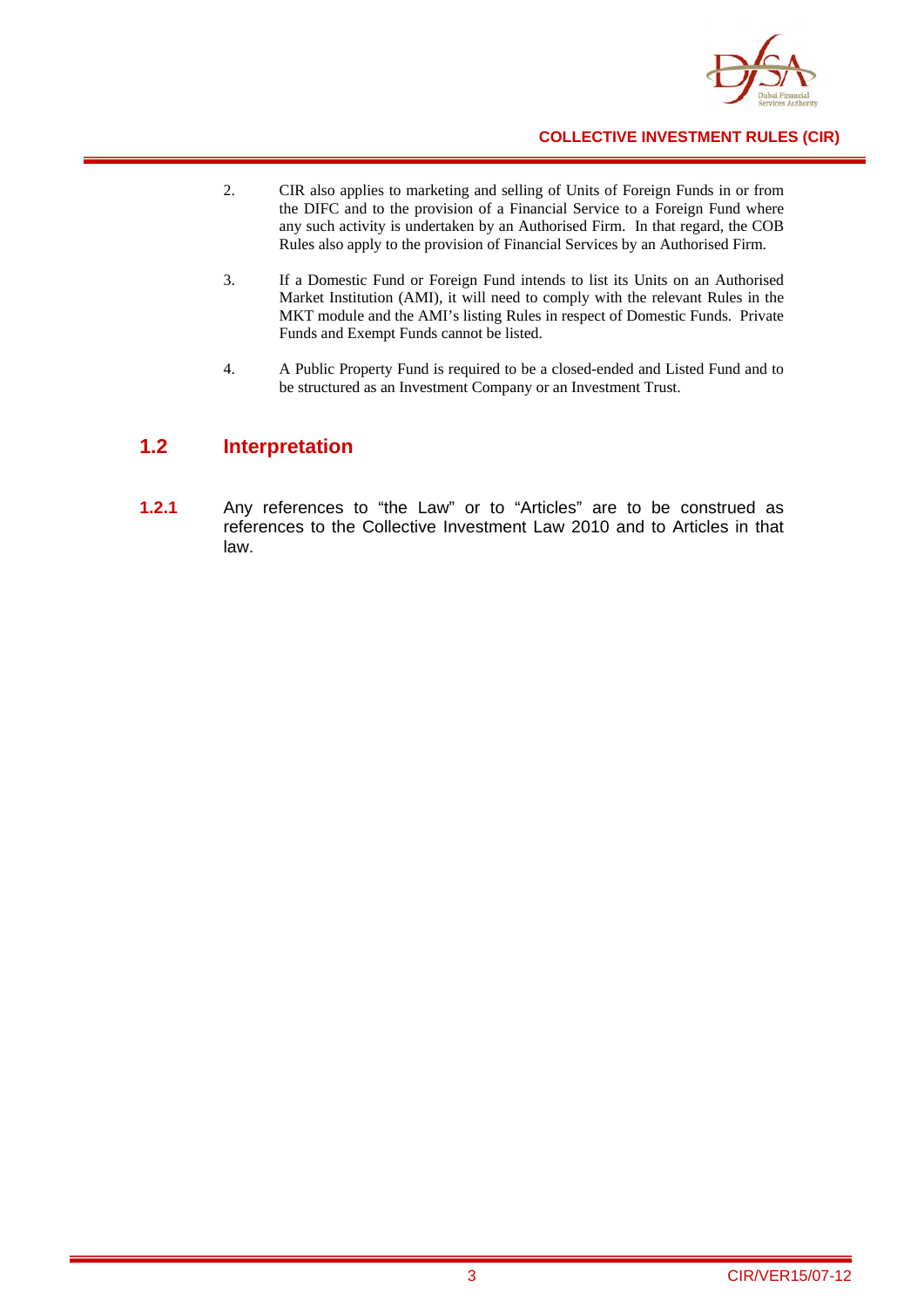

# **PART 2: DEFINITIONAL PROVISIONS**

#### **Guidance**

A Collective Investment Fund is defined in Article 11 of the Law. The definition under Article 11 is very wide, however, Article 12 enables the DFSA to make Rules excluding certain arrangements or types of arrangements from constituting a Fund. These excluded arrangements are set out below in section 2.1.

# **2 ARRANGEMENTS NOT CONSTITUTING A COLLECTIVE INVESTMENT FUND**

# **2.1 Exclusions**

**2.1.1** Pursuant to Article 12 of the Law, the DFSA prescribes that an arrangement which otherwise amounts to a Collective Investment Fund as defined in Article 11 of the Law does not constitute a Collective Investment Fund if it falls within one or more of the exclusions specified in this chapter.

## **Deposits**

**2.1.2** An arrangement does not constitute a Collective Investment Fund if the whole amount of each participant's contribution is a Deposit which is accepted by an Authorised Firm authorised under its Licence to carry on the Financial Service of Accepting Deposits.

## **Common accounts**

- **2.1.3** An arrangement does not constitute a Collective Investment Fund if:
	- (a) the rights or interests of each participant in the arrangement are rights or interests in money held in a common account; and
	- (b) the money is held in the account on the understanding that an amount representing the contribution of each participant is to be applied in making payments to him or in satisfaction of sums owed by him or in the acquisition of property for him or the provision of services to him.

# **Commercial activities unrelated to Financial Services**

- **2.1.4** An arrangement does not constitute a Collective Investment Fund if each of the participants in the arrangement:
	- (a) carries on a business which does not involve the carrying on of any of the activities specified under GEN Rule 2.2.2(d) to (k) or (n) to (q) or an activity which would be such an activity were it not for any applicable exclusion; and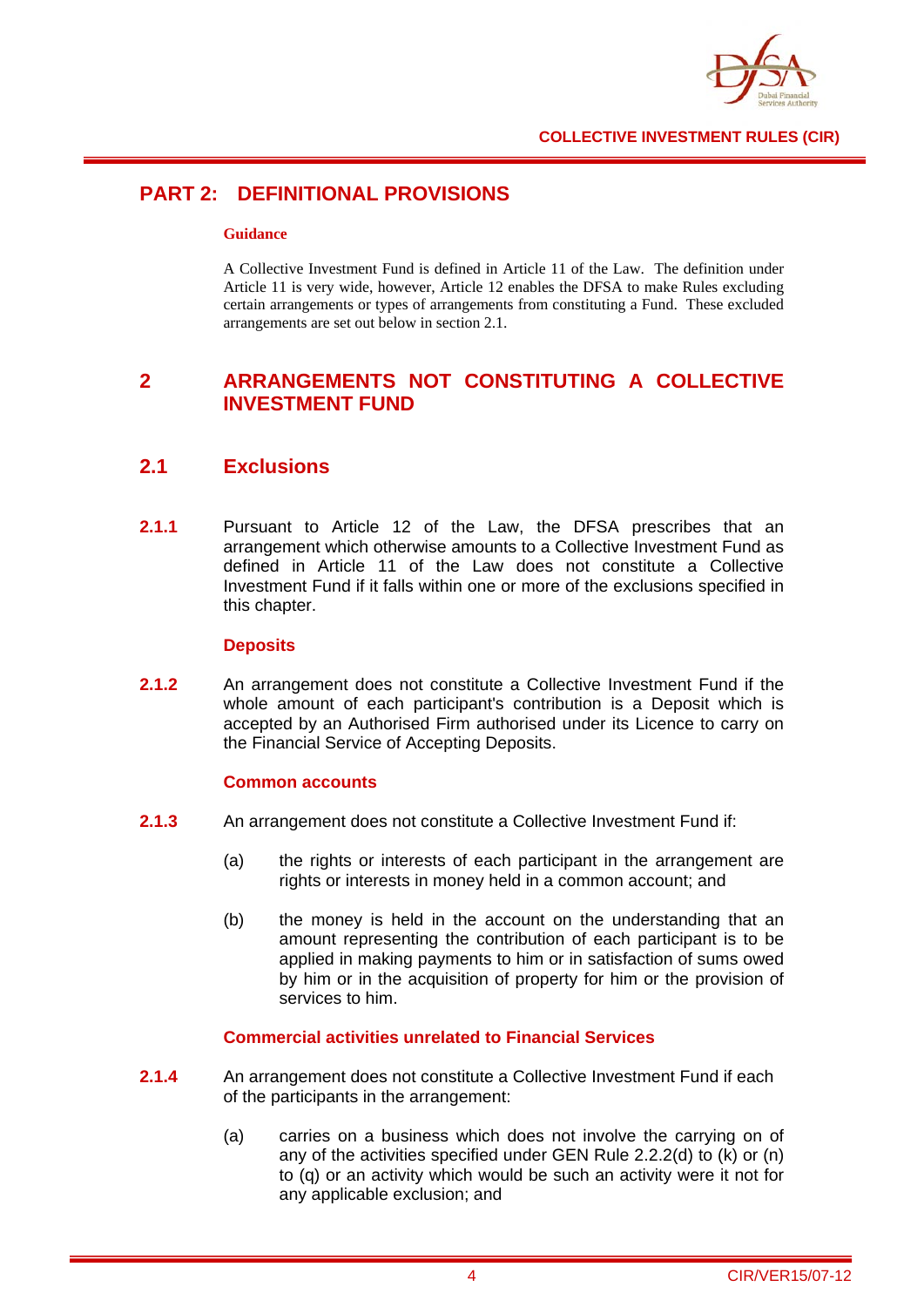

(b) enters into the arrangement for commercial purposes related to that business where that participant carries on that business by virtue of being a participant in the arrangement.

#### **Group arrangements**

**2.1.5** An arrangement does not constitute a Collective Investment Fund if each of the participants is a Body Corporate in the same Group as the Person undertaking the fund management function in relation to the arrangement.

#### **Franchise arrangements**

**2.1.6** An arrangement does not constitute a Collective Investment Fund if the arrangement is a franchise arrangement.

#### **Clearing services**

**2.1.7** An arrangement does not constitute a Collective Investment Fund if the purpose of the arrangement is the provision of clearing services and the services are operated by an Authorised Market Institution.

## **Certificates or Options**

**2.1.8** An arrangement does not constitute a Collective Investment Fund if the rights or interests of the participants in the arrangement are Investments of the kind specified under GEN Rule A2.2.1(d) or A2.3.1(a).

## **Time-share and other 'property-enjoyment' related arrangements**

- **2.1.9** An arrangement does not constitute a Collective Investment Fund:
	- (a) if the rights or interests of each of the participants in the arrangement are time share rights; or
	- $(h)$  if:
		- (i) the predominant purpose of the arrangement is to enable the participants to share in the use or enjoyment of property or to make its use or enjoyment available gratuitously to others; and
		- (ii) the property to which the arrangement relates does not consist of or include the currency of any country or territory or Investments, as defined in GEN Rule A2.1 or, which would be such Investments if not for any applicable exclusion.

#### **Bodies corporate not undertaking investment management**

**2.1.10** An arrangement does not constitute a Collective Investment Fund if the arrangement comprises a closed-ended Partnership or Body Corporate, unless on reasonable grounds the purpose or effect of such an arrangement appears to be the investment management, in the exercise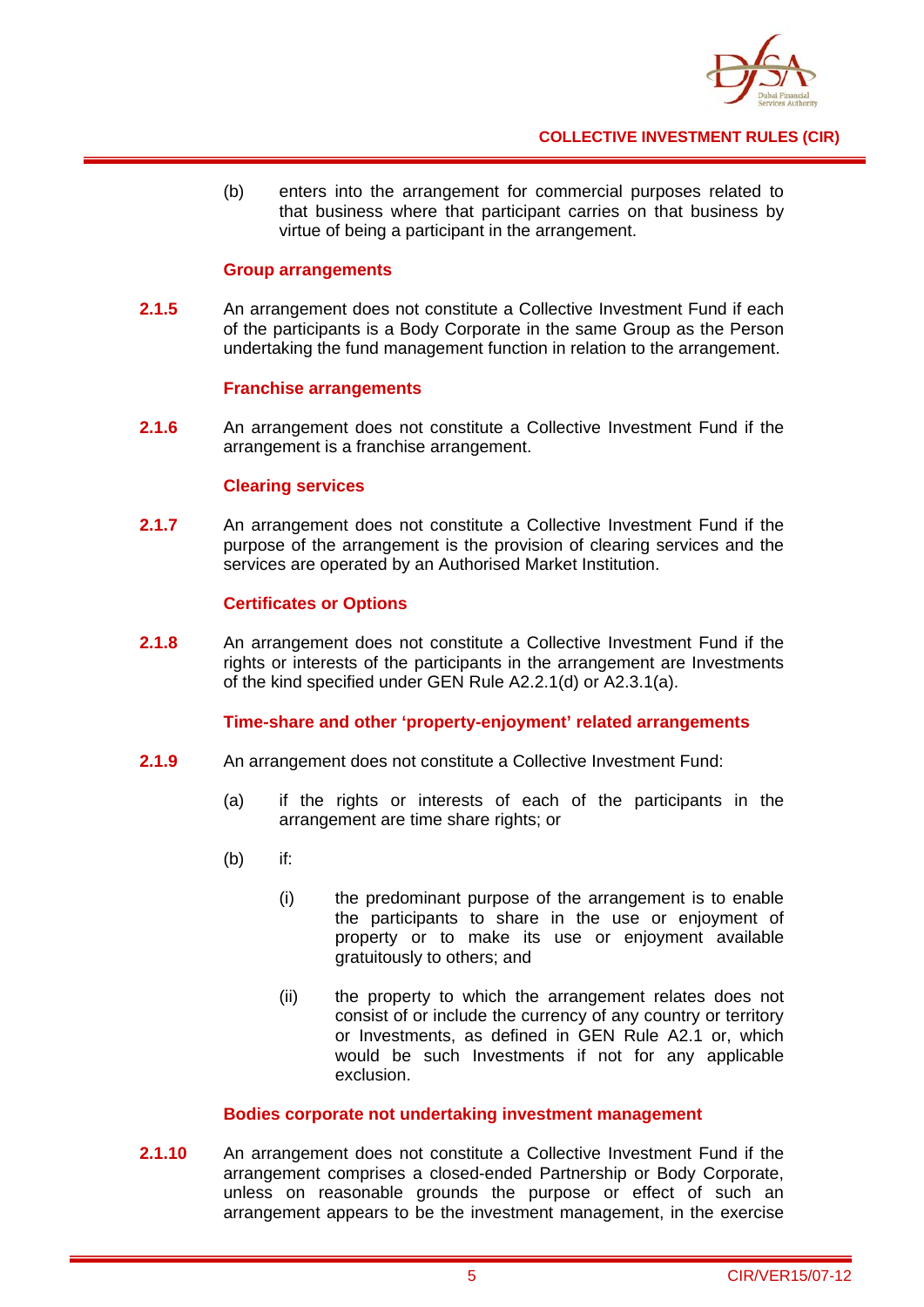

of discretion for a collective purpose, of Investments or Real Estate assets for the benefit of the shareholders or partners.

## **Debentures and Warrants of a single issuer**

- **2.1.11** (a) An arrangement does not constitute a Collective Investment Fund if the rights or interests of the participants in the arrangement are represented by a Debenture or Warrant:
	- (i) where the issuer of the Debenture or Warrant is a single issuer, and if that issuer is:
		- (A) a Body Corporate, it is neither an open-ended investment company nor a closed-ended company the intent or purpose of which is investment management as specified in Rule 2.1.10; or
		- (B) not a Body Corporate, the rights and interests of the Debenture or Warrant holder are guaranteed by the government of any country or territory; and
	- (ii) which, if it is a convertible Security, the underlying Securities to which the Debenture or Warrant holder is entitled are Shares or Debentures issued, or to be issued, by the same issuer as the issuer of the Debenture or Warrant or single other issuer.
	- (b) An arrangement that does not constitute a Collective Investment Fund by virtue of Rule 2.1.11(a) does not become a Fund merely because one of the participants in the arrangement is a person:
		- (i) whose ordinary business involves him engaging in an activity that is a Financial Services activity as defined in GEN chapter 2 or that would fall within an applicable exclusion from a Financial Services activity; and
		- (ii) whose rights or interests in the arrangement are, or include, rights or interests in a swap arrangement under which he facilitates the making of payments to participants whether in a particular amount or currency or at a particular time or rate of interest or all or any combination of those things in settlement of the rights and interests of the other participants in the arrangement.

# **Insurance**

**2.1.12** An arrangement does not constitute a Collective Investment Fund if it is a Contract of Insurance.

# **Profit Sharing Investment Accounts**

**2.1.13** An arrangement does not constitute a Collective Investment Fund if it is an account or portfolio which is a Profit Sharing Investment Account.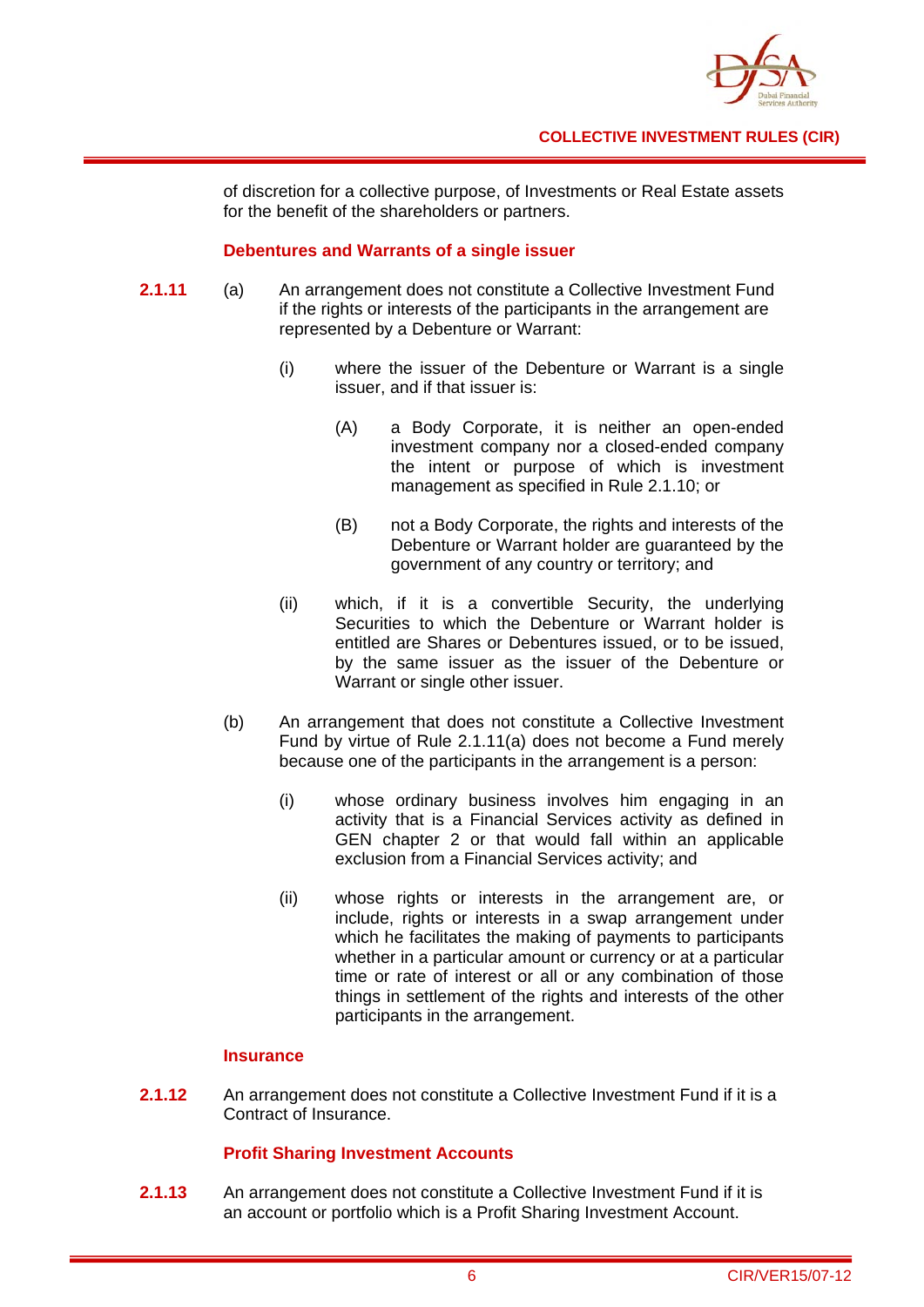

## **Discretionary Portfolio Accounts**

**2.1.14** An arrangement does not constitute a Collective Investment Fund if it is a portfolio or account managed under a Discretionary Portfolio Management Agreement.

## **Close Relative accounts**

**2.1.15** An arrangement does not constitute a Collective Investment Fund if every participant in the arrangement is a Close Relative. For the purposes of this Rule, the defined term "Close Relative" includes grandchildren.

## **Sukuks**

- **2.1.16** An arrangement does not constitute a Collective Investment Fund if the rights or interests of the participants are evidenced by sukuk certificates where the holders of the certificates are entitled to rely on the credit worthiness of:
	- (a) the issuer of the sukuk certificates; or
	- (b) any other Person who has assumed obligations under the sukuk certificates,

for obtaining their rights and benefits arising under the certificates.

## **Employee reward schemes**

- **2.1.17** An arrangement does not constitute a Collective Investment Fund if the arrangement is for the purposes of enabling or facilitating the operation of an employee compensation or reward scheme where the arrangement:
	- (a) makes Securities available only to:
		- (i) an Employee or former Employee of the Issuer or of another member of the same Group as the Issuer; or
		- (ii) a Close Relative of any such Employee; and
	- (b) is operated by the Issuer or by a member of the same Group as the Issuer or by a trustee who, in pursuance of the arrangements, holds the Securities issued by the Issuer for the benefit of any eligible Persons referred to in Rule 2.1.17(a)(i) or (ii).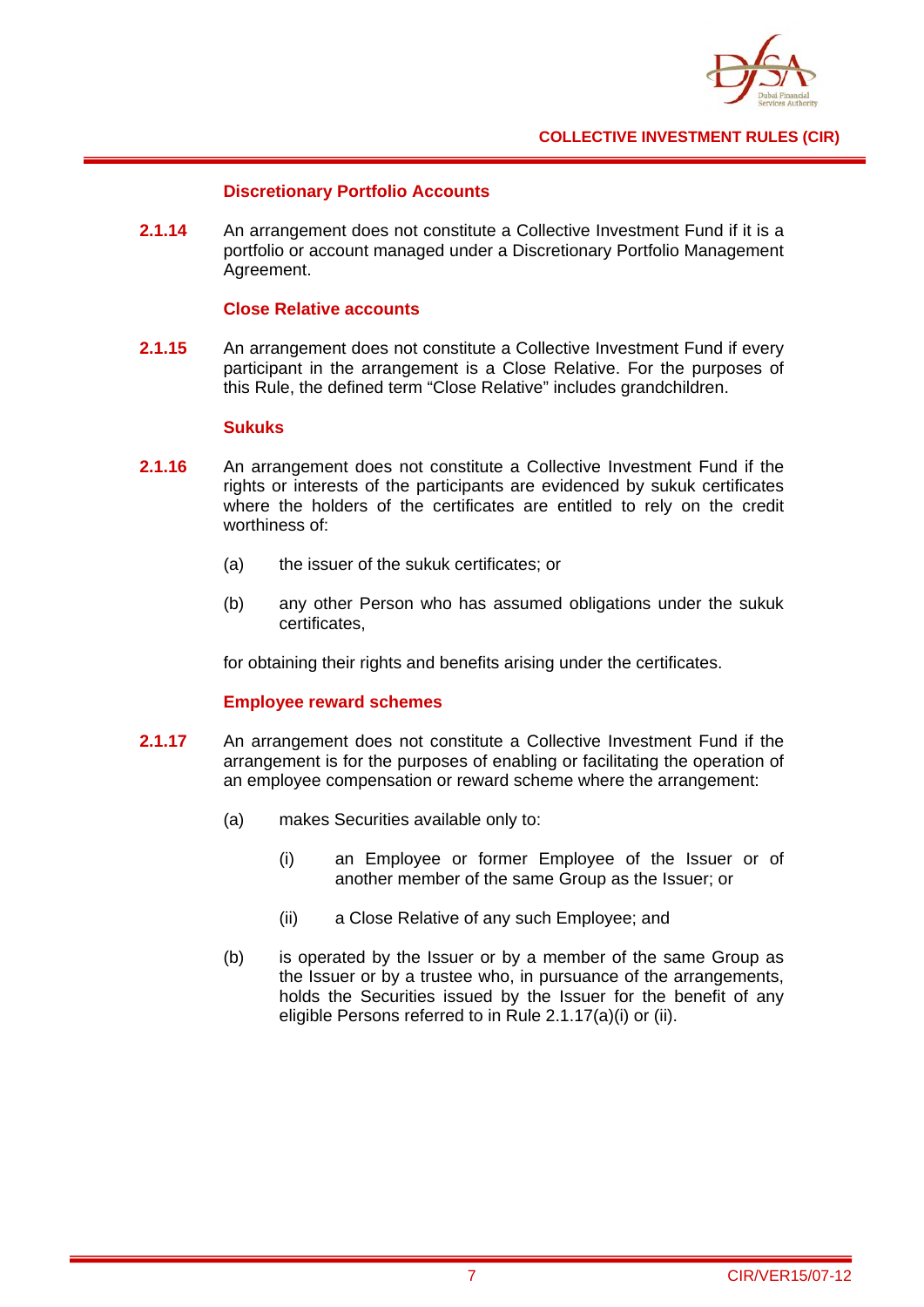

# **3 SPECIALIST CLASSES OF FUNDS**

# **3.1 Specialist Funds**

- **3.1.1** (1) Pursuant to Article 17 of the Law, a Domestic Fund that falls within one or more of the criteria specified in Rules 3.1.2 to 3.1.10 is hereby prescribed to be a Domestic Fund of that specialist class or classes.
	- (2) Pursuant to Article 18(1)(c) of the Law, a Foreign Fund that falls within one or more of the criteria specified in Rules 3.1.2 – 3.1.10 is hereby prescribed to be a Foreign Fund of that specialist class or classes for the purposes of:
		- (a) marketing of the Units of that Fund in or from the DIFC; or
		- (b) determining whether a Domestic Fund investing in such a Fund continues to meet any criteria or other requirements applicable to that Domestic Fund.

#### **Guidance**

- 1. A Domestic Fund may attract more than one definition of a specialist class of Funds. For example, a Domestic Fund may be an Islamic Hedge Fund, Islamic Private Equity Fund or an Islamic REIT.
- 2. Article 50(1) of the Law contains the prohibition against the Offer of Units of Foreign Funds (i.e. marketing of Units of Foreign Funds) in or from the DIFC. Article 54(1) of the Law provides the limited circumstances in which an Authorised Firm may market Units of a Foreign Fund. Such marketing activities are also subject to additional requirements that are prescribed in this module – see chapter 15. An Authorised Firm marketing Units of a Foreign Fund should take reasonable steps to ensure that the Fund meets the applicable requirements including the relevant criteria for being a specialist class of Fund.

## **Islamic Fund**

**3.1.2** A Fund is an Islamic Fund if its entire operations are conducted, or held out as being conducted, in accordance with Shari'a.

## **Guidance**

IFR module contains the additional requirements that apply to a Domestic Fund by virtue of it being an Islamic Fund.

## **Fund of Funds**

**3.1.3** A Fund is a Fund of Funds if it restricts its investment activities to investing in Units or Debentures of only two or more other Funds.

#### **Guidance**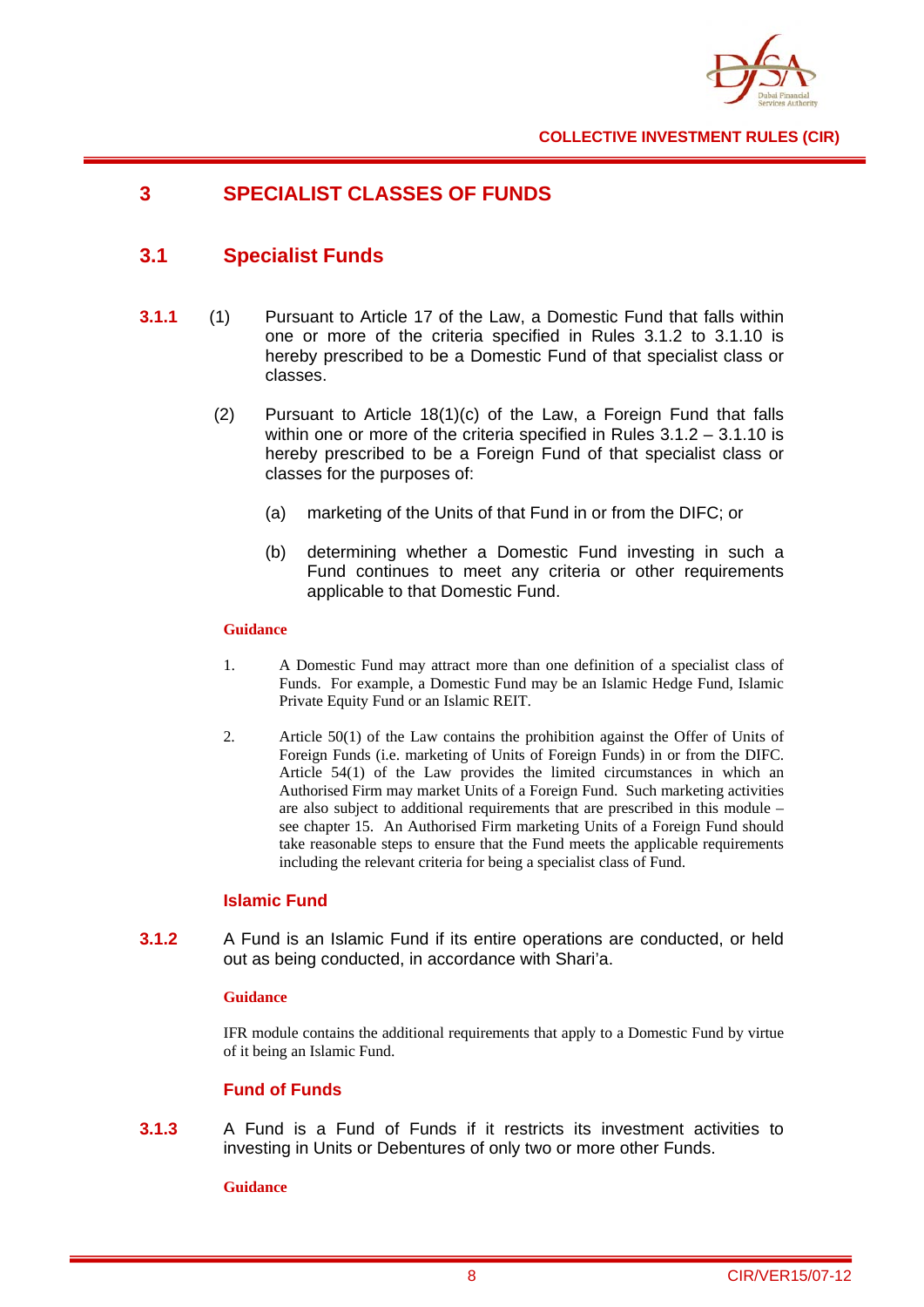

A Fund of Funds does not cease to be a Fund of Funds merely because it holds some investments in cash or transferable securities to meet its on-going obligations such as for redemption purposes.

## **Feeder Fund**

**3.1.4** A Fund is a Feeder Fund if it is dedicated to investing in the Units or Debentures of a single other Fund (Master Fund).

#### **Guidance**

- 1. A Domestic Feeder Fund may have as its Master Fund a Foreign Fund.
- 2. A Sub-Fund of an Umbrella Fund is not a Feeder Fund.

## **Master Fund**

**3.1.5** A Fund is a Master Fund if it issues its Units or Debentures only to other Funds which are dedicated to investing in that Master Fund.

#### **Guidance**

A Domestic Master Fund may have Foreign Funds as its Feeder Funds.

## **Private Equity Fund**

- **3.1.6** A Fund is a Private Equity Fund if it;
	- (a) invests in unlisted companies, by means of Shares, convertible debt or other instruments carrying equity participation rights or reward; or
	- (b) participates in management buy-outs or buy-ins.

## **Property Fund**

**3.1.7** A Fund is a Property Fund if it is dedicated to investment in Real Property and in Securities issued by Bodies Corporate whose main activities are investing in, dealing in, developing or redeveloping Real Property.

## **Real Estate Investment Trust (REIT)**

**3.1.8** A Fund is a Real Estate Investment Trust (REIT) only if it meets the criteria in Rule 13.5.1(2).

# **Hedge Fund**

- **3.1.9** (1) A Fund is a Hedge Fund if it is a Fund which has some or all of the following characteristics:
	- (a) it has a broad mandate giving its Fund Manager flexibility to shift strategy;
	- (b) it is aimed at achieving absolute returns rather than returns relative to the market;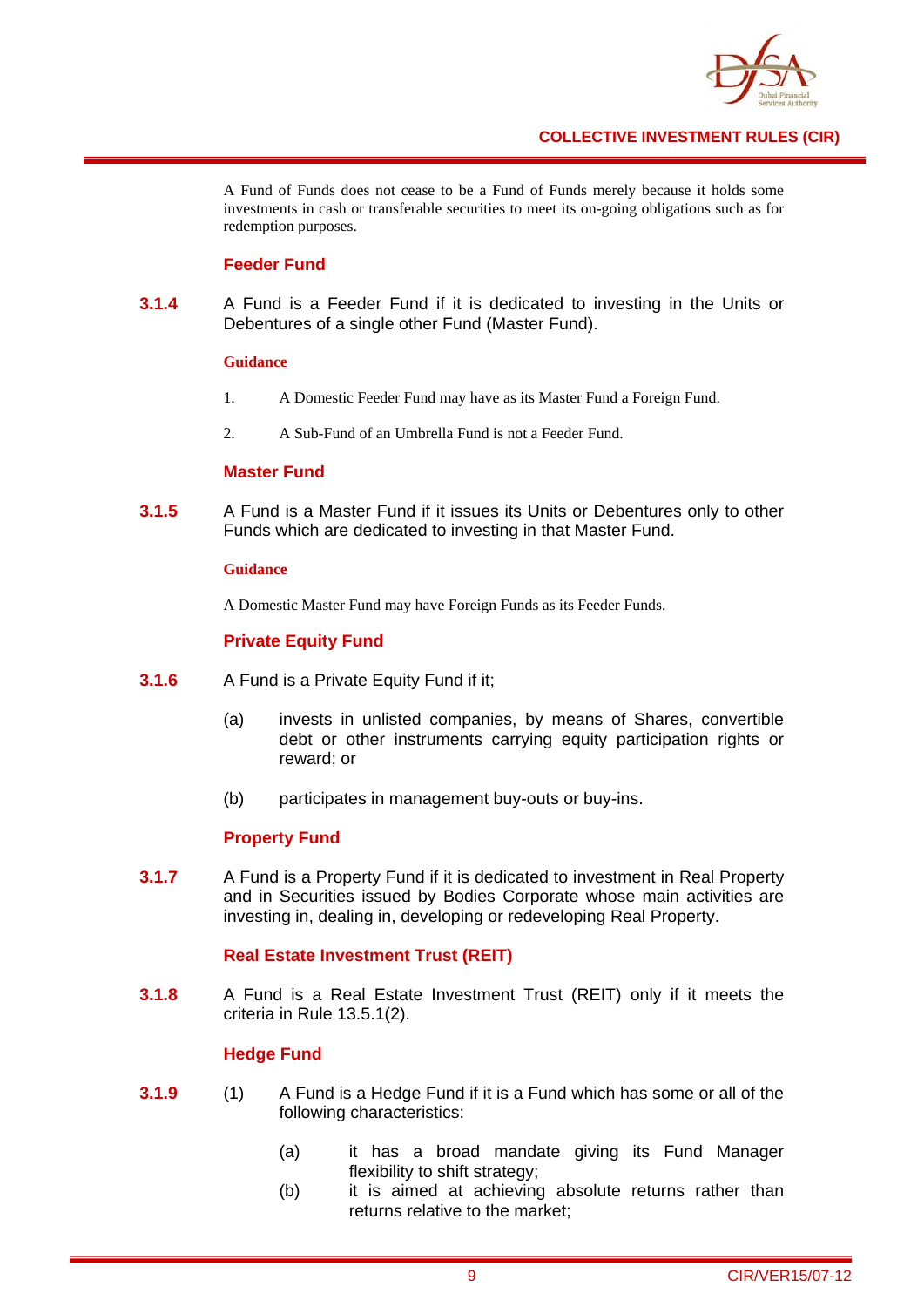

- (c) it employs some or all of the following techniques:
	- (i) the pursuit of absolute returns or "alpha" rather than measuring their investment performance relative to the market;
	- (ii) the use of short selling;
	- (iii) the use of Derivatives for investment purposes;
	- (iv) the use of economic or debt leverage as well as leverage embedded in financial instruments such as Derivatives;
	- (v) the acquisition of distressed debt with a view to its realisation at a profit; or
	- (vi) the acquisition of "high yield" debt Securities.
- (2) A Fund is a Fund of Hedge Funds if it is dedicated to investing in a number of Hedge Funds or Sub-Funds of one or more Hedge Funds that meet the criteria in (1).

# **Umbrella Fund**

**3.1.10** A Fund is an Umbrella Fund if the contributions of the Unitholders in the Fund and the profits or income out of which payments are to be made to them are pooled separately in a number of Sub-Funds constituting separate parts of the Fund Property.

## **Guidance**

- 1. An Umbrella Fund may be constituted as a Protected Cell Company.
- 2. Unitholders of an Umbrella Fund are entitled to exchange rights they have in one Sub-Fund for rights in another Sub-Fund of the same Umbrella Fund – see Article 11(2) of the Law.
- 3. A Sub-Fund of an Umbrella Fund is not a Feeder Fund or any other form of a discrete Fund.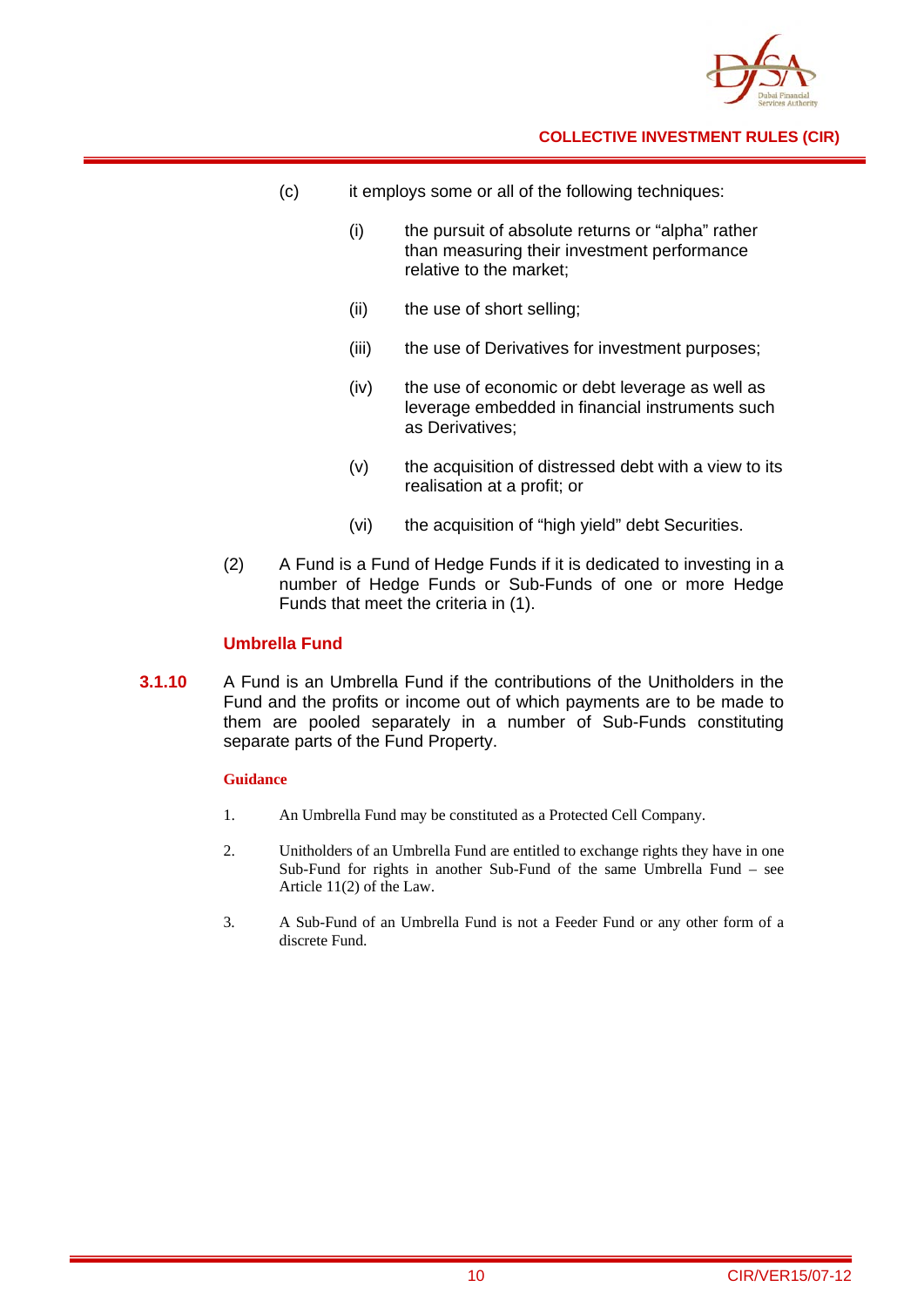

# **4. EXCLUDED OFFERS**

# **4.1 Excluded transactions and offers**

- **4.1.1** Pursuant to Article 50(2) of the Law, the activities specified in Rules 4.1.2, 4.1.3 and 4.1.4 are hereby prescribed as not constituting an Offer for the purposes of the Law and the Rules.
- **4.1.2** A Person does not make an Offer of a Unit by offering to sell or transfer a Unit that is owned by that Person if the offer to sell or transfer:
	- (a) is capable of acceptance only by the Person to whom that offer is made; and
	- (b) is not made by way of a financial promotion as defined in Article 19(3) of the Law.

## **Guidance**

While a Person who makes personal offers of the kind referred to in Rule 4.1.2 does not attract the Prospectus disclosure obligations in Part 7 of the CIR module, if that Person frequently sells Units held by him, he would be likely to be 'Dealing in Investments as Principal'. As a result, such a Person would need to be licensed. Similarly, a Person who obtains Units for the purposes of secondary sales would be likely to be regarded as making those sales "by way of business" and would thus trigger the need to be licensed.

- **4.1.3** (1) A Person does not make an Offer of a Unit if that Person is an Authorised Firm and it undertakes a Transaction in relation to a Unit of a Fund if the Transaction is:
	- (a) an Execution-Only Transaction undertaken for or on behalf of a Client;
	- (b) a trade executed for or on behalf of a Client in accordance with a Discretionary Portfolio Management Agreement entered into with that Client; or
	- (c) effected with the Fund Manager of a Fund for the purposes of redeeming a Unit of that Fund for or on behalf of a Client.
- **4.1.4** A Person does not make an Offer of a Unit if that Person is an Authorised Firm and the Offer is made only to, or directed only at, a Market Counterparty.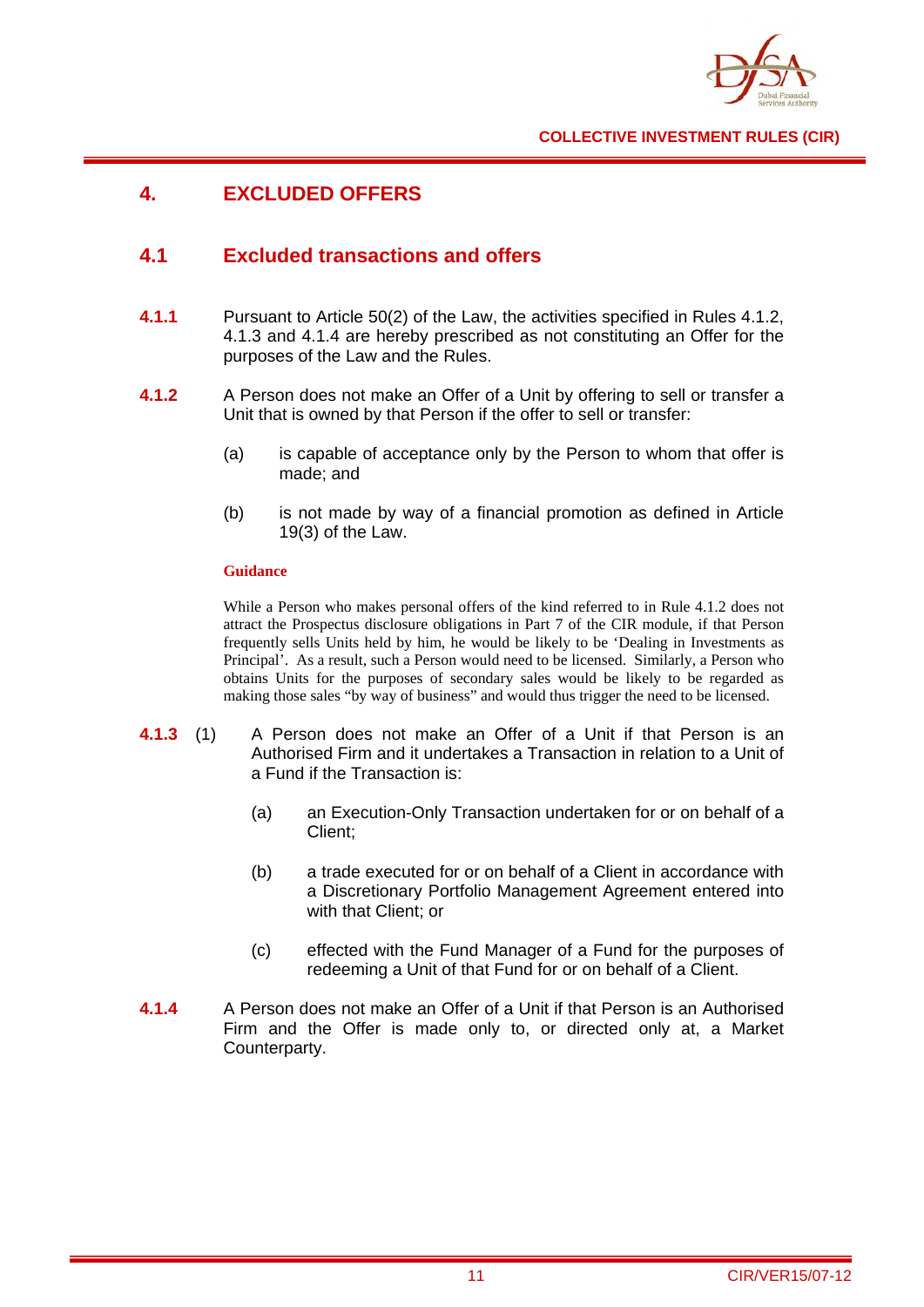

# **PART 3: FUND FUNCTIONARIES**

# **5 FUND ADMINISTRATORS**

**5.1 General** 

# **Application**

- **5.1.1** (1) Subject to (2), this chapter applies to an Authorised Firm which is appointed as a Fund Administrator to either a Domestic or a Foreign Fund.
	- (2) This chapter does not apply to a Fund Manager or Trustee to the extent that it carries on an activity of Providing Fund Administration within the Financial Services of Managing a Fund or of Acting as the Trustee of a Fund.

## **Compliance with the AML Rules**

**5.1.2** The AML module applies to the activities of a Fund Administrator in Providing Fund Administration for a Domestic Fund or Foreign Fund as if each reference in AML to a "customer" is a reference to a "Unitholder" or "prospective Unitholder" as appropriate to the context.

# **Client Money and Assets**

- **5.1.3** A Fund Administrator, in Providing Fund Administration for a Domestic Fund or Foreign Fund, must not hold or control monies or assets belonging to third parties in connection with such administration except in the following circumstances:
	- (a) holding cheques to the order of a Fund's bank account, provided such cheques are securely held for a maximum of three business days prior to being deposited into the relevant Fund's bank account or returned to the drawer of the cheque; or
	- (b) where a mandate over a Fund's or other third party's bank account is granted to a Fund Administrator and the mandate has been agreed in writing with the bank concerned, and transfers out of the relevant bank account may be made only in circumstances where the mandate restricts instructions to make such payments to being made solely in accordance with the payment of invoiced fees and expenses, made in accordance with the relevant Fund's Constitution and Prospectus and are not remitted to the account of the Fund Administrator except by express instructions of the Fund Manager.

## **Delegation and service level agreements**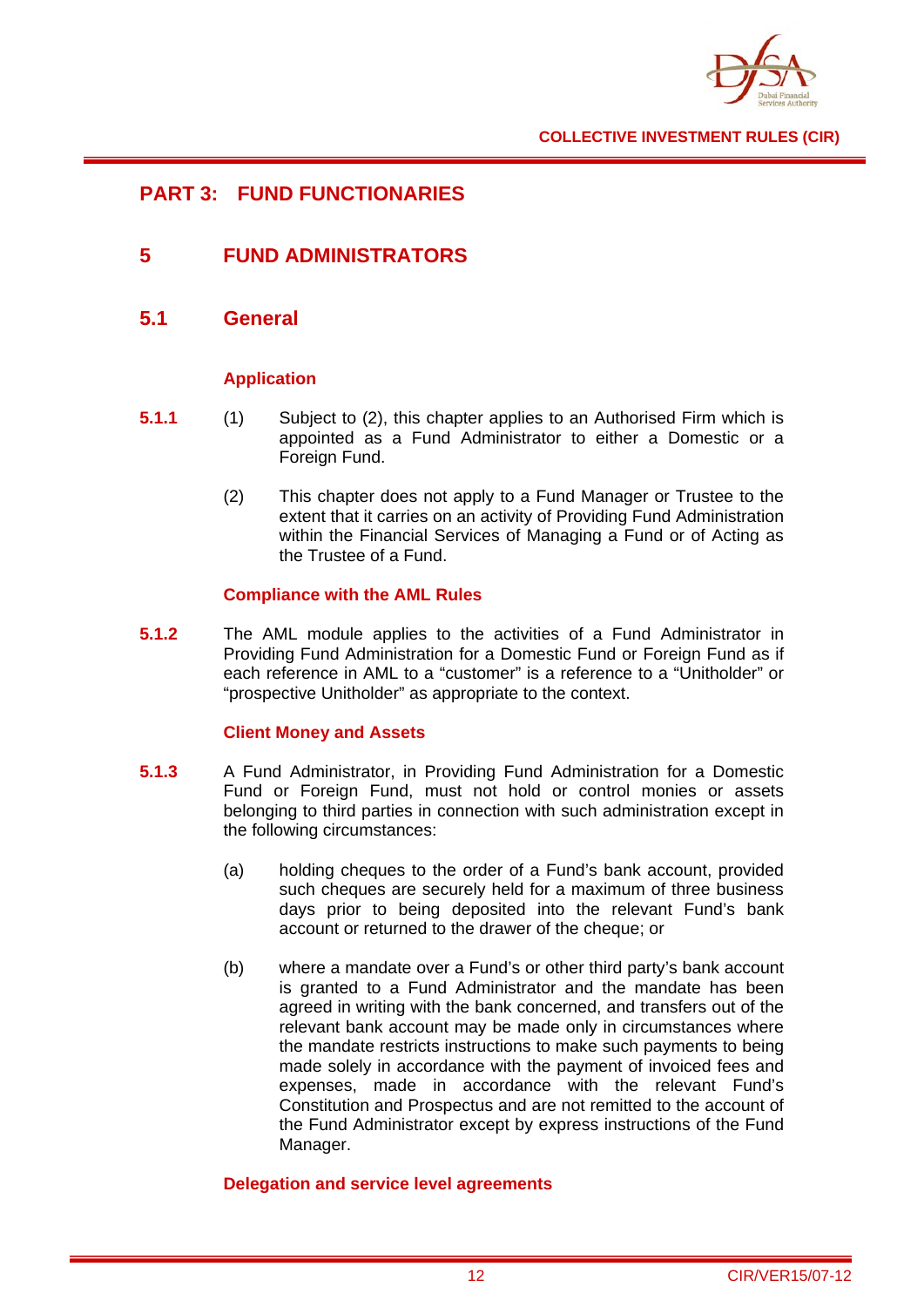

**5.1.4** A Fund Administrator of a Domestic Fund for which it is Providing Fund Administration must have a Delegation Agreement that meets the requirements in App1 with the Fund Manager or Trustee of the Fund.

#### **Guidance**

Section 8.12 of this module governs the delegation of activities by a Fund Manager or where appointed the Trustee.

- **5.1.5** (1) A Fund Administrator of a Foreign Fund for which it is Providing Fund Administration must have a service level agreement with the fund manager of that Foreign Fund setting out the functions and service standards that will be applied to the provision of such administration.
	- (2) The agreement in (1) must ensure that the Fund Administrator cannot in turn delegate the activities and functions delegated to it by the fund manager of the Foreign Fund unless the sub-delegate has been approved by that fund manager.
	- (3) The agreement in (1) must also require the Fund Administrator to retain any relevant work or records relating to the delegated activities and functions where the contract is terminated either by the fund manager or the Fund Administrator.

#### **Guidance**

The DFSA would expect any agreement required under Rule 5.1.5 to include as a minimum the following provisions:

- a. unambiguous descriptions and definitions of the activities and functions to be provided by the Fund Administrator and the duties to be performed by both parties;
- b. an agreed standard in respect of resources and services supported as necessary by performance measures in accordance with the applicable legislation;
- c. the requirement for regular detailed reporting to a specified frequency from the Fund Administrator in respect of its duties and activities;
- d. provisions relating to the reporting of relevant events such as technological changes or error reporting and, in particular, any event which undermines the ability of the Fund Administrator to fulfil its duties;
- e. the requirement for an annual review (at a minimum) of the performance of the functions by the Fund Administrator; and
- f. provisions relating to records and adequate access by the fund manager, the Fund's auditor or any other Persons providing control or risk management functions for the Fund, as required by the fund manager or applicable laws to that Fund.

# **Record keeping**

**5.1.6** A Fund Administrator must maintain records which are sufficient to show and explain transactions in relation to each of the specific activities and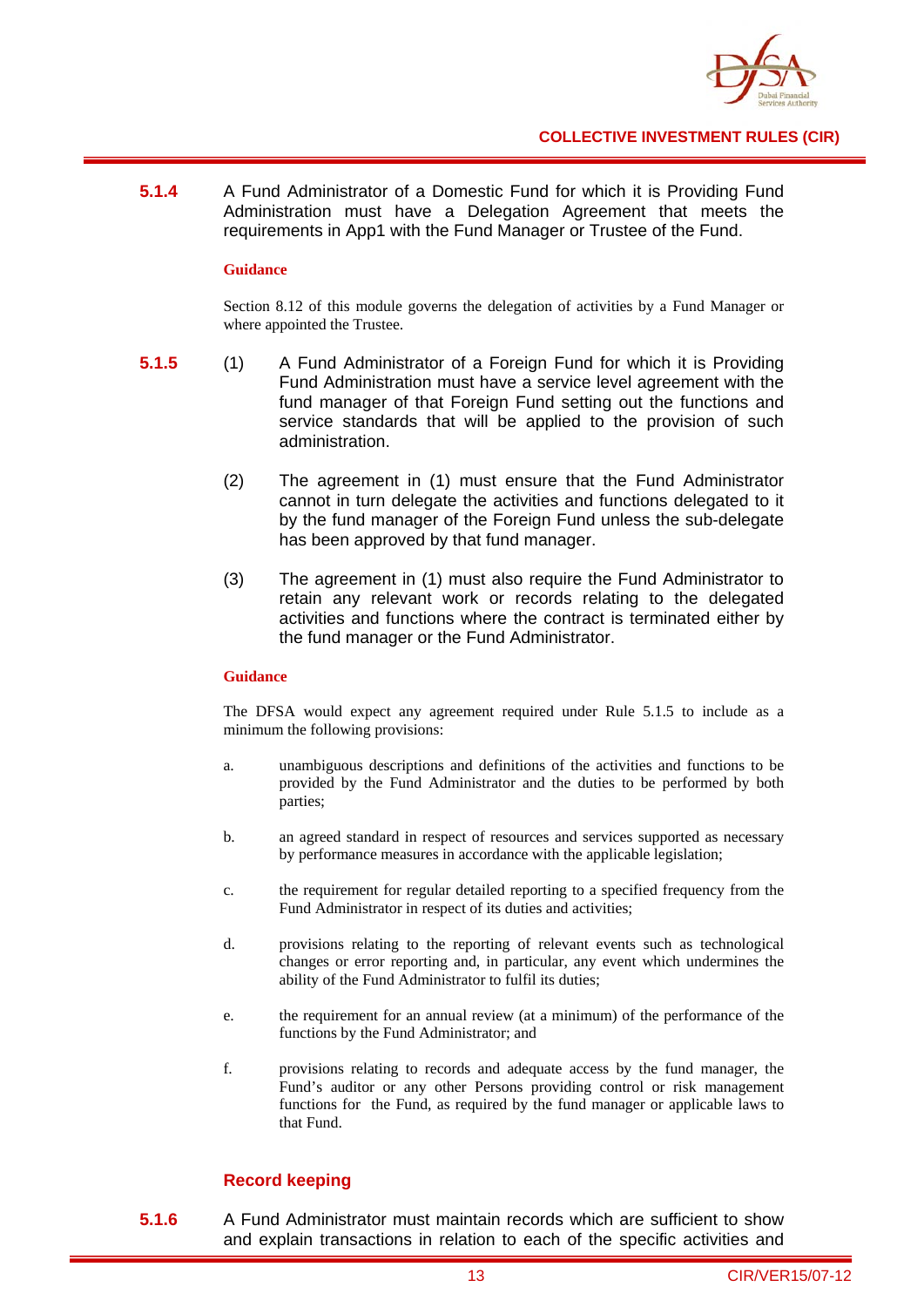

functions which are being provided to each Fund, in respect of Unitholders or potential Unitholders of the Fund as appropriate.

- **5.1.7** The records required under Rule 5.1.6 must be:
	- (a) capable of demonstrating to the Governing Body of the relevant Fund that any accounts prepared comply with the applicable requirements in this module or any other applicable legislation;
	- (b) retained by the Fund Administrator for at least 6 years from the date to which they relate;
	- (c) at all reasonable times, open to inspection by the DFSA, the Fund's Auditor and any Person providing oversight functions for the relevant Fund; and
	- (d) if requested by the DFSA, capable of reproduction within a reasonable period not exceeding 3 days, in hard copy and in English.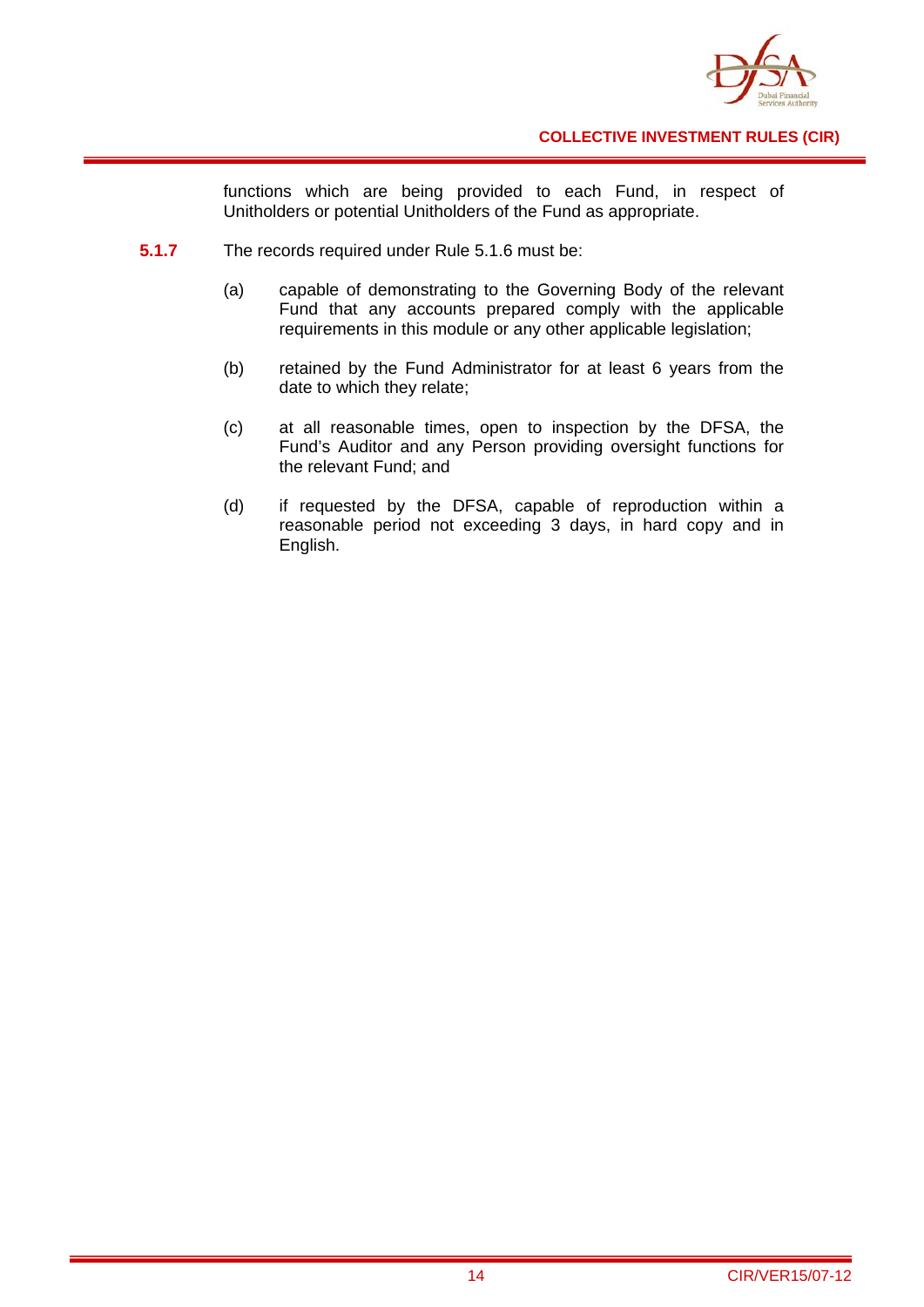

# **6 External fund managers AND External Funds**

#### **Guidance**

This chapter sets out the detailed requirements that apply to External Fund Managers and External Funds. Article 20(5) of the Law contains the criteria to be classified as an External Fund Manager and Article 14(1) of the Law contains the criteria for an External Fund.

# **6.1 Requirements for External Fund Managers**

# **Application**

**6.1.1** This section applies to an External Fund Manager.

## **Subjecting to the DIFC jurisdiction**

- **6.1.2** An External Fund Manager must:
	- (a) be subject to regulation by a Financial Services Regulator in a Recognised Jurisdiction or a jurisdiction otherwise acceptable to the DFSA with respect to its activity of managing Fund; and
	- (b) subject itself to the DIFC laws and the jurisdiction of the DIFC Courts so far as they apply to its activities relating to the Domestic Fund, and, for that purpose, sign the appropriate declaration contained in AFN.

# **Appointment of Fund Administrator/Trustee**

- **6.1.3** (1) An External Fund Manager must:
	- (a) appoint to the Fund a Fund Administrator or a Trustee licensed by the DFSA (hereafter referred to as the "Appointed Fund Administrator" or "Appointed Trustee") before any Units in that Fund are Offered to any Person;
	- (b) nominate, and require, the Appointed Fund Administrator or Appointed Trustee, as the case may be, to be its agent in relation to its dealings with the DFSA and Unitholders and prospective Unitholders of the Fund; and
	- (c) require the Appointed Fund Administrator or Appointed Trustee to, and for this purpose grant to that Person such powers as are necessary to, facilitate:
		- (i) if it is an open-ended Fund, the issue, resale and redemption of the Units of the Fund and the publication of the price at which such issue, resale or redemption will occur as provided under the Law and the Rules;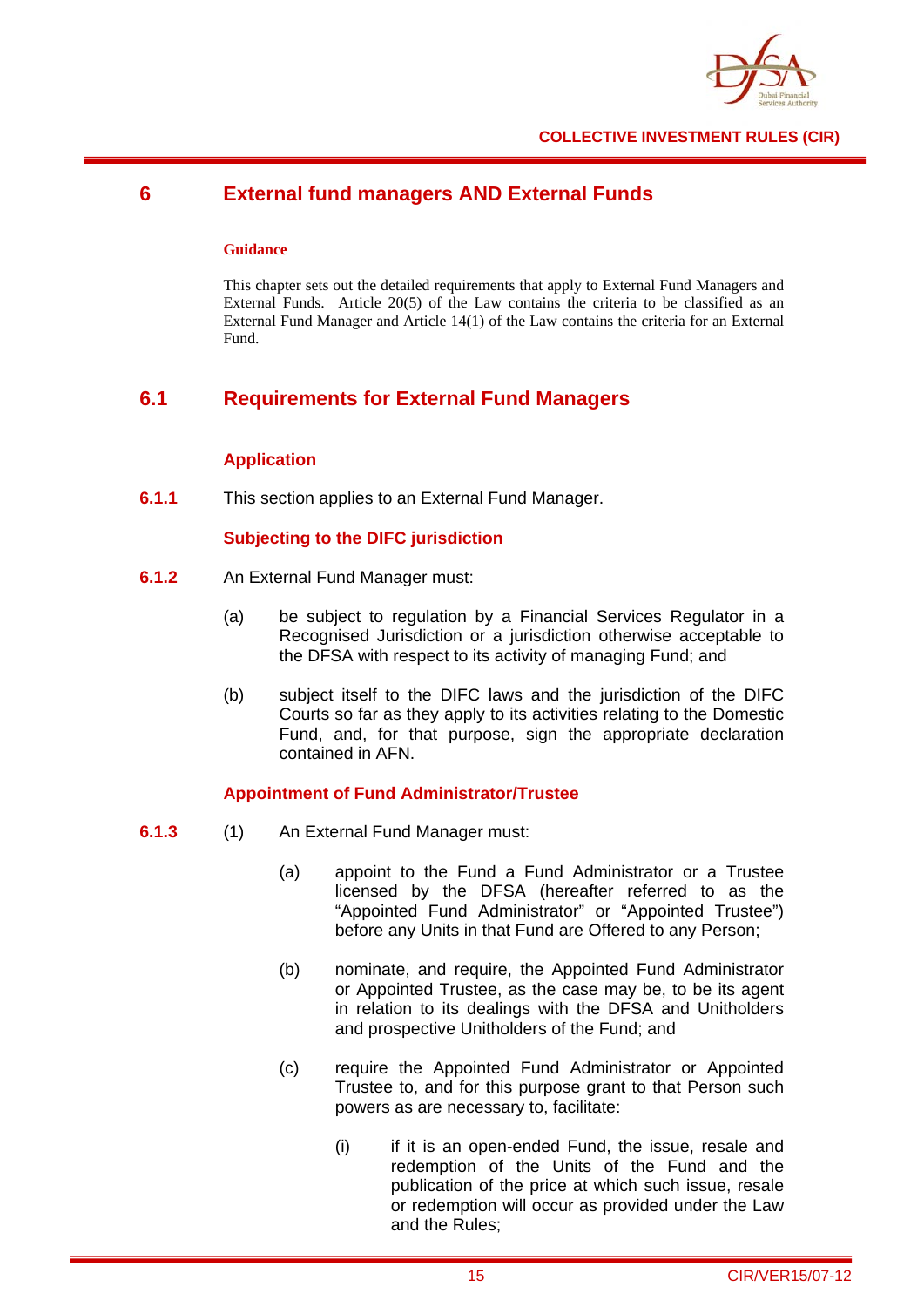

- (ii) the sending to Unitholders of the Fund all the reports required under the Law and the Rules;
- (iii) access to the Constitution and most recent Prospectus of the Fund to Unitholders and prospective Unitholders;
- (iv) access to the Unitholder register; and
- (v) access to the books and records relating to the Fund as required by the DFSA and any person providing the oversight functions of the Fund,

in or from a place of business in the DIFC.

- (2) If the Fund is structured as an Investment Trust, the Fund Manager may appoint the Trustee as its Appointed Trustee for the purposes of (1).
- (3) An External Fund Manager must continue to meet the criteria in Article 20(5) of the Law.

#### **Guidance**

In addition to the requirements in this chapter which apply to the Appointed Fund Administrator or Appointed Trustee, Persons who are appointed to Funds as Fund Administrators or Trustees have other obligations (see for example chapter 5.1).

# **6.2 Requirements for External Funds**

## **Guidance**

Article 14(1) of the Law provides that a Fund is an External Fund if that Fund:

- a. is established in a jurisdiction other than the DIFC; and
- b. is managed by a Fund Manager which is an Authorised Firm.

# **Application**

- **6.2.1** This section applies to the Fund Manager of an External Fund.
- **6.2.2** The Fund Manager of an External Fund must:
	- (a) have systems and controls which are adequate to ensure compliance with the requirements that apply to the External Fund in the jurisdiction in which it is established or domiciled; and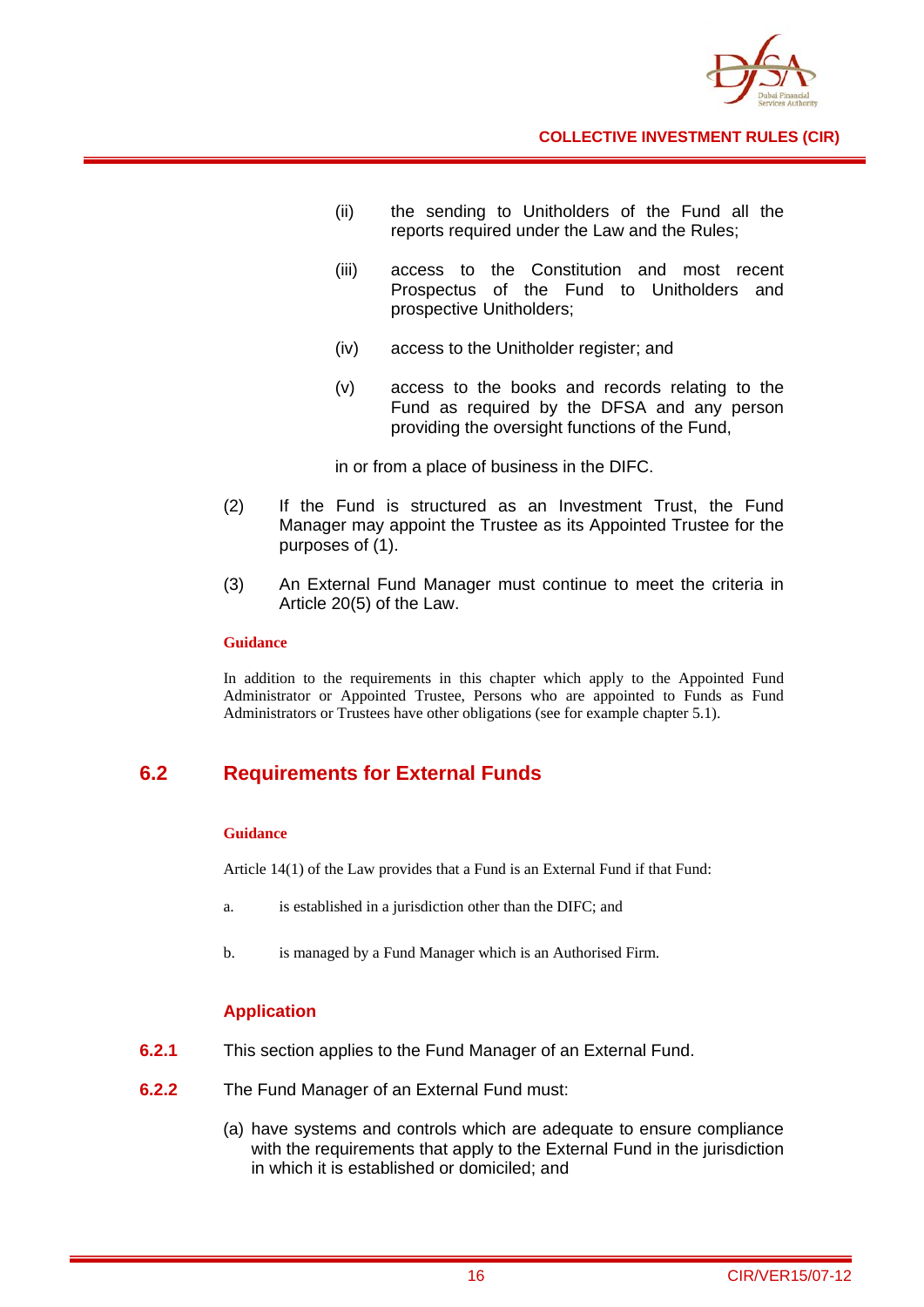

(b) inform the DFSA of the jurisdiction in which the Fund is or is to be established or domiciled and the nature of regulatory requirements applicable to the Fund in the host jurisdiction.

## **Guidance**

- 1. A Fund Manager of an External Fund is generally not subject to the requirements that otherwise apply to other Domestic Funds (see Article 14(2) of the Law). However, some limited requirements apply to External Funds. See for example the disclosure required under Rules  $14.2.4 - 14.2.7$ . Should such a requirement conflict with any requirements that apply to an External Fund in the jurisdiction in which the Fund is domiciled, the Fund Manager may apply to the DFSA for appropriate waivers or modifications of the DFSA requirements.
- 2. The DFSA may, upon receipt of the information referred to in Rule 6.2.2(b), assess the desirability of establishing an External Fund in the particular jurisdiction chosen by the Fund Manager. Relevant considerations include:
	- a. the Fund Manager's need to establish the Fund in the particular jurisdiction for reasons such as the physical location of the Fund assets or investor preference;
	- b. any regulatory risks arising from establishing the External Fund in the relevant jurisdiction, particularly if the Fund is to be open to retail investors; and
	- c. whether the relevant jurisdiction complies with the FATF or other relevant international standards or requirements.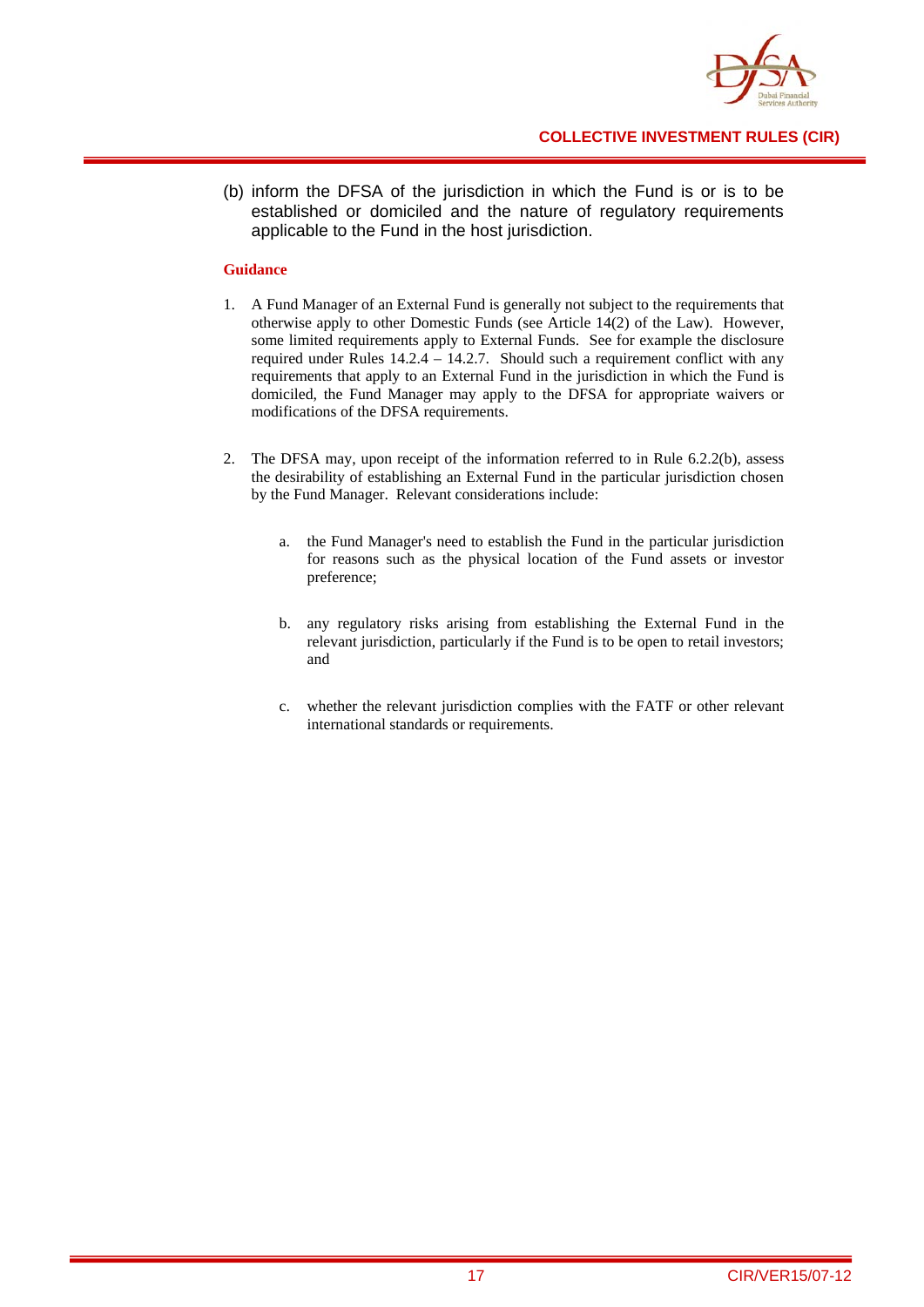

# **PART 4: CORE RULES RELATING TO ESTABLISHMENT AND MANAGEMENT OF DOMESTIC FUNDS**

# **7 CONSTITUTION**

# **7.1 Application**

**7.1.1** This chapter applies to a Fund Manager, and where appointed a Trustee, of a Domestic Fund.

# **Instrument constituting the Fund**

- **7.1.2** (1) The Fund Manager and, in the case of an Investment Trust, both the Fund Manager and the Trustee of a Fund, must ensure that the written Constitution which every Fund is required to have pursuant to Article 27(1) of the Law:
	- (a) contains the statements and disclosures prescribed in the table in App5 as are applicable to the Fund; and
	- (b) does not contain any provision that is prejudicial to the interests of the Unitholders generally or to the Unitholders of any class of Units.
	- (2) The Fund Manager and, in the case of an Investment Trust, both the Fund Manager and the Trustee, are responsible for maintaining the Constitution and for making necessary alterations to it in accordance with the applicable legislation.
- **7.1.3** (1) A Fund Manager may issue and in the case of an Investment Trust, may instruct the Trustee to issue such classes of Units as are set out in the Constitution, provided the rights of any class are not unfairly prejudicial to the interests of the Unitholders of any other class of Units in that Fund.
	- (2) Units whose issue may be limited can be issued by a Fund Manager if permitted by the Constitution and if in accordance with the conditions set out in the Prospectus, provided that such issue will not materially prejudice any existing Unitholders in the Fund.
	- (3) In the case of an Investment Trust, the Trustee must take reasonable measures to ensure, before carrying out the Fund Manager's instructions, that those instructions comply with the requirements in (1) and (2).

# **Name of the Fund**

**7.1.4** The Fund Manager, and if appointed the Trustee, of a Fund must ensure that the name of the Fund or any Sub-Fund or class of Units in the Fund or Sub-Fund, is not undesirable, misleading or in conflict with the name of another Fund or another Sub-Fund or class of Units in the Fund or Sub-Fund. **Guidance**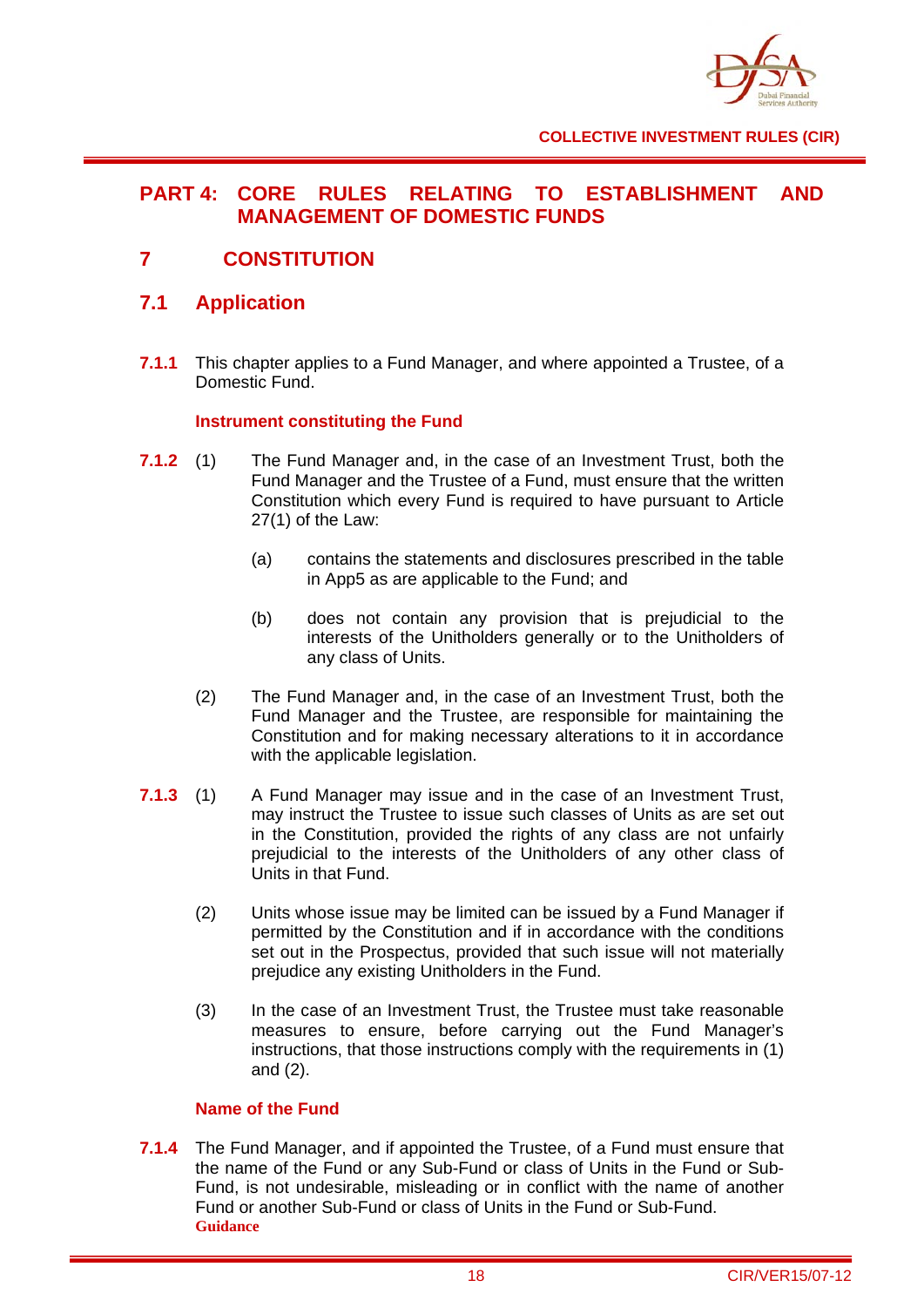

- 1. Article 27(4) of the Law and this Rule give the DFSA the power to make a direction if a name of a Fund, Sub-Fund or class of Units in a Fund is undesirable, misleading or conflicts with a name used by another Fund, Sub-Fund or class of Units of a Fund.
- 2. In determining whether to make a direction under these powers, the matters that the DFSA may take into account include whether the name of the Fund, Sub-Fund or class of Units as the case may be:
	- a. implies that the Fund, Sub-Fund or class of Units has merits which are not, or might not be, justified;
	- b. is inconsistent with the Fund's investment objectives or policy;
	- c. might mislead Unitholders or prospective Unitholders into thinking that a Person other than the Fund Manager is responsible for the Fund, Sub-Fund or class of Units of the Fund;
	- d. is substantially similar to the name of another Collective Investment Fund in the DIFC or elsewhere;
	- e. implies that it is a REIT or an Islamic Fund, or Units of such a specialist class of Fund or Sub-Fund, where the relevant requirements relating to that class of specialist Fund are not met; or
	- e. is in the opinion of the DFSA likely to offend the public.
- **7.1.4** Before using as part of or in connection with the name of a Fund, Sub-Fund or class of Units in a Fund the words "guaranteed", "protected" or any other words with a similar meaning implying a degree of security in relation to the capital or income, the Fund Manager must demonstrate to the satisfaction of the DFSA that:
	- (a) the guarantor has the authority and resources to honour the terms of the guarantee; and
	- (b) all the terms of the guarantee and the credentials of the guarantor are clearly set out in detail in the Prospectus and that any exclusions such as force majeure are highlighted.

#### **Guidance**

In considering whether to permit a Fund Manager to use the words "guaranteed" or "protected" as part of or in connection with the name of a Fund, Sub-Fund or class of Units in a Fund, the DFSA will also take into account whether the degree of security implied by the name fairly reflects the nature of the arrangements for providing that security.

# **Alterations to the Constitution of a Fund**

## **Guidance**

Articles 35 and 36 of the Law govern the process of making alterations to a Constitution.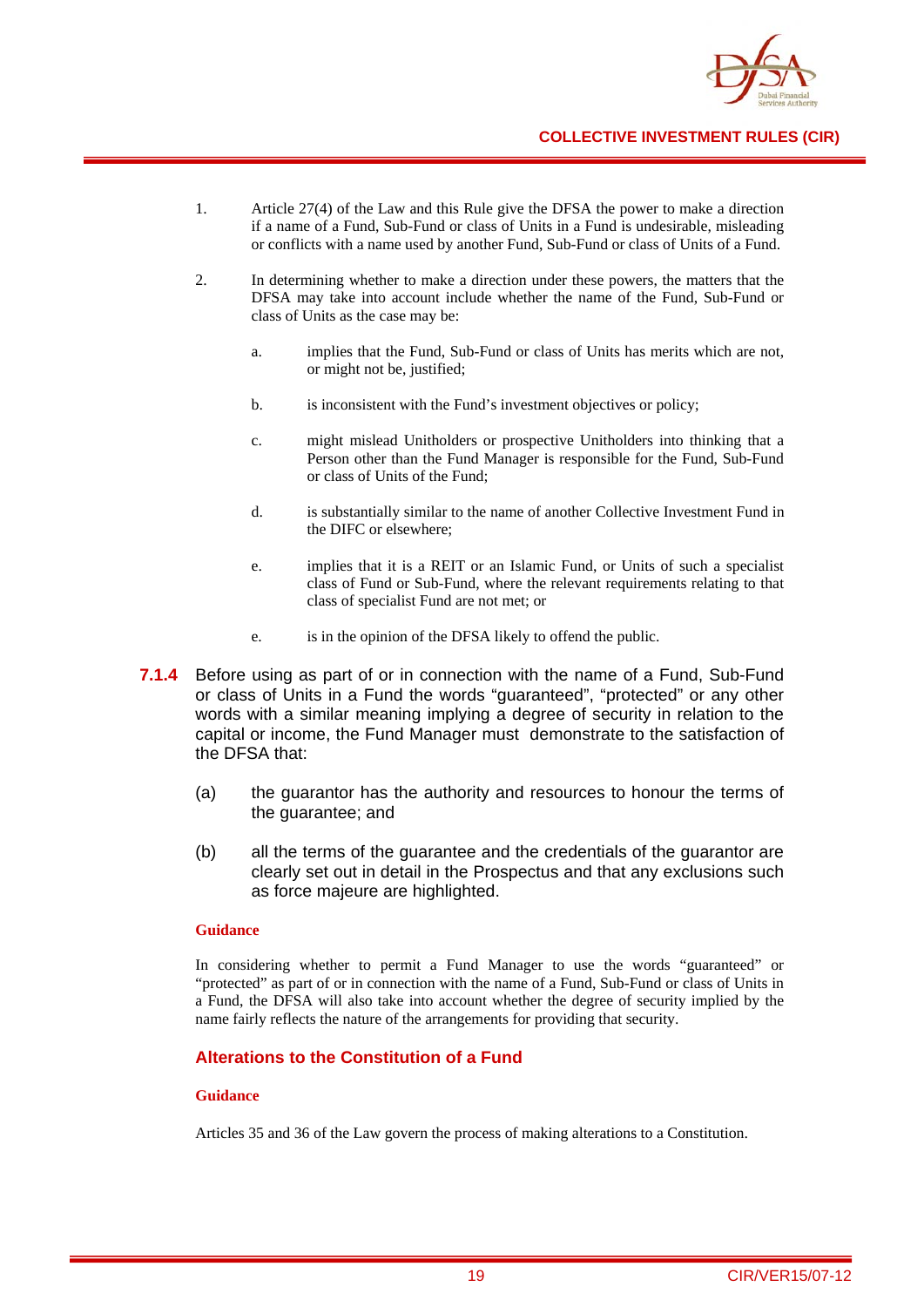

# **8 MANAGEMENT AND OPERATION OF a FUND**

#### **Guidance**

While most of the provisions in this chapter are of general application to all Domestic Funds, in few instances, some provisions which are specific to a certain type of Domestic Fund, for example a Public Fund, are retained in this Part. We have, instead of removing such provisions to Part 5 which contains provisions applicable to specific types of Domestic Funds, retained them in this Part because those requirements are integral to the main provisions applying to all Domestic Funds and therefore need to be read together.

# **8.1 General management Duties**

## **Application**

- **8.1.1** (1) This chapter applies to a Fund Manager, and if appointed, the Trustee of all Domestic Funds, except where otherwise provided.
	- (2) This chapter also applies, where expressly provided, to a Fund Administrator or Eligible Custodian of a Domestic Fund.

#### **Guidance**

- 1. Article 22 of the Law requires the Fund Manager of a Domestic Fund to manage the Fund in accordance with the Fund's Constitution and its most recent Prospectus and to perform the functions conferred on it by the Constitution and the Law. In doing so, the Fund Manager is required under that Article to comply with any conditions or restrictions on its Licence as well as any limitations or requirements imposed by or under the Law or Rules.
- 2. Article 38 of the Law requires the Fund Manager to establish and maintain systems and controls including but not limited to financial and risk controls to ensure sound management of the Fund in accordance with the Fund's Constitution and its most recent Prospectus, taking due account of the nature, scale and complexity of the Fund's investments and operations.
- 3. The requirements in this chapter apply to External Fund Managers in the same manner as they apply to Fund Managers of Domestic Funds, unless otherwise provided. External Fund Managers and External Funds attract additional requirements, which are set out in chapter 6.
- 4. This chapter sets out more detailed obligations of the Fund Manager, and where appointed the Trustee, of a Domestic Fund with regard to:
	- a. Duties relating to Fund Property;
	- b. Conflicts of interests;
	- c. Valuation of Fund;
	- d. Determination of single price;
	- e. Issue and redemption of Units;
	- f. Unitholder register;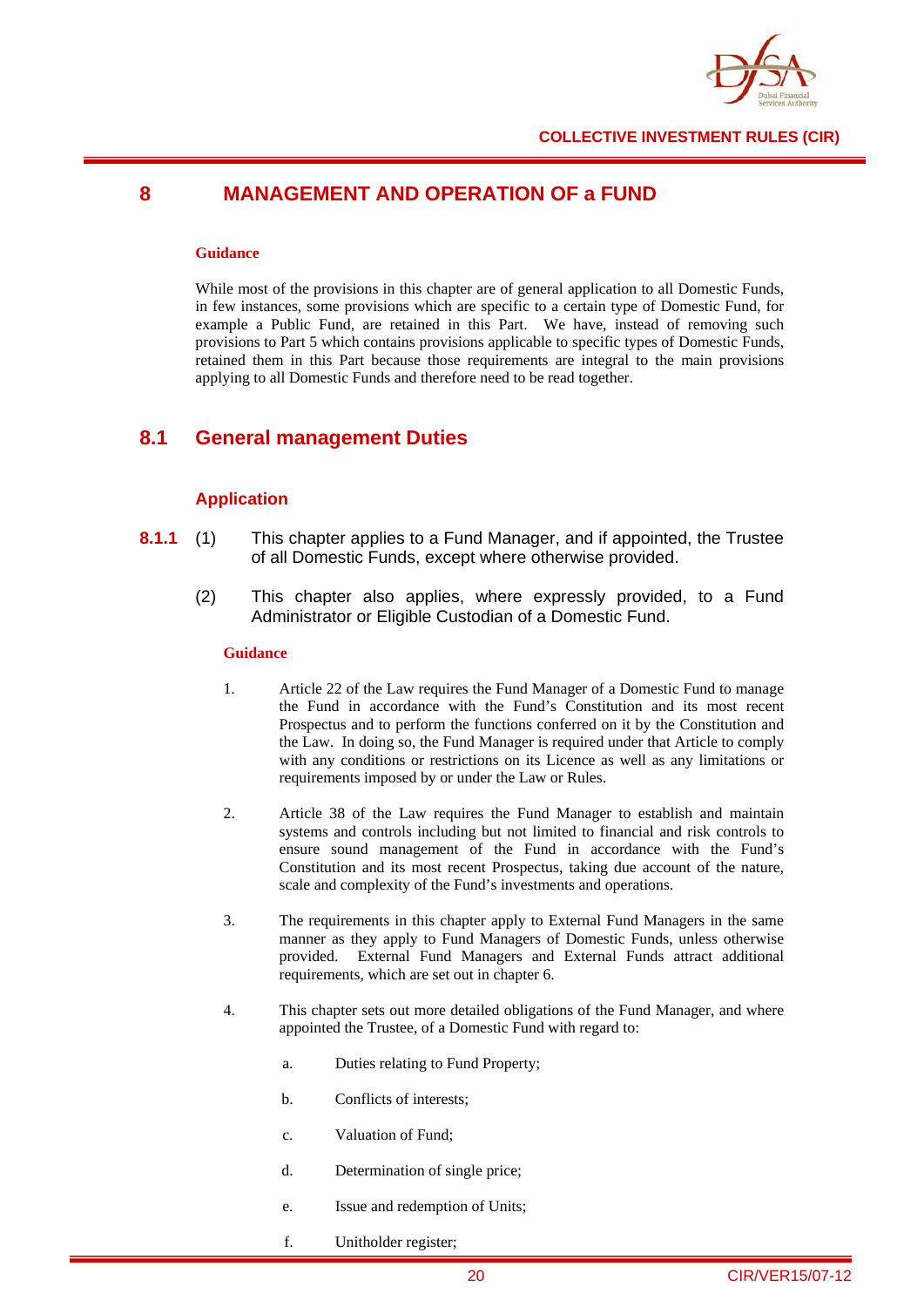

- g. Meetings of Governing Body and Unitholders;
- h. Approvals and notifications;
- i. Maintenance of records;
- j. Capital;
- k. Delegations and outsourcing; and
- l. Charges and expenses.

# **8.2 Duties in relation to Fund Property**

# **Fund Manager**

- **8.2.1** (1) A Fund Manager must make decisions as to the constituents of the Fund Property that are in accordance with the Constitution of the Fund and investment objectives and policy stated in the Prospectus.
	- (2) A Fund Manager must take all steps and execute all documents to ensure that transactions relating to the Fund Property are properly entered into for the account of the relevant Fund or Sub-Fund.
	- (3) A Fund Manager of an Investment Trust must ensure that instructions it gives to the Trustee in relation to the Fund Property are in accordance with the agreement creating the Investment Trust, the Fund's Constitution, and the Prospectus.
- **8.2.2** (1) In the case of an Investment Company or an Investment Partnership, the Fund Manager is responsible to the Unitholders for the safekeeping of the Fund Property.
	- (2) Without removing the generality of the obligation under (1) and subject to (3), a Fund Manager must, in the case of a Fund which is an Investment Company or Investment Partnership:
		- (a) delegate the activity of Providing Custody in relation to the Fund Property to a Service Provider who is an Eligible Custodian; and
		- (b) comply with the delegation procedures set out in section 8.12 in relation to such a delegation.
	- (3) The requirement in (3) does not apply to:
		- (a) a Property Fund investing in Real Property where the Fund Manager has made adequate alternative arrangements that are in accordance with Rule 13.4.2; or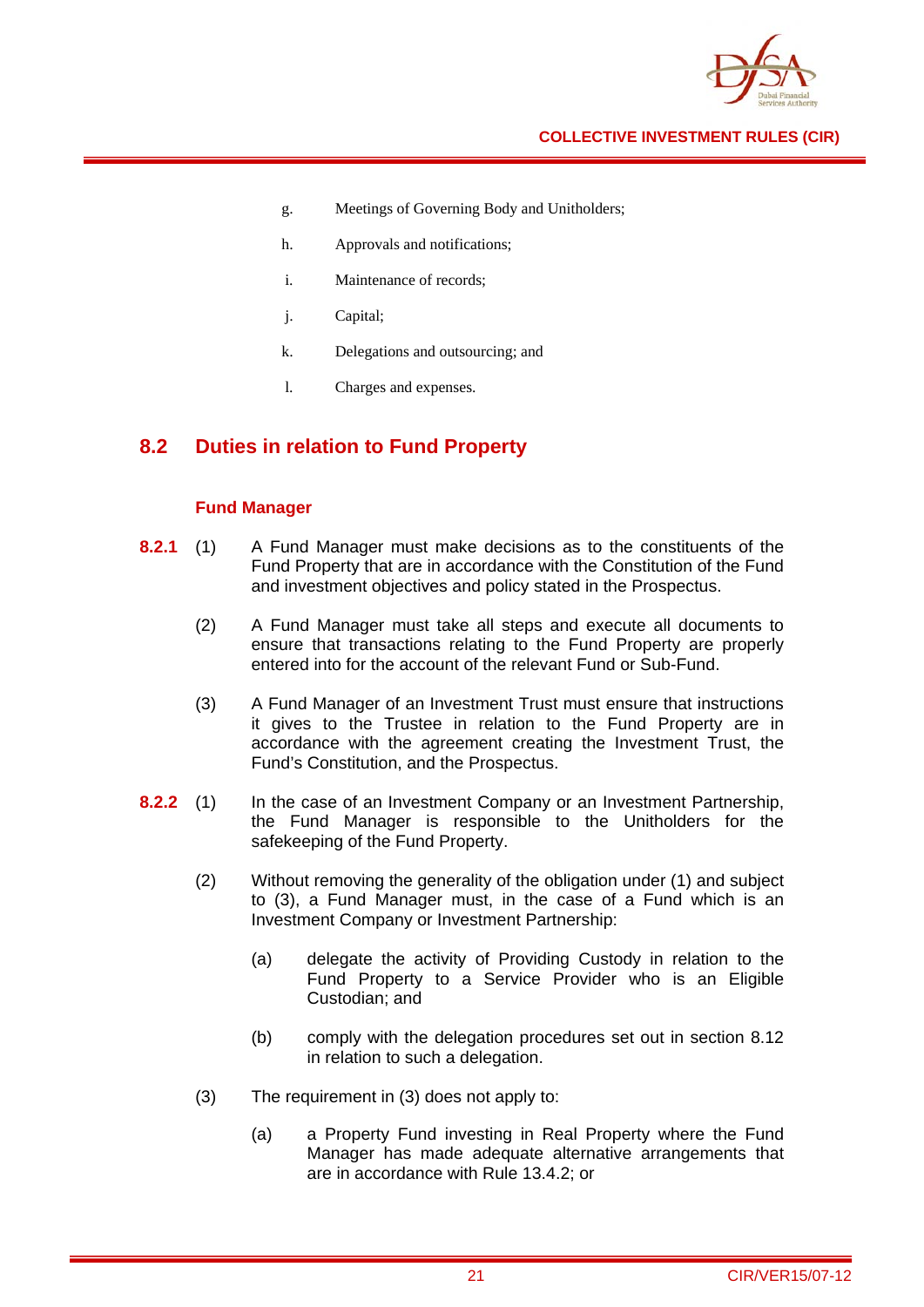

(b) a Private Equity Fund where the Fund Manager has made adequate alternative arrangements that are in accordance with Rule 13.3.1.

#### **Guidance**

Section 8.12 of this module governs the power of a Fund Manager to delegate certain of its Financial Service activities, and to outsource its functions.

## **Trustee**

- **8.2.3** In the case of an Investment Trust:
	- (a) the Trustee of the Fund must hold the Fund Property in trust for the Unitholders and accordingly is responsible to the Unitholders for the safekeeping of the Fund Property;
	- (b) the legal title of the Fund Property must be registered with the Trustee except in the case of a Property Fund investing in Real Property where the Trustee has made adequate alternative arrangements that are in accordance with Rule 13.4.2; and
	- (c) the Trustee must not act on instructions of the Fund Manager in relation to the Fund Property if such instructions are not in accordance with the agreement creating the Investment Trust, the Fund's Constitution, and the Prospectus.

## **Guidance**

Section 8.12 of this module governs the power of a Trustee to delegate certain of its Financial Service activities, and to outsource its functions.

# **Eligible Custodian**

- **8.2.4** For the purposes of the Rules in this module, an Eligible Custodian is a Person who is a separate legal entity from the Fund Manager and who also meets one of the following criteria:
	- (a) an Authorised Firm whose Licence authorises it to Provide Custody Services;
	- (b) an Authorised Firm that is a Bank;
	- (c) an Authorised Market Institution;
	- (d) a legal entity that is authorised and supervised by a Financial Services Regulator in a Recognised Jurisdiction for providing custody services in respect of a Fund and is subject to a minimum capital requirement of \$4 million or its equivalent in any other currency at the relevant time and has had surplus revenue over expenditure for the last two financial years;
	- (e) a legal entity where it, or its holding company, is: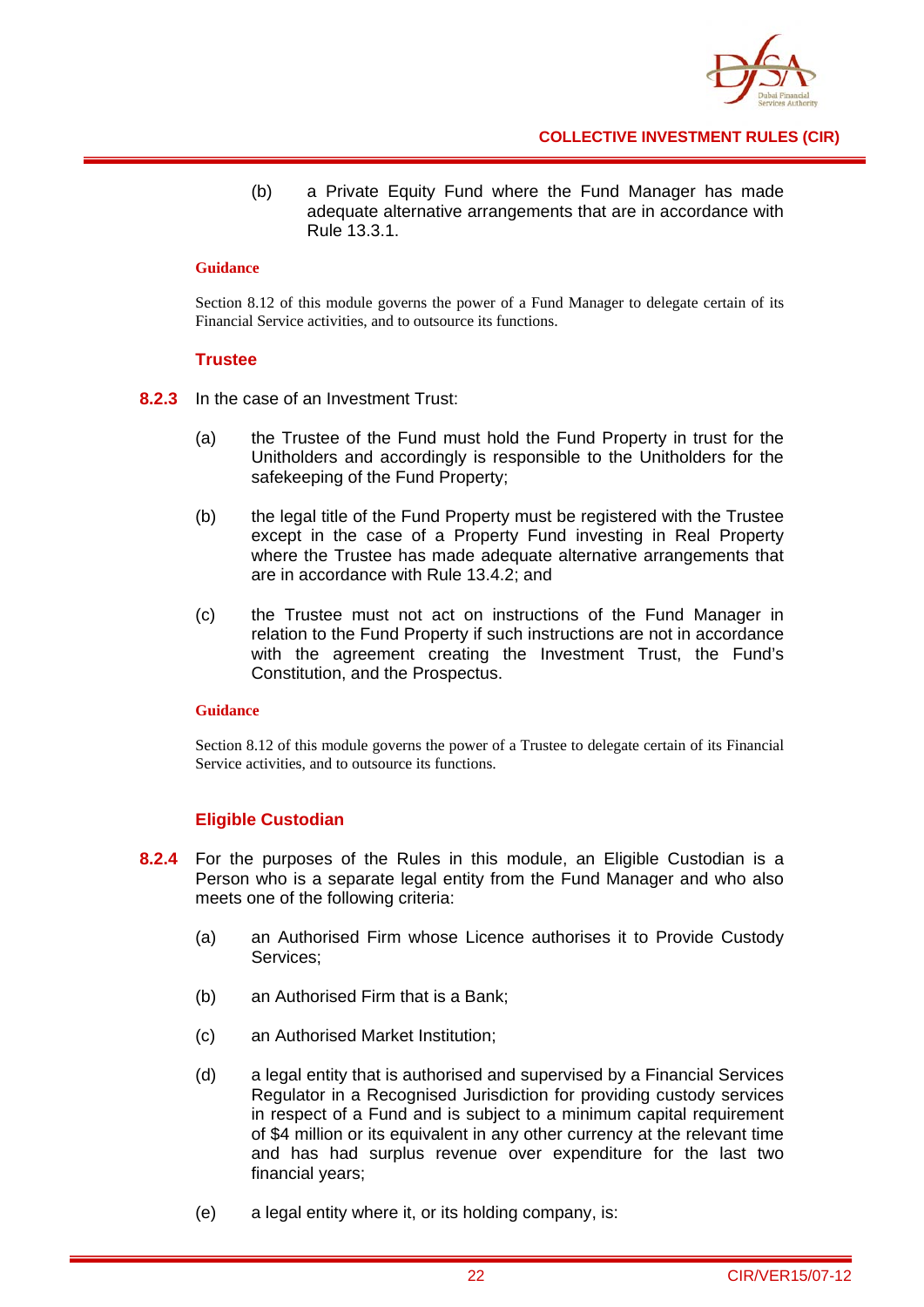

- (i) in respect of its financial strength, rated or graded as at least "investment grade" by Moody's, Fitch or Standard & Poor's or such other international rating agency as may be recognised by the DFSA; and
- (ii) authorised and supervised by a Financial Services Regulator in another jurisdiction which is a Zone 1 country; or
- (f) a legal entity that is authorised or recognised by a Financial Services Regulator to operate as an exchange or a clearing house in a Recognised Jurisdiction; or
- (g) a legal entity that is and remains:
	- (i) controlled and wholly owned by one or more of the national governments of the six member states of the Gulf Cooperation Council;
	- (ii) authorised and supervised by a Financial Services Regulator or Central Bank of at least one of the said national governments; and
	- (iii) rated or graded as at least "investment grade" by Moody's, Fitch or Standard & Poor's or such other international rating agency as may be recognised by the DFSA.

# **8.3 Conflicts of interest**

- **8.3.1** (1) The Fund Manager and, if it is a Fund structured as an Investment Trust, the Trustee, must take reasonable steps to ensure that in any dealing in relation to the Fund Property such dealings do not give rise to a conflict of interest.
	- (2) Where a conflict of interest arises, whether in dealings with Affected Persons or otherwise, the Fund Manager and, if appointed, the Trustee, must disclose to the Unitholders the nature of the conflict and how the conflict will be managed.

# **Affected Person transactions**

- **8.3.2** (1) A Fund Manager must not enter into a Transaction in respect of the Fund Property with an Affected Person unless it is in accordance with the requirements in this Rule.
	- (2) A Fund Manager must ensure that any transaction in respect of the Fund Property undertaken with an Affected Person is on terms at least as favourable to the Fund as any comparable arrangement on normal commercial terms negotiated at arm's length with an independent third party.
	- (3) The Fund Manager must, before entering into a transaction with an Affected Person: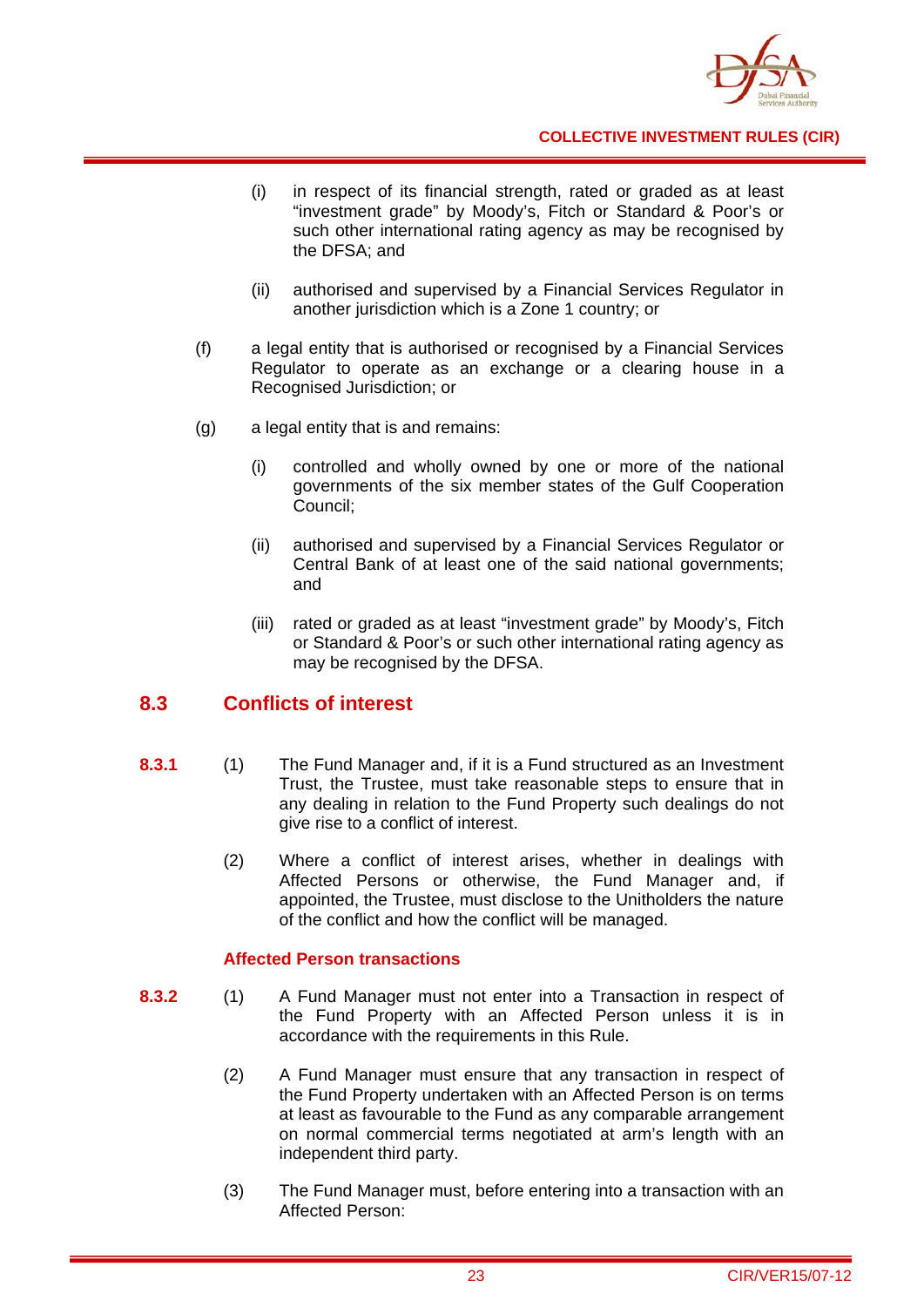

- (a) obtain Unitholders' prior approval by Special Resolution in respect of the proposed transaction if the total consideration or value of the transaction is 5% or more of the most recent net asset value of the Fund as disclosed in the latest published audited accounts of the Fund; and
- (b) issue to the Unitholders a circular containing the details of the transaction.
- (4) The Fund Manager must:
	- (a) if prior Unitholder approval is required pursuant to (3)(a), issue a notice to Unitholders providing details of the results of the Unitholders' voting at the general meeting as soon as practicable after the meeting;
	- (b) include a brief summary of the Affected Person transactions in the Fund's next published interim or annual report; and
	- (c) include, in the annual report of the Fund, the total value of any Affected Person transactions, their nature and the identities of the Affected Persons with whom such transactions were made. Where there is no such transaction conducted during the financial year covered by the annual report, an appropriate negative statement to that effect must be made in the annual report.

## **Best execution and fair allocation**

- **8.3.3** Without limiting the generality of the obligations of the Fund Manager including those in Rules 8.3.1 and 8.3.2, the Fund Manager's systems and controls must include policies and procedures which are designed to ensure that:
	- (a) when executing or procuring execution of trades for or on behalf of the Fund, the transactions are executed:
		- (i) as soon as reasonably practicable after a decision to effect a transaction has been made; and
		- (ii) on the best terms available at the time of dealing;
	- (b) where the Fund Manager undertakes investment transactions for or on behalf of a Fund which it operates and one or more other Funds or Clients, there is timely and fair allocation of trades to each Fund and Client;
	- (c) trading of the investment portfolio forming part of the Fund Property is not excessive in light of the Fund's investment objective as stated in its Constitution and the most recently issued Prospectus; and
	- (d) any underwriting arrangements it undertakes are carried out in the best interest of the Fund.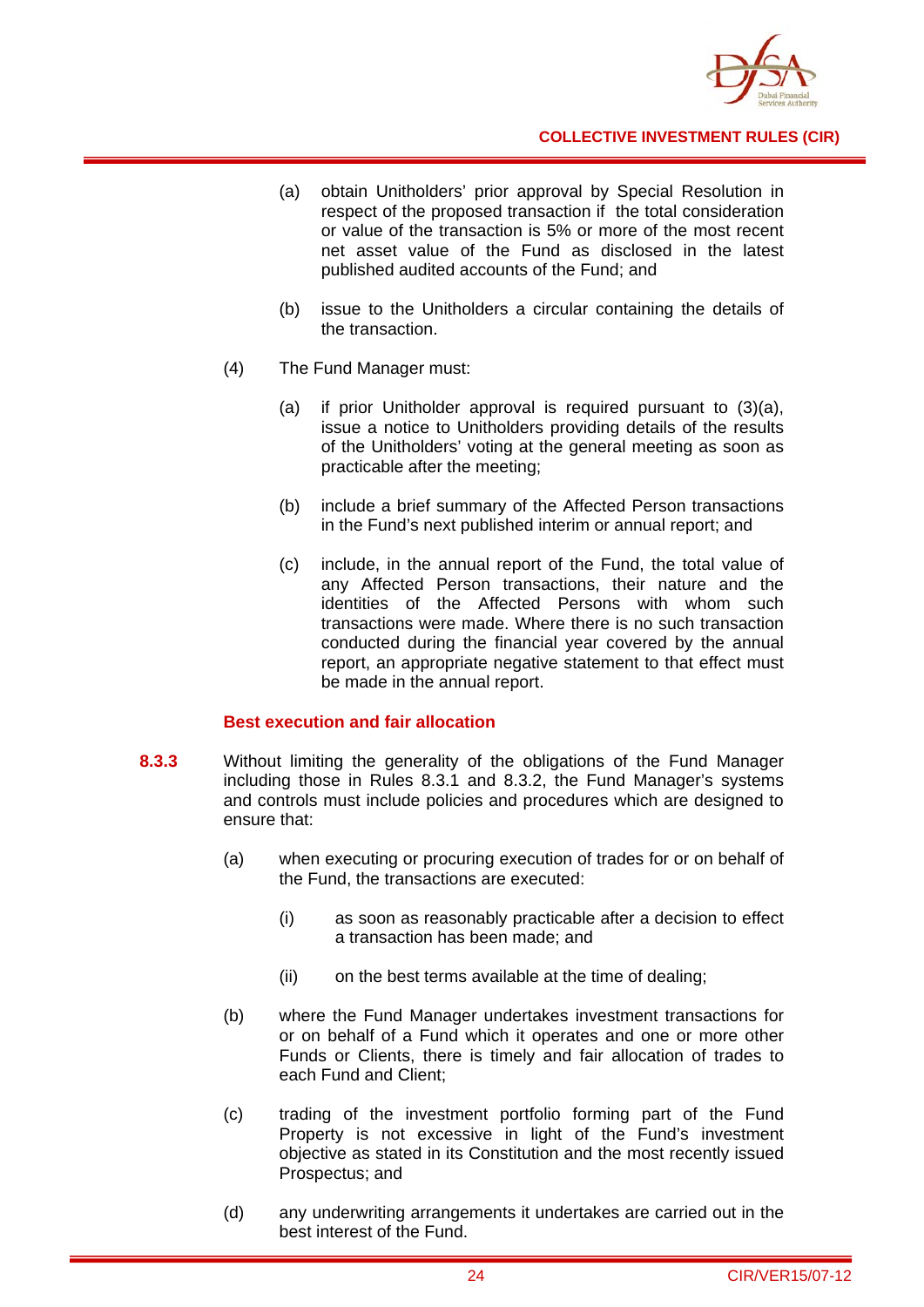

#### **Guidance**

- 1. For the purposes of (a), a Fund Manager's procedures should take into account matters such as the market in which the trade is to be executed, the kind and size of the transaction concerned and type of services provided by the executing broker that has been selected. A Fund Manager's procedures should be adequate to demonstrate that when the transaction was executed, it was done at the best price available. For this purpose, a Fund Manager may require a print out of a computer screen containing information about the price available at the time of the execution to be maintained.
- 2. For the purposes of (b), a Fund Manager should have a policy in place which demonstrates how it achieves timely and fair allocation of trades. For example, where a Fund Manager places an order on behalf of a number of Funds it operates, its policy should state the basis of allocation of trades to each Fund and, where any deviation from that policy occurs, record the reasons for such deviations.
- 3. For the purposes of (c), a Fund Manager's policies and procedures should encompass requirements such as maintenance of sufficient records to demonstrate that any brokerage, commissions or other benefits directly or indirectly derived from any transactions it has undertaken on behalf of the Fund are not unusual, when considered in light of industry practice. However, where there are other requirements relating to disclosure of benefits, a Fund Manager should comply with those requirements separately, as maintenance of records for the purposes of this Rule may not be sufficient to discharge those obligations.
- 4. For the purposes of (d), where a Fund Manager seeks to underwrite or participate in an initial public offering, its policies should ensure that it does not do so in a manner that is in any way detrimental to the Fund. The Fund Manager will also need to ensure that the best execution obligations under (a) are met.

# **8.4 Valuation of Fund Property**

- **8.4.1** (1) A Fund Manager must:
	- (a) ensure that the Fund Property is valued at regular intervals as appropriate to the nature of the Fund, except where such valuation is suspended in any circumstances that are set out in the Fund's Constitution or Prospectus;
	- (b) prepare a valuation in accordance with (3) for each relevant type of Unit at each relevant valuation point; and
	- (c) as soon as practicable after each valuation point, both publish and make available to the Unitholders and prospective Unitholders of the Fund, the price of the Units of the Fund.
	- (2) The value of the Fund Property is the net value of the Fund Property after deducting any expenses and outstanding borrowings, including any capital outstanding on a mortgage of any Real Property.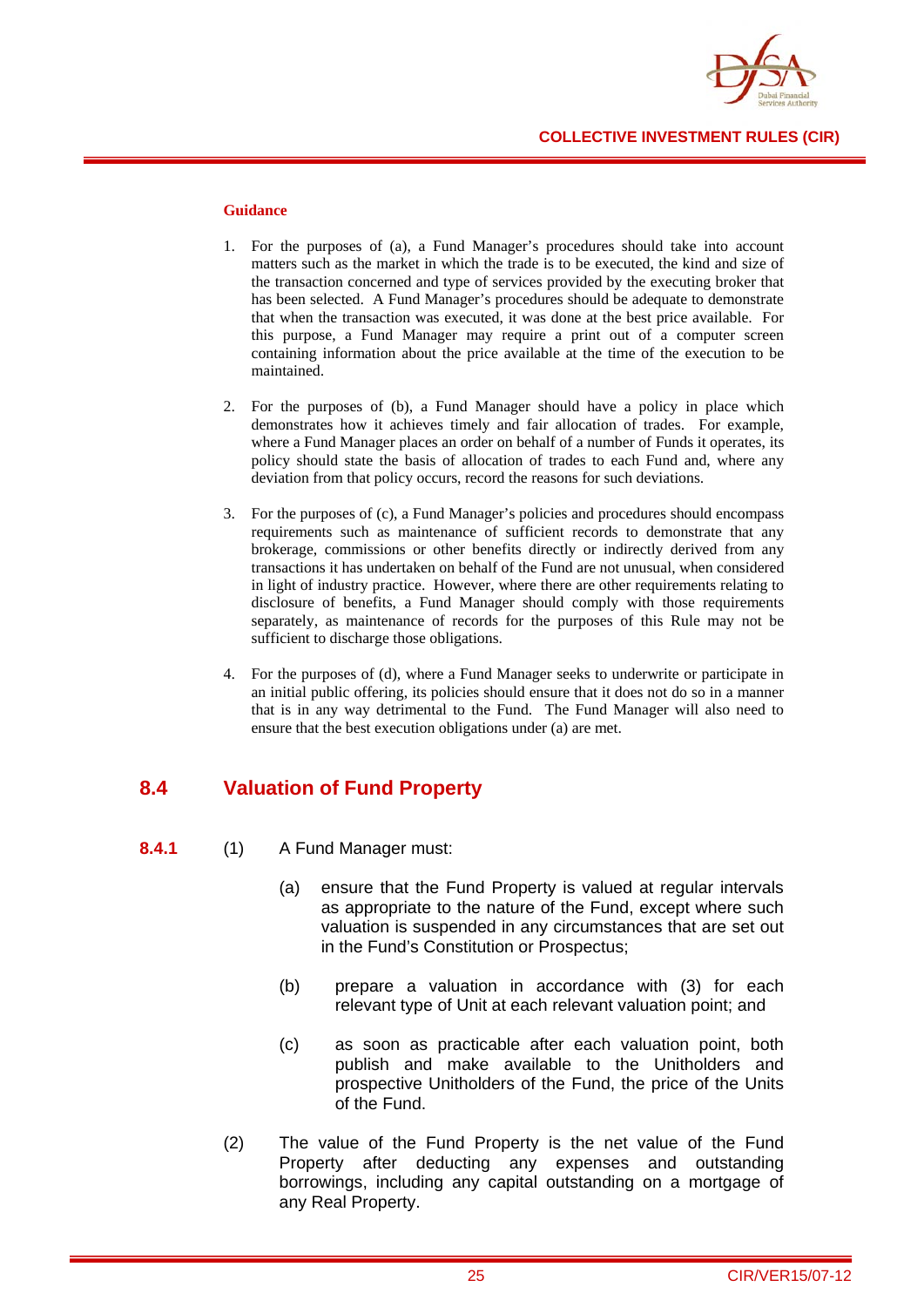

- (3) The value of the Fund Property must, except as otherwise provided in this section, be determined in accordance with the provisions of the Constitution and the Prospectus, as appropriate.
- (4) For the purposes of (2), any charges that were paid, or would be payable, on acquiring or disposing of the asset must be excluded from the value of that asset.
- (5) A Fund Manager must not make a dilution levy or dilution adjustment unless stated as permitted in the Fund's Prospectus. Such a measure must be applied in a fair manner to reduce dilution and solely for that purpose.

#### **Guidance**

- 1. A dilution levy or adjustment means a charge of such amount or such rate as is determined by a Fund Manager of a Fund to be made for the purpose of reducing the effect of dilution, i.e., the amount of dealing costs incurred, or expected to be incurred, by a Fund Manager, to the extent that these costs may reasonably be expected to result, or to have resulted, from the acquisition or disposal of Investments by the Fund Manager as a consequence (whether or not immediate) of the increase or decrease in the cash resources of the Fund resulting from the issue or cancellation of Units over a period.
- 2 Dealing costs referred to in Guidance 1 include both the costs of dealing in an Investment, professional fees incurred, or expected to be incurred, in relation to the acquisition or disposal of Real Property and, where there is a spread between the buying and selling prices of the Investment, the indirect cost resulting from the differences between those prices.

## **8.4.2** (1) A Fund Manager must:

- (a) ensure that at each valuation point there are at least as many Units in issue of any class as there are Units registered to Unitholders of that class; and
- (b) not do, or omit to do, anything that is or is reasonably likely to confer on itself a benefit or advantage at the expense of a Unitholder or prospective Unitholder.
- (2) Where a Fund Manager has not complied with (1) or there is any other valuation error, it must correct the error as soon as possible and must reimburse the Fund any costs it may have incurred in correcting the position, subject to any reasonable minimum level for such reimbursement as set out in the Prospectus.
- (3) If the Fund is structured as an Investment Trust:
	- (a) the Fund Manager must notify the Trustee of the matters specified in (2);
	- (b) the Trustee must also:
		- (i) take reasonable steps to ensure that the Fund Manager complies with the matters specified in (1) and (2); and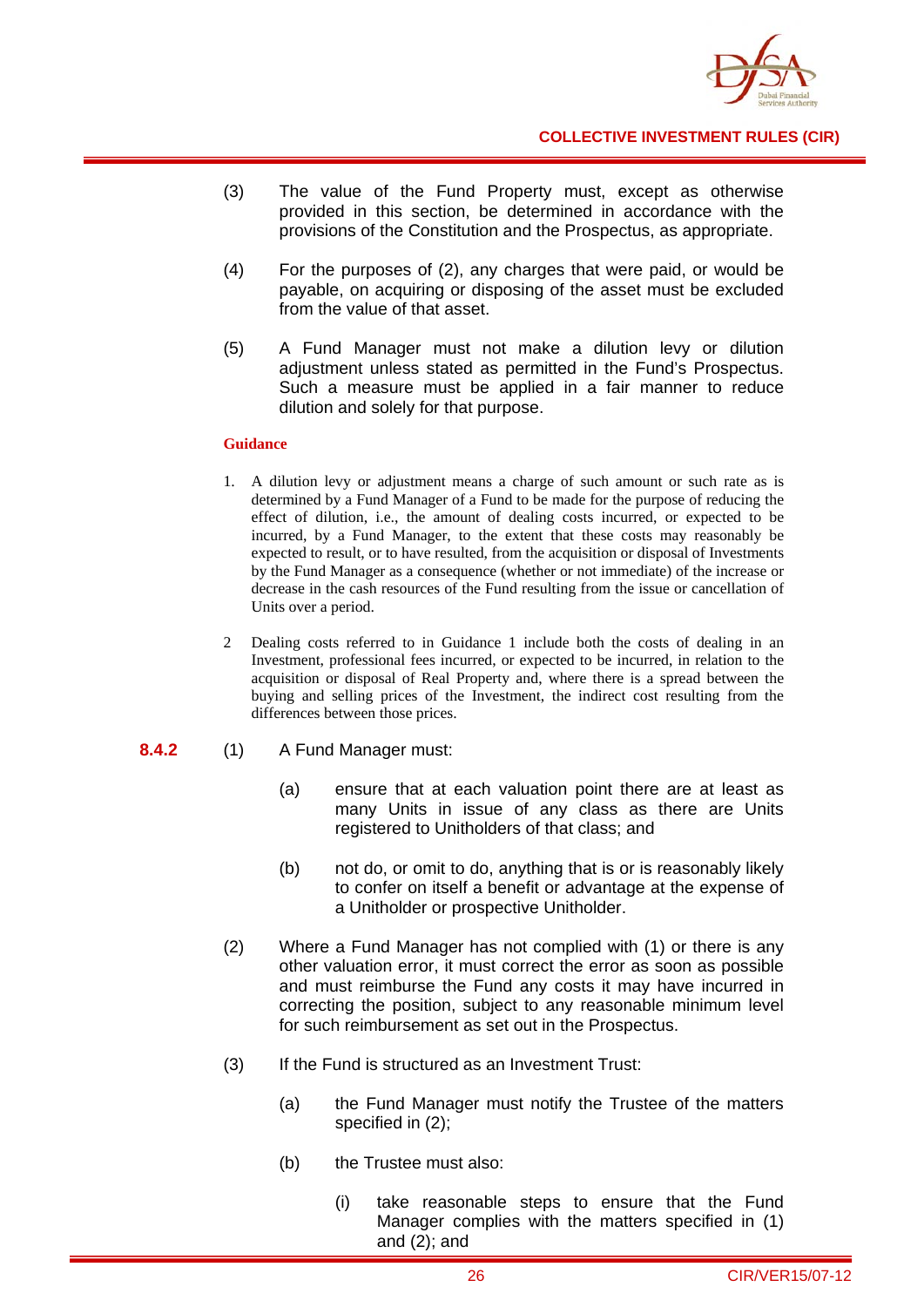

(ii) provide any other notification required under these Rules.

#### **Guidance**

Appendix 4 (App4) contains guidance on asset valuation and pricing.

# **8.5 Determination of single price**

- **8.5.1** (1) A Fund Manager must take all reasonable steps and exercise due diligence to ensure that the Units in the Fund are correctly priced in accordance with the applicable accounting procedures to ascertain an accurate single price for a Unit.
	- (2) The price of a Unit must be calculated on the basis of the valuation in Rule 8.4.1 in a manner that is fair and reasonable as between Unitholders.
- **8.5.2** (1) A Fund Manager must take immediate action to rectify any breach of Rule 8.4.1 where such breach relates to the incorrect pricing of Units.
	- (2) In (1), unless the incorrect pricing in respect of an issue is of minimal significance, the Fund Manager must inform the DFSA, and if appointed, the Trustee or Eligible Custodian or other Persons providing oversight functions in relation to the Fund, of such a rectification.

# **8.6 Issue and redemption of Public Fund Units**

- **8.6.1** (1) A Fund Manager of an open-ended Public Fund must, within any conditions in its Constitution and Prospectus:
	- (a) at all times during the dealing day, be willing to issue or sell Units in the Fund to any eligible Client; and
	- (b) do so in a manner that is fair and reasonable as between all Unitholders and prospective Unitholders for whom the Fund Manager does not have reasonable grounds to refuse such issue or sale.
	- (2) A Fund Manager of an open-ended Public Fund must, within any conditions in its Constitution and Prospectus:
		- (a) at all times during the dealing day, be willing to effect a redemption of the Units on the request of any Unitholder; and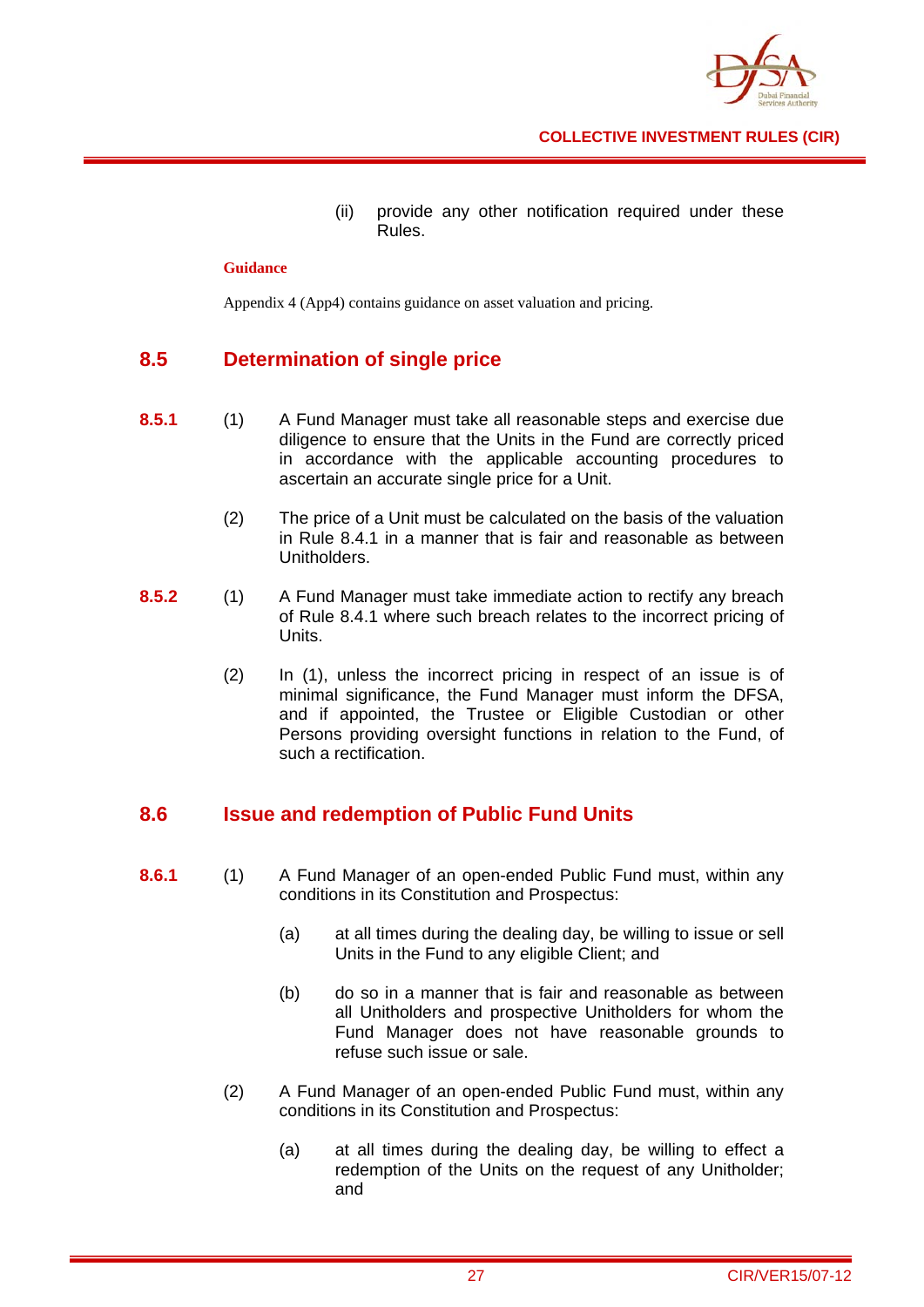

- (b) do so in a manner fair and reasonable as between redeeming Unitholders and continuing Unitholders.
- (3) On agreeing to a redemption of Units within (2), the Fund Manager must pay the full proceeds of the redemption to the Unitholder within any reasonable period specified in the Constitution or the Prospectus, unless it has reasonable grounds for withholding payment.

#### **Guidance**

- 1. Where not specified in the Prospectus, the maximum period between dealing days for a Public Fund will depend on the reasonable expectations of the target investor group and the particular investment objectives and policy of the Fund.
- 2. Capital reductions or share buy-backs that occur in a closed-ended Fund are not treated as redemptions and resales of Units of Funds based on NAV in the same manner as occurs in the case of an open-ended Fund as provided in these Rules.
- 3. The circumstances in which a Fund Manager may withhold redemption proceeds under (3) include where there are any dues from the redeeming Unitholder, such as under any margin lending arrangements.
- 4. See Article 37 of the Law for provisions dealing with suspension of dealings of open-ended Funds.
- 5. Although no redemption provisions are prescribed for Exempt Funds, it does not mean that an Exempt Fund cannot be structured as an open-ended Fund. If structured as an open-ended Exempt Fund, the applicable redemption procedures (such as the manner and frequency of redemptions) would generally be set out in the Fund's offer document (i.e. the Information Memorandum). The Fund Manager would need to comply with such redemption procedures.

# **8.7 Unitholder register**

- **8.7.1** (1) Subject to (5), a Fund Manager must maintain a register of Unitholders.
	- (2) The register must contain:
		- (a) the name and address of each Unitholder;
		- (b) the number of Units including fractions of a Unit of each class held by each Unitholder; and
		- (c) the date on which the Unitholder was registered in the register for the Units standing in his name.
	- (3) A Fund Manager must take all reasonable steps and exercise all due diligence to ensure that the register is kept complete and up to date.
	- (4) A Fund Manager or, if applicable the Appointed Fund Administrator or Appointed Custody Provider, must, subject to (5), make the Unitholder register in electronic or hard copy form available for inspection by Unitholders during normal business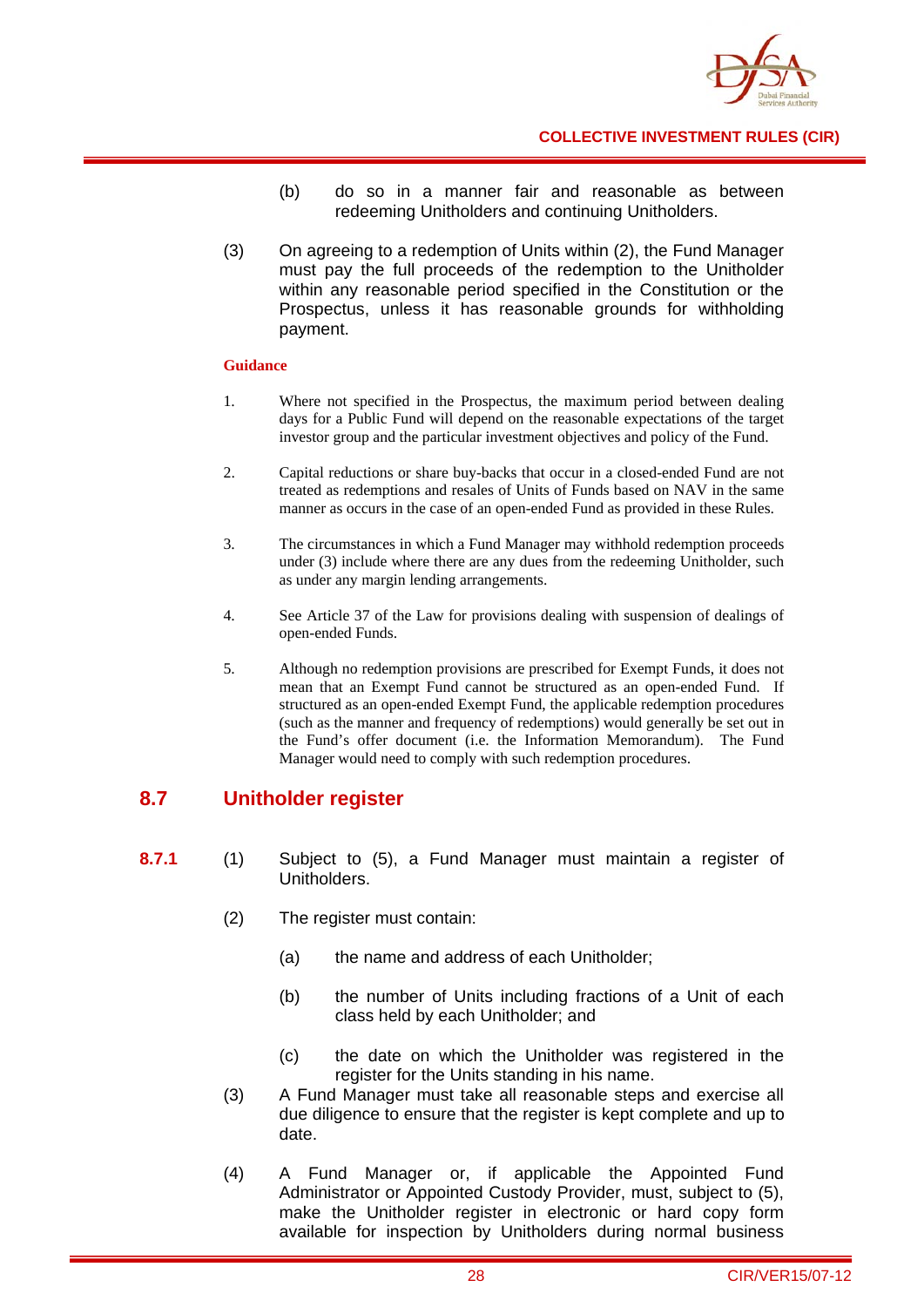

hours at the Fund Manager's or Appointed Fund Administrator's place of business in the DIFC or otherwise in a designated location in the DIFC.

(5) Where a Fund is structured as an Investment Trust, the Trustee must maintain the register of Unitholders in accordance with the requirements in the Investment Trust Law 2006 and make the register in electronic or hard copy form available for inspection by Unitholders during normal business hours at the Trustee's place of business in the DIFC or otherwise in a designated location in the DIFC.

# **8.8 Meetings of Unitholders**

- **8.8.1** In the case of a Public Fund, the Fund Manager must hold at least two meetings of the Governing Body of every Public Fund which has such a Body every 12 month period from the date of registration of that Fund with the DFSA.
- **8.8.2** The Fund Manager of a Fund other than an Exempt Fund must hold at least one general meeting of the Unitholders of the Fund in every 12 month period (i.e. an annual general meeting). The annual general meeting must be held in the case of a Public Fund within 12 months from the date of registration of the Fund and in the case of a Private Fund within 12 months from the date of the initial issue of the Units of the Fund. The annual report required under Rule 9.4.2(1)(a) must be presented at that annual general meeting.
- **8.8.3** (1) The Fund Manager and if appointed the Trustee of a Fund other than an Exempt Fund:
	- (a) may convene a general meeting of Unitholders at any time; and
	- (b) must convene a general meeting of Unitholders of the Fund immediately upon a request being made by Unitholders in accordance with (2).
	- (2) The Unitholders of the Fund may request the Fund Manager, or if appointed the Trustee, to convene a general meeting of Unitholders at any time. Such a request must:
		- (a) state the purpose of the meeting;
		- (b) be dated;
		- (c) be signed by a number of registered Unitholders representing at least one-tenth in value of all of the Units then in issue; and
		- (d) be deposited at the place of business of the Fund Manager, or if applicable, the Trustee or Appointed Fund Administrator of the Fund.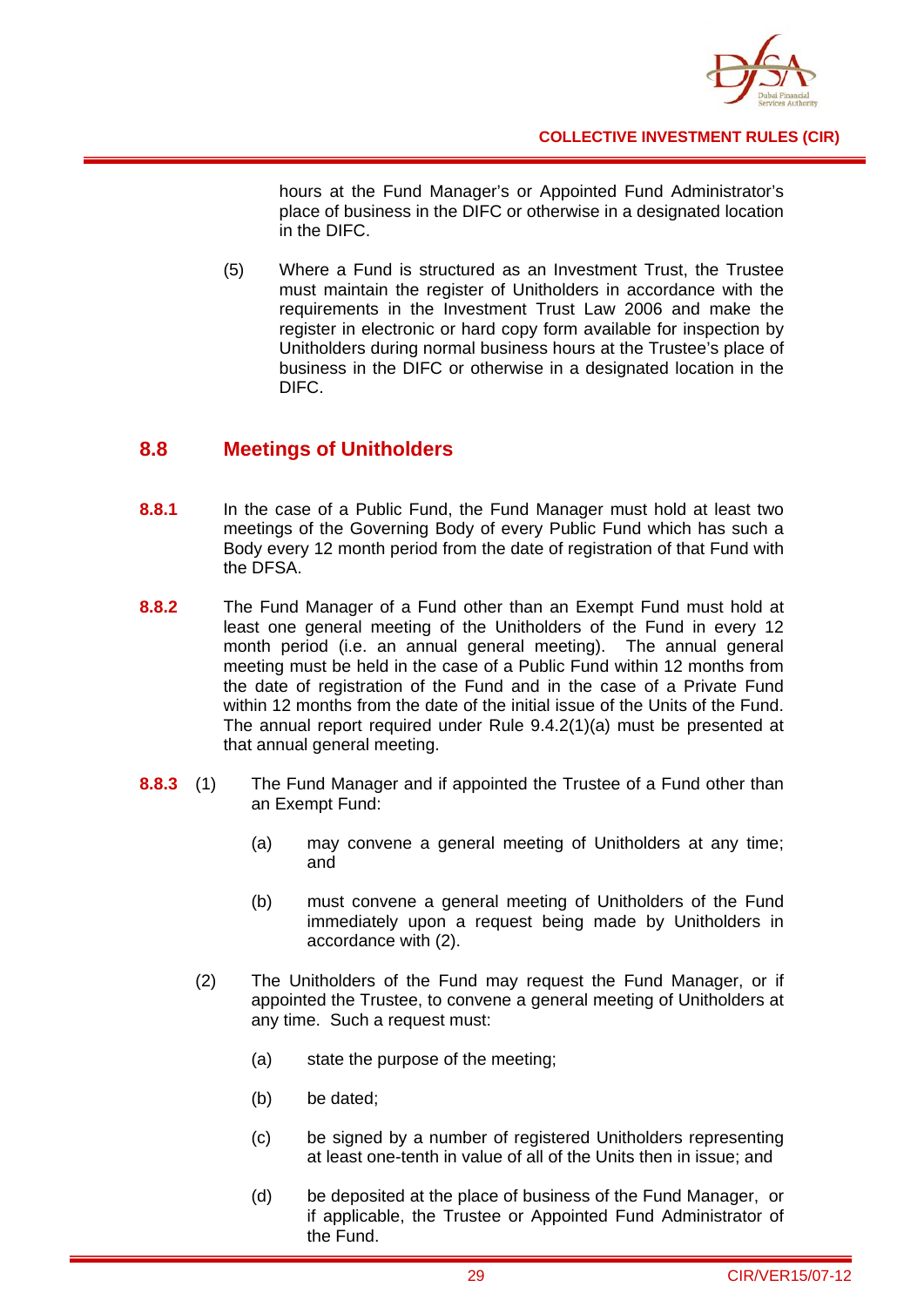

- (3) If the Fund is an Investment Trust, the primary responsibility to convene meetings in accordance with this Rule rests with the Fund Manager, failing which, with the Trustee.
- (4) A meeting of Unitholders of a Fund duly convened and held in accordance with the Law and Rules is competent by Special Resolution to require, authorise or approve any act, matter or document in respect of which any such resolution is required. Such a resolution has no other powers or effect.
- (5) Where no Special Resolution is specifically required or permitted by the Law or Rules, any resolution of Unitholders required under the Rules is passed by a simple majority of the votes validly cast for and against the resolution at a general meeting of Unitholders.
- **8.8.4** The Fund Manager of an Exempt Fund must hold meetings of Unitholders in accordance with the requirements included in the Fund's Constitution and its most recent Prospectus.

#### **Guidance**

Exempt Funds are required to have an Information Memorandum under which its Units are marketed to prospective Unitholders by way of private placement. Under Article 50(3) of the Law, such a document is a Prospectus.

# **Unitholder meetings procedures**

- **8.8.5** (1) A Fund Manager must set out, if it is a Public Fund, in its procedures manual and, if it is a Private Fund, in the Fund's Constitution, the procedures for holding Unitholder meetings and the conduct of such meetings including but not limited to, the following matters:
	- (a) voting rights;
	- (b) right to demand a poll;
	- (c) proxies;
	- (d) minutes; and
	- (e) variation of class rights and class meetings.
	- (2) The meeting procedures under (1) must comply with the provisions in App2. Any provisions in such procedures that are inconsistent with the procedures in App2 are void.
	- (3) In the case of a Public Fund, the Fund Manager must distribute the meetings procedures manual to all Unitholders.
	- (4) If the Fund is structured as an Investment Trust, the Fund Manager must obtain the prior approval of the Trustee in respect of its meetings procedures.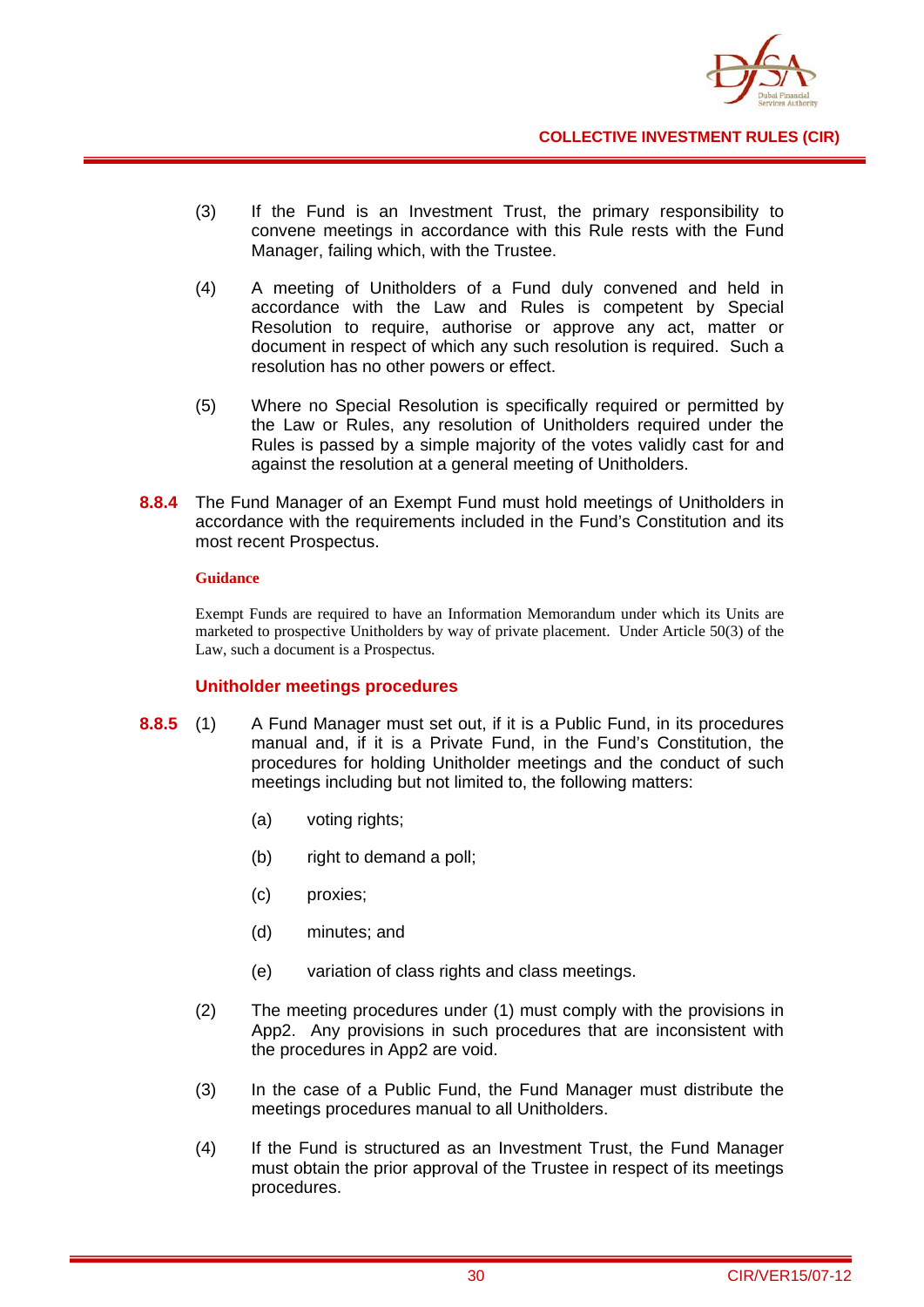

# **8.9 Approvals and notifications**

- **8.9.1** A Fund Manager of a Public Fund or Private Fund must comply with the provisions in App3 in regard to:
	- (a) fundamental changes requiring prior approval of the Unitholders;
	- (b) significant changes requiring pre-event notification to the Unitholders; and
	- (c) notifiable changes, that is, a change other than one in (a) or (b) which requires post notification to the Unitholders.

# **8.10 Maintenance of records**

- **8.10.1** (1) A Fund Manager must make and retain accounting and other records that are necessary:
	- (a) to enable it to comply with Rules in this module; and
	- (b) to demonstrate at any time that such compliance has been achieved.
	- (2) A Fund Manager must make and retain for a period of six years a record of the Units held, acquired or disposed of, by it, including the classes of such Units, and the balance of any acquisitions and disposals.
	- (3) A Fund Manager must make the record available for inspection by the DFSA in the DIFC and, if applicable, the Trustee or appointed Eligible Custodian, free of charge at all times during ordinary office hours and must supply a copy of the record or any part of it.
	- (4) Where a Fund Manager makes a dilution levy or dilution adjustment in accordance with Rule 8.4.1(5), it must make and retain for a period of six years from the date such action is taken a record of:
		- (a) how it calculates and estimates dilution; and
		- (b) its policy and method for determining the amount of any dilution levy or dilution adjustment.

# **8.11 Capital**

**8.11.1** (1) In the case of a Public Fund or a Private Fund, if at any time after the size of the Fund's capital has reached the minimum size provided in its Constitution the size of that capital falls below that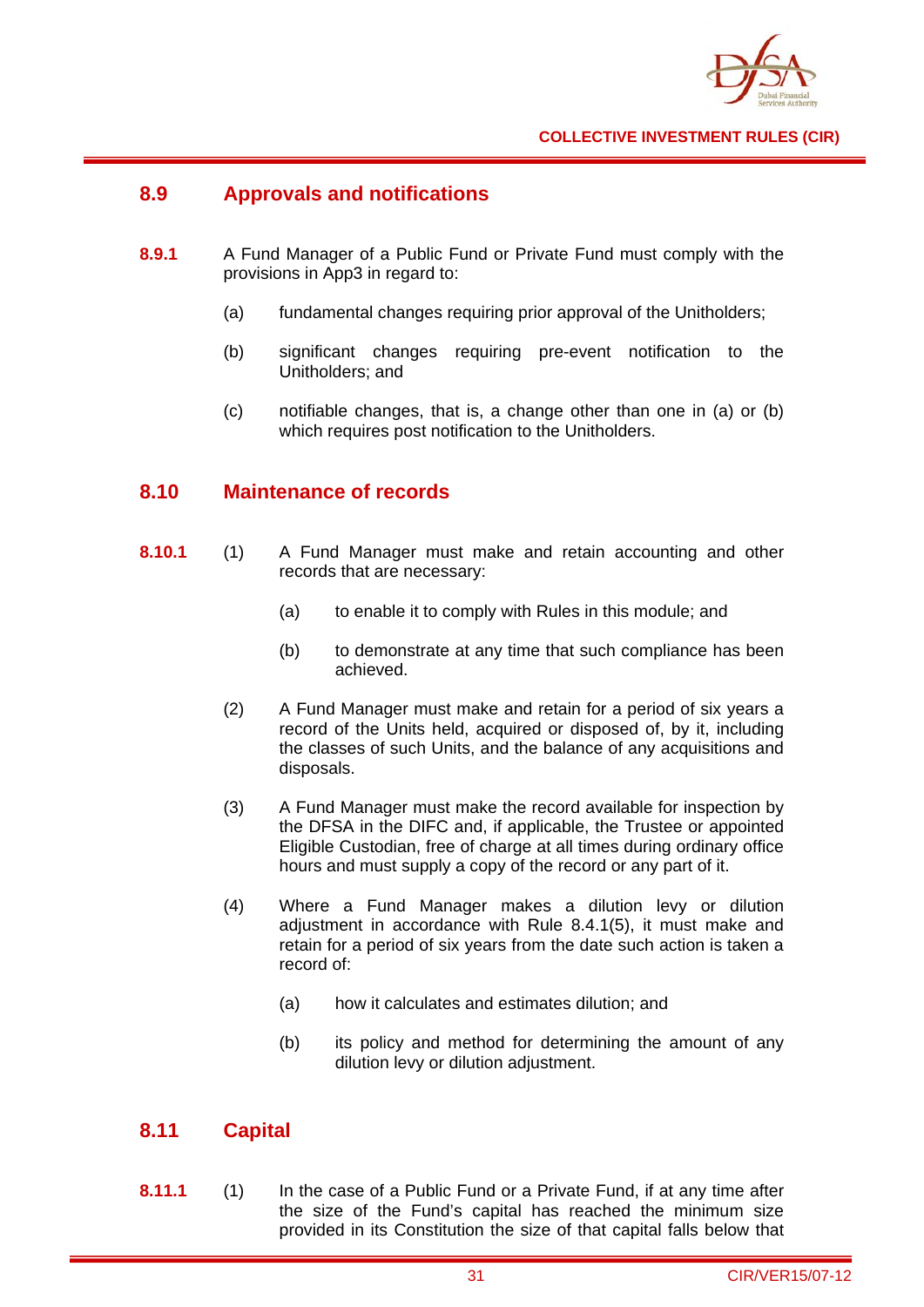

minimum size, the Fund Manager must immediately notify the DFSA of that fact.

- (2) The notification under (1) must also:
	- (a) state the Fund Manager's grounds for believing that the Fund is still commercially viable and the purpose of the Fund can still be accomplished; and
	- (b) be accompanied by the relevant Unitholders' resolution supporting the Fund Manager's views in (1); or
	- (c) state what steps the Fund Manager has taken or will take to wind up the Fund.

## **8.12 Delegation and outsourcing**

#### **Guidance**

- 1. This section sets out the general requirements that apply to a Fund Manager, or where appointed the Trustee, of a Domestic Fund where it delegates or outsources any Financial Service activity or function to another Person. Such a Person is defined as a "Service Provider" for the purposes of this module.
- 2. Under Article 24 of the Law and Article 24 of the Investment Trust Law 2006, a Fund Manager or where appointed the Trustee of a Fund respectively may, subject to any restriction in the Constitution of the Domestic Fund and any provisions of the Rules, delegate any of its Financial Service activities or outsource any of its functions to a Service Provider, which may be located in or outside the DIFC.
- 3. Fund Managers of Domestic Funds structured as an Investment Company or Investment Partnership are required under Rule 8.2.2(2) to delegate the activity of Providing Custody to an Eligible Custodian. This obligation does not apply where there are adequate alternative arrangements. This chapter sets out the circumstances in which the obligation under Rule 8.2.2(2) does not apply.
- 4. A Fund Manager or Trustee 'outsources' a function relating to the operation of the Fund where the function, whether or not relating to a Financial Service activity, is contracted to be performed by a Service Provider. Where the extent of any such function or functions is such that they effectively constitute the carrying on of a Financial Service activity, the DFSA will consider this to comprise a 'delegation' of the Financial Service.
- 5. If the Fund Manager or the Trustee delegates any activities or outsources any functions, the Fund Manager or the Trustee remains liable to the Unitholders for any acts or omissions of the Service Provider as if they were the acts or omissions of the Fund Manager or Trustee.
- 6. The Rules permitting the use of a Service Provider do not relieve the Fund Manager or the Trustee from their obligations, including any restrictions on delegation or outsourcing arising from the Fund's Constitution or Prospectus.
- 7. GEN Rules 5.3.21 and 5.3.22 also govern outsourcing of functions and activities by an Authorised Firm. Those Rules are not disapplied by this section.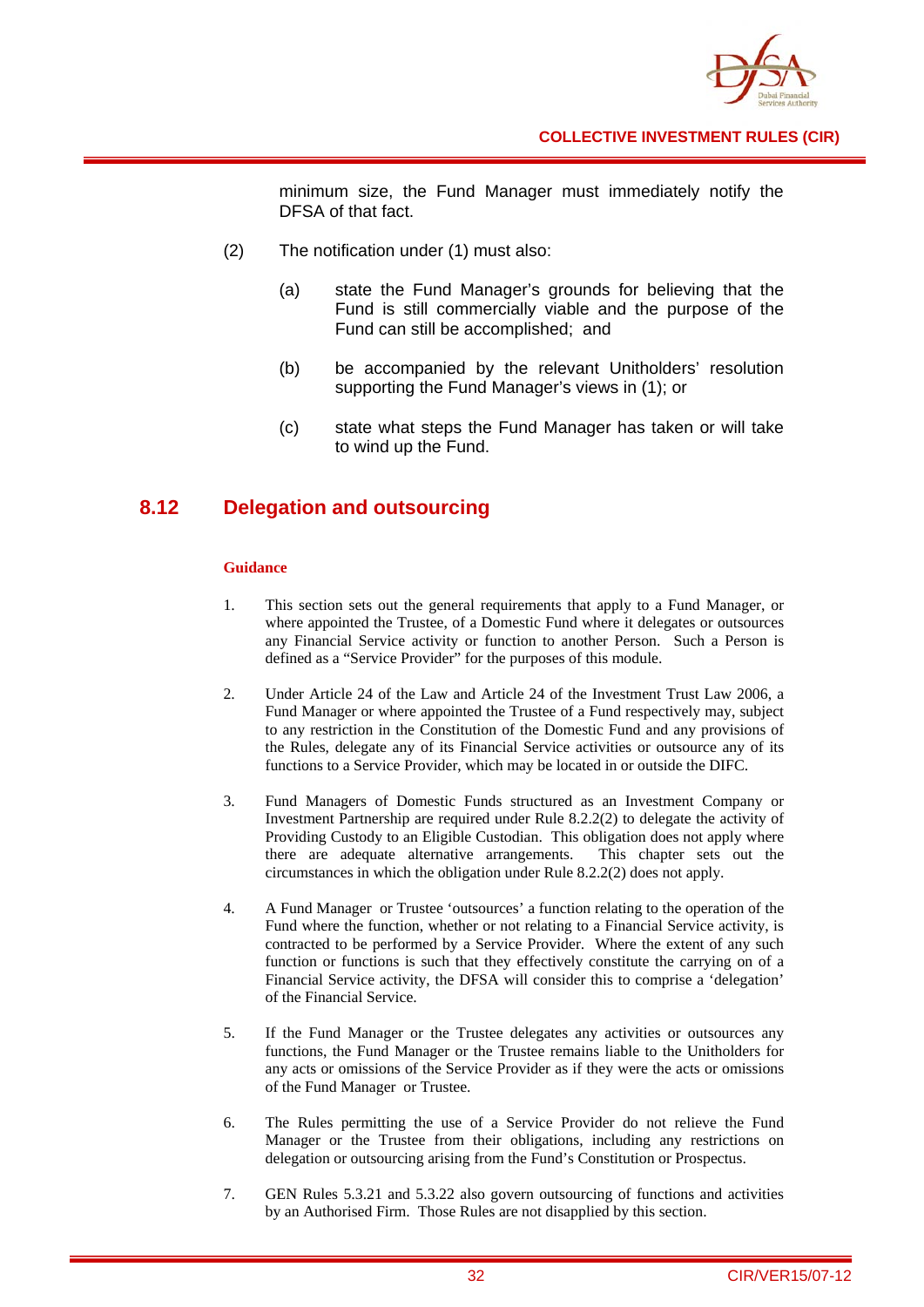

## **Fund Manager**

- **8.12.1** In accordance with the Delegation Agreement, the Fund Manager:
	- (a) must register the legal title of the Fund Property with the Eligible Custodian; and
	- (b) may give instructions to the Eligible Custodian to deal with the Fund Property.

#### **Guidance**

See Rule 8.2.4 for the definition of an Eligible Custodian

- **8.12.2** (1) Subject to the requirements in Rule 8.12.4, a Fund Manager may delegate one or both of the Financial Service activities of Providing Fund Administration and Managing Assets to a Service Provider.
	- (2) For the purposes of (1), and in relation to Providing Fund Administration for a Public Fund, the Service Provider must be:
		- (a) a Person authorised by the DFSA to carry on the activity of Providing Fund Administration; or
		- (b) a Person who is lawfully entitled in a Zone 1 jurisdiction or Recognised Jurisdiction to carry on in that jurisdiction the activities of:
			- (i) asset pricing and Fund valuation;
			- (ii) issuing and redemption of Units; and
			- (iii) record keeping and maintaining the Unitholders register.
	- (3) For the purposes of (1), and in relation to Managing Assets, the Service Provider must be:
		- (a) a Person authorised by the DFSA to carry on the activity of Managing Assets; or
		- (b) a Person who is authorised by a Financial Services Regulator in a Zone 1 jurisdiction or Recognised Jurisdiction to carry on an equivalent activity in that jurisdiction.

#### **Guidance**

As Rule 8.12.2 (2) only applies in relation to a Public Fund, a Fund Manager of a Private or Exempt Fund may make other appropriate arrangements in respect of the provision of Fund Administration.

## **Trustee**

**8.12.3** (1) Subject to Rules 8.12.4, a Trustee may, with the prior written consent of the Fund Manager, delegate one or both of the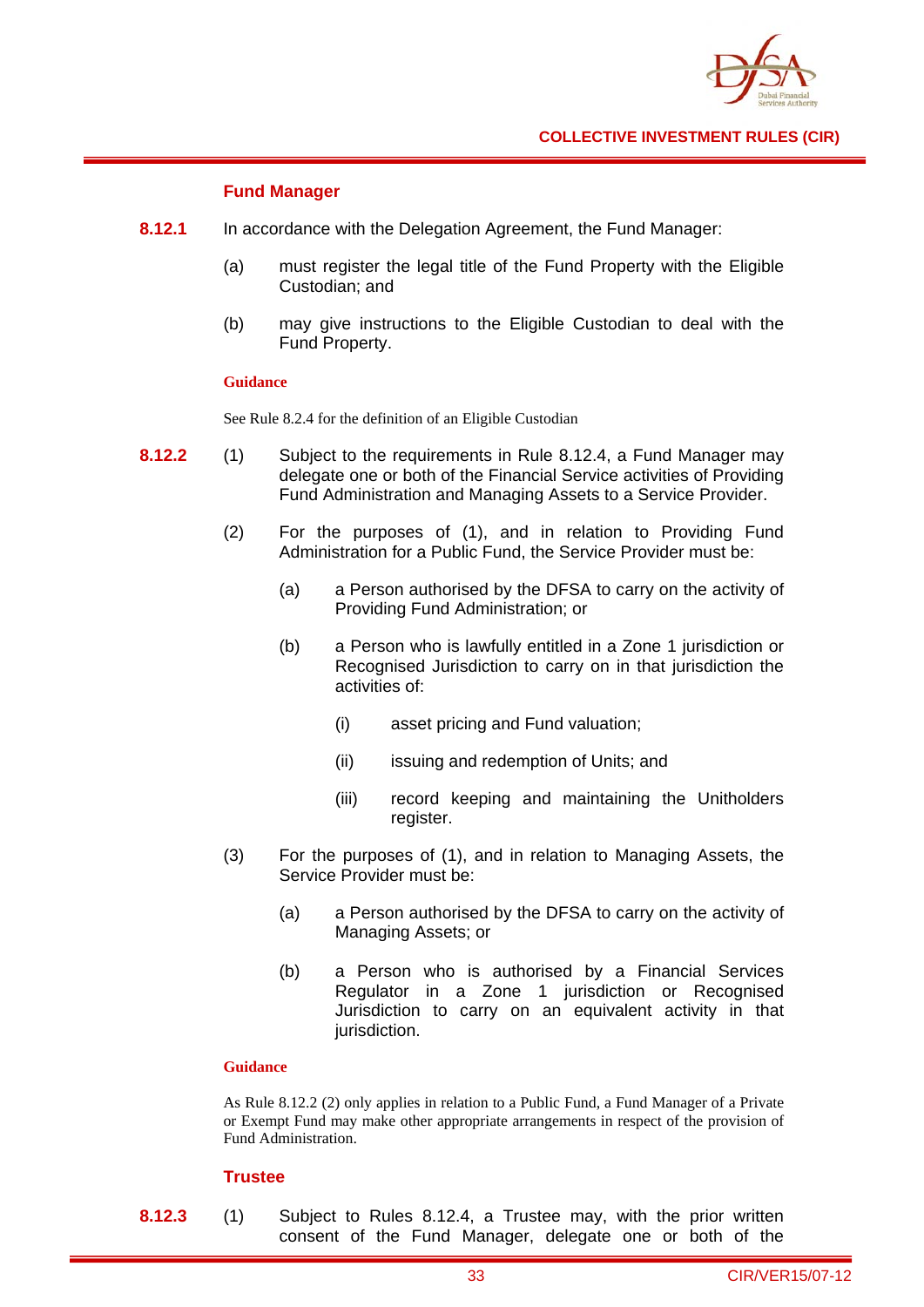

Financial Service activities of Providing Fund Administration and Providing Custody to a Service Provider.

- (2) For the purposes of (1), and in relation to Providing Fund Administration for a Public Fund, the Service Provider must be:
	- (a) a Person authorised by the DFSA to carry on the activity of Providing Fund Administration; or
	- (b) a Person who is lawfully entitled in a Zone 1 jurisdiction or Recognised Jurisdiction to carry on in that jurisdiction the activities of:
		- (i) asset pricing and Fund valuation;
		- (ii) issuing and redemption of Units; and
		- (iii) record keeping and maintaining the Unitholders register.
- (3) For the purposes of (1), and in relation to Providing Custody, the Service Provider must be an Eligible Custodian.

## **Delegation and outsourcing process and requirements**

- **8.12.4** (1) When delegating, a Fund Manager or Trustee must:
	- (a) carry out due diligence on a proposed Service Provider to ensure eligibility prior to effecting a delegation of a Financial Services activity; and
	- (b) comply with the requirements in chapter 5 of GEN and App1 and ensure that any delegation is made in a written Delegation Agreement as prescribed in App1.
	- (2) Delegation to a Service Provider does not relieve the Fund Manager or Trustee from accountability for the proper conduct of a delegated activity.
	- (3) The DFSA may, as a condition on a Fund Manager's or Trustee's Licence, require the delegation of one or more specified Financial Service activities to a Service Provider.

## **Guidance**

The DFSA may impose a condition under Rule 8.12.4(3) when, for example, it considers that a Fund Manager is unable to conduct the activity under its own Licence.

- **8.12.5** (1) When a Fund Manager or Trustee outsources any function to a Service Provider, it must:
	- (a) comply with any relevant requirements in chapter 5 of GEN;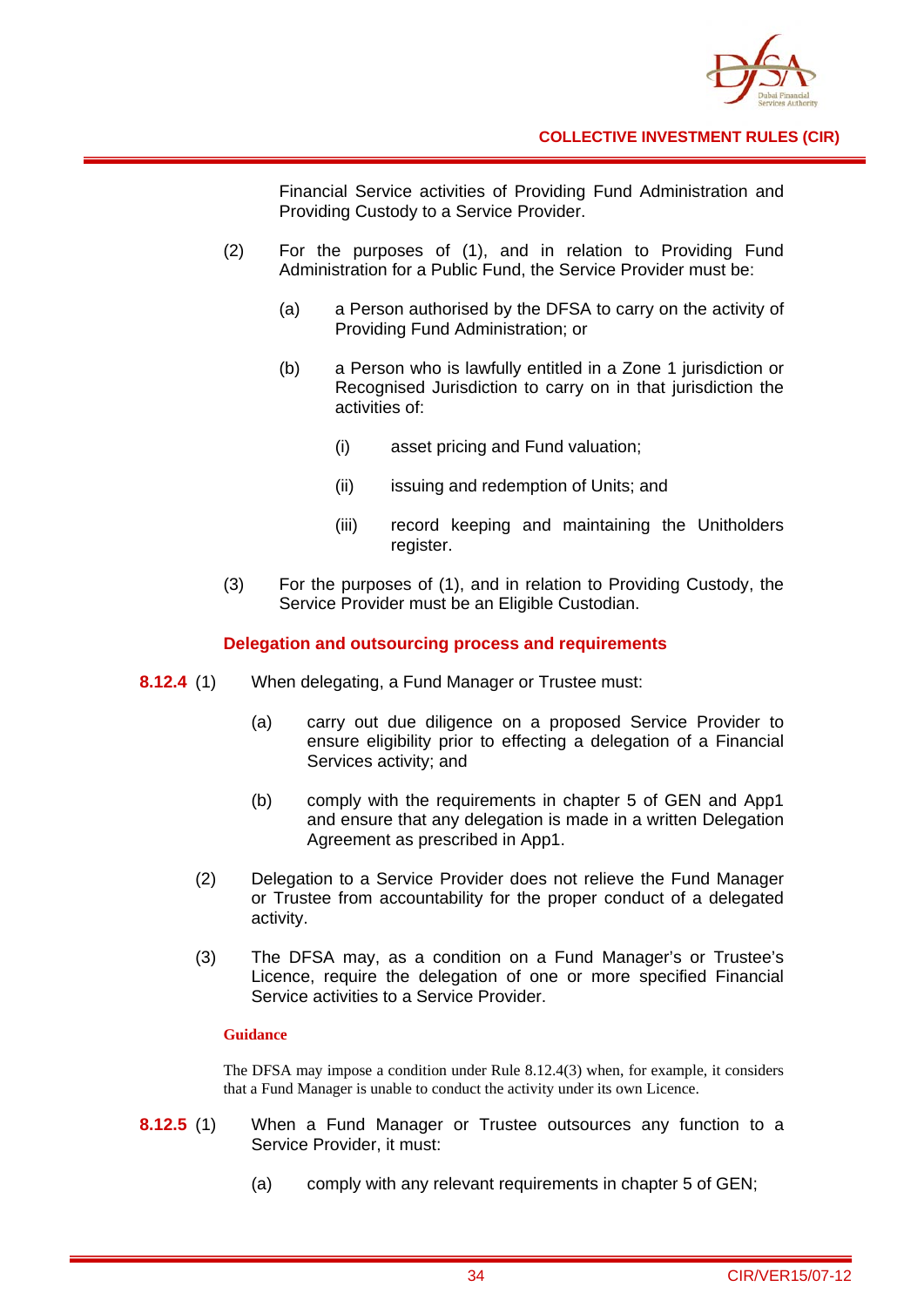

- (b) enter into an Outsourcing Agreement which complies with the requirements in App1; and
- (c) before entering into such agreement, carry out due diligence on the proposed Service Provider to conclude on reasonable grounds that the Person is suitable to perform the relevant functions.
- (2) Outsourcing to a Service Provider does not relieve the Fund Manager or Trustee from accountability for the proper conduct of the outsourced activity.

## **Systems and controls**

**8.12.6** If a Fund Manager or Trustee delegates any activity or outsources any function under this section, it must take reasonable steps to ensure that it implements and maintains systems and controls to monitor the Service Provider.

#### **Guidance**

This Rule supplements the requirements under GEN section 5.3.

## **Review**

- **8.12.7** (1) A Fund Manager or the Trustee of a Public Fund, which has delegated any Financial Service activities or outsourced any functions, must conduct a review of the carrying out of the relevant activities or functions by the Service Provider and present the findings of the review to either:
	- (a) the Fund's Governing Body every 6 months at the Fund's board meeting; or
	- (b) in the case of a Fund structured as an Investment Trust, to the Trustee.
	- (2) Notwithstanding the requirement in (1), if a Fund Manager or the Trustee discovers non-compliance in regard to a term of the Delegation Agreement or Outsourcing Agreement, the Fund Manager or the Trustee, as the case may be, must take immediate action to remedy the matter and also notify the DFSA and, as applicable, its Governing Body or the Trustee forthwith.
	- (3) For the purposes of (2), the Fund Manager or the Trustee must notify the DFSA only where the non-compliance is material.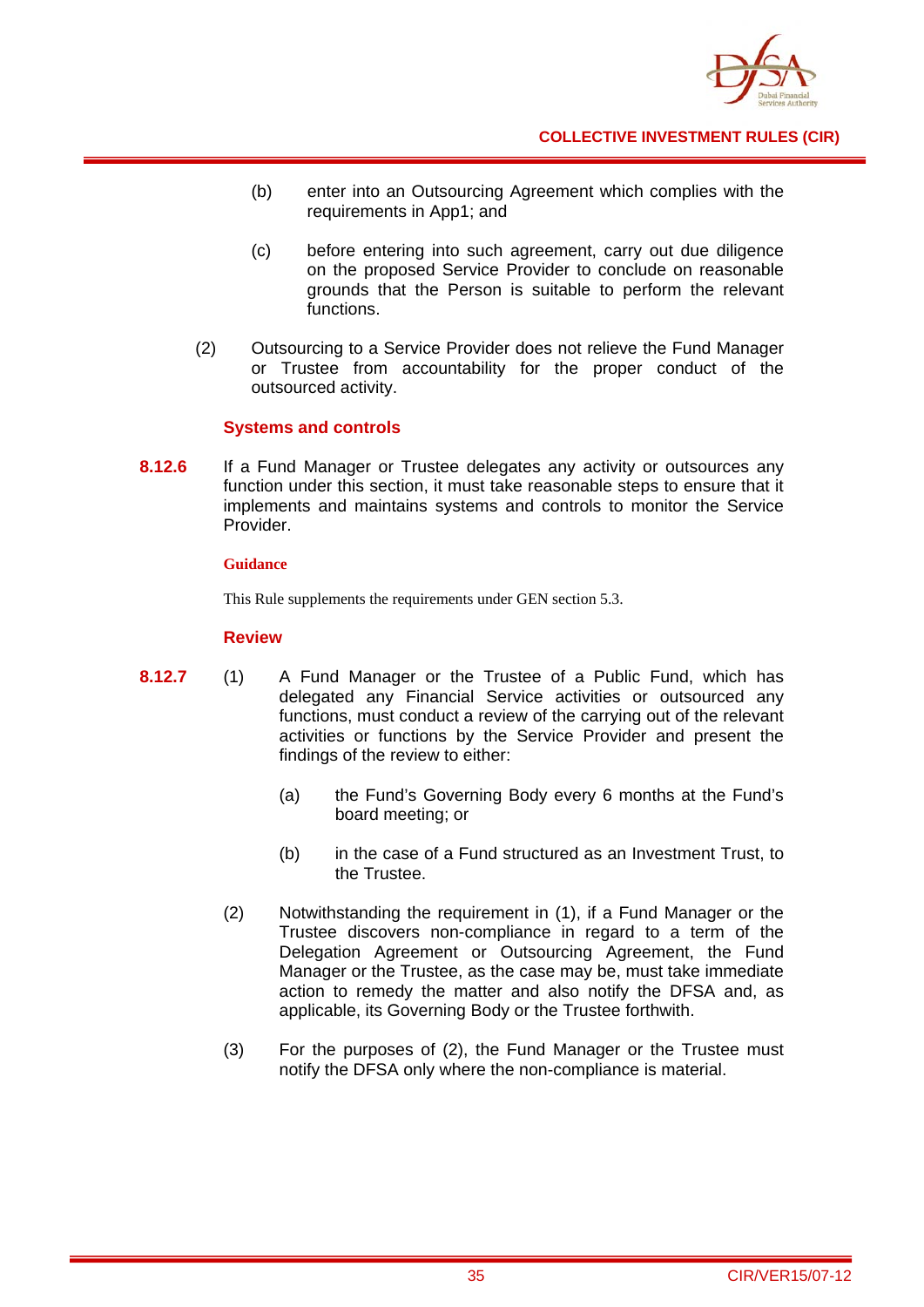

## **8.13 Fees, charges and other levies**

## **Permissible fees, charges, levies and expenses**

- **8.13.1** (1) A Fund Manager must not make any charge or levy in connection with the issue or sale of Units except in accordance with the Constitution and Prospectus.
	- (2) A preliminary or redemption charge must not be made by the Fund Manager unless:
		- (a) it is permitted by the Constitution; and
		- (b) it is expressed either as a fixed amount or calculated as a percentage of the price of a Unit.
	- (3) The preliminary charge must not exceed the amount or rate stated in the current Prospectus in respect of any class of Units.
- **8.13.2** (1) No payment may be made, or benefit given, to the Fund Manager out of the Fund Property, whether by way of remuneration for its services, reimbursement of expenses or otherwise, unless it is permitted by the Constitution and the Prospectus specifies how it will be calculated, accrued, when it will be paid and the maximum and current rates or amount of such remuneration.
	- (2) The Fund Manager must give not less than 90 days written notice of any increase proposed within the parameters of the Constitution and Prospectus.
- **8.13.3** A Fund Manager must not introduce a new category of remuneration for its services or make any increase in the current rate or amount of its remuneration payable out of the Fund Property unless it has given not less than 90 days written notice of that introduction or increase and of the date of its commencement to the Unitholders and the Unitholders approve such new category by Special Resolution.

## **Reimbursement of remuneration and expenses**

- **8.13.4** (1) A Fund Manager must take reasonable steps to ensure that no payment is made to a Trustee, an Eligible Custodian or Persons providing oversight function out of the Fund Property, whether by way of reimbursement of expenses or otherwise, except:
	- (a) remuneration in respect of services provided and in respect of which the following have been stated in the Prospectus:
		- (i) the actual amount or rate of the remuneration together with the current maximum or how these are determined;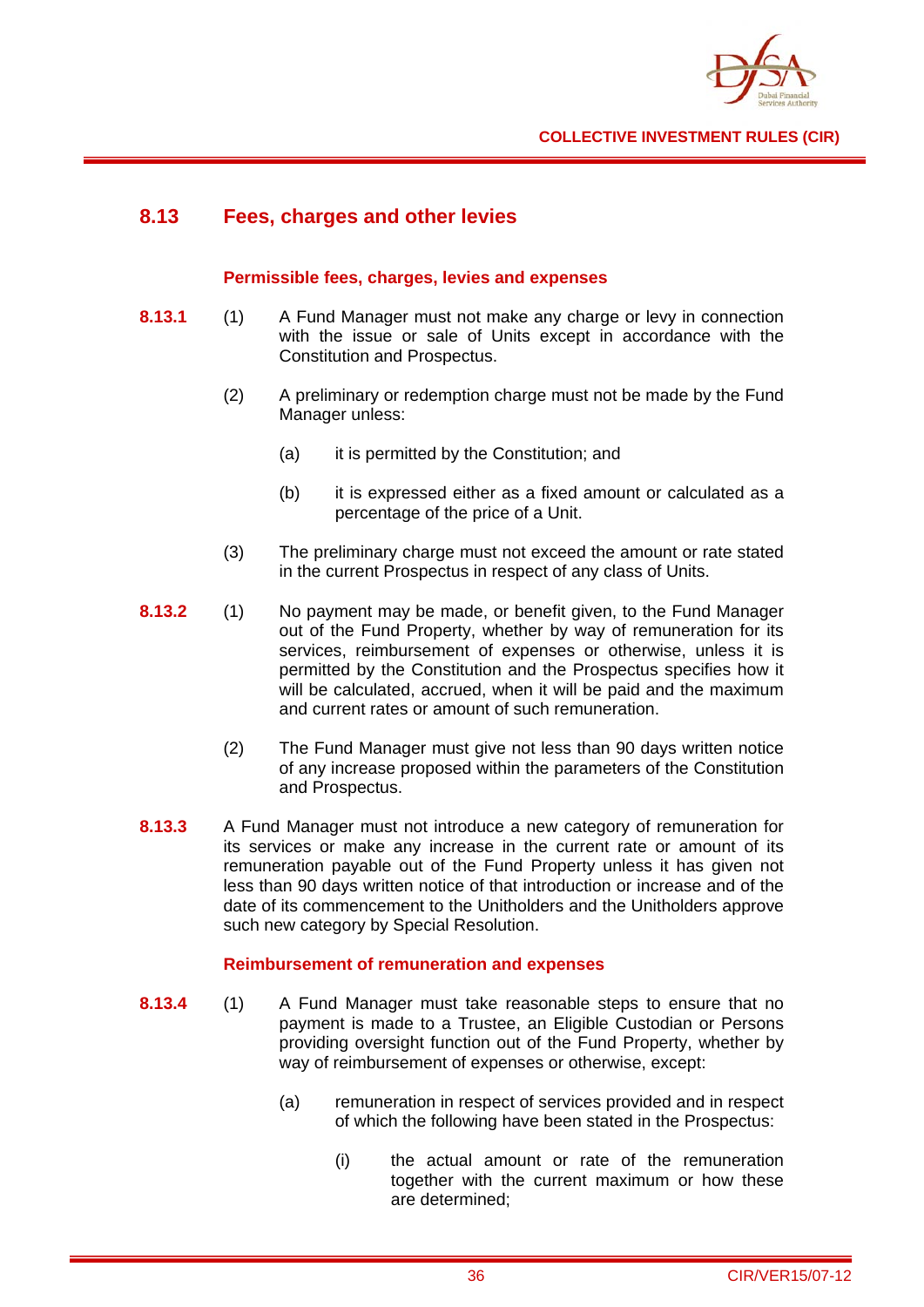

- (ii) the periods in respect of which the remuneration is to be paid;
- (iii) how the remuneration is to accrue; and
- (iv) when the remuneration is to be paid; and
- (b) reimbursement of expenses properly incurred by the Trustee, Eligible Custodian or Persons providing oversight functions for performing such functions conferred on the Trustee, Eligible Custodian or other Persons by the Rules.
- (2) Payment under (1)(a) must not be made unless permitted by the Constitution.

## **Promotional payments, performance fees and set up costs**

- **8.13.5** No promotional payment, performance fee or benefit may be made out of or given at the expense of the Fund Property to the Fund Manager unless it is permitted by the Constitution and specified in the Prospectus.
- **8.13.6** Costs of the registration, exemption and incorporation of a Fund and of its initial Offer or issue of Units, including Units in respect of a Sub-Fund, may be amortised over a period not exceeding five years.

## **Allocation of payments to capital or income**

- **8.13.7** (1) The Fund Manager and the Trustee or the Persons providing the oversight function may agree that all or any part of any permitted payments, charges and expenses of the Fund may be treated as a capital expense or income expense and allocated to the capital account or income account respectively.
	- (2) The Fund Manager must ensure that any agreement in (1) is permitted by the Constitution and specified in the Prospectus in sufficient detail for a Unitholder or a prospective Unitholder to make an informed decision in relation to the allocation of such charges and expenses to be paid from the capital property or the income property as the case may be.

## **Payments of liabilities on transfer of assets**

- **8.13.7** Where the property of a Body Corporate or of another Fund is transferred to a Fund or to the Fund Manager for the account of the Fund or to the Trustee to hold on trust for the Unitholders in consideration of the issue of Units in the Fund to Unitholders in that Body Corporate or in that other Fund, Rule 8.13.8 applies.
- **8.13.8** The Fund Manager or in the case of an Investment Trust, the Trustee, as the successor in title to the property transferred, may pay out of the Fund Property any liability arising after the transfer which, had it arisen before the transfer, could properly have been paid out of the property transferred, but only if: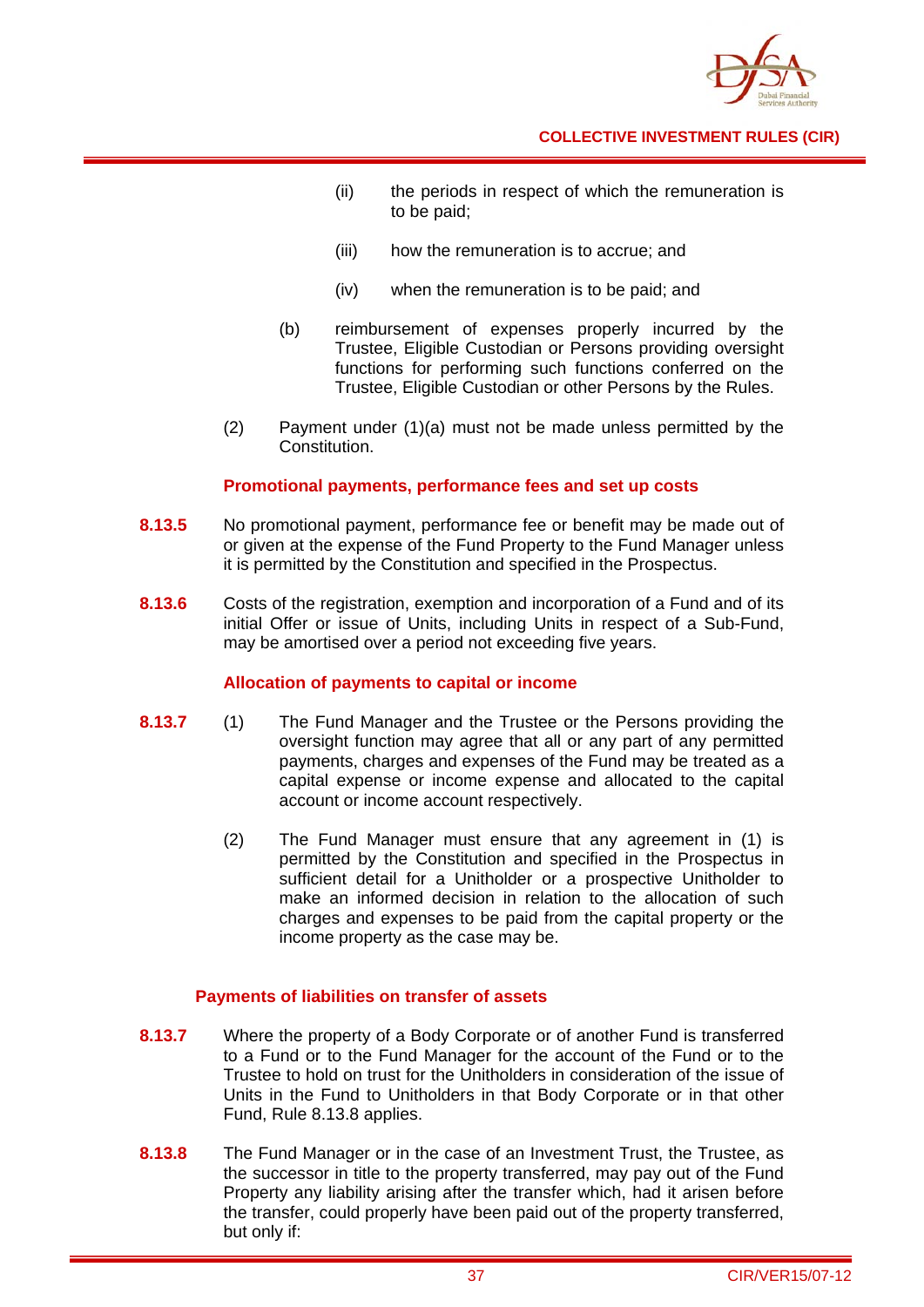

- (a) there is nothing in the Constitution of the Fund expressly forbidding the payment; and
- (b) the Fund Manager or the Trustee, as the case may be, is of the opinion that proper provision was made for meeting such liabilities as were known or could reasonably have been anticipated at the time of the transfer.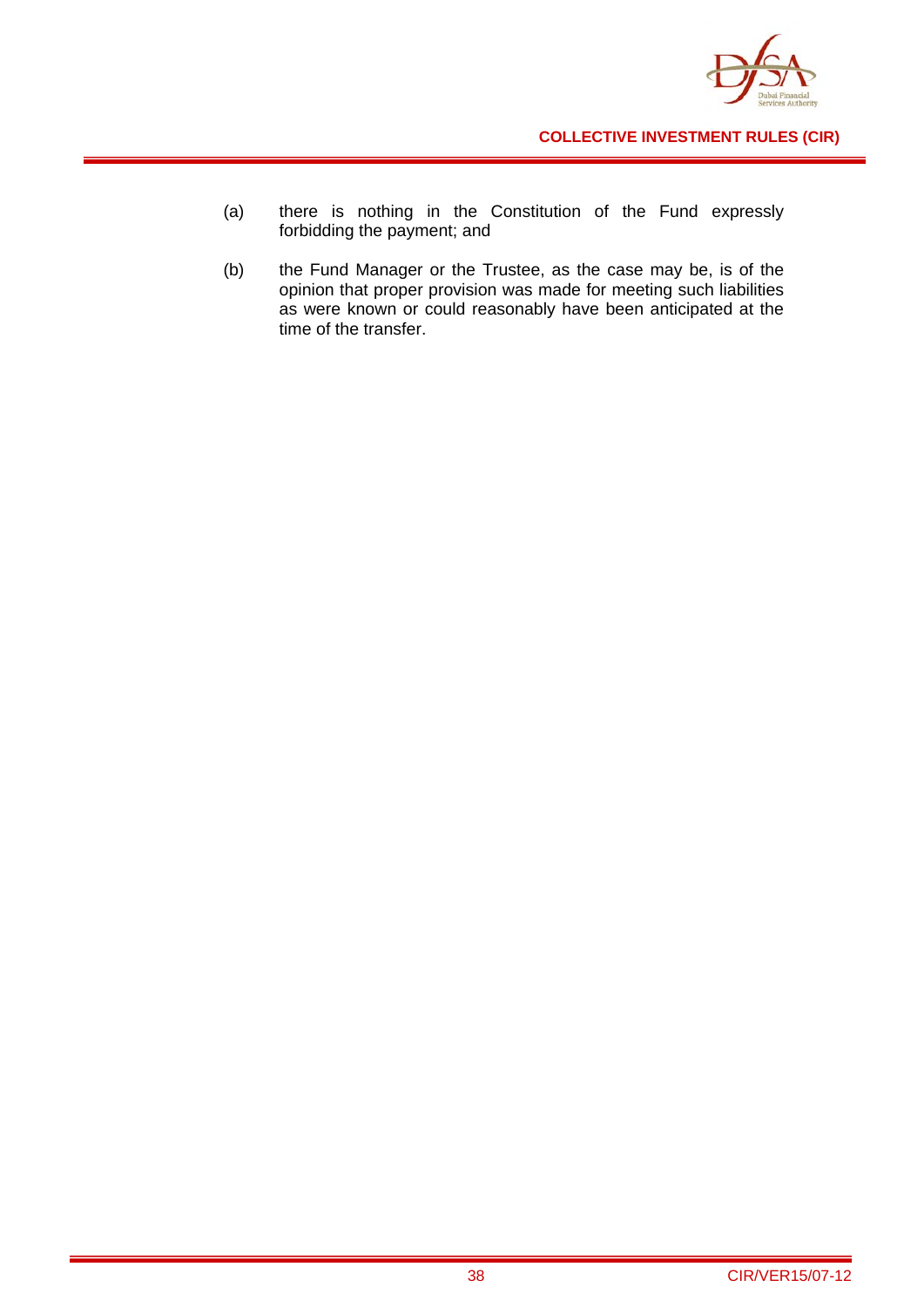

# **9 ACCOUNTING, AUDIT AND PERIODIC REPORTING OF A FUND**

## **9.1 Application**

**9.1.1** This chapter applies to a Fund Manager, a Trustee and an Auditor of a Domestic Fund.

## **Guidance**

The IFR module contains specific requirements relating to reporting that apply to a Fund and its Fund Manager where that Fund is an Islamic Fund.

# **9.2 Preparation of Fund accounts**

## **Accounting standards**

**9.2.1** A Fund Manager must, in respect of a Domestic Fund, prepare and maintain all financial accounts and statements in accordance with the International Financial Reporting Standards (IFRS) or USGAAP as supplemented by the Statement of Recommended Practice (SORP) issued from time to time by the United Kingdom's Investment Managers Association (IMA).

## **Accounting records**

- **9.2.1** A Fund Manager must keep accounting records that are sufficient to show and explain transactions and are as such, to:
	- (a) be capable of disclosing the financial position of the Fund on an ongoing basis; and
	- (b) record the financial position of the Fund as at its financial year end.
- **9.2.2** Accounting records must be maintained by a Fund Manager such as to enable the Governing Body and, if appointed, the Trustee or any Persons providing the oversight function of the Fund to ensure that any accounts prepared by the Fund Manager in relation to the Fund comply with the legislation applicable in the DIFC.
- **9.2.3** The accounting records must be:
	- (a) retained by the Fund Manager or Fund for at least six years from the date to which they relate;
	- (b) at all reasonable times, open to inspection by the DFSA or the Auditor of the Fund; and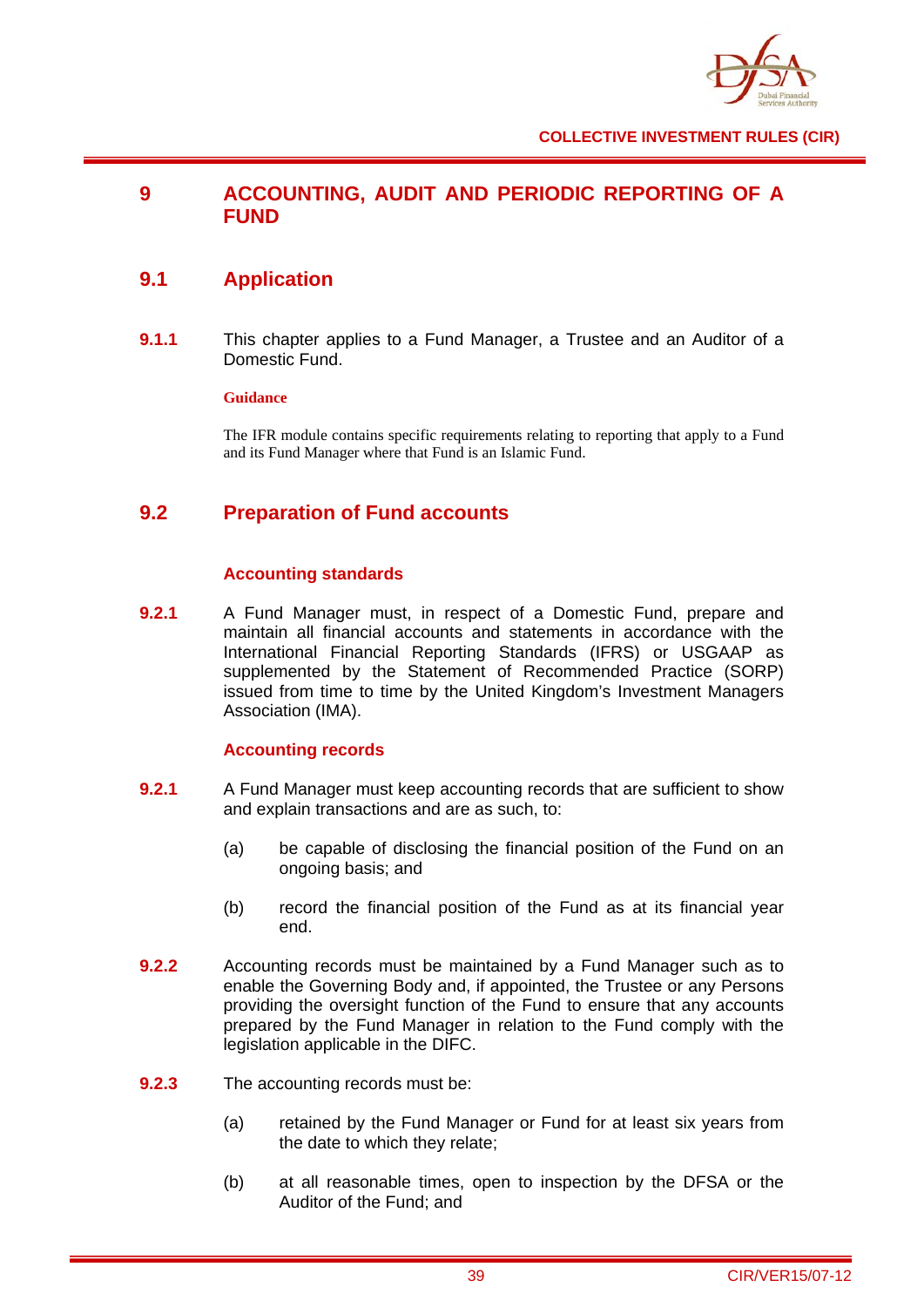

(c) capable of reproduction, within a reasonable period not exceeding 3 business days, in hard copy and in English.

# **9.3 Auditors of a Fund**

#### **Guidance**

- 1. Article  $27(1)(c)$  of the Law requires every Domestic Fund to have an auditor appointed to that Fund. While Part 6 of the Law sets out how an auditor must be appointed to each Domestic Fund and the main duties and functions of the auditor, this section sets out additional requirements that apply in relation to auditors and the audit function of a Fund.
- 2. Only an auditor registered by the DFSA (Auditor) can undertake the audit function of a Domestic Fund.

## **Appointment and termination of auditors**

- **9.3.1** A Fund Manager must:
	- (a) notify the DFSA of the appointment of an Auditor to the Fund, including the name and business address of the Auditor and the date of the commencement of the appointment;
	- (b) prior to the appointment of the Auditor, take reasonable steps to ensure that the Auditor has the required skills, resources and experience to audit the type of Fund for which the Auditor has been appointed; and
	- (c) ensure that the Auditor, at the time of appointment and for the duration of the engagement as Auditor of the Fund, is registered with the DFSA as a registered Auditor.

## **Guidance**

Section 8.7 and 8.8 of GEN contain provisions in respect of registration and qualifications of Auditors.

- **9.3.2** A Fund Manager must notify the DFSA immediately if the appointment of the Auditor is or is about to be terminated, or on the resignation of the Fund's Auditor, giving the reasons for the cessation of the appointment.
- **9.3.3** A Fund Manager must appoint an Auditor to fill any vacancy in the office of Auditor and ensure that the replacement Auditor can take up office at the time the vacancy arises or as soon as reasonably practicable.
- **9.3.4** (1) A Fund Manager must take reasonable steps to ensure that the relevant audit staff of the Auditor are independent of, and not subject to, any conflict of interest with respect to the Fund Manager, the Trustee or the Fund.
	- (2) A Fund Manager or Trustee must notify the DFSA if it becomes aware, or has reason to believe, that the relevant audit staff of the Auditor or any member thereof are no longer independent of the Fund Manager, the Trustee or the Fund, or have a conflict of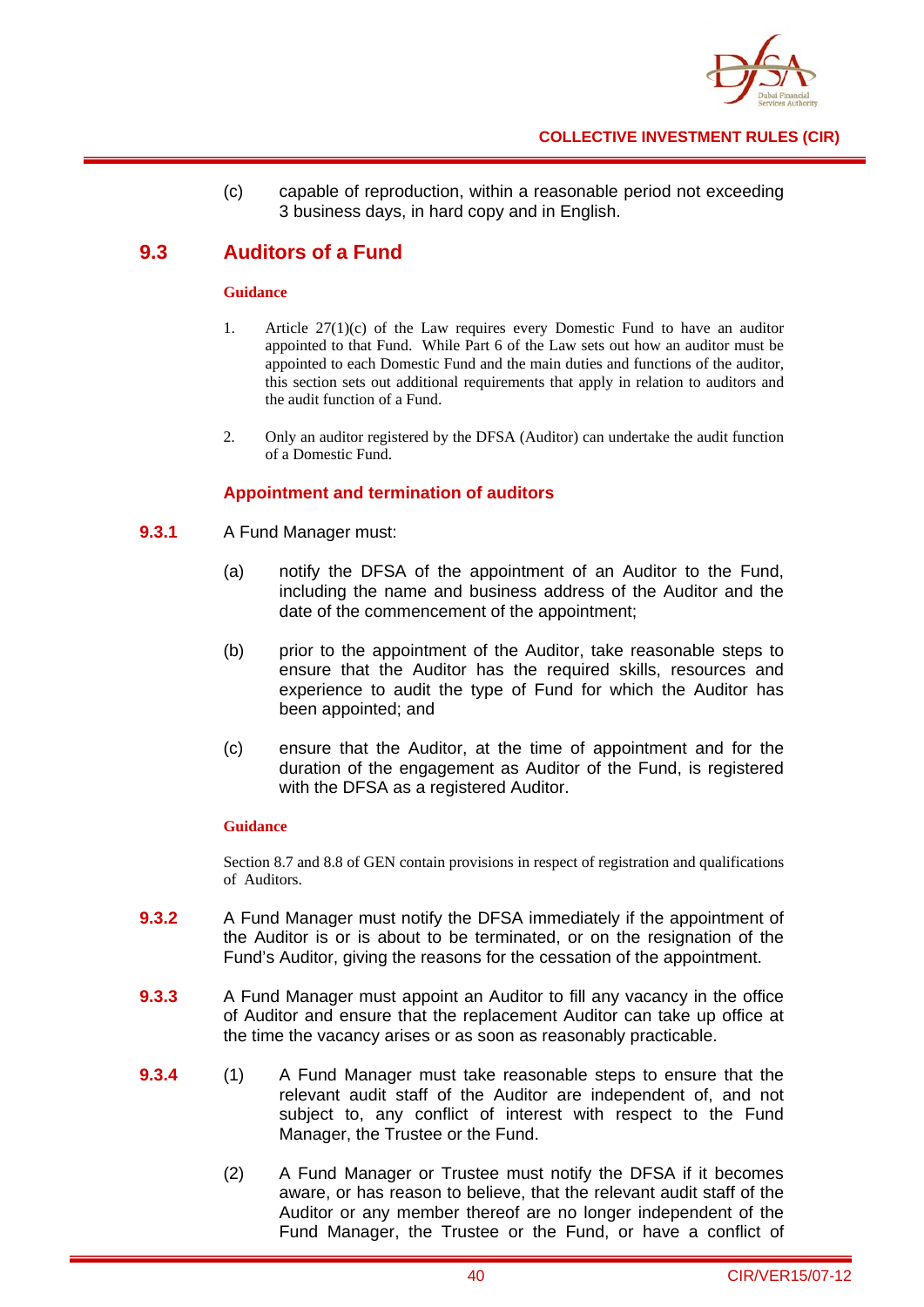

interest which may affect their judgement in respect of the Fund and take immediate steps to rectify the situation.

(3) The relevant staff of an Auditor are independent for the purposes of (1) if their appointment or retention by a Fund Manager is not contrary to any applicable ethical guidance issued by their professional supervisory body.

#### **Guidance**

Consideration should be given to rotating the appointed relevant staff of the Auditor every five years to ensure that the relevant staff of the Auditor remain independent.

**9.3.5** Where an Auditor appointed by a Fund Manager is not suitable in the opinion of the DFSA, or where an Auditor has not been appointed, the DFSA may direct a Fund Manager to replace or appoint an Auditor to the Fund in accordance with the requirements in this section.

## **Co-operation with auditors**

- **9.3.6** (1) A Fund Manager must take reasonable steps to ensure that it and the Fund's Employees:
	- (a) provide such assistance as the Auditor reasonably requires to discharge its duties:
	- (b) give the Auditor right of access at all reasonable times to relevant records and information;
	- (c) do not interfere with the Auditor's ability to discharge its duties;
	- (d) do not provide false or misleading information to the Auditor; and
	- (e) report to the Auditor any matter which may significantly affect the financial position of the Fund.
	- (2) A Trustee must take reasonable steps to ensure that it and its Employees act in compliance with (1)(a)-(e).
- **9.3.7** A Fund Manager must, in writing, require any Person to whom the Fund Manager has delegated or outsourced any functions to co-operate with the Fund's Auditor in accordance with the provisions specified in Rule 9.3.5.

## **Function of the auditor**

## **Guidance**

Article 44(1) of the Law requires an Auditor of a Domestic Fund to prepare an audit report.

**9.3.8** A Fund Manager must, in writing, require the Fund's Auditor to: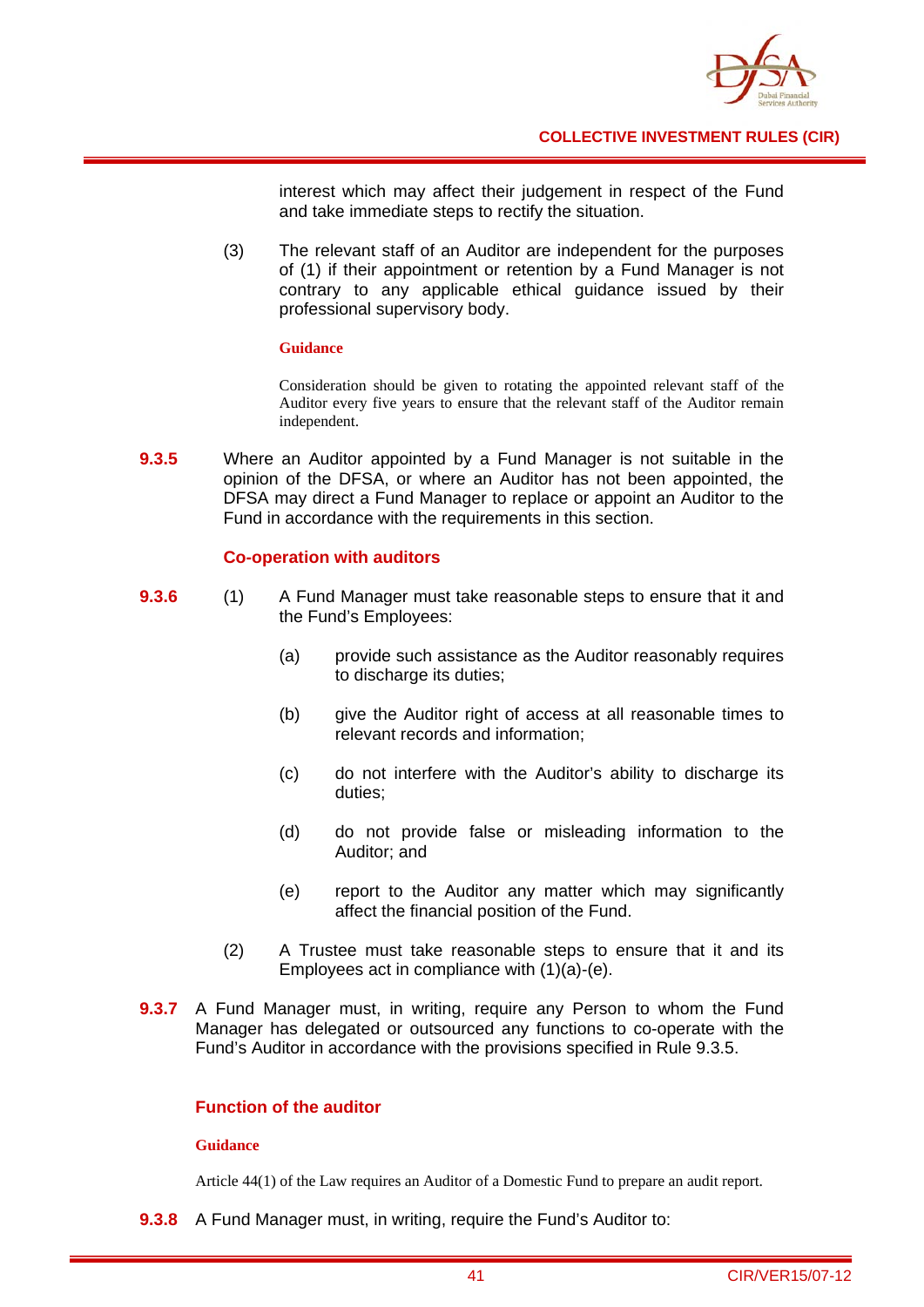

- (a) conduct an audit of the Fund's accounts in accordance with the requirements of the relevant standards published by the International Auditing and Assurance Standards Board (IAASB);
- (b) produce a report on the audited accounts which states:
	- (i) whether, in the Auditor's opinion, the accounts have been properly prepared in accordance with the accounting standards adopted by the Fund in accordance with the Rules in this module and the Constitution;
	- (ii) whether the accounts give a true and fair view of the financial position of the Fund, including the net income and the net gains or losses of the Fund Property, or, as the case may be, the Fund Property attributable to the Sub-Fund for the annual accounting period in question and the financial position of the Fund or Sub-Fund as at the end of the annual accounting period;
	- (iii) whether, in the Auditor's opinion, proper accounting records for the Fund, or as the case may be, Sub-Fund have not been kept, or that the accounts are not in agreement with the accounting records and returns, or that the accounts do not comply with the applicable accounting standards; and
	- (iv) any other matter or opinion required by the Law or the Rules; and
- (c) in addition to the opinion's referred to in (b), statements about:
	- (i) whether the Auditor has been given all the information and explanations which, to the best of his knowledge and belief, are necessary for the purposes of his audit; and
	- (ii) whether the Auditor is of the opinion that the information given in the report of the directors or in the report of the Fund Manager for that period is consistent with the accounts.
- **9.3.9** The Fund Manager must ensure that the Fund's Auditor prepares and provides to the Fund Manager an audit report for inclusion in the annual report of the Fund containing all the opinions and statements specified in Rule 9.3.8(b) and (c).

## **9.4 Periodic Reports**

## **Annual and interim reports**

**9.4.1** In order to provide the Unitholders with relevant and up-to-date information about the performance and management of a Fund, a Fund Manager must produce one interim report and one annual report in respect of each Fund it operates in accordance with the Rules in this section.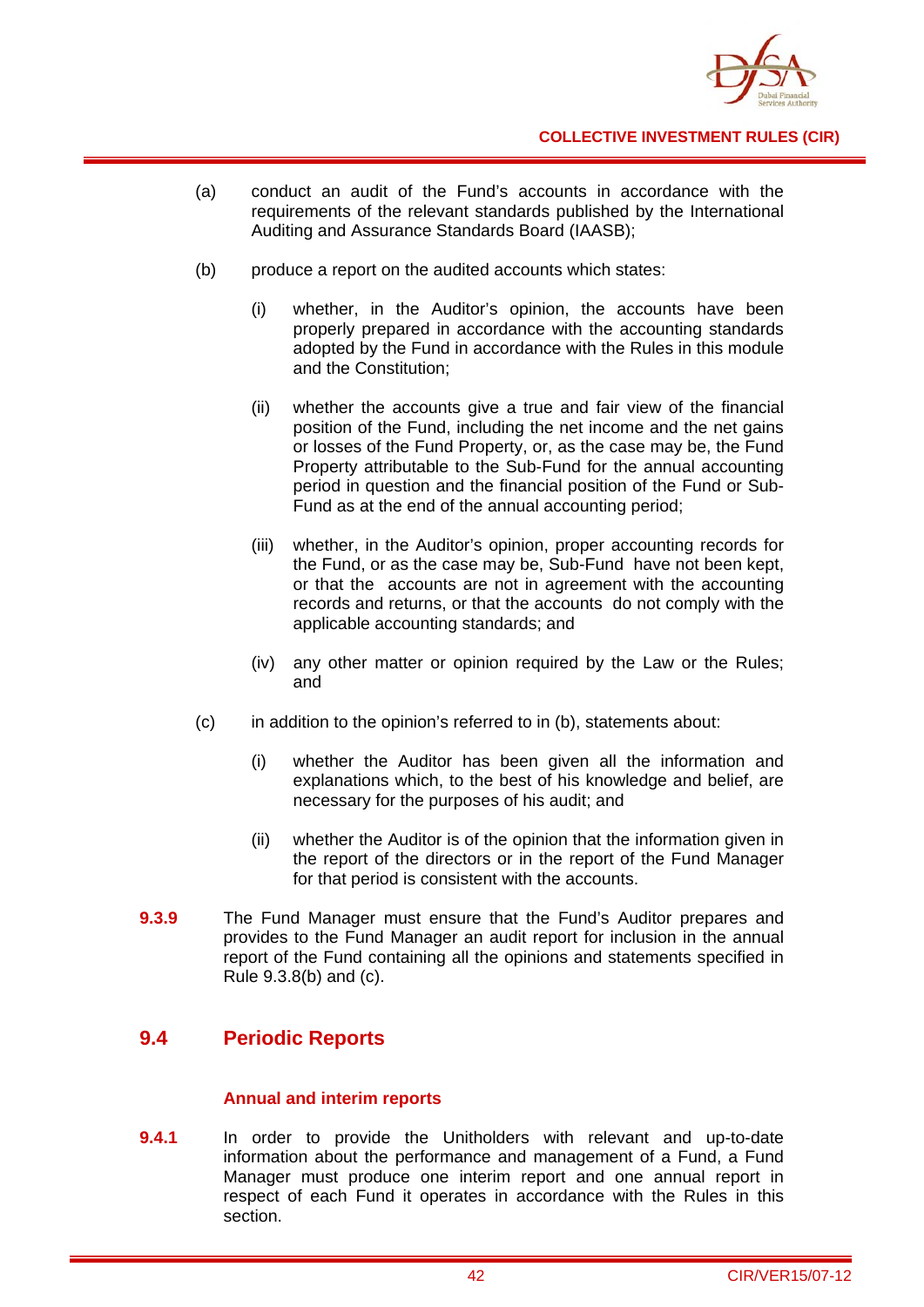

- **9.4.2** (1) A Fund Manager must produce the required annual report and interim report as follows:
	- (a) an annual report within four months after the end of each annual accounting period; and
	- (b) an interim report within two months after the end of each interim accounting period.
	- (2) For the purposes of (1), the first annual accounting period of a Fund begins:
		- (a) in the case of a Public Fund, on the date of registration by the DFSA; or
		- (b) in the case of a Private Fund, on the date of notification to the DFSA; and

ends 12 months later. Thereafter, annual accounting periods cover the period between each subsequent financial year end.

- (3) Notwithstanding the requirement in (2), a Fund Manager may, subject to the prior approval of the DFSA, produce the Fund's reports and accounts in accordance with the Fund Manager's reporting periods.
- (4) For the purposes of (1), an interim accounting period is the period covering:
	- (a) 6 months after the date of registration of the Fund with the DFSA in the case of a Public Fund, or the date of notification to the DFSA in the case of an Exempt Fund or Private Fund; and
	- (b) 6 months after the anniversary of each annual accounting period.
- (5) If a Fund intends to change its annual or interim accounting period, the Fund Manager must:
	- (a) obtain written confirmation from its Auditor that the change of its annual accounting period would not result in any significant distortion of the financial position of the Fund; and
	- (b) obtain the DFSA's prior consent before implementing the change.
- (6) For a Fund which is an Umbrella Fund, the Fund Manager must prepare an interim report for each Sub-Fund, but this is not necessary for the Umbrella Fund as a whole.
- (7) The Fund Manager must prepare the annual and interim reports of the Fund in accordance with Rule 9.2.1.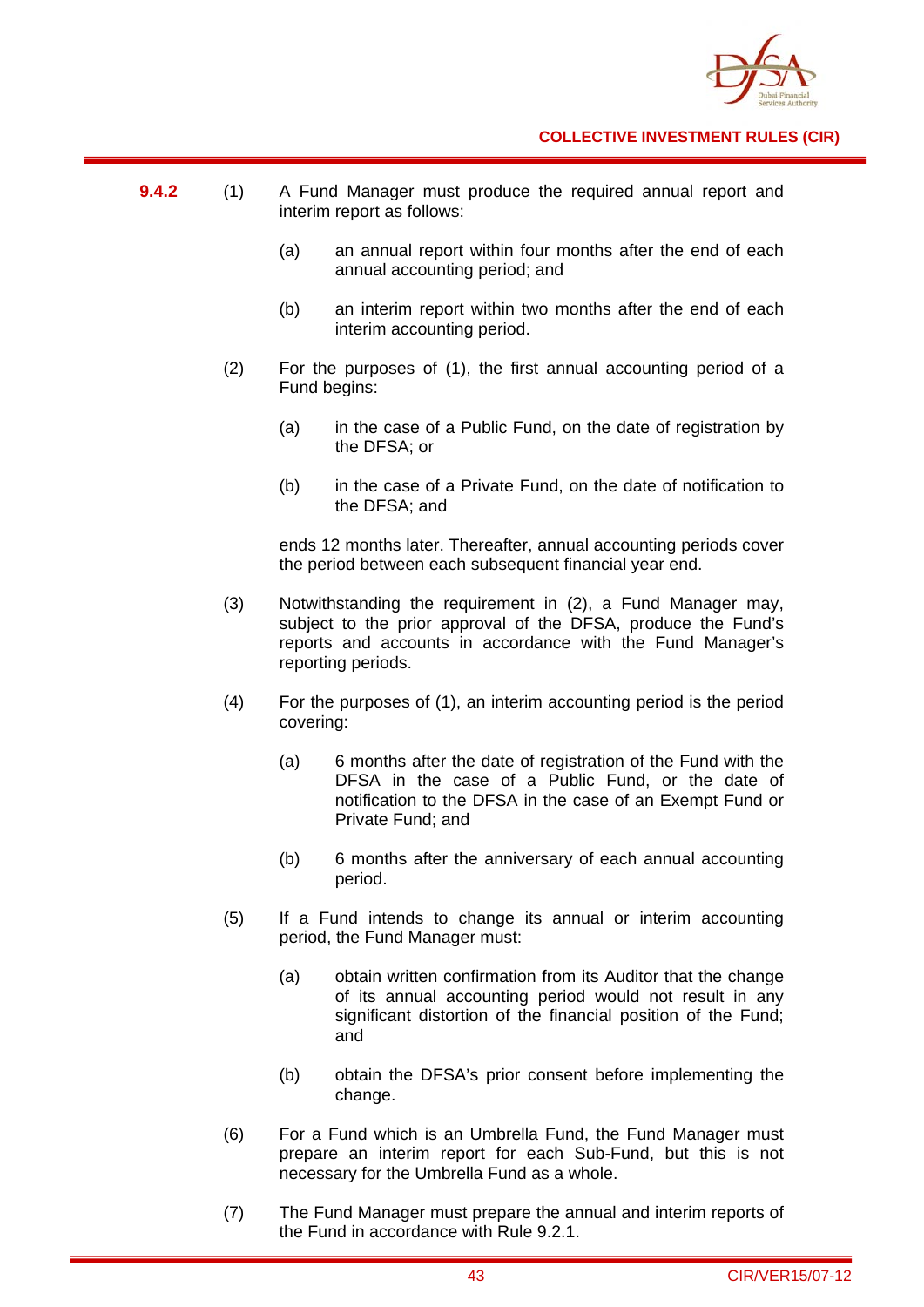

- (8) The reports must:
	- (a) be supplied free of charge to Unitholders;
	- (b) be available in English,
	- (c) be sent to the DFSA; and
	- (d) if the Fund is a Public Fund, be available for inspection free of charge during ordinary office hours at a place specified.
- **9.4.3** The Fund Manager must take reasonable steps to ensure that the interim and annual reports for a Fund or the Sub-Funds of an Umbrella Fund are clear, complete and true and contain information for the relevant period and:
	- (a) the name of the Fund or Sub-Fund, its stated investment objectives, the policy of achieving those objectives and a brief assessment of its risk profile;
	- (b) a review of the Fund's or Sub-Fund's investment activities and investment performance during the period;
	- (c) sufficient information to enable Unitholders to form a view on where the portfolio is invested at the end of the period and the extent to which that has changed over the period; and
	- (d) any other significant information which would reasonably enable Unitholders to make an informed judgment on the activities of the Fund or Sub-Fund during the period and the results of those activities at the end of the reporting period.

## **Contents of the** i**nterim report**

- **9.4.4** The Fund Manager must produce an interim report which contains:
	- (a) the total expense ratio at the end of the period;
	- (b) particulars of any material issues raised by the Eligible Custodian and, if applicable, the Trustee, the investment committee or any Person providing oversight in relation to the Fund; and
	- (c) matters required to be included in the Fund Manager's report under Rule 9.4.9.

## **Contents of the annual report**

- **9.4.5** An annual report of a Fund, other than a Fund which is an Umbrella Fund, must contain:
	- (a) the full audited accounts for the annual accounting period;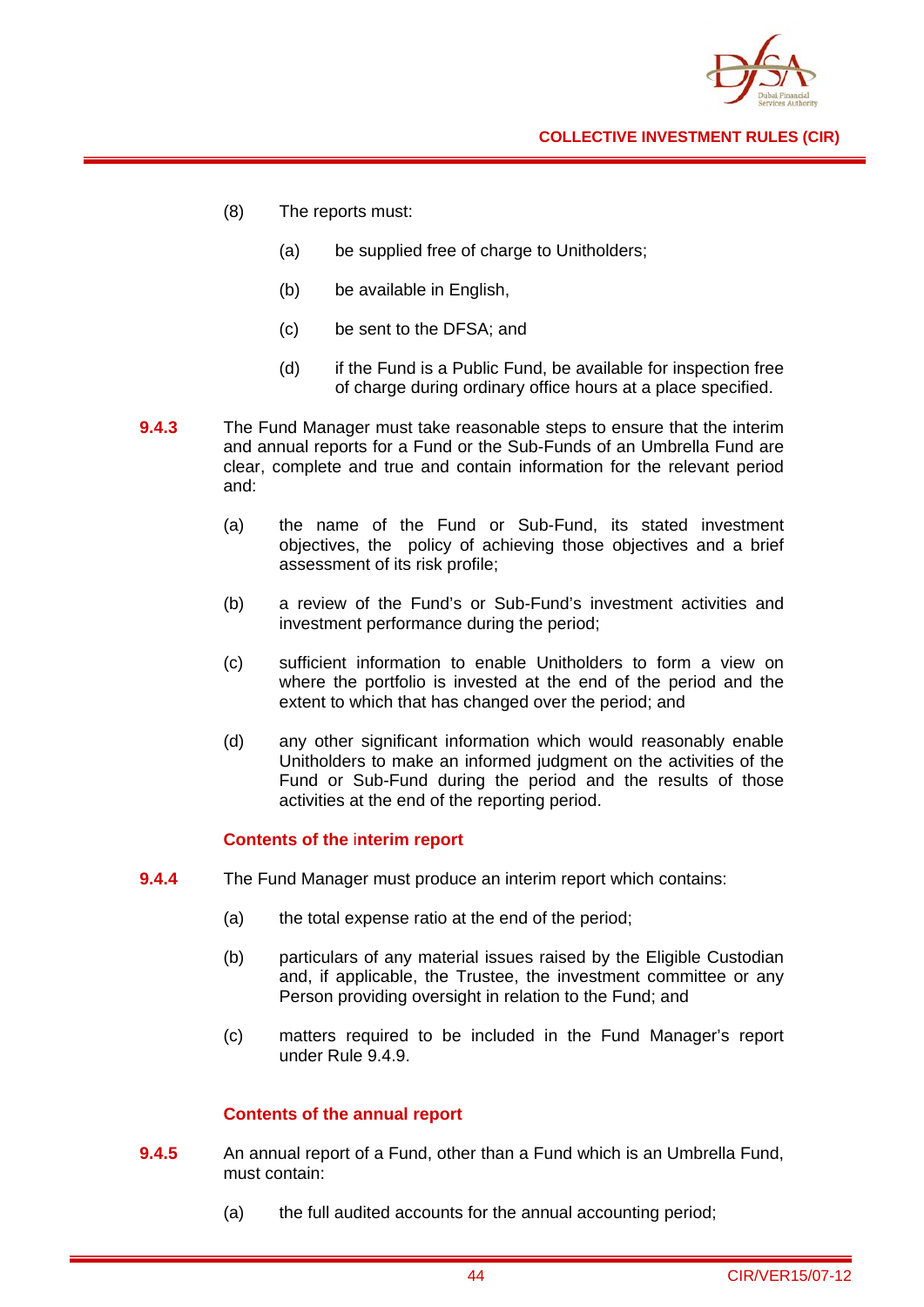

- (b) the report of the Auditor in accordance with Rule 9.3.9;
- (c) the report of the Fund Manager in accordance with Rule 9.4.9; and
- (d) if the Fund is a Public Fund, the comparative table in accordance with Rule 9.4.10; or
- (e) if the Fund is a Private Fund, a statement on the performance of the Fund in accordance with the Constitution and Prospectus; and
- (f) if the Fund is a Public Fund, the Oversight report in accordance with Rule 10.3.13.
- **9.4.6** An annual report on a Fund which is an Umbrella Fund must contain:
	- (a) for each Sub-Fund:
		- (i) the full audited accounts for the annual accounting period;
		- (ii) the report of the Fund Manager in accordance with Rule 9.4.9; and
		- (iii) if the Fund is a Public Fund, the comparative table in accordance with Rule 9.4.10; or
		- (iv) if the Fund is a Private Fund, a statement on the performance of the Sub-Fund in accordance with the Constitution and Prospectus;
	- (b) an aggregation of the accounts required by (a)(i) for each Sub-Fund;
	- (c) the report of the Auditor in accordance with Rule 9.3.9; and
	- (d) if the Fund is a Public Fund, the Oversight Report in accordance with Rule 10.3.13.
- **9.4.7** (1) Where a Fund is required to appoint an investment committee pursuant to Rule 9.4.7(1) or 13.3.1, the annual report must also include a report by that committee.
	- (2) Where a Fund is a Hedge Fund, the annual report must also include a report of its Eligible Custodian.
- **9.4.8** The Fund Manager must ensure that the accounts give a true and fair view of the net income and the net gains and the losses on the Fund Property of the Fund, or, the Sub-Fund, for the annual accounting period in question and the financial position of the Fund or Sub-Fund as at the end of that period.

## **Fund Manager's report**

**9.4.9** The matters set out in (a) to (h) must be included in any Fund Manager's report: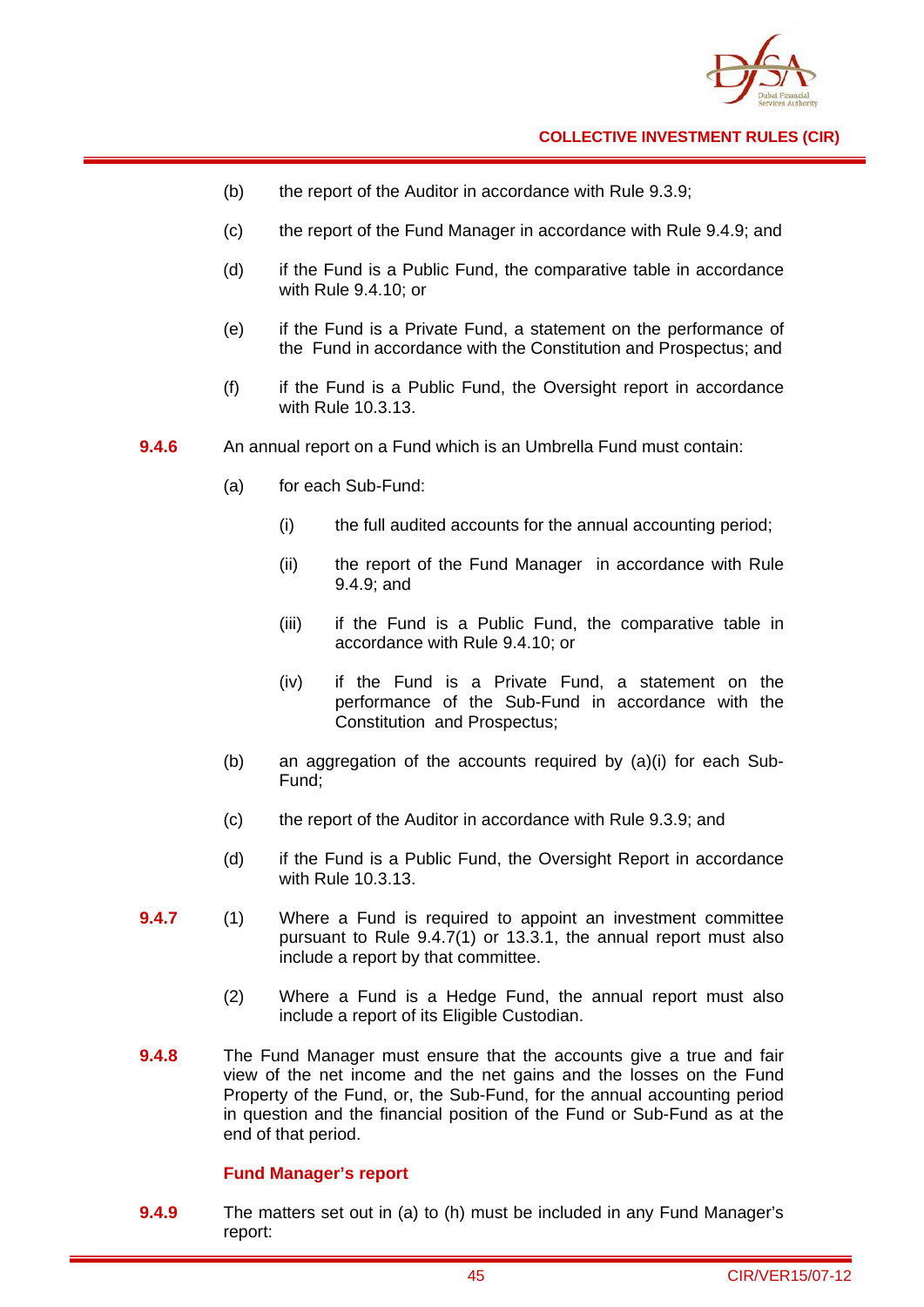

- (a) a restatement of the investment objectives of the Fund;
- (b) a restatement of the policy for achieving those objectives;
- (c) a review of the investment activities, including in relation to (a) and (b), during the period to which the report relates;
- (d) particulars of any fundamental change requiring prior approval by Unitholder meeting made since the date of the last report;
- (e) particulars of any significant change requiring pre-event notification since the date of the last report;
- (f) any other information which would enable Unitholders to make an informed judgement on the development of the activities of the Fund during this period and the results of those activities as at the end of that period;
- (g) for a report on an Umbrella Fund, the information required in (a) to (h) must be given for each Sub-Fund if it would vary from that given in respect of the Umbrella Fund as a whole; and
- (h) for a Fund which invests a substantial proportion of its assets in other Funds, a statement as to the maximum proportion of management fees charged to the Fund itself and to other Funds in which that Fund invests.

## **Comparative table**

#### **Guidance**

In presenting past performance information, the DFSA recommends that Fund Managers follow the Global Investment Performance Standards (GIPS) issued by Institute of Chartered Financial Analysts of the USA.

- **9.4.10** The comparative table for the annual report for a Public Fund must set out:
	- (a) the performance record over the last five calendar years, or if the Fund has not been in existence during the whole of that period, over the whole period in which it has been in existence, showing:
		- (i) the highest and the lowest price of a Unit of each class in issue during each of those years; and
		- (ii) the net income distributed or, for accumulation Units, allocated for a Unit of each class in issue during each of those years, taking account of any sub-division or consolidation of Units that occurred during that period;
	- (b) as at the end of each of the last three annual accounting periods or all of the Fund's annual accounting periods, if less than three: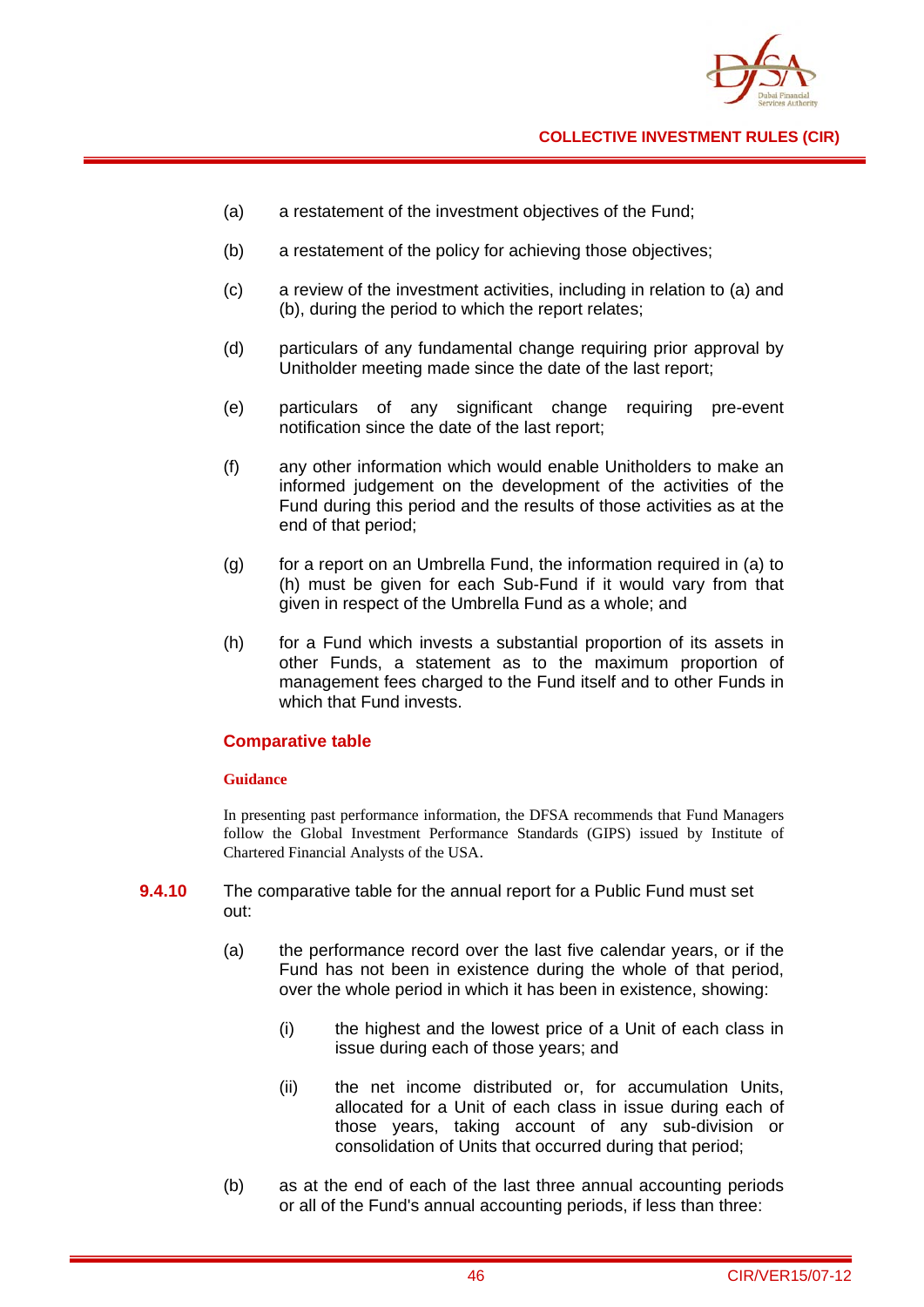

- (i) the total net asset value of the Fund Property at the end of each of those years;
- (ii) the net asset value per Unit of each class; and
- (iii) for a report of the directors of an Investment Company, the number of Units of each class in issue; or
- (iv) for a report of the Fund Manager of any other Fund, the number of Units of each class in existence or treated as in existence; and
- (c) if, in the period covered by the table:
	- (i) the Fund Manager has been the subject of any event such as a transfer scheme having a material effect on the size of the Fund, but excluding any issue or cancellation of Units for cash; or
	- (ii) there have been changes in the investment objectives of the Fund;

an indication, related in the body of the table to the relevant year in the table, of the date of the event or change in the investment objectives and a brief description of its nature.

## **9.5 Table illustrating content of the annual report**

#### **Guidance**

| <b>Type of Report</b>         | <b>CIR Ref</b>         | <b>Public Funds</b>                                                 | <b>Private</b><br><b>Funds</b>                                                               | Exempt<br>Funds                                      |
|-------------------------------|------------------------|---------------------------------------------------------------------|----------------------------------------------------------------------------------------------|------------------------------------------------------|
| Annual and<br>interim reports | 9.4.2                  |                                                                     |                                                                                              |                                                      |
| Fund Manager's<br>Report      | 9.4.9                  |                                                                     |                                                                                              |                                                      |
| Auditor's Report              | 9.4.6                  |                                                                     |                                                                                              |                                                      |
| Oversight Report              | 10.3.13                |                                                                     |                                                                                              | Not applicable Not applicable                        |
| Comparative<br>Table          | 9.4.10                 |                                                                     | Performance<br>Statement<br>(9.4.5(e))                                                       | Not applicable                                       |
| Eligible Custodian<br>Report  | 9.4.7(2)               | Hedge Funds<br>only                                                 | <b>Hedge Funds</b><br>only                                                                   | <b>Hedge Funds</b><br>only                           |
| Independent<br>Committee      | $9.4.7(1)$ &<br>13.4.3 | Private Equity<br>Funds, Property<br>Funds and where<br>appropriate | Private Equity<br>Funds,<br><b>Property Funds Property Funds</b><br>and where<br>appropriate | Private Equity<br>Funds,<br>and where<br>appropriate |

This table illustrates the different content requirements for an annual report of a Public Fund and a Private Fund.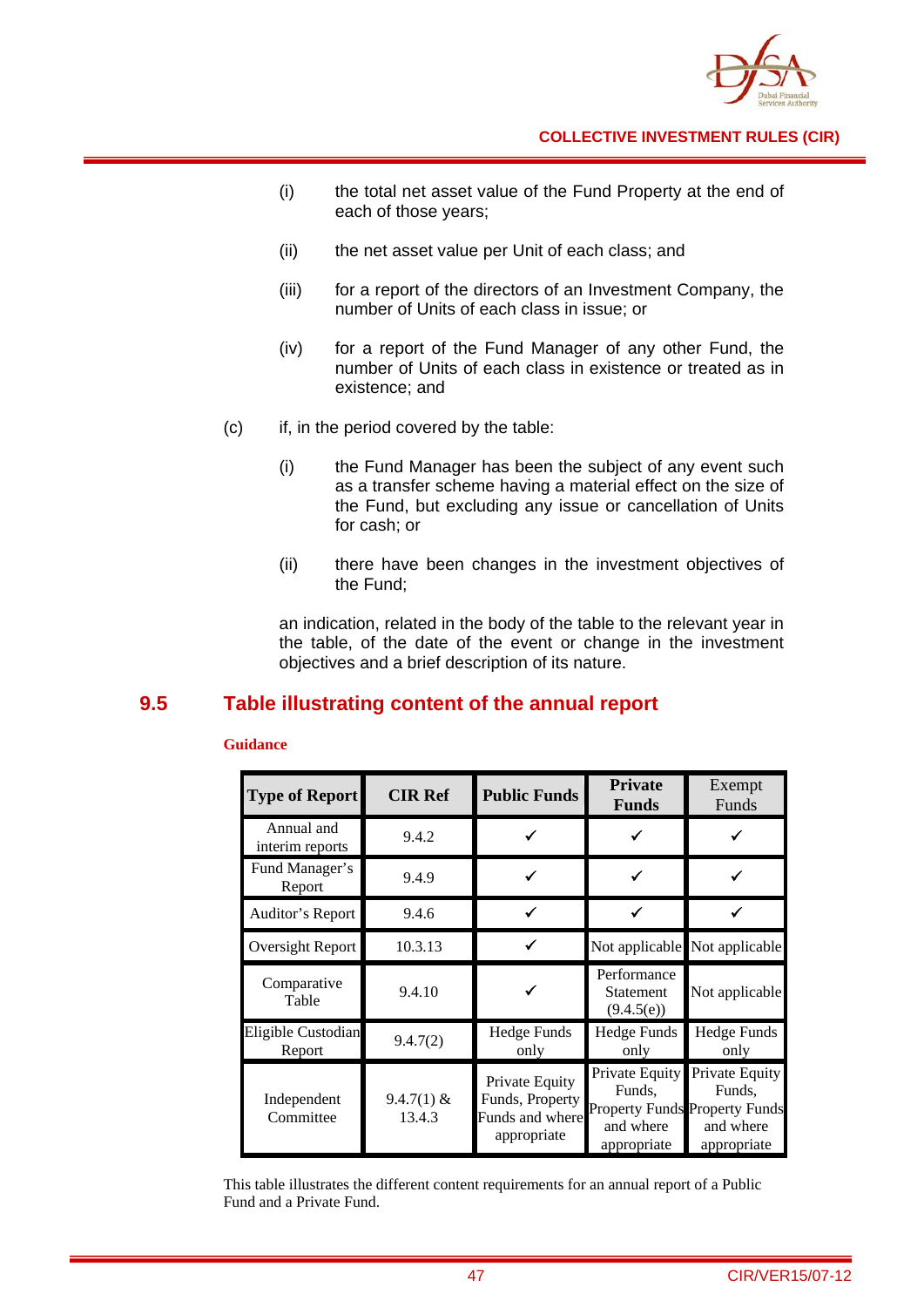

## **PART 5: RULES SPECIFIC TO DIFFERENT TYPES OF DOMESTIC FUNDS**

#### **Guidance**

Article 13 of the Law defines Funds as either Domestic Funds or Foreign Funds. Article 15 of the Law further defines Domestic Funds as falling into three categories, i.e. Public Funds, Private Funds and Exempt Funds. While the core requirements in Part 4 of this module are of common application to most types of Domestic Funds, the requirements in this Part apply only to certain types of Domestic Funds, depending on whether they are Public Funds, Private Funds or Exempt Funds. Where a certain type of Fund is also a specialist class of Funds, there are additional requirements that are prescribed in Part 6.

## **10 REQUIREMENTS SPECIFIC TO PUBLIC FUNDS**

## **10.1 Application**

- **10.1.1** (1) This chapter applies to a Fund Manager and Trustee of a Domestic Fund which is a Public Fund, and also to Persons providing the oversight function for such a Fund.
	- (2) A Fund Manager and Trustee of a Public Fund are not subject to the oversight requirement in (1) if the Fund's investments are limited to those that require passive management and the Fund's systems and controls contain adequate measures to address any risks arising in that context.

## **Guidance**

Funds are passively managed if they are investing in products such as index tracking products.

- **10.1.2** A reference in this chapter to:
	- (a) a "Fund Manager" or "Trustee" includes a reference to a Person proposing to be the Fund Manager or Trustee of a Domestic Fund;
	- (b) a "Fund" includes a reference to a Fund registered or seeking to be registered as a Public Fund; and
	- (c) a reference to a "Person providing the oversight function" includes a reference to an individual or a body corporate appointed or to be appointed as a Person providing oversight function for a Fund.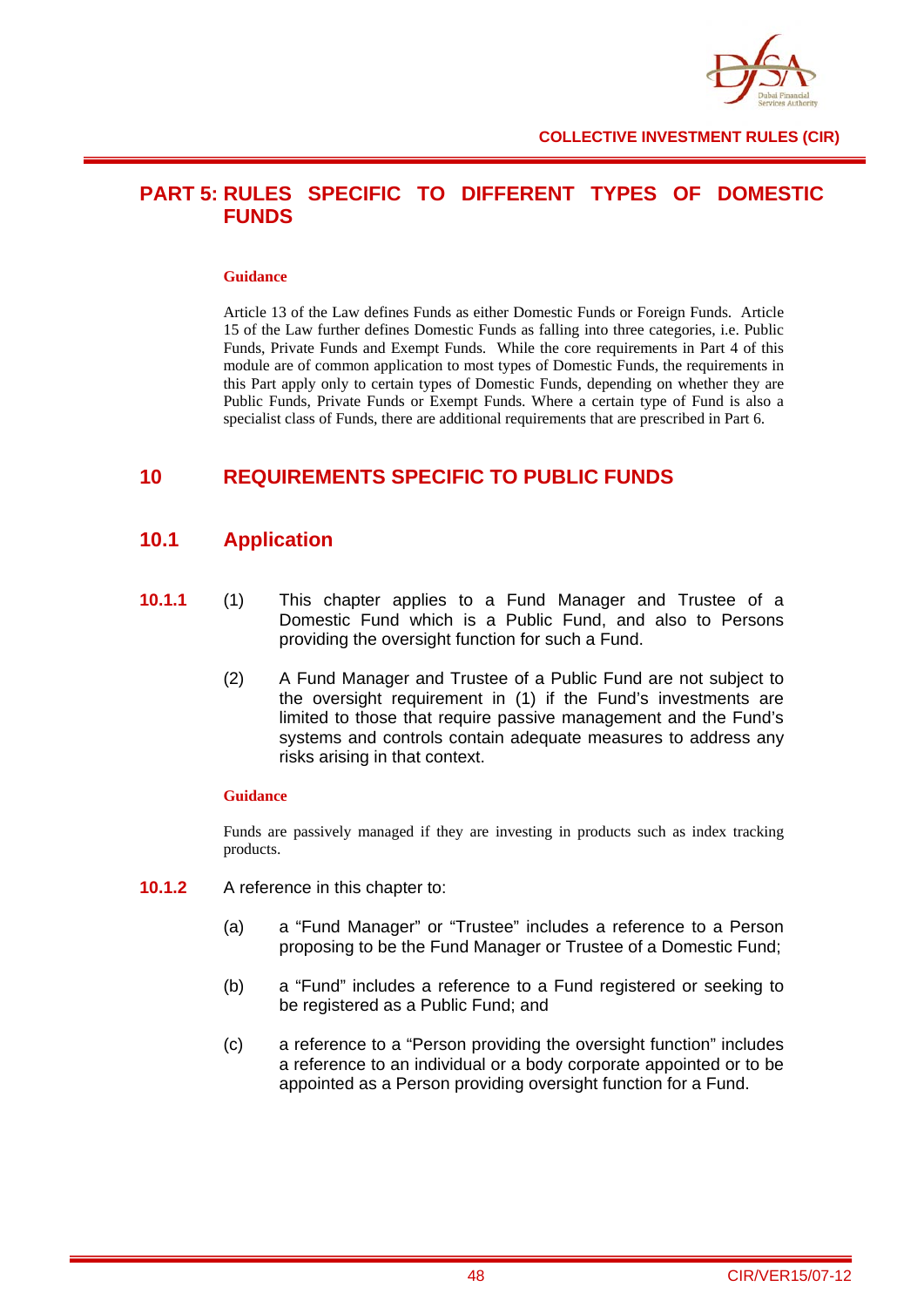

## **10.2 Registration of Public Funds**

## **The application for registration**

- **10.2.1** (1) An application pursuant to Article 28 of the Law for the registration of a Public Fund must be made to the DFSA by the Body Corporate which is to be the Fund Manager of a Domestic Fund. If the Fund is an Investment Trust, then the Trustee and Fund Manager must jointly apply.
	- (2) The Fund Manager and, if applicable, the Trustee must complete and submit the appropriate form or forms in AFN.
	- (3) In addition to the requirements of Article 28(4) of the Law, the application must be accompanied by certification by the Fund's legal advisers to the effect that:
		- (a) the Constitution of the Fund complies with the requirements prescribed under the Law and under these Rules;
		- (b) the Prospectus complies with the requirements prescribed under the Law and under these Rules; and
		- (c) if the Fund is managed by an External Fund Manager, the requirements in section 6.1 are met.
- **10.2.2** In assessing an application for registration, the DFSA may:
	- (a) make any enquiries which it considers appropriate, including enquiries independent of the Fund Manager and Trustee; or
	- (b) require the Fund Manager or Trustee to provide further information.

## **Requirements for registration**

- **10.2.3** Subject to the provisions of these Rules, a Fund will only be registered by the DFSA if it satisfies the following conditions:
	- (a) the Fund has one of the permitted forms for Domestic Funds under Article 26(1) of the Law;
	- (b) the registration or other legal formalities relating to the formation of the Fund as referred to in (a) are completed;
	- (c) the Fund has appointed to it a Fund Manager which is:
		- (i) authorised by the DFSA under its Licence to carry on the Financial Service of Managing a Collective Investment Fund; or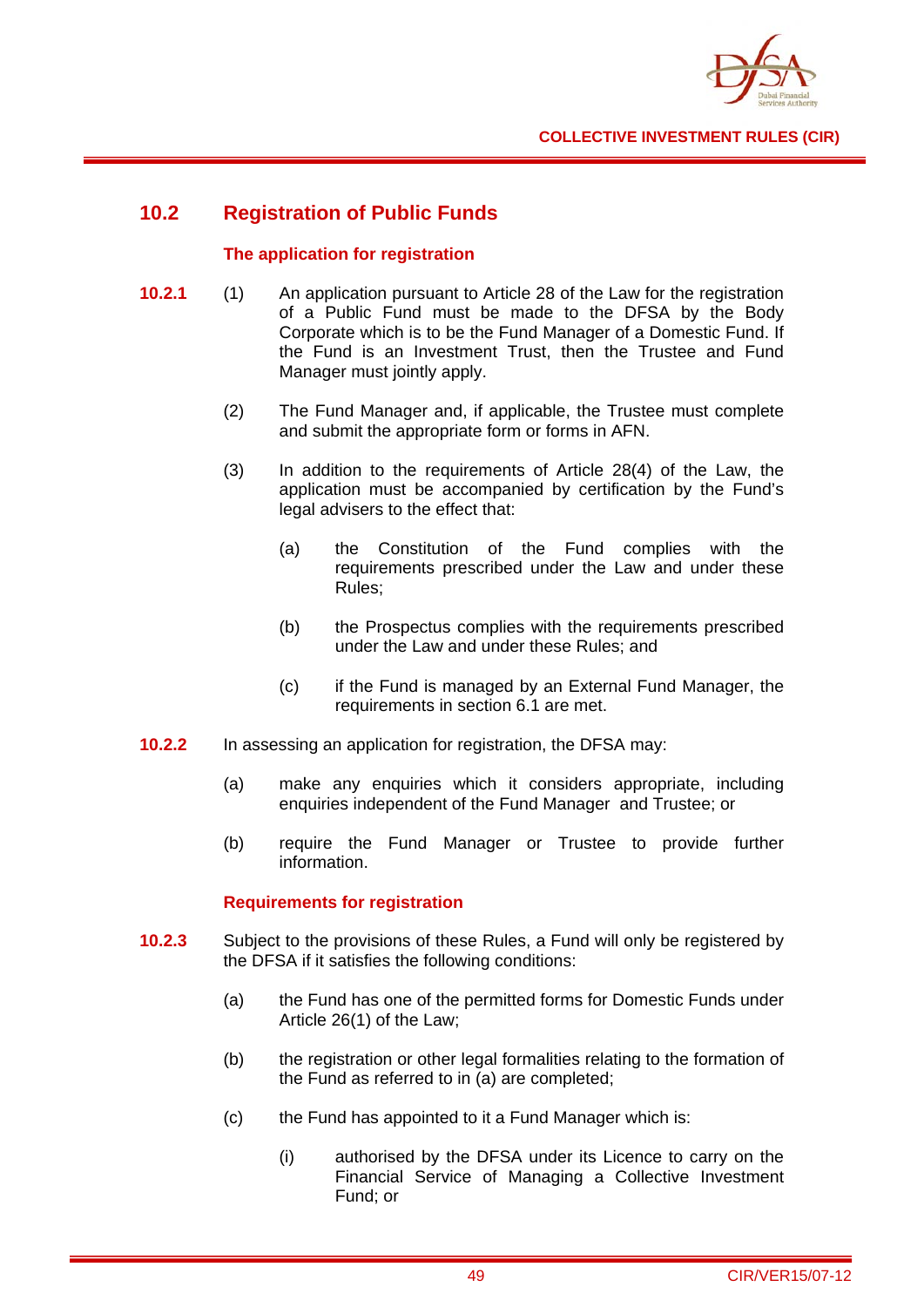

- (ii) an External Fund Manager as defined in Article 20(5) of the Law;
- (d) the Fund, if it is an Investment Trust, has a Trustee which meets the requirements in the Investment Trust Law 2006;
- (e) the Fund Manager has made satisfactory arrangements in relation to the oversight function of the Fund and the delegation of the activity of Providing Custody as required under the Law and this module;
- (f) the Fund Manager has appointed an Auditor of the Fund who complies with the requirements in section 9.3; and
- (f) the name of the Fund is not undesirable or misleading and its purpose is reasonably capable of being successfully carried into effect.

#### **Guidance**

- 1. Article 26(1) of the Law requires every Domestic Fund to have the form of an Investment Company, Investment Partnership or Investment Trust. An Investment Company can also take the form of a Protected Cell Company (PCC).
- 2. In the case of an Investment Company (including a PCC) or Investment Partnership, the legal formalities relating to formation of the Fund involves registration by the Company Registrar of the Investment Company or Investment Partnership which is to be the Fund vehicle. In the case of an Investment Trust, the legal formalities relating to the formation of the trust involve the execution by the Fund Manager and the Trustee of the relevant trust deed pursuant to the requirements in the Investment Trust Law of 2006.
- 3. Under Rule 8.2.2(2), the Fund Manager of an Investment Company or Investment Partnership must delegate the function of holding safe custody of Fund Property (i.e. the Financial Service of Providing Custody in relation to Fund Property) to an Eligible Custodian. In the case of an Investment Trust, the Trustee of the Fund provides the safe custody function relating to Fund Property. However, this obligation does not apply in the case of certain types of specialist Funds where alternative safe custody arrangements are permitted (see the custody requirements for Private Equity Funds and certain types of Property Funds in Rules 13.4.2 and 13.3.1).

## **Rejection of an application**

## **Guidance**

- 1. Under Article 30(1) of the Law, the DFSA may in its absolute discretion, refuse to grant an application for the registration of a Fund.
- 2. Upon refusing to grant registration, the DFSA must, under Article 30(2) of the Law, inform the applicant in writing without any undue delay and, where requested by the Fund Manager, the reasons for such refusal.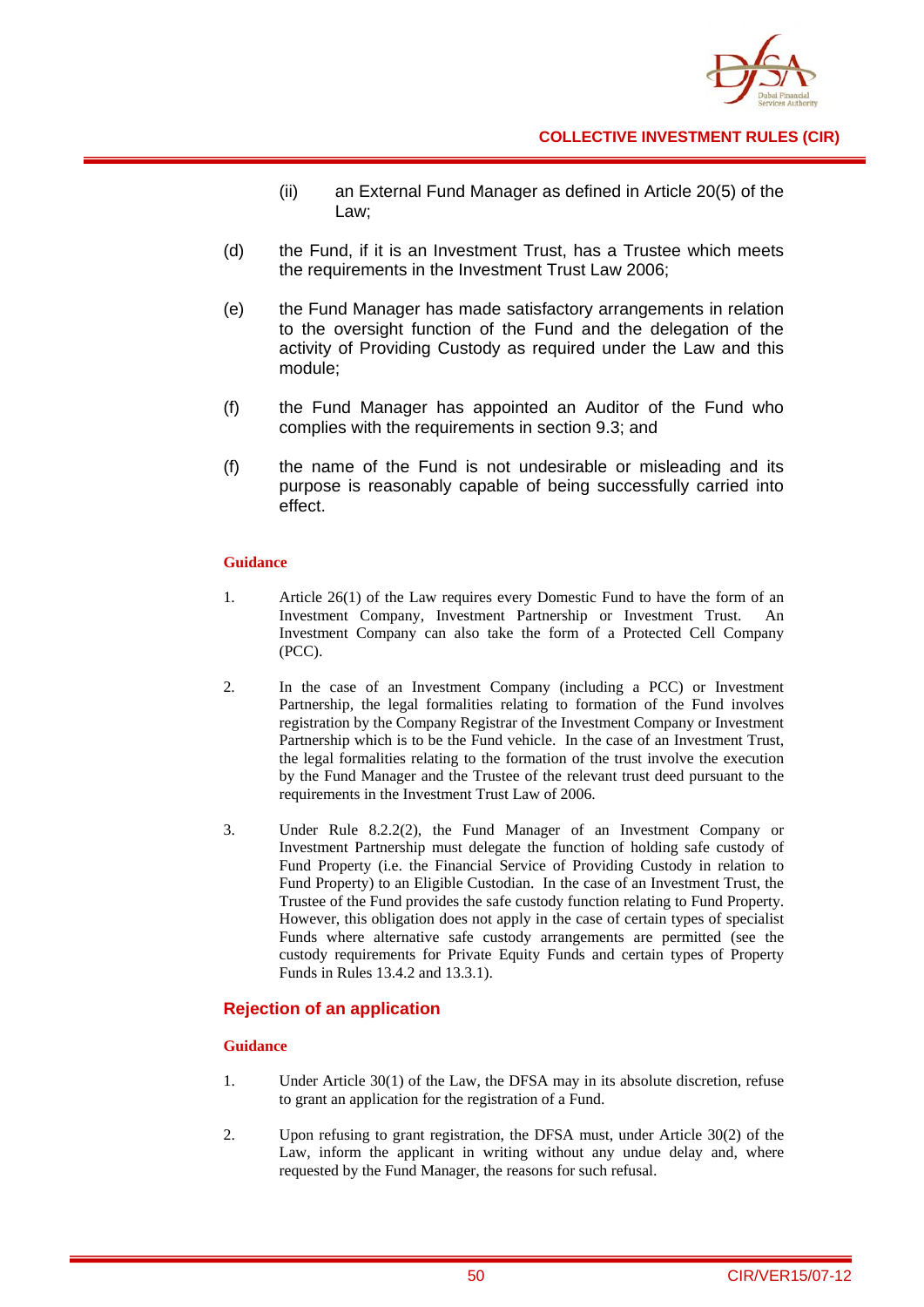

## **Granting registration**

#### **Guidance**

- 1. Under Article 31 of the Law, once the DFSA grants registration to a Fund, it will without undue delay inform the relevant applicant in writing of:
	- a. such decision; and
	- b. the date on which the registration shall be deemed to take effect.
- 2. The DFSA maintains a list of Public Funds which have been registered on its Public Register.

## **Withdrawal of registration**

#### **Guidance**

Under Article 32 of the Law, the DFSA may withdraw the registration of a Fund in specified circumstances.

#### **Reinstatement**

#### **Guidance**

The DFSA may reinstate the registration of a Fund pursuant to Article 33 of the Law if it is satisfied that the Fund should not have been deregistered or if the defect that led to registration being withdrawn has been remedied.

## **10.3 Oversight arrangements for Public Funds**

#### **Guidance**

Chapter 2 of the Law (see Articles  $39 - 42$ ) sets out the general requirements relating to the oversight arrangements which a Public Fund must have, including the powers and duties of the Persons appointed to a Public Fund to provide the oversight function. The Rules in this section provide further detailed requirements relating to that function.

## **Permitted oversight arrangements**

- **10.3.1** The following oversight arrangements are hereby prescribed by the DFSA for the purposes of Article 39(1)(a) of the Law:
	- (a) an Oversight Committee comprising at least three individuals each of whom meets the suitability criteria prescribed in Rule 10.3.2; or
	- (b) the Eligible Custodian or Trustee of the Fund, where the individuals undertaking the primary responsibility for the oversight function meet the suitability criteria prescribed in Rule 10.3.2.

#### **Guidance**

1. Article 39(1)(a) of the Law requires the Fund Manager of a Domestic Fund which is a Public Fund to establish and maintain one of the permitted oversight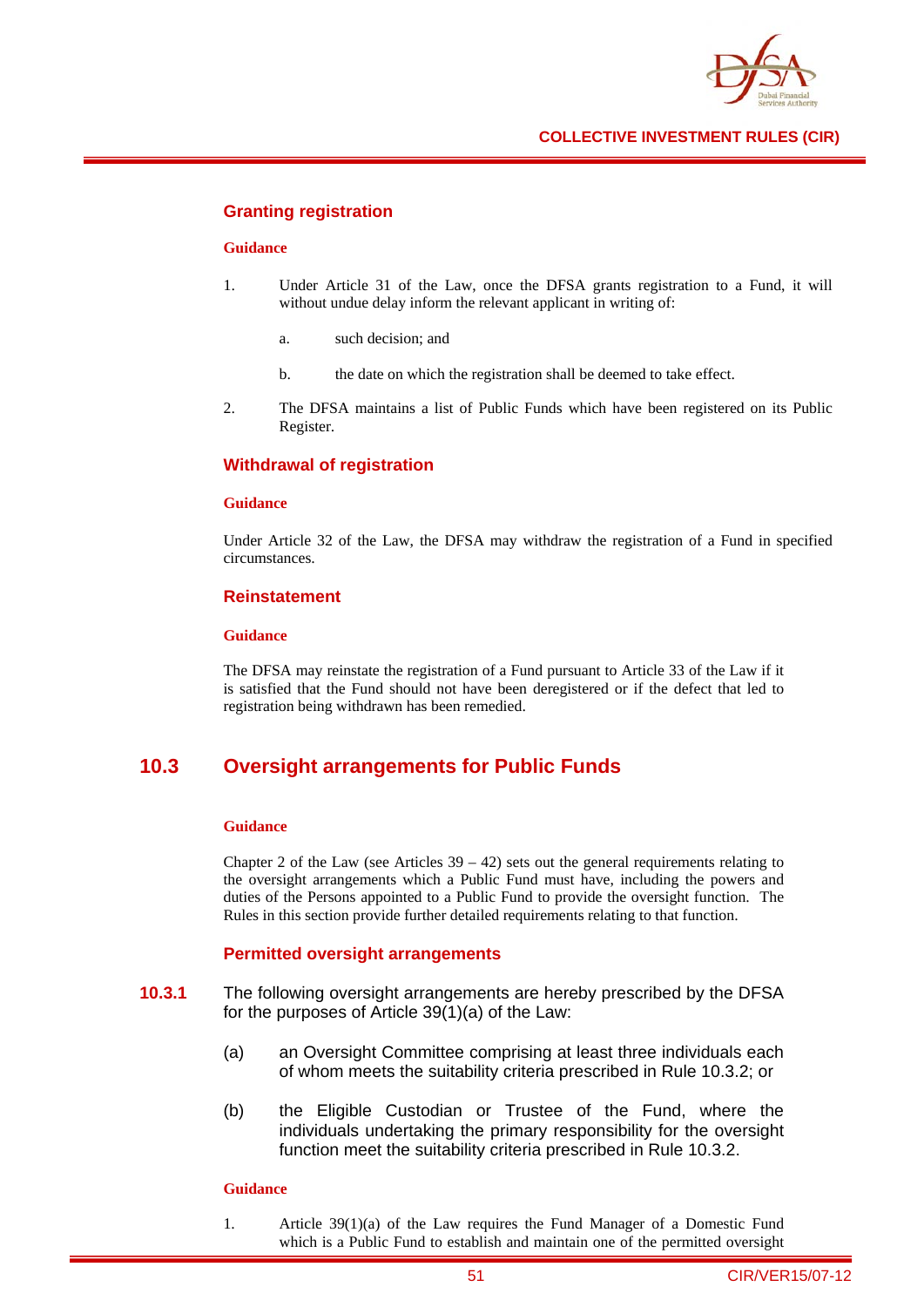

arrangements prescribed by the DFSA. Accordingly, such a Fund Manager must appoint one of the oversight arrangements specified in Rule 10.3.1 to every Public Fund which it manages.

- 2. The membership of the Oversight Committee may comprise individuals including but not limited to members of the board of directors of the Fund Manager or that of the Fund, or the members of the General Partner of an Investment Partnership, or external experts, provided such individuals can meet the suitability criteria prescribed in Rule 10.3.2(1). The criteria include a test of independence.
- 3. For example, for an individual such as a member of the board of directors of the Fund Manager to be able to meet the independence test, the starting point is that such an individual would need to be a non-executive member of the Fund Manager's board. But that alone may not be sufficient, as the independence requirement has a range of other elements against which such an individual's ability to be independent of the Fund Manager is assessed. See Article 42 of the Law and Rule 10.3.2. The other elements of the suitability test encompass a fit and proper test and relevant expertise. These too need to be satisfied by such individuals.

## **Suitability criteria for persons providing oversight function**

- **10.3.2** (1) For the purposes of Rule 10.3.1, a Person undertaking the oversight function meets the relevant criteria if that Person:
	- (a) is suitably qualified;
	- (b) is fit and proper; and
	- (c) meets the independence criteria in Article 42 of the Law.
	- (2) A Fund Manager must, in the case of each individual to be appointed as a member of an Oversight Committee referred to in Rule 10.3.1(a), undertake appropriate due diligence to ascertain whether the individual meets the suitability criteria in (1).
	- (3) A Fund Manager must, where an Eligible Custodian or Trustee is to be appointed as the oversight provider of the Fund, undertake appropriate due diligence to ascertain whether the individual meets the suitability criteria in (1) in respect of those individuals within the organisation of the Eligible Custodian or Trustee who will be undertaking the primary responsibility for performing the oversight function for the Fund.
	- (4) A Fund Manager must ensure that there is a written agreement:
		- (a) by which an individual is appointed to an Oversight Committee or the Trustee or Eligible Custodian is appointed to the oversight function of the Fund, as is relevant; and
		- (b) which contains express provisions that the appointee agrees to discharge the oversight function in accordance with the requirements in the Law and this module.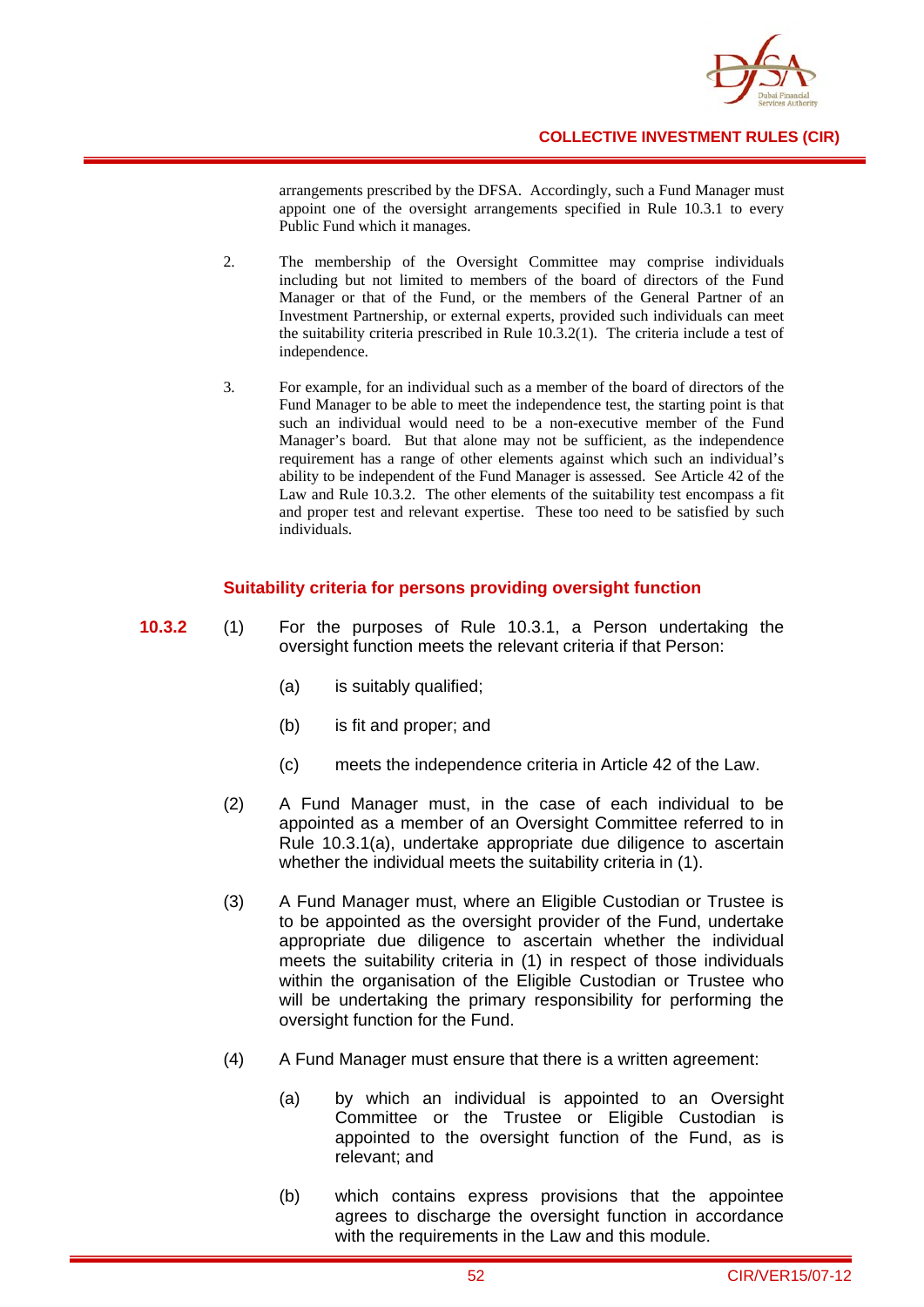

(5) If requested by the DFSA, a Fund Manager must provide to the DFSA any information relating to the appointment or intended appointment of a Person to provide the oversight function for the Fund.

#### **Guidance**

- 1. The Guidance under Appendix 6 (App6) sets out matters which a Fund Manager should take into account when assessing the fitness and propriety of an individual who is to be appointed to carry out the Fund's oversight function.
- 2. In the case of a Trustee or Eligible Custodian appointed to provide the oversight function, a Fund Manager should, before making such an appointment, identify the most senior individuals within the organisation who will carry the primary responsibility for the oversight function. The suitability assessment should then be applied to each such individual.
- 3. Trustees are required to be independent of the Fund Manager (see Article 19 of the Investment Trust law 2006, which is incorporated in the independence requirement for oversight providers under Article 42(1)(f) of the Law). However, if the primary responsibility for providing oversight function within a Trustee rests on individuals other than its board members, the Fund Manager should assess whether such individuals possess the required degree of independence from the Fund Manager in assessing their fitness and propriety to carry out the oversight function effectively. A Fund Manager should, when making that assessment, focus particularly on whether the Persons providing the oversight function have access to sufficient resources to perform their duties objectively and independently of the Fund Manager.
- 4. In assessing the competence of a prospective appointee, a Fund Manager should:
	- a. obtain details of the knowledge and skills of the individual in relation to the knowledge and skills required for the role;
	- b. take reasonable steps to verify the relevance, accuracy and authenticity of any information acquired;
	- c. determine whether the individual holds any relevant qualifications with respect to the functions to be performed; and
	- d. determine the individual's relevant experience.
- **10.3.3** (1) The systems and controls which a Fund Manager is required to have in place must include adequate measures to monitor whether the Persons appointed to provide the oversight function for the Fund meet the suitability criteria specified in Rule 10.3.2(1) on a continuing basis.
	- (2) If a Person appointed to provide the oversight function for the Fund is either unable to fulfil his duties or no longer meets the suitability criteria in Rule 10.3.2(1), the Fund Manager must, within 21 days of the event causing such inability, dismiss and replace that Person, subject to the requirement in (4).
	- (3) If a Person appointed to provide the oversight function for the Fund resigns from or otherwise vacates that position, the Fund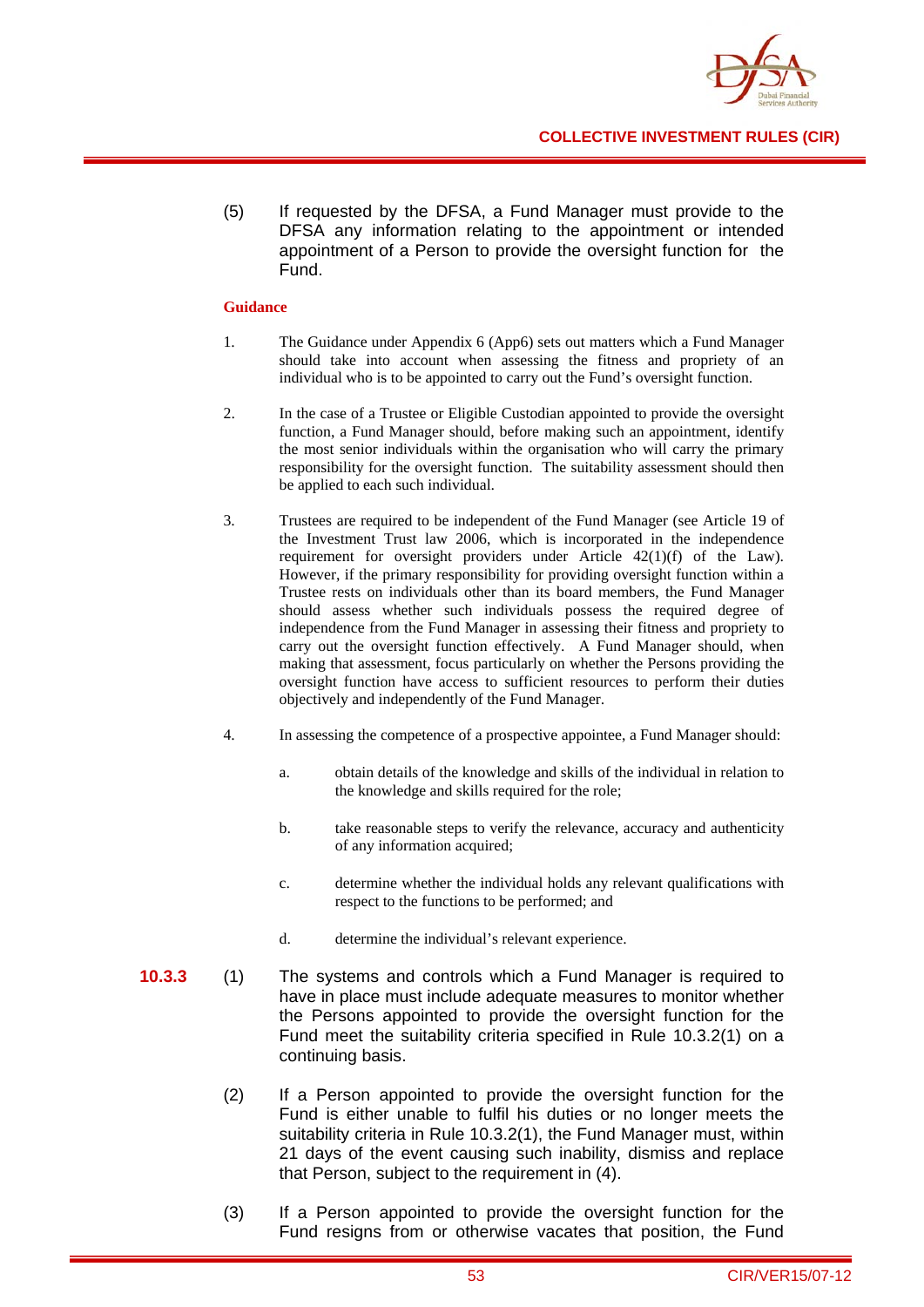

Manager must, within 60 days of the event causing the vacancy, appoint a replacement, subject to the requirement in (4).

- (4) An appointment made under (2) or (3) must meet the relevant requirements relating to the oversight arrangement of the Fund as specified in Rule 10.3.1 as is relevant to that particular Fund.
- (5) The Fund Manager must notify the DFSA and, in the case of an Investment Trust where the Trustee is not the appointed oversight provider for the Fund, the Trustee, of the matters referred to in this Rule, giving reasons for the relevant cessation and replacement of the oversight provider.

## **General oversight duties**

- **10.3.4** The Persons providing the oversight function must:
	- (a) monitor whether the Fund Manager:
		- (i) is managing the Fund in accordance with the Constitution and the most recent Prospectus of the Fund, including in particular, any investment and borrowing limitations, requirements relating to the valuation of Fund Property and any other requirements or restrictions imposed on the Fund under the Law or any Rules in this module;
		- (ii) is complying with any terms and conditions on the Fund Manager's Licence, particularly with respect to the management of the Fund; and
		- (iii) if it is an External Fund Manager, is complying with the specific requirements that apply to such a Person by virtue of being an External Fund Manager;
	- (b) assess whether the Fund Manager's systems and controls, particularly those relating to risk management and compliance, operate as intended and remain adequate;
	- (c) report to the Fund Manager on its findings, including any actual or potential breaches or inadequacies in relation to the matters specified in (a) and (b), as soon as such breaches or inadequacies are identified or suspected; and
	- (d) report to the DFSA if:
		- (i) the Fund Manager has failed, or is reasonably likely to fail, to take appropriate action to rectify or remedy a matter reported to it within 30 days of that matter being so reported; and
		- (ii) that Person believes on reasonable grounds that the matter has had, or is likely to have, a materially adverse impact on the interests of the Unitholders of the Fund.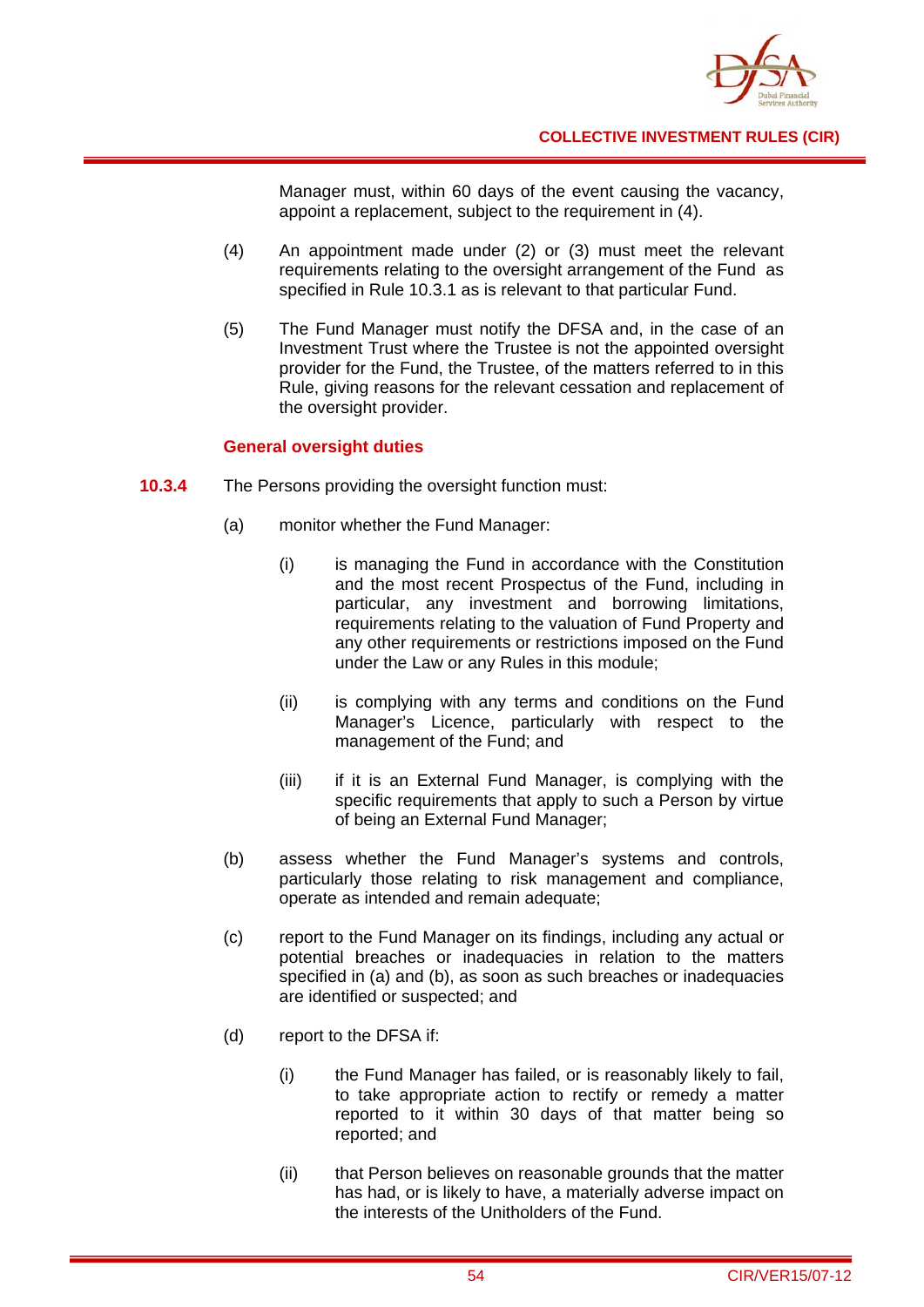

#### **Guidance**

External Fund Managers are subject to specific requirements, for example in CIR section 6.1.

## **Proceedings of the oversight provider**

**10.3.5** The Persons providing the oversight function for a Fund must conduct and regulate their proceedings in such a manner so as to be able to discharge the duties and responsibilities relating to the oversight function efficiently and effectively in accordance with the requirements of the Law and this module, and in the case of a Trustee, the requirements in the Investment Trust Law 2006.

#### **Guidance**

- 1. The Persons providing the oversight function should hold in the DIFC such number of meetings during every annual accounting period as are considered appropriate for the nature and scale of the activities of the Fund.
- 2. The Persons providing the oversight function should keep minutes of their meetings and records of their reports and recommendations for a minimum of six years.

## **Principles and disclosure of interests**

- **10.3.6** Each individual appointed to carry out the oversight function for a Fund, in carrying out his oversight functions, must abide by the four principles set out in Rules 10.3.7 to 10.3.10. These principles apply:
	- (a) in the case of an Oversight Committee referred to in Rule 10.3.1(a), to each member of that Committee; and
	- (b) where a Trustee or Eligible Custodian is appointed for providing the oversight function for a Fund, to each individual responsible for carrying out the oversight function for the Fund. .

#### **Guidance**

- 1. The principles do not apply to an individual in respect of any other functions he may carry out, although his conduct in those functions may be relevant to his fitness and propriety.
- 2. Breaching a principle makes an individual liable to disciplinary action and may indicate that he is no longer fit and proper to perform an oversight function and the DFSA may consider exercising its power under Article 39(4) of the Law to object to the appointment and require the Fund Manager to appoint a replacement.
- 3. The onus will be on the DFSA to show that he is culpable, taking into account the standard of conduct required under the principle in question. In determining whether or not the particular conduct of an individual complies with the principles, the DFSA will take into account whether that conduct is consistent with the requirements and standards relevant to an individual's role and the information available to him.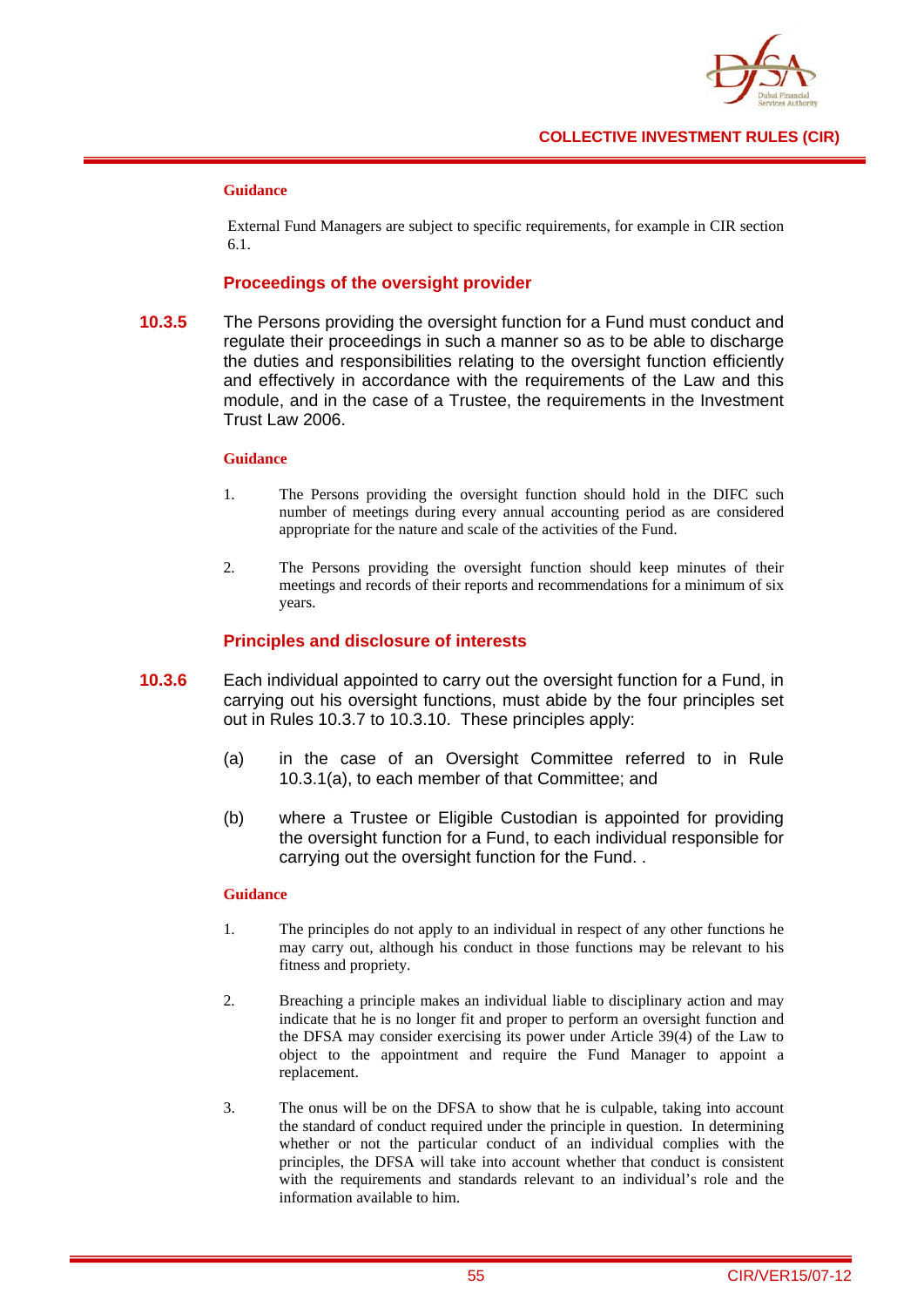

## **Principle 1 - Integrity**

**10.3.7** An individual must observe high standards of integrity and fair dealing in carrying out every oversight function and disclose to the Oversight Committee or the senior persons responsible within the Trustee or Eligible Custodian for the discharge of the oversight function any direct or indirect financial interest that he has or is likely to have in a matter that is being considered, or about to be considered by that committee or those persons if his interest could conflict with the proper performance of his duties in relation to the consideration of the matter.

## **Principle 2 – Due skill, care and diligence**

**10.3.8** An individual must act with due skill, care and diligence in carrying out every oversight function.

## **Principle 3 – Market conduct**

**10.3.9** An individual must observe proper standards of conduct in financial markets in carrying out every oversight function.

## **Principle 4 – Relations with the DFSA**

**10.3.10** An individual must deal with the DFSA in an open and co-operative manner and must disclose appropriately any information of which the DFSA would reasonable be expected to be notified.

## **Systems and controls relating to oversight**

- **10.3.11** (1) Without limiting the generality of the obligation under Article 38(1) of the Law and any requirements relating to systems and controls set out in the Rules, the systems and controls established and maintained by the Fund Manager must be adequate to ensure that the Persons providing the oversight function:
	- (a) have adequate resources and access to accurate, timely and comprehensive information relating to the management of the Fund to be able to effectively monitor and assess the matters specified in Rule 10.3.4(a) and (b); and
	- (b) can report any actual or suspected compliance breaches or inadequacies that are identified by such Persons to the Fund Manager as required under Rule 10.3.4(c) and, for this purpose, have recourse to the Fund Manager's Governing Body or any other relevant committee established by that Governing Body where relevant.
	- (2) The Fund Manager must also ensure that its systems and controls make provision to enable: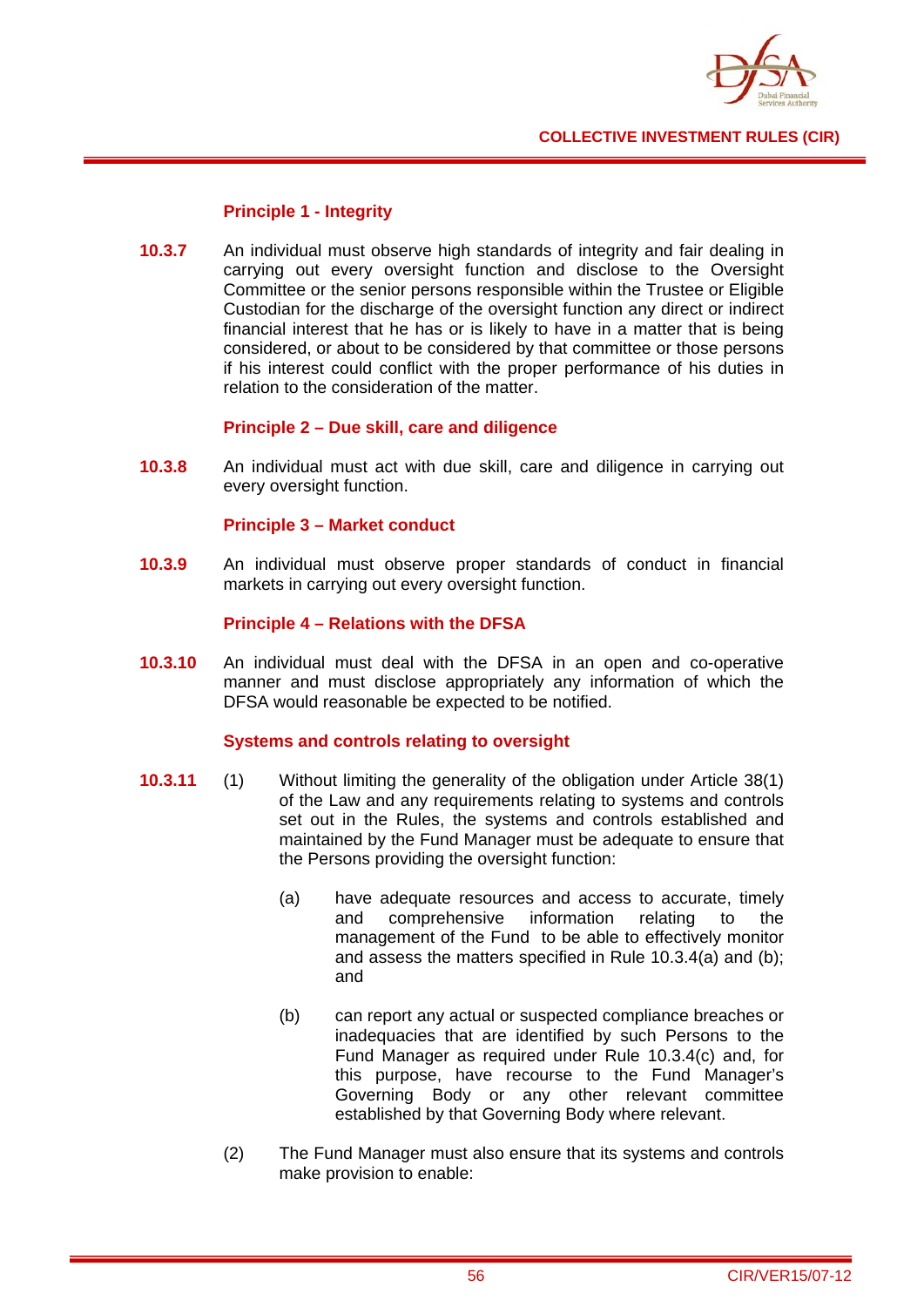

- (a) the Compliance Officer to have unrestricted access to the Persons providing the oversight function and, to their reports and recommendations;
- (b) the Fund Manager to promptly act upon and remedy, to the satisfaction of the Persons providing the oversight function, any matter identified and reported to it by such Persons; and
- (c) the Persons providing the oversight function to report to the DFSA of any compliance breaches or inadequacies that are reported to the Fund Manager which are not remedied within the period specified in Rule 10.3.4(d).
- (3) The monitoring and reporting processes and procedures in (1) and (2) must be approved by the Persons providing the oversight function before implementation.

#### **Guidance**

The nature and extent of the systems and controls will depend upon a variety of factors including the nature, size and complexity of the Fund's operations. While all Fund Managers and appointees, irrespective of size, legal structure or organisation need to comply with this section, the DFSA will take into account these factors and the differences that exist between Funds when assessing the adequacy of a Fund Manager's systems and controls. Nevertheless, neither these factors nor the differences relieve a Fund Manager or appointees from compliance with their regulatory obligations.

- **10.3.12** (1) The Persons appointed to perform the oversight function must report to the Fund Manager as to whether the Fund Manager's systems and controls relating to the oversight function are operating as intended and remain adequate at least quarterly at a board meeting of the Fund Manager.
	- (2) Where an Eligible Custodian or Trustee has been appointed as the Person providing the oversight function, the Fund Manager must provide to that Person, and to the Fund's Governing Body, a copy of the Fund's most recent internal audit report and any compliance report as soon as such report is available to the Fund Manager.

## **Oversight report**

- **10.3.13** (1) The Person providing the oversight function of a Public Fund must make a report to Unitholders of the Fund which must be included in the Fund's annual report referred to in Rule 9.4.2.
	- (2) The oversight report must contain:
		- (a) a description, which may be in summary form, of the duties of the Person carrying out the oversight functions and in respect of the safekeeping of the Fund Property; and
		- (b) a statement whether, in any material respect: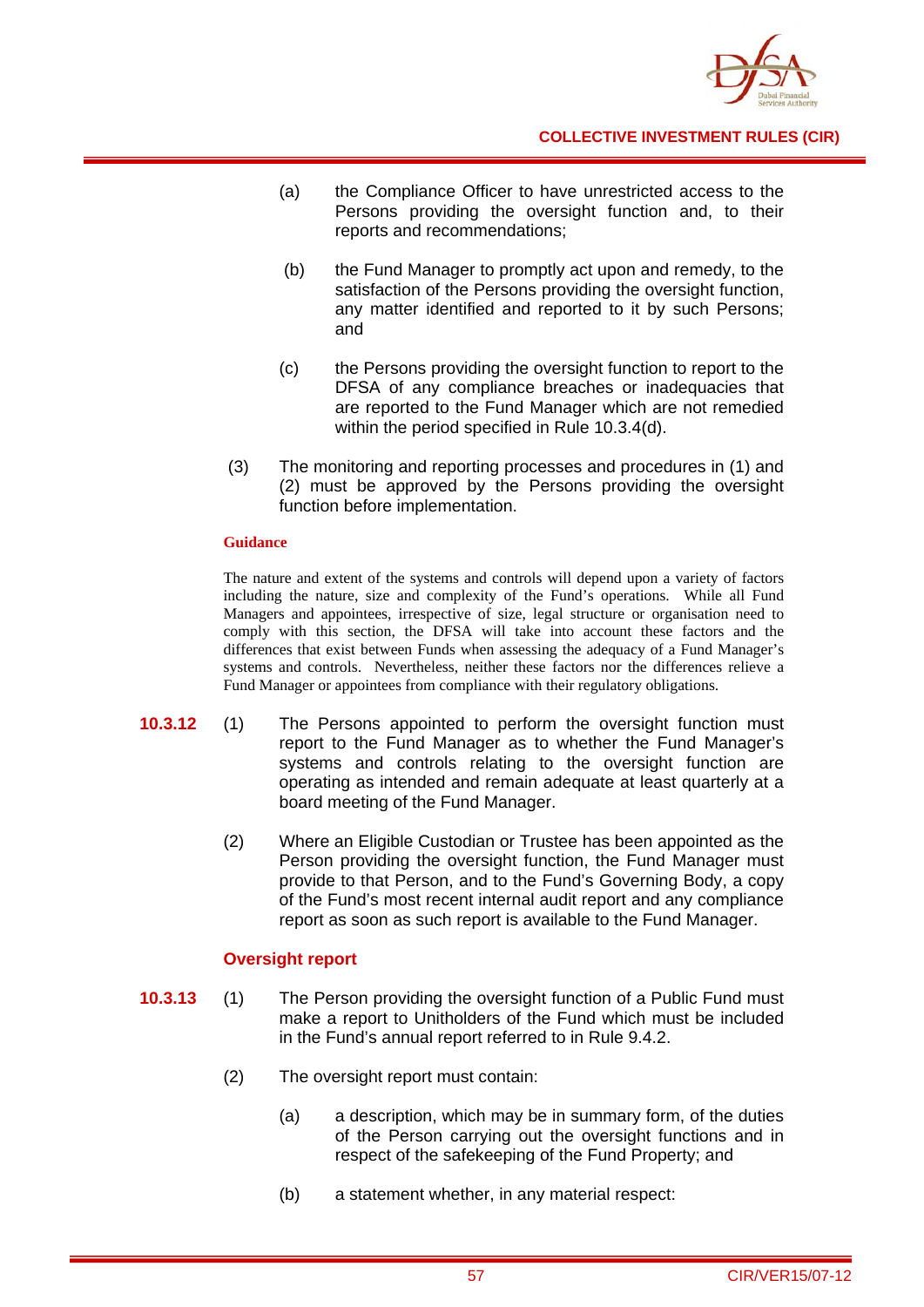

- (i) the issue, sale, redemption and cancellation, and calculation of the price of the Units and the application of the Fund's income, have not been carried out in accordance with the Rules and, the Constitution; and
- (ii) the investment and borrowing powers and restrictions applicable to the Fund including those specified in section 10.5, if those have been exceeded.

## **Co-operation with oversight providers**

- **10.3.14** A Fund Manager must take reasonable steps to ensure that it and its Employees and those of the Fund:
	- (a) provide such assistance as the Persons providing the oversight function reasonably require to discharge their duties;
	- (b) give the Persons providing the oversight function right of access at all reasonable times to relevant records and information relating to the Fund;
	- (c) do not interfere with the ability of the Persons providing the oversight function to discharge their duties;
	- (d) do not provide false or misleading information to the Persons providing the oversight function; and
	- (e) report to the Persons providing the oversight function any matter which may significantly affect the financial position of the Fund or which is a breach of the Law or the Rules in this module.

## **Record keeping**

- **10.3.15** (1) A Fund Manager must keep records of:
	- (a) the due diligence process it has undertaken to assess whether the Persons appointed for the oversight function meet the suitability criteria in Rule 10.3.2(1); and
	- (b) the matters identified and reported to it by the Persons providing the oversight function under Rule 10.3.4(c) and any remedial measures adopted by it to address such matters.

## **10.4 Prospectus requirement for Public Funds**

#### **Guidance**

The disclosure requirements relating to a Prospectus that apply to a Public Fund are somewhat more extensive than the Prospectus disclosure that apply to other types of Funds, in particular, Private Funds and Exempt Funds. However, as Prospectus disclosure is a matter closely linked to the marketing of Funds, Prospectus requirements relating to the relevant types of Funds are set out in Part 7 of this module, which deals with the Offer of Units of Funds.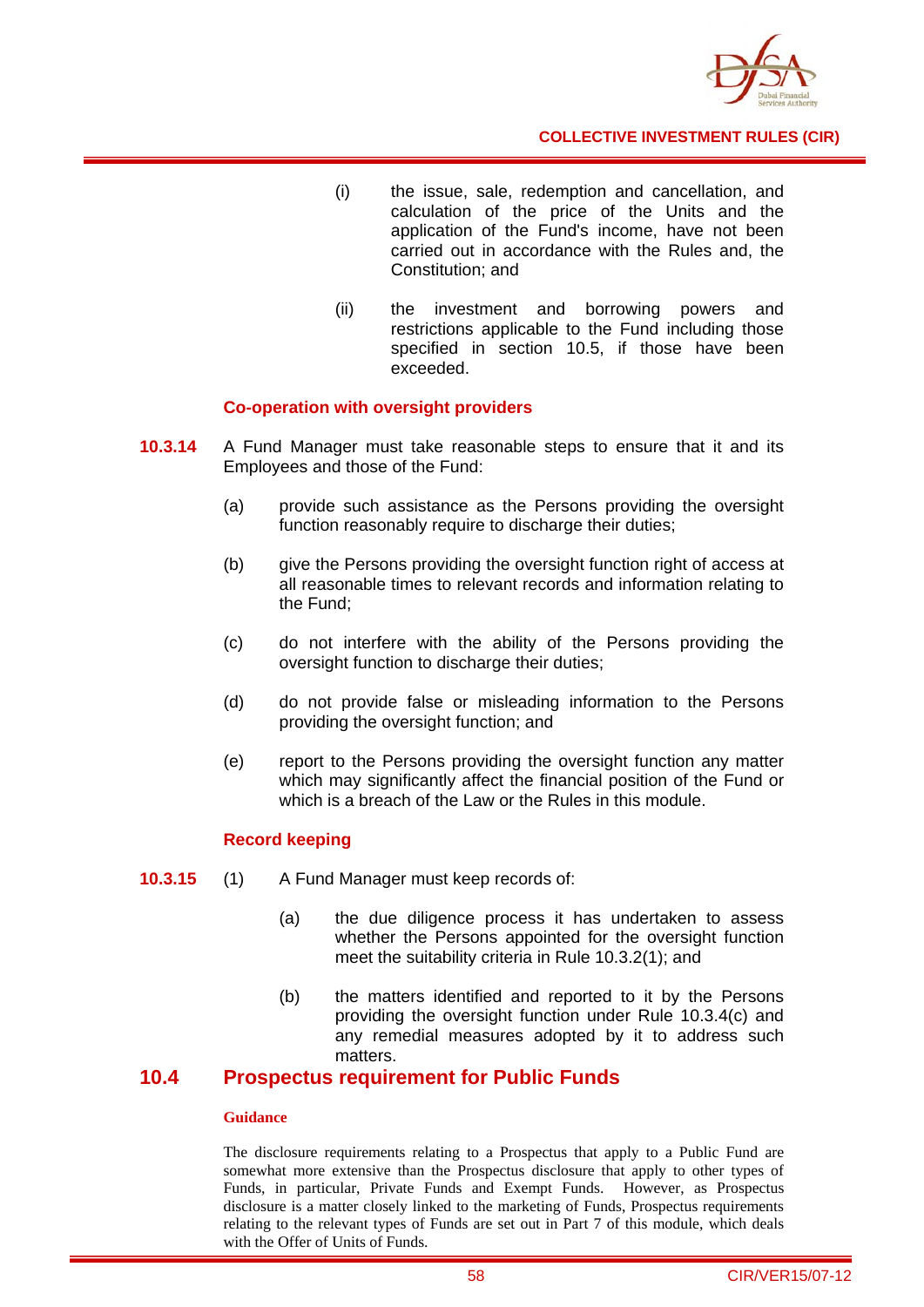

## **10.5 Investment and borrowing requirements for Public Funds**

## **Application**

**10.5.1** This section applies to the Fund Manager of a Domestic Fund which is a Public Fund, an Eligible Custodian and, where appropriate, a Trustee, and, to Persons appointed to perform the oversight function for such a Fund, to the extent specified in Rule 10.3.4.

## **Spread of risk and protection of Fund Property**

- **10.5.2** A Fund Manager must take reasonable steps to ensure that the Fund Property of a Public Fund provides a spread of risk that is consistent with the investment objectives and policy of the Fund as stated in its most recently published Prospectus, and in particular, any investment objectives as regards return to the Unitholders whether through capital appreciation or income or both.
- **10.5.3** (1) A Fund Manager must avoid the Fund Property being used or invested contrary to any provision in this section.
	- (2) On becoming aware of any breach of a Rule in this section, a Fund Manager must take action, at its own expense, to rectify that breach.
	- (3) A Fund Manager must take the action in (2) immediately, except in circumstances where it decides doing so would not be in the best interests of Unitholders, in which case the action must be taken as soon as such circumstances cease to apply.
	- (4) A Fund Manager must not postpone taking action in accordance with (2) unless the Persons providing oversight functions have given their consent.

## **Investment in other Funds**

- **10.5.4** A Fund may invest in Units of another Fund, except where otherwise provided in the Rules in this module, only where the Fund Manager has taken reasonable care to determine, before investing in that other Fund, it:
	- (a) is the subject of an independent annual audit conducted in accordance with IFRS or US GAAP;
	- (b) has mechanisms in place to enable Unitholders to redeem their Units within a reasonable time if it is an open-ended Fund;
	- (c) is prohibited from having more than 20% of its value in the Units of other Funds; and
	- (d) has a proper and disclosed basis for asset valuation and the pricing of Units in that Fund.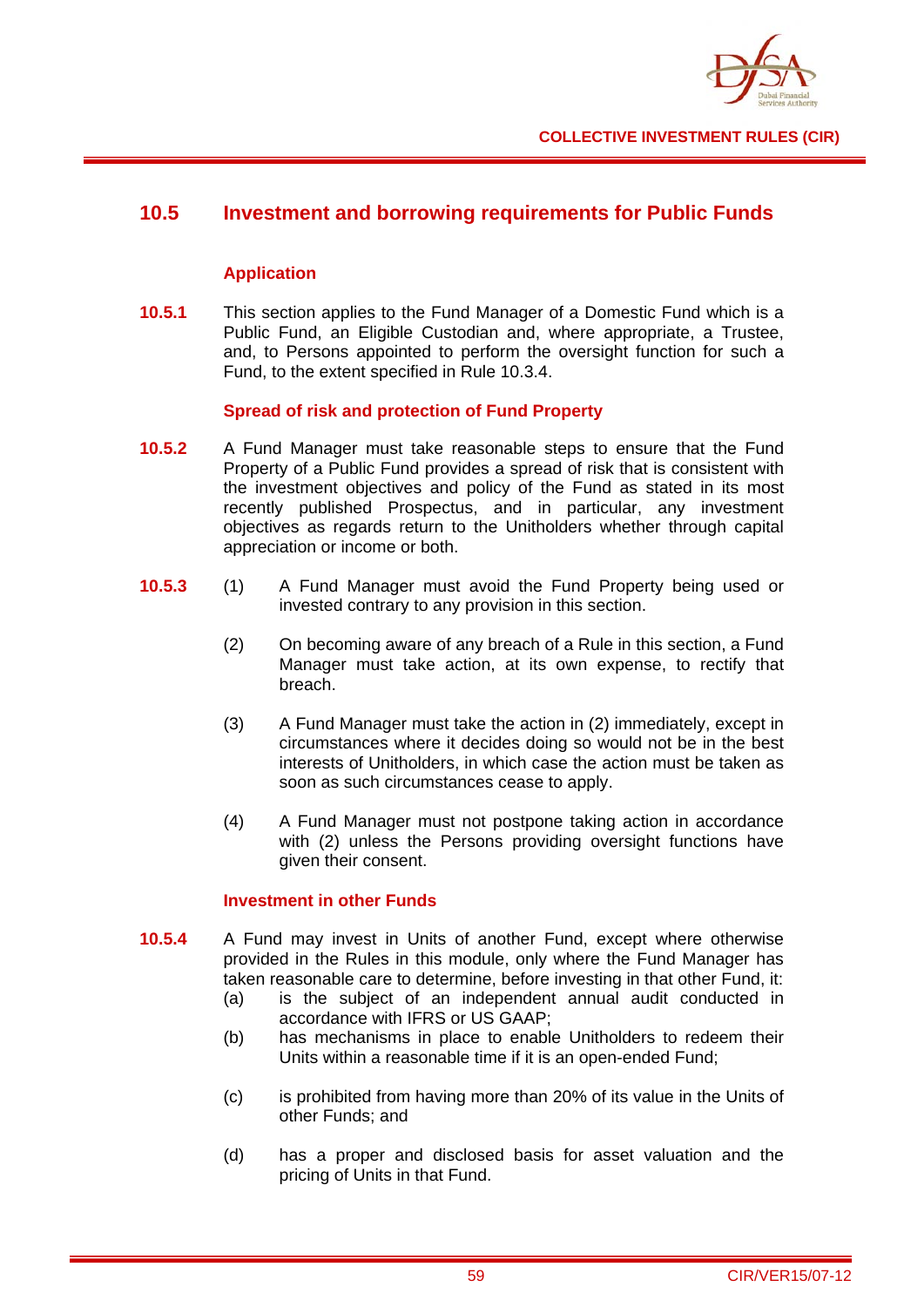

## **Transactions in derivatives**

- **10.5.5** (1) The total exposure of a Public Fund to Derivatives may not exceed the net asset value of the Fund Property.
	- (2) The Fund Manager's systems and controls must include adequate risk management processes which enable it to monitor and measure as frequently as appropriate the risk of a Fund's Derivative positions and their contribution to the overall risk profile of the Fund.

## **Stock lending and borrowing**

- **10.5.6** (1) Subject to the Fund's Constitution and its most recent Prospectus, the Fund Manager, or the Eligible Custodian or Trustee at the request of the Fund Manager, may enter into:
	- (a) stock lending arrangements in respect of any Securities forming the Fund Property; and
	- (b) stock borrowing arrangements.
	- (2) The Fund Manager must ensure that the value of any collateral for the stock lending arrangement is at all times at least equal to the value of the Securities transferred.

## **Borrowing**

- **10.5.7** (1) Subject to the Fund's Constitution and its most recent Prospectus, the Fund Manager, or the Eligible Custodian or Trustee on the instructions of the Fund Manager, may borrow money for the use of the Fund on terms that the borrowing is to be repayable out of the Fund Property.
	- (2) The Fund Manager must ensure, except in the case of a Property Fund, that the Fund's borrowing does not on any day exceed 20% of the net asset value of the Fund Property and must take reasonable care to ensure that arrangements are in place that will enable borrowings to be repaid to ensure such compliance.
	- (3) Where the limit in (2) is breached, the Fund Manager must take immediate action to deal with that breach.
	- (4) In this Rule, "borrowing" also includes any arrangement including a combination of Derivatives to achieve a temporary injection of money into the Fund Property in the expectation that the sum will be repaid.

## **Investment in Real Property**

**10.5.8** A Fund Manager of a Fund other than a Property Fund must before investing in Real Property, appoint, with the approval of the Person providing the oversight function for the Fund, a Valuer with relevant expertise who meets the requirements in Rule 13.4.19 and likewise upon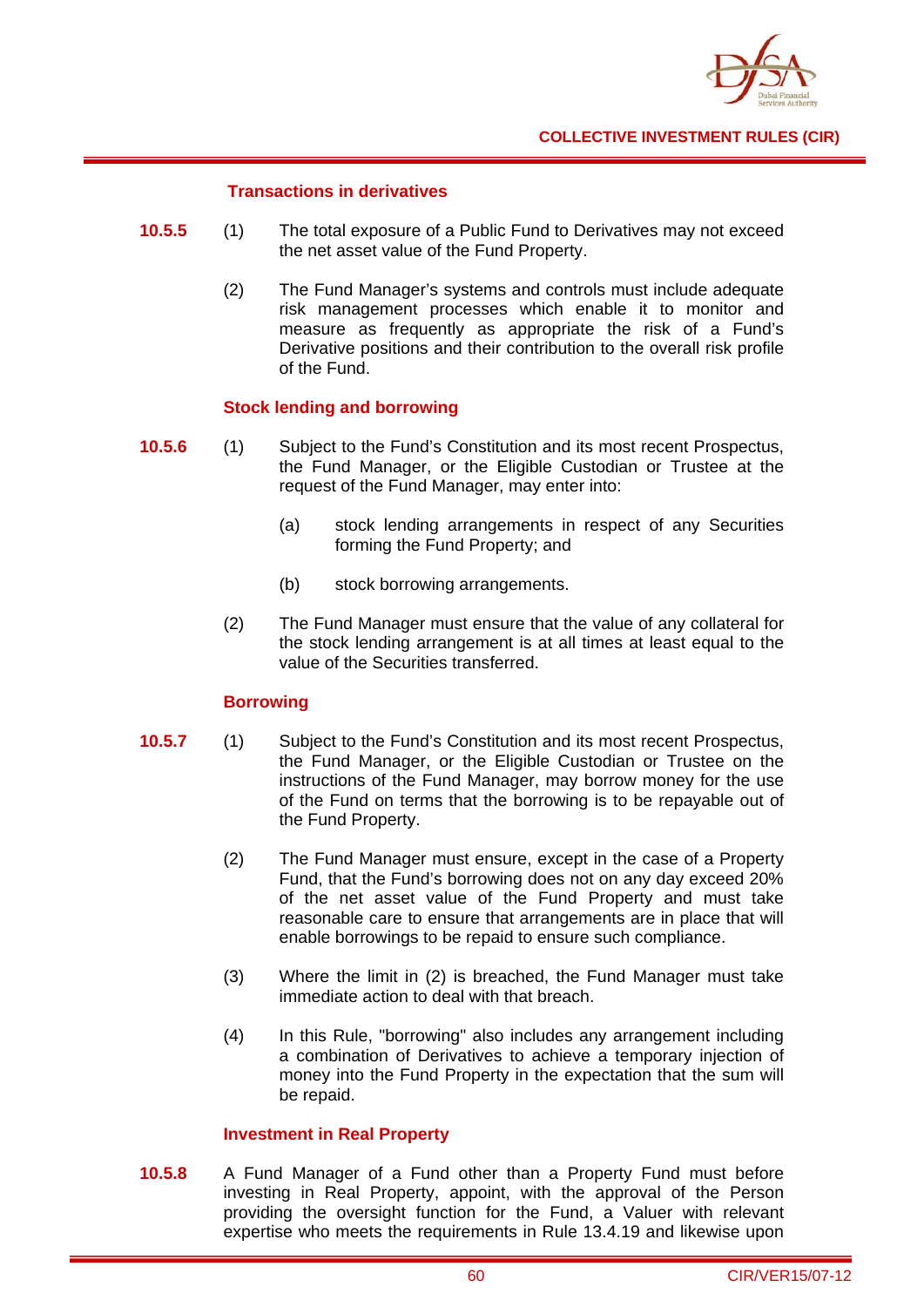

any vacancy to ensure that any property in the Fund Property is expertly valued.

- **10.5.9** (1) The Fund Manager must ensure that the Valuer appointed under Rule 10.5.8 procures the proper valuation of all the property held within the Fund Property, on the basis of a full valuation with physical inspection including, where the property is or includes a building, an internal inspection at least once a year.
	- (2) For the purposes of (1), any inspection in relation to adjacent properties of a similar nature and value may be limited to that of only one such representative property.
	- (3) The Fund Manager must, subject to (4), ensure that the Valuer values the property, on the basis of a review of the last full valuation, at least every 6 months.
	- (4) If any event occurs which may on reasonable grounds have a material effect on the valuation of the relevant property the Fund Manager must consult with the Valuer with a view to arranging a fresh valuation before any Units in the Fund are issued or redeemed after the date of the event.
	- (5) The Fund Manager must require that any valuation by the Independent Valuer is on the basis of an 'open market value' as defined in the Constitution and Prospectus.

## **Guidance**

The DFSA would expect the Fund Manager to define 'open market value' to be based on an authoritative text such as the Royal Institute of Chartered Surveyors' Appraisal and Valuation Standards (fifth edition) ("Red Book") or similar practitioners text used by surveyors for the valuation to be a proper valuation under Rule 10.5.9(5).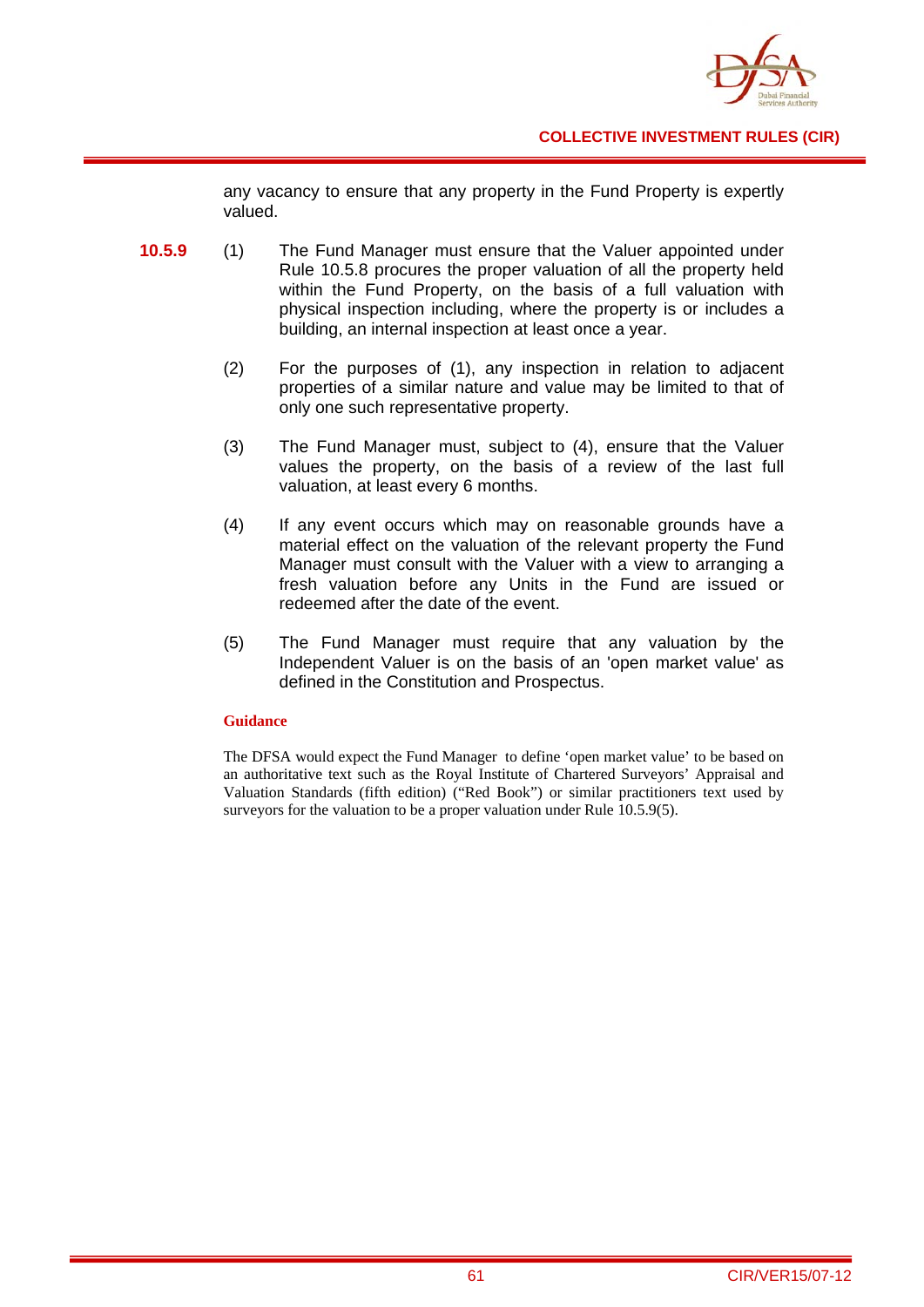

# **11 REQUIREMENTS SPECIFIC TO PRIVATE FUNDS**

# **11.1 Notification Requirement for a Private Fund**

- **11.1.1** A Fund Manager of a Private Fund, when notifying the DFSA pursuant to Article 34 of the Law, must also include:
	- (a) a general description of the Fund, including the nature of its investments and the intended size of the Fund in monetary terms;
	- (b) if it is a Hedge Fund which has appointed a prime broker pursuant to Rule 13.6.3:
		- (i) the details relating to the identity of the prime broker and its Regulator; and
		- (ii) a legal certification that all the requirements in Rule 13.6.3 relating to the use of prime brokers have been fully complied with by the Fund Manager; and
	- (c) the name of the jurisdiction in which the Fund Manager is domiciled if it is an External Fund Manager, and the details of the Appointed Fund Administrator or Trustee to that Fund for the purposes of Rule 6.1.3.

## **11.2 Meeting the criteria to be classified as a Private Fund**

## **Guidance**

- 1. Article 16(2) of the Law provides that a Domestic Fund may be constituted as a Private Fund only if it meets the criteria in Article 16(3). The Private Fund criteria under Article 16(3) provide that such a Fund:
	- a has or intends to have 100 or fewer Unitholders;
	- b has its Units offered to persons only by way of a private placement; and
	- c has only Unitholders each of whom meets the criteria to be classified as a Professional Client.
- 2. Under Article 16(6), the DFSA has the power to prescribe, among other things, the relevant criteria to be classified as a Professional Client and what activities constitute private placement.
- 3. Under Article 26(1) of the Law, a Private Fund is required to have one of the permitted forms, i.e. an Investment Company, Investment Partnership or an Investment Trust. However, certain types of Private Funds which belong to a specialist class of Funds may be permitted to use only some and not all the permitted forms. See Part 6 for those variations.
- 4. If a Private Fund can no longer meet the relevant criteria to be classified as a Private Fund, the Fund Manager of that Fund is required, under Article 34(3) of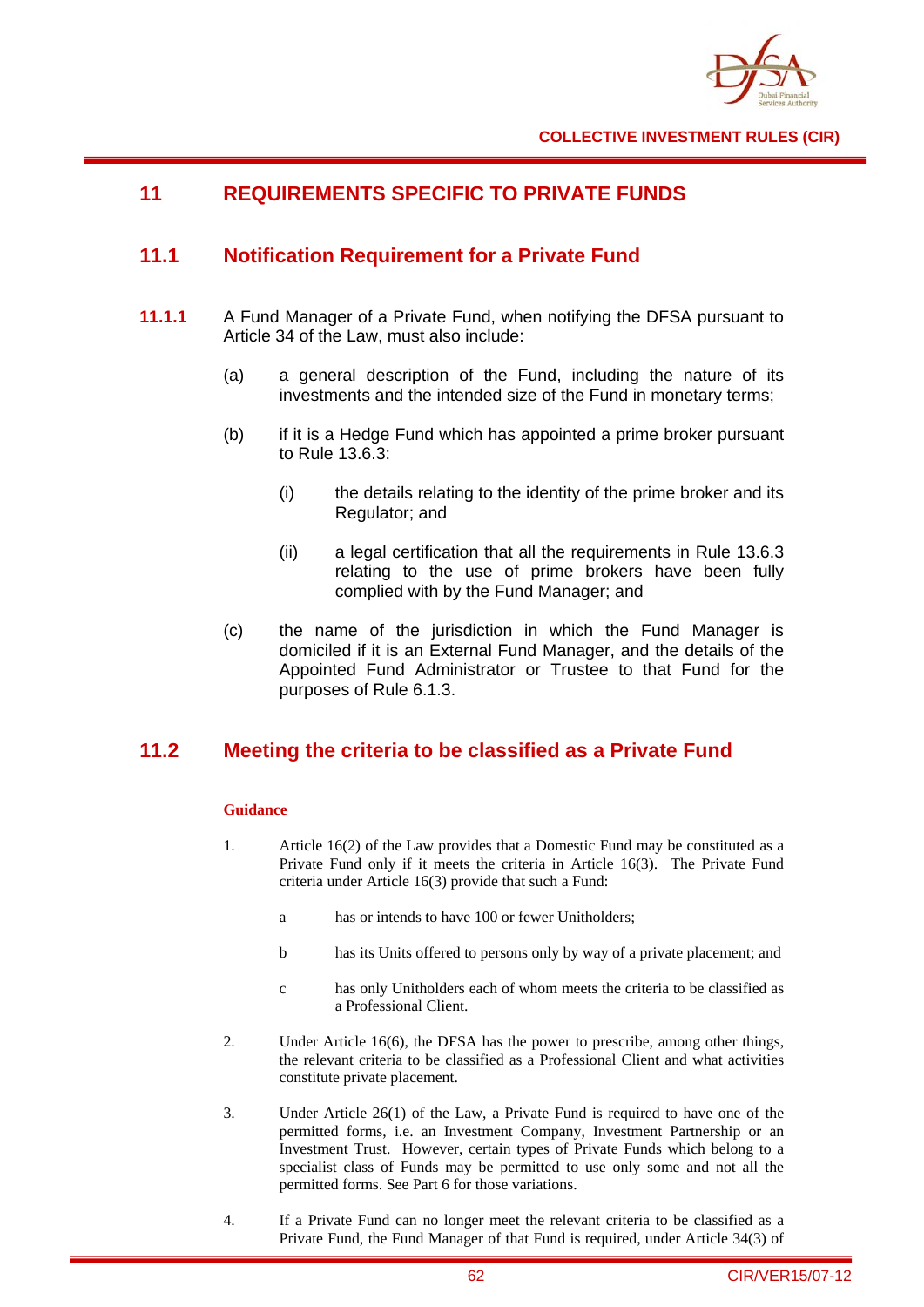

the Law, to apply for the winding up of that Fund. Alternatively, the Fund Manager may have that Fund moved to the classification of either a Public Fund or Exempt Fund, which requires the satisfaction of the requirements and formalities specific to those types of Funds.

- 5. In addition to the requirements specific to Private Funds, such a Fund must also meet the core requirements that are common to most Domestic Funds, which are set out in Part 4 of this module.
- **11.2.1** (1) A Fund may be classified as a Private Fund only if it fulfils the criteria in Article 16(3) of the Law at the inception of the Fund and, on an on-going basis.
	- (2) A Fund Manager must ensure that a Fund which is or is intended to be established and operated as a Private Fund meets the criteria in Article 16(3) of the Law both at the inception of the Fund and on an on-going basis.
	- (3) For the purposes of (2), where a Fund Manager makes arrangements with other Authorised Firms or Persons in other jurisdictions to Offer to issue or sell the Units of a Private Fund. then it must take reasonable steps to ensure that those Authorised Firms or other Persons do not Offer to issue or sell the Units in a manner that would result in a breach of the criteria in Article 16(3) of the Law.
	- (4) As soon as a Fund Manager becomes aware that a Private Fund it manages no longer meets or is likely to not meet the criteria in Article 16(3) of the Law, it must immediately:
		- (a) commence proceedings relating to the winding up of the Fund, or alternatively, take necessary steps to have the Fund registered as a Public Fund or an Exempt Fund; and
		- (b) notify the DFSA of that fact and the measures it has already taken and proposes to take under (a).
- **11.2.2** (1) The following criteria are hereby prescribed by the DFSA for the purposes of Article 16(7)(a) and (b) of the Law:
	- (a) a Person meets the criteria to be a Professional Client if that Person is a Client specified under COB Rule 2.3.2; and
	- (b) Units of a Fund are Offered by private placement if, and only if, an Offer of the Units is made to a Person who is likely to be interested in the Offer having regard to:
		- (i) previous contact between the Person making the Offer and that Person;
		- (ii) a professional or other connection between the Person making the Offer and that Person; or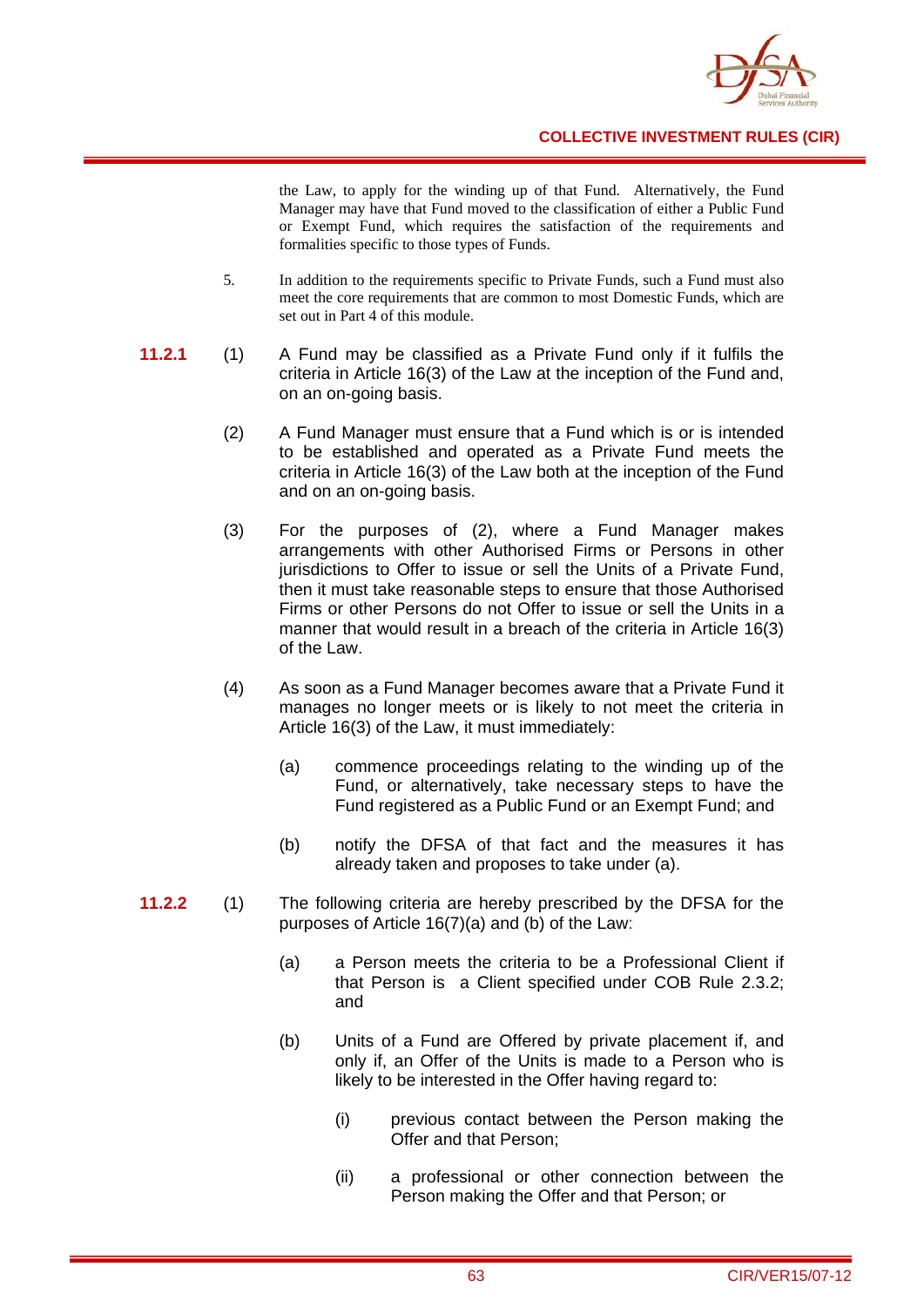

## (iii) statements or actions by that Person that indicate that he is interested in Offers of that kind.

## **Guidance**

Generally a firm will not be able to undertake mass marketing activities relating to Units of Exempt Funds because such marketing would likely to amount to a public offer, which can only be made in respect of a Unit of a Public Fund.

# **11.3 Private Fund Prospectus**

## **Guidance**

The disclosure requirements relating to a Prospectus that apply to a Private Fund are different to the Prospectus disclosure required for other types of Funds, in particular, Private Funds and Exempt Funds. However, as Prospectus disclosure is a matter closely linked to the marketing of Funds, Prospectus requirements relating to the relevant types of Funds are set out in chapter 14.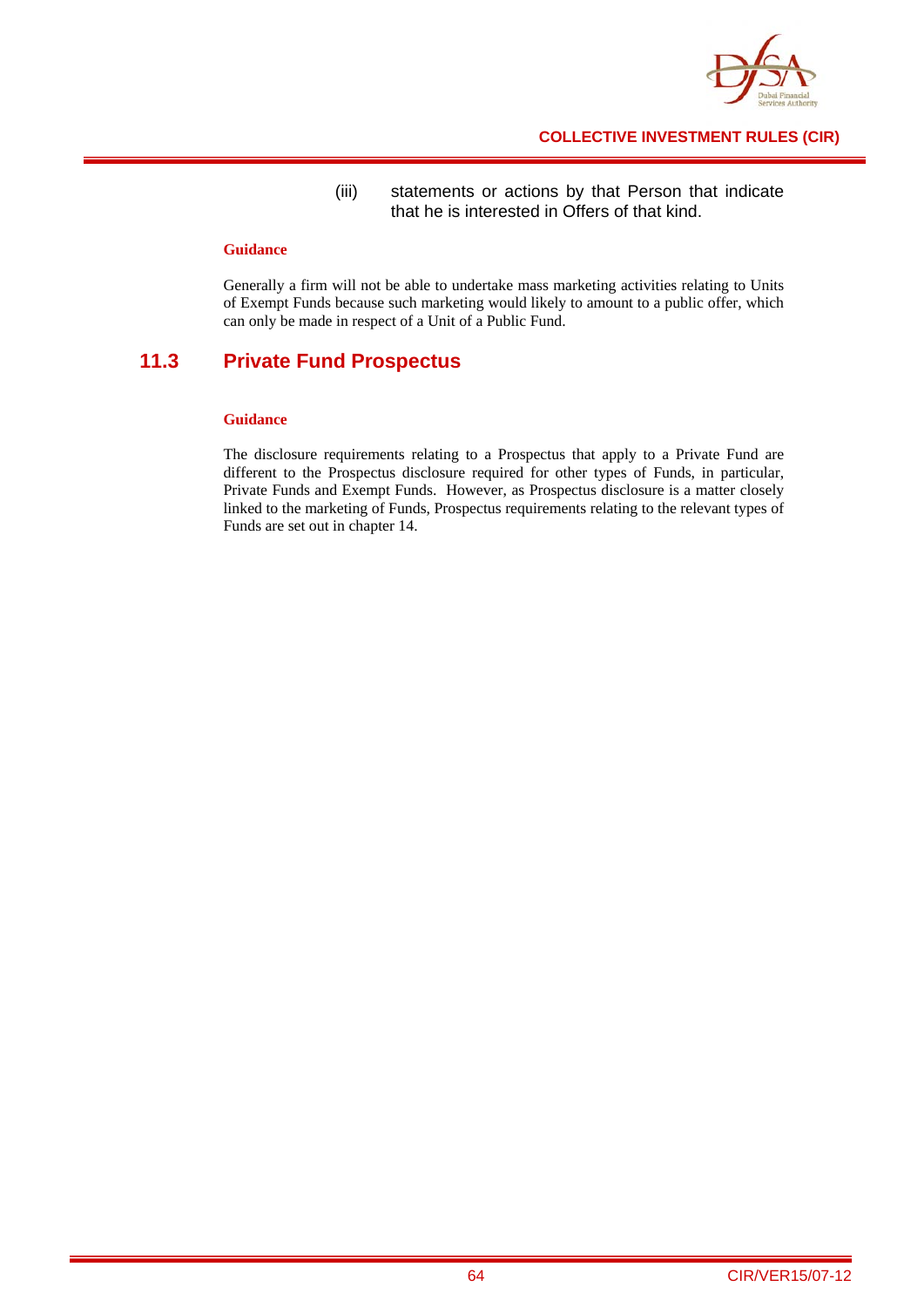

# **12 REQUIREMENTS SPECIFIC TO EXEMPT FUNDS**

# **12.1 Meeting the criteria to be classified as an Exempt Fund**

## **Guidance**

- 1. Article 16(2) of the Law provides that a Domestic Fund may be constituted as an Exempt Fund only if it meets the criteria in Article 16(4). The Exempt Fund criteria under Article 16(4) provide that such a Fund must:
	- a. have or intend to have 100 or fewer Unitholders;
	- b. have its Units offered to persons only by way of a private placement;
	- c. have only Unitholders each of whom meets the criteria to be classified as a Professional Client; and
	- d. have a minimum subscription of at least US\$50,000 for a person to become a Unitholder in the Fund.
- 2. Under Article 16(6), the DFSA has the power to prescribe, among other things, the relevant criteria to be classified as a Professional Client and what activities constitute private placement.
- 3. Under Article 26(1) of the Law, an Exempt Fund is required to have one of the permitted forms, i.e. an Investment Company, Investment Partnership or an Investment Trust. However, certain types of Exempt Funds which belong to a specialist class of Funds may be permitted to use only some and not all the permitted forms. See Part 6 for those variations.
- 4. If an Exempt Fund can no longer meet the relevant criteria to be classified as an Exempt Fund, the Fund Manager of that Fund is required, under Article 34(3), to apply for the winding up of that Fund. Alternatively, the Fund Manager may have that Fund moved to the classification of a Public Fund, which requires the satisfaction of the requirements and formalities specific to that type of Fund.
- 5. In addition to the requirements specific to Exempt Funds, such a Fund must also meet, except where otherwise provided, the other requirements that are common to all Domestic Funds, which are set out in Part 4 of this module.
- 6. Units of Exempt Funds, like Units of Private Funds, can only be Offered by way of private placement and to Professional Clients, but must meet the additional criterion of a minimum subscription test of US\$50,000. The definitions of these terms provided in relation to Private Funds in Rule 11.2.2 apply equally to Exempt Funds.
- **12.1.1** (1) A Fund may be classified as an Exempt Fund only if it fulfils the criteria in Article 16(4) of the Law at the inception of the Fund and on an on-going basis.
	- (2) A Fund Manager must ensure that a Fund which is or is intended to be established and operated as an Exempt Fund meets the criteria in Article 16(4) both at the inception of the Fund and on an on-going basis.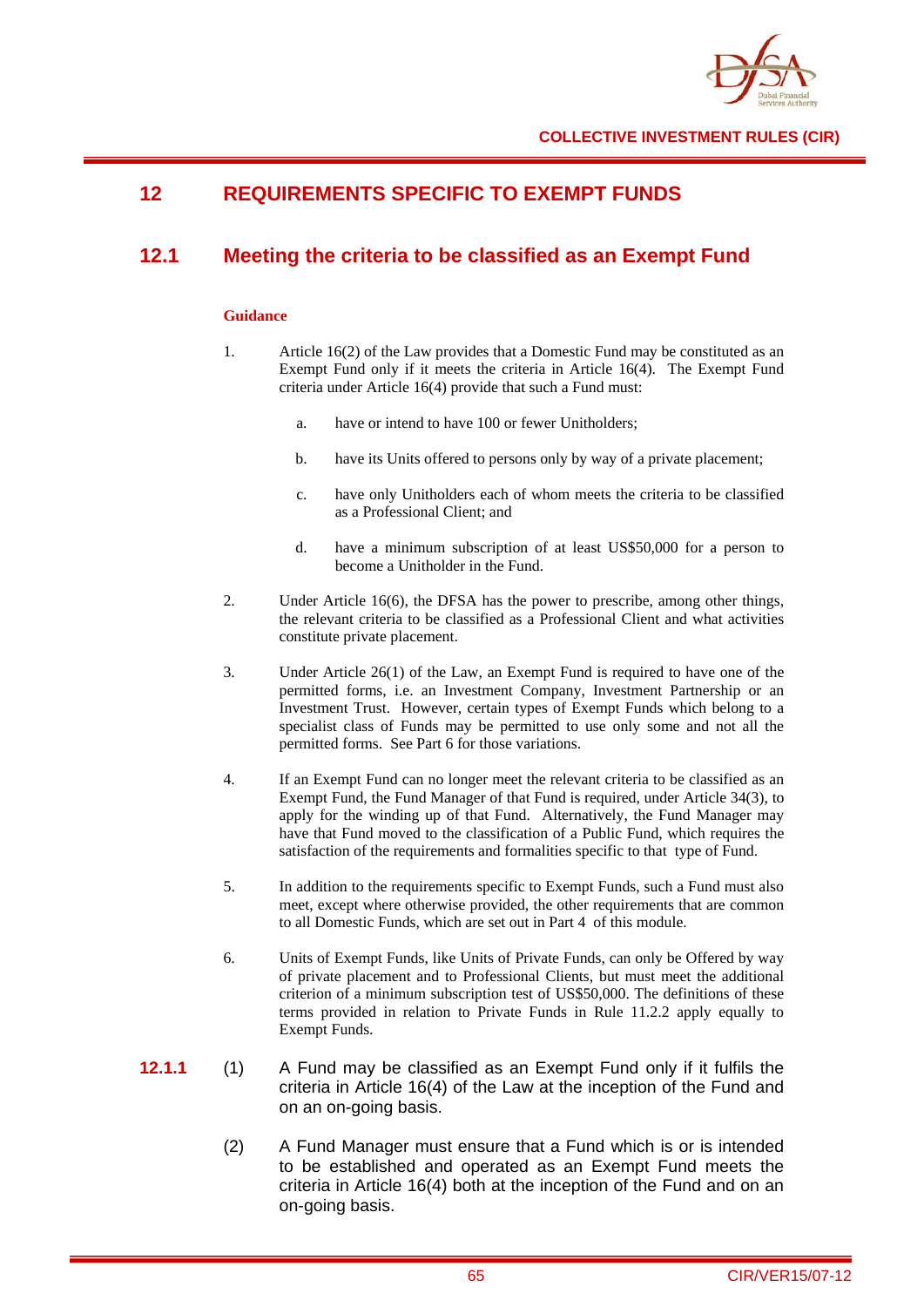

- (3) For the purposes of (2), where a Fund Manager makes arrangements with other Authorised Firms or Persons in other jurisdictions to Offer to issue or sell the Units of an Exempt Fund. then it must take reasonable steps to ensure that those Authorised Firms or other Persons do not Offer to issue or sell the Units in a manner that would result in a breach of the criteria in Article 16(4).
- (4) As soon as a Fund Manager becomes aware that an Exempt Fund it manages no longer meets or is likely to not meet the criteria in Article 16(4) of the Law, it must immediately:
	- (a) commence proceedings relating to the winding up of the Fund, or alternatively, take necessary steps to have the Fund registered as a Public Fund; and
	- (b) notify the DFSA of that fact and the measures it has taken and proposes to take under (a).
- (5) A Fund Manager of an Exempt Fund which is subject to the valuation requirement in CIR Rule 8.4.1(a)(ii) must appoint a Fund Administrator or a Person regulated by a Financial Services Regulator as the Person undertaking the valuation of that Fund.
- **12.1.2** A Fund Manager of an Exempt Fund, when notifying the DFSA pursuant to Article 34 of the Law, must also include:
	- (a) a general description of the Fund including the nature of its investments and the intended size of the Fund in monetary terms;
	- (b) if it is a Hedge Fund which has appointed a prime broker pursuant to Rule 13.6.3:
		- (i) the details relating to the identity of the prime broker and its Regulator; and
		- (ii) a legal certification that all the requirements in Rule 13.6.3 relating to the use of prime brokers have been fully complied with by the Fund Manager;
	- (c) if it is an External Fund, the name of the jurisdiction in which the Fund is established or domiciled; and
	- (d) if it is an External Fund Manager, the name of the jurisdiction in which that Fund Manager is domiciled, and the details of the Appointed Fund Administrator or Trustee to that Fund for the purposes of Rule 6.1.3.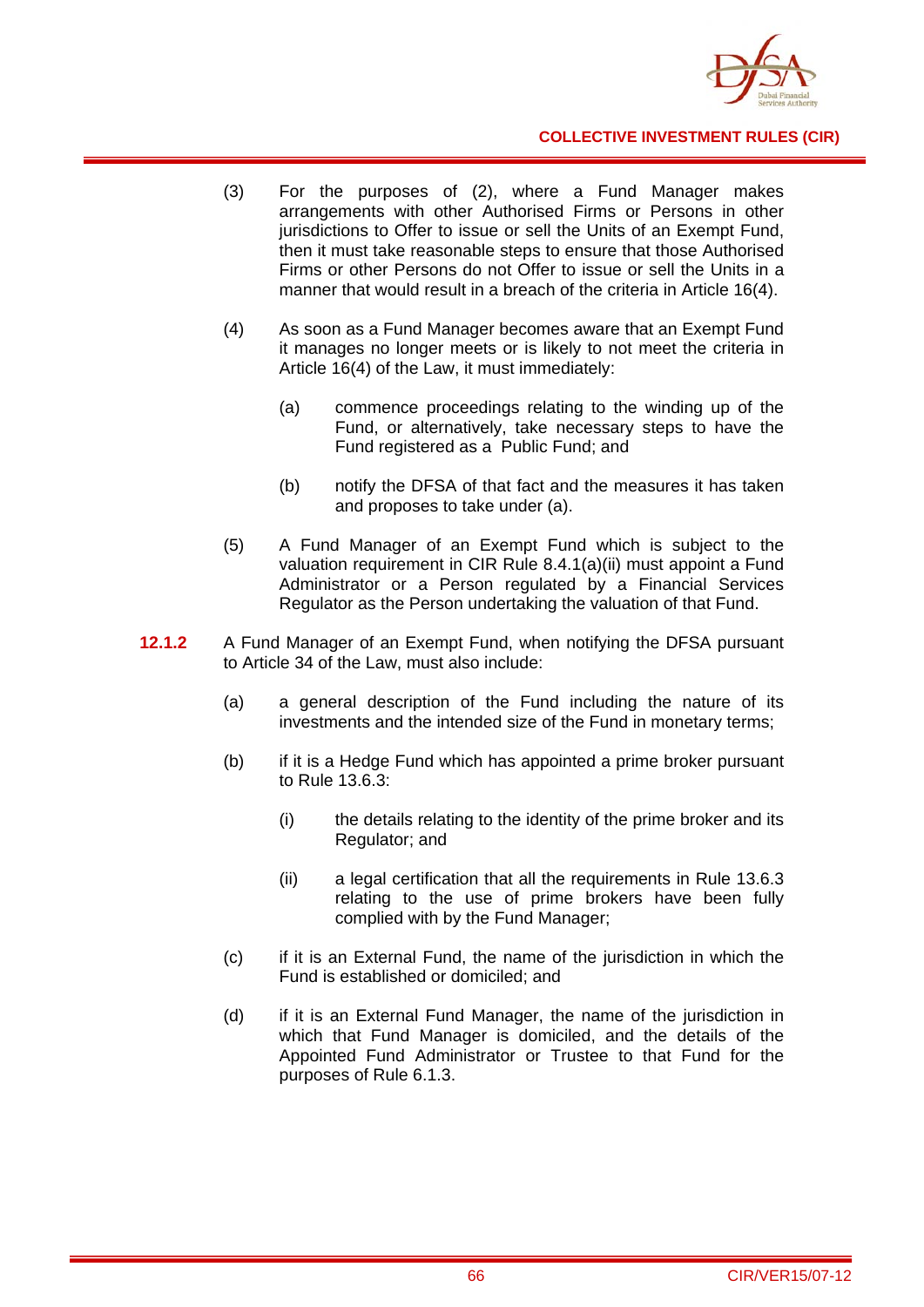

# **12.2 Exempt Fund Prospectus**

#### **Guidance**

The disclosure requirements relating to a Prospectus that apply to an Exempt Fund are different from the Prospectus disclosure required for Public Funds. As Prospectus disclosure is a matter closely linked to the marketing of Units of Funds, Prospectus requirements relating to the relevant types of Funds are set out in chapter 14.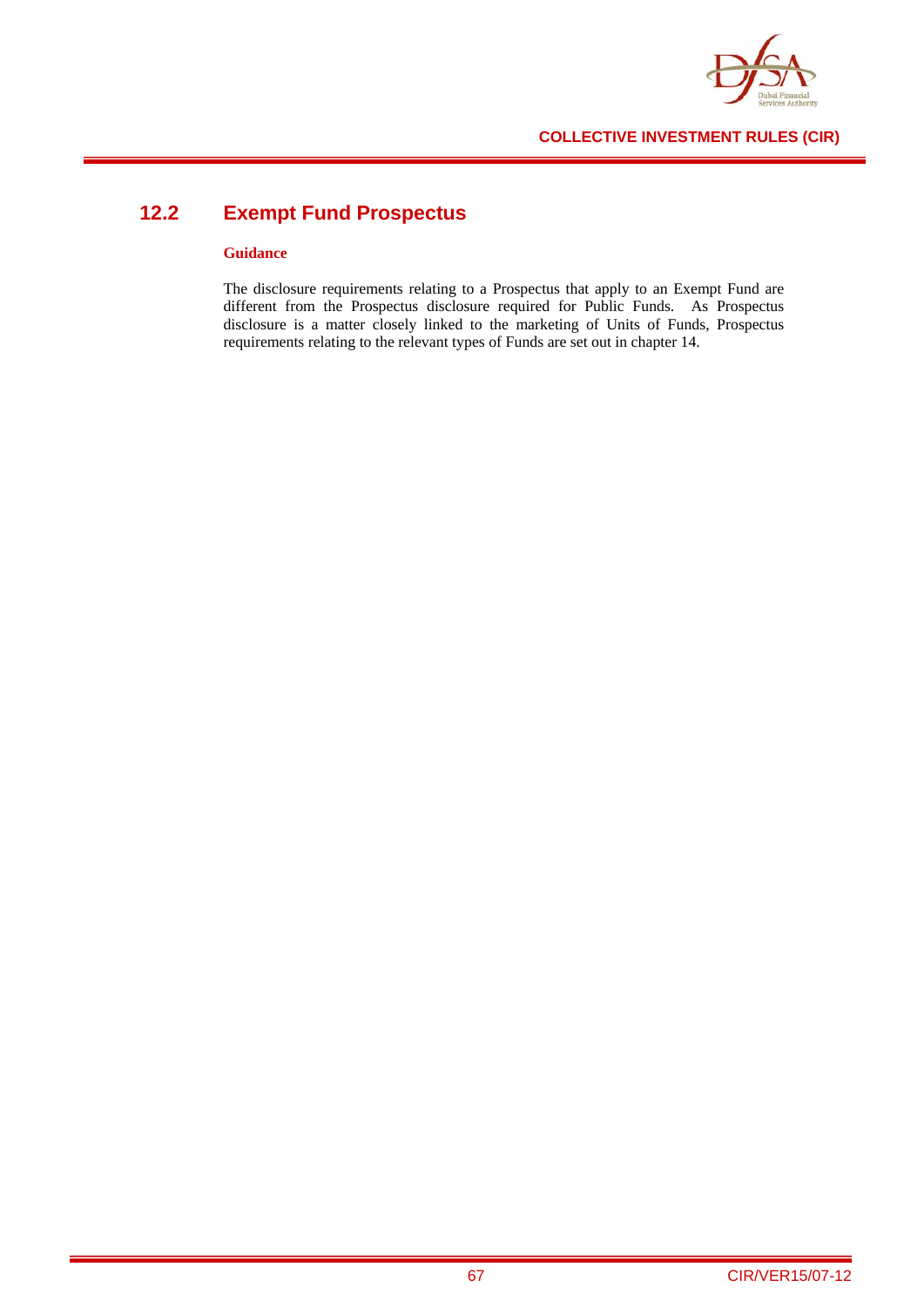

# **PART 6: RULES SPECIFIC TO SPECIALIST CLASSES OF DOMESTIC FUNDS**

### **Guidance**

- 1. Article 17 of the Law confers on the DFSA the power to prescribe any type of Domestic Fund (i.e. a Public Fund, Private Fund or an Exempt Fund) as a "specialist class" of a Domestic Fund and in so doing apply any requirements as are suitable for that specialist class of Funds. This Part sets out the requirements that apply to such a Fund by virtue of being a specialist class of Fund.
- 2. Most of the requirements that are set out in this part as applying to specialist classes of Domestic Funds are generally in addition to the core requirements that apply to every Domestic Fund (see Part 4). Further, depending on whether it is a Public Fund, Private Fund or an Exempt Fund, the additional requirements in Part 5 of this module would also apply to a specialist class of Fund.

# **13. ADDITIONAL REQUIREMENTS FOR SPECIALIST FUNDS**

# **13.1 Fund of Funds**

### **Guidance**

See Rule 3.1.3 for the definition of a Fund of Funds.

- **13.1.1** (1) A Fund manager of a Fund of Funds may not invest in:
	- (a) another Fund of Funds;
	- (b) a Feeder Fund;
	- (c) any Fund which is dedicated to investment in a number of Funds;
	- (d) any Fund which is dedicated to investment in a single Fund or in a single investment trust; and
	- (e) any Sub-Fund of an Umbrella Fund or Sub-Fund of any other Fund which is equivalent to a Fund within (a) to (d).
	- (2) Not more than 25% in value of the Fund Property is to consist of Units in any one Fund.
	- (3) For the purpose of (1) and (2), each Sub-Fund of an Umbrella Fund and of an equivalent Fund is to be treated as if it were a separate Fund.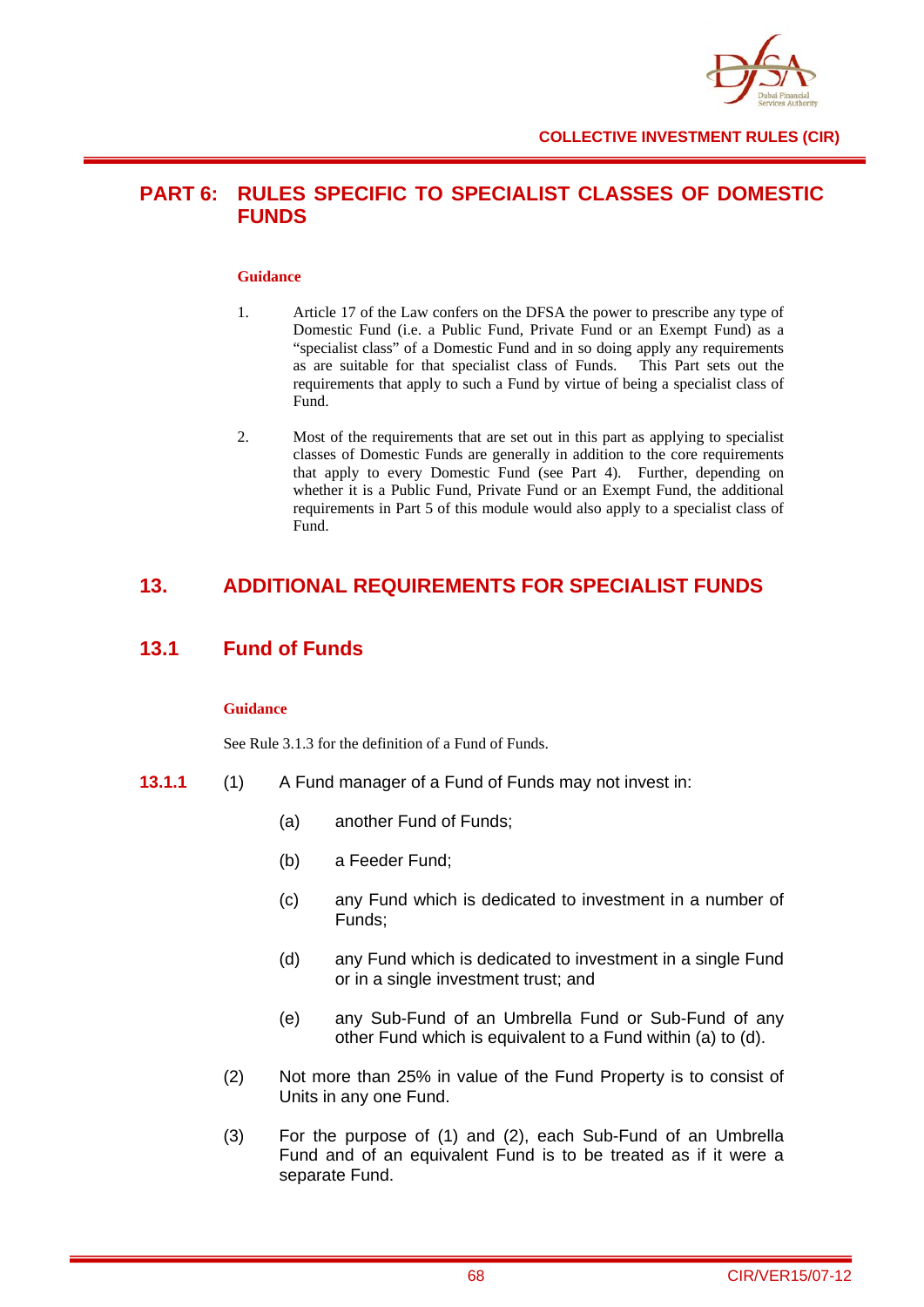

# **13.2 Feeder Funds**

### **Guidance**

See Rule 3.1.4 for the definition of a Feeder Fund.

- **13.2.1** (1) A Fund Manager of a Feeder Fund must ensure that the Fund Property of a Feeder Fund, except where otherwise provided in the Rules in this chapter, only consists of:
	- (a) Units or Debentures of a single Master Fund; or
	- (b) in the case of a Feeder Fund which is a Public Fund, Units or Debentures of an eligible Master Fund.
	- (2) A Master Fund is eligible for the purposes of (1)(b) only if:
		- (a) the borrowing of the Master Fund does not exceed 200% of the net asset value of the Master Fund or the market value of the Units of the Master Fund at the mid-value share price;
		- (b) the Units in or Debentures of the Master Fund are regularly Offered for purchase and sale by at least three market makers who are recognised or registered as members of an Exchange or an exchange regulated by a Financial Services Regulator;
		- (c) the Feeder Fund owns not more than 20% of the Units (or of any class of Units in or of the Debentures or of any class of Debentures) of the Master Fund; and
		- (d) the Master Fund has no limit on its duration.
- **13.2.2** A Fund Manager of a Feeder Fund must also ensure that the Feeder Fund invests in a Master Fund only if:
	- (a) the Fund Manager of the Master Fund is regulated by a Financial Services Regulator;
	- (b) the Master Fund is itself registered or authorised by a Financial Services Regulator and is itself subject to independent oversight;
	- (c) the investment objectives of the Master Fund have been disclosed in detail in the Prospectus of the Feeder Fund;
	- (d) it has made available to prospective Unitholders in the Feeder Fund copies of the Prospectus and the last audited annual reports and accounts of the Master Fund; and
	- (e) the Fund Manager of the Master Fund has waived any initial charges which it is otherwise entitled to make in relation to the acquisition of Units in its Fund.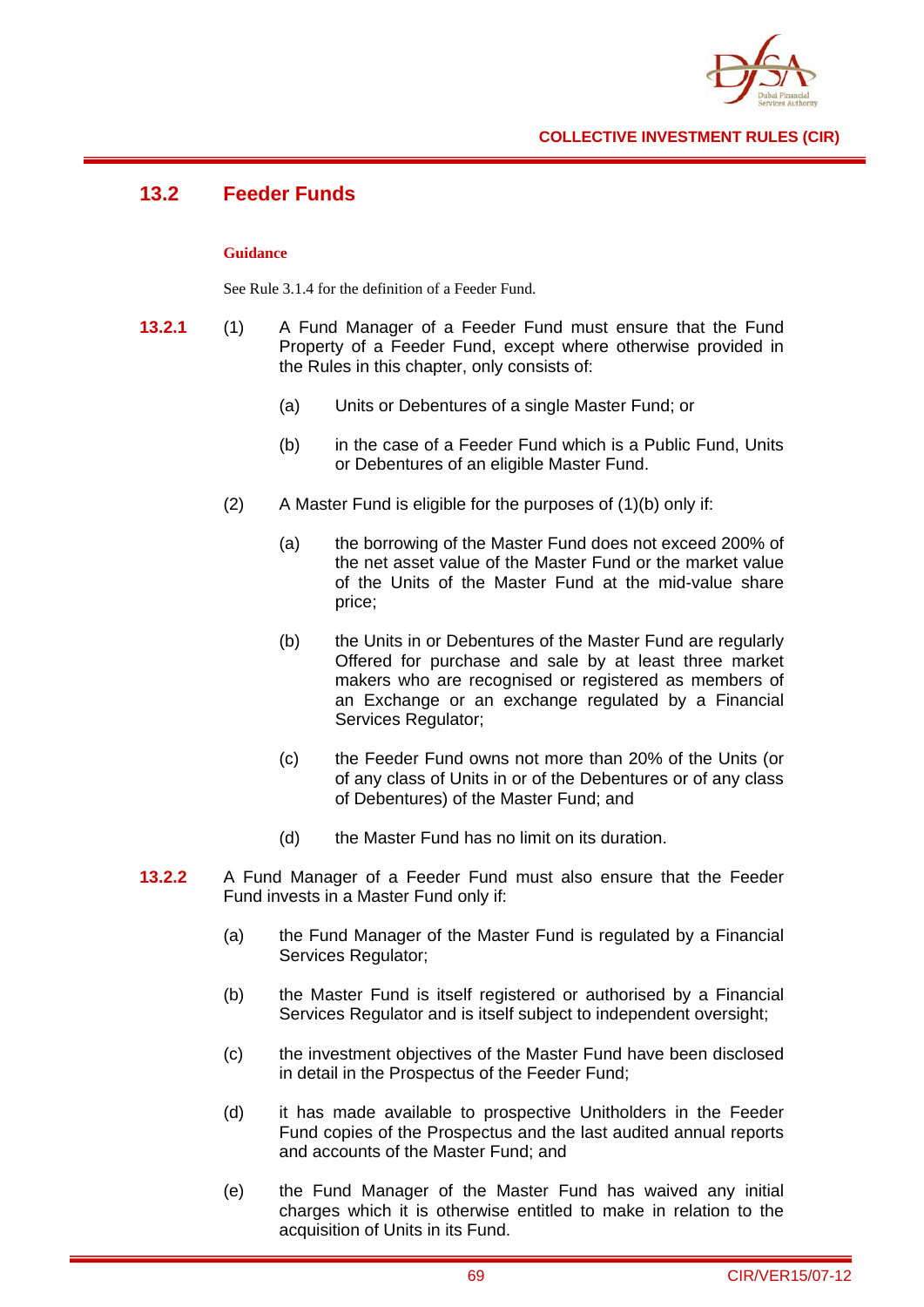

**13.2.3** Where the Feeder Fund invests in a Master Fund managed by the same Fund Manager or by an associated or related company, the Fund Manager of the of the Feeder Fund must ensure that the Master Fund in which the investment is being made does not charge subscription or redemption fees on account of the investment; and commission or rebates received by the Fund Manager of the Feeder Fund, by virtue of the investment into the Master Fund, must be paid into the property of the Feeder Fund.

# **13.3 Private Equity Funds**

### **Guidance**

See Rule 3.1.6 for the definition of a Private Equity Fund.

### **Investment committee**

- **13.3.1** (1) A Fund Manager of a Private Equity Fund is not required to appoint an Eligible Custodian for the Fund pursuant to Rule 8.2.2 where it meets the requirements in (2) and (3).
	- (2) A Fund Manager of a Private Equity Fund must call a meeting of Unitholders to vote on the election of at least three experts who are independent of the Fund Manager to sit on an investment committee of the Fund.
	- (3) The committee members in (2) must not involve themselves in the day to day management of the Fund but are appointed to review investment opportunities.

### **Guidance**

- 1. The DFSA expects Fund Managers of Private Equity Funds to have proper regard to best practice standards or guidance issued by the DFSA as well as leading international trade bodies in relation to such Funds.
- 2. Experts are persons whose profession, expertise or reputation gives authority to a statement or opinion made by that person in relation to the subject matter of the statement or opinion.
- 3. Where a Private Equity Fund appoints an investment committee pursuant to Rule 13.3.2(1), the annual report of that Fund must also include a report by that committee (see Rule 9.4.7(1)).
- **13.3.2** A Fund Manager of a Private Equity Fund must ensure that:
	- (a) unless the purpose of the Fund is to invest in a single venture or undertaking, it does not invest more than 25% of the Fund in one such venture or undertaking; and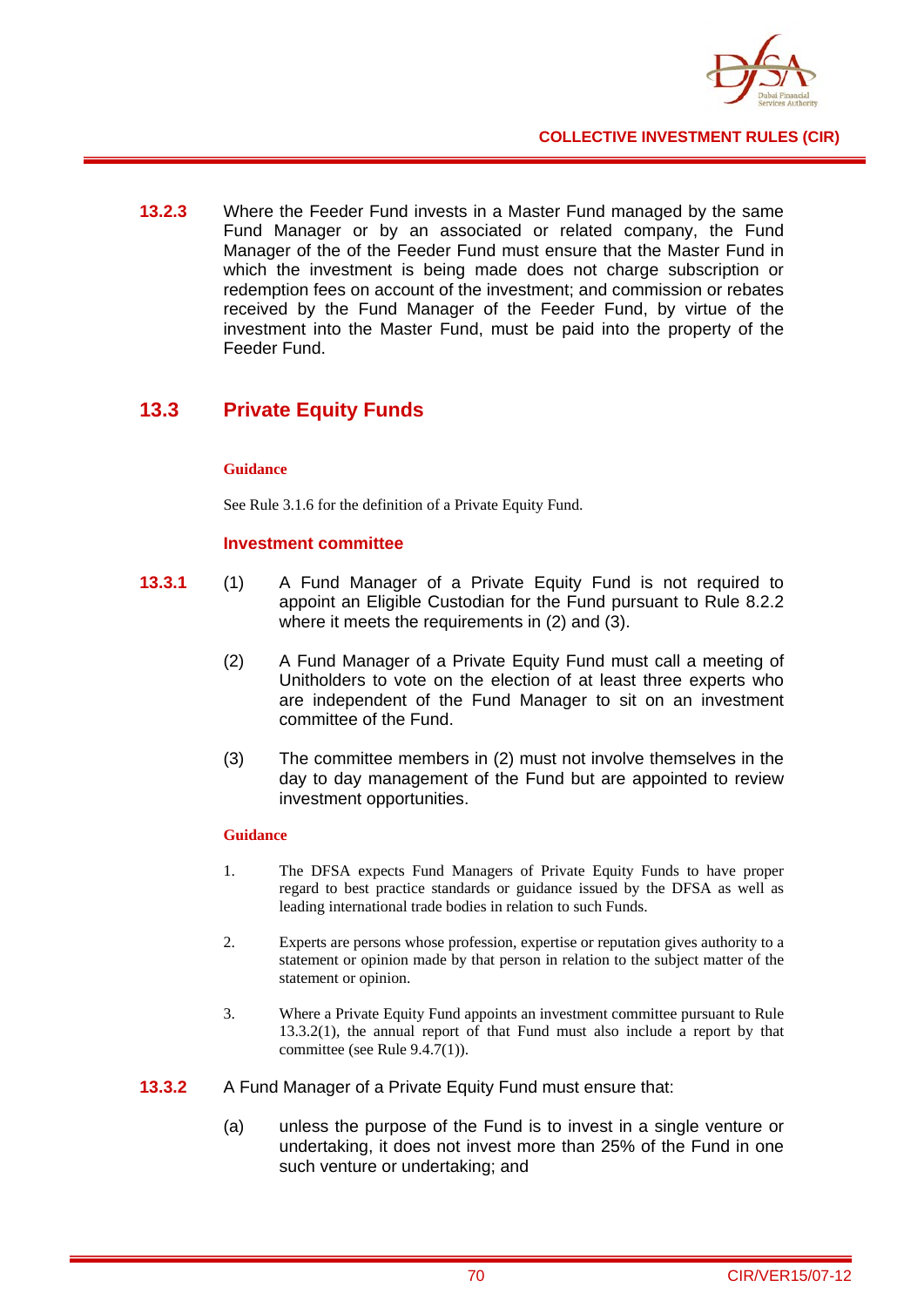

- (b) it does not invest in companies which are Affected Persons in relation to the Fund or the Fund Manager, except where it does so in compliance with the requirements in Rule 8.3.2.
- **13.3.3** Where the Fund Manager of a Private Equity Fund intends to invest in any venture, the Fund Manager must ensure that it makes adequate arrangements for the undertaking of due diligence in respect of that venture including investigating its corporate governance standards.
- **13.3.4** If a Fund Manager of a Private Equity Fund has placed a Person on the board of the Undertaking in which it is investing, it must take reasonable steps to ensure that it manages conflicts and follows good corporate governance.

# **13.4 Property Funds**

### **Guidance**

See Rule 3.1.7 for the definition of a Property Fund.

## **Permitted form and listing**

- **13.4.1** (1) A Fund Manager of a Domestic Fund which is a Property Fund must use only a closed-ended legal structure for the investment vehicle.
	- (2) In the case of a Property Fund which is or intends to be a Public Fund, the Fund Manager:
		- (a) may only use either an Investment Company or Investment Trust as the investment vehicle of the Fund;
		- (b) must ensure that it is listed and traded on an Authorised Market Institution or is listed and traded on an exchange in a Recognised Jurisdiction within 6 months from the date on which the Units of the Fund are first Offered to the public or any other shorter period as specified in the Fund's Prospectus; and
		- (c) must ensure that the Constitution of the Fund includes provisions that deal with:
			- (i) the manner in which the issue and redemption of Units of the Fund will be made to ensure that the Fund is closed ended; and
			- (ii) if applicable, the circumstances in which any Private Placements may be made.

### **Guidance**

A closed ended legal structure is an investment vehicle used by a Fund that does not continuously issue or redeem Units based on the net asset value of the Fund. Therefore, Unitholders of such Funds do not have a redemption right. Instead, if the Fund is listed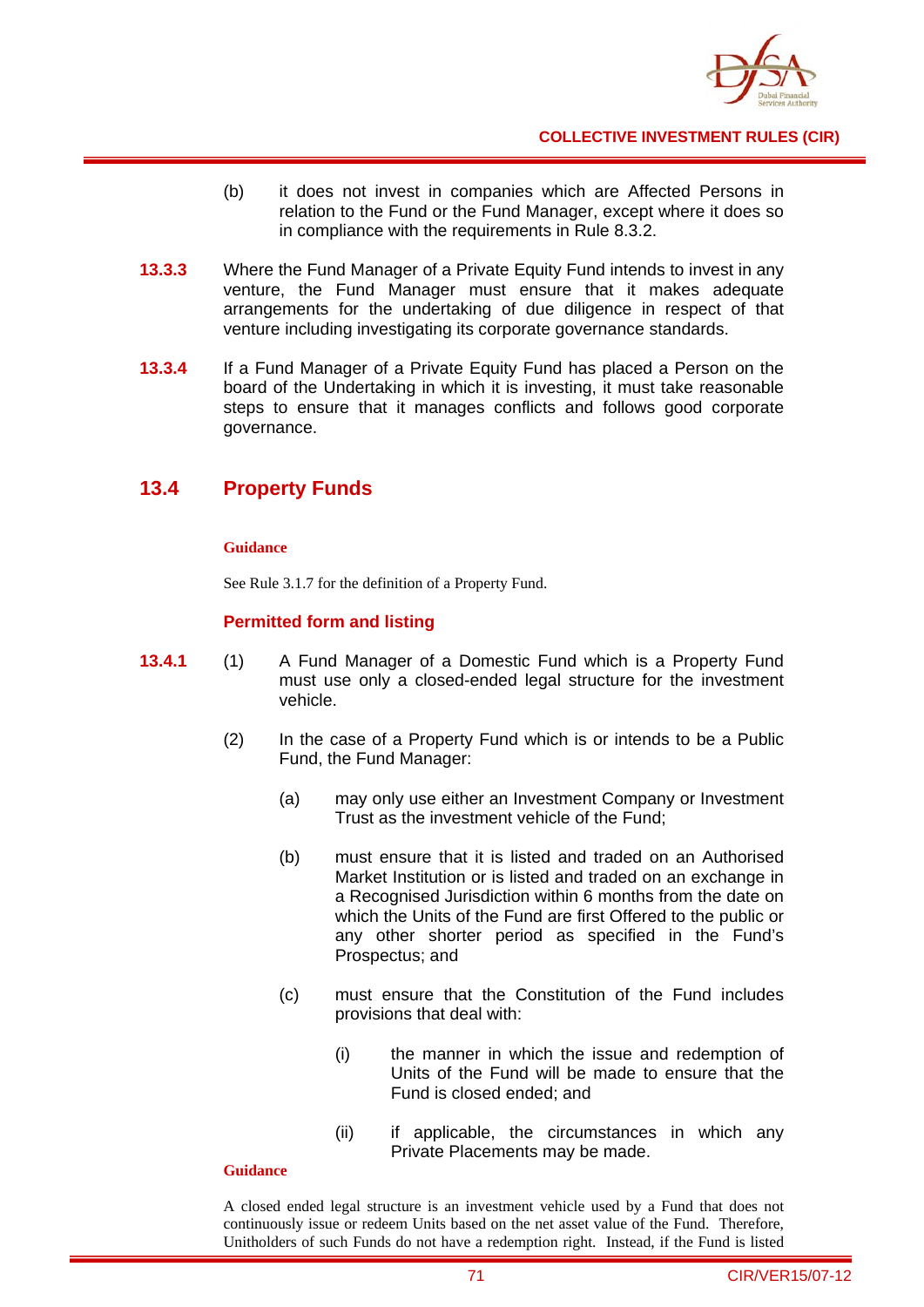

and traded, Unitholders are able to sell their Units or buy Units on exchange, however, a Fund using a closed-ended structure can issue new Units to new Unitholders (or effect a buyback) subject to the applicable laws and where permitted under its own Constitution.

## **Alternative Custody arrangements**

- **13.4.2** (1) A Fund Manager of a Property Fund is not required to appoint an Eligible Custodian for the Fund pursuant to Rule 8.2.2 where it meets the requirements in (2) and (3).
	- (2) The Fund Manager or, in the case of an Investment Trust, the Trustee, for the purpose of meeting the legal or regulatory requirements in relation to the ownership of Real Property applicable in the jurisdiction in which the Real Property is situated, may implement alternative arrangements for safekeeping where the arrangements:
		- (a) in the case of an Investment Trust, enable the Trustee to continue to control the Fund Property; and
		- (b) in all cases:
			- (i) do not enable the Fund Manager to have unfettered control of the Fund Property; and
			- (ii) are in accordance, where applicable, with the requirements in Rules 13.4.6 to 13.4.11.
	- (3) If the Fund Manager or, in the case of an Investment Trust, the Trustee, implements arrangements in accordance with (2), it must satisfy the DFSA that the arrangements have the effect specified in (2) and are legally effective in the DIFC and in the jurisdiction where the Real Property is situated.

#### **Guidance**

- 1. Rule 13.4.2 enables Fund Managers and Trustees to find suitable alternative arrangements to those mandated under Rule 8.2.2(2) and 8.3.3(b) for the safekeeping of Real Property in circumstances where, for example, the Trustee of an Investment Trust cannot by reason of the applicable Law hold the legal title to Real Property in a GCC country. In such situations appropriate use of declarations of trust, indemnities and resolutions may produce an acceptable alternative. The DFSA has previously permitted such alternative arrangements by way of waiver and modification to earlier provisions preceding the enactment of Rule 8.2.2(2) and 8.3.3(b).
- 2. Note that in relation to an Investment Company or Investment Partnership, Rule 8.2.2 requires a Fund Manager to delegate the activity of Providing Custody to an Eligible Custodian. In relation to an Investment Trust, Rule 8.3.3(b) also permits a Trustee to delegate the activity of Providing Custody to an Eligible Custodian.

### **Investment Committee**

**13.4.3** (1) A Fund Manager of a Property Fund must, subject to (2), call a meeting of Unitholders to vote on the election of at least three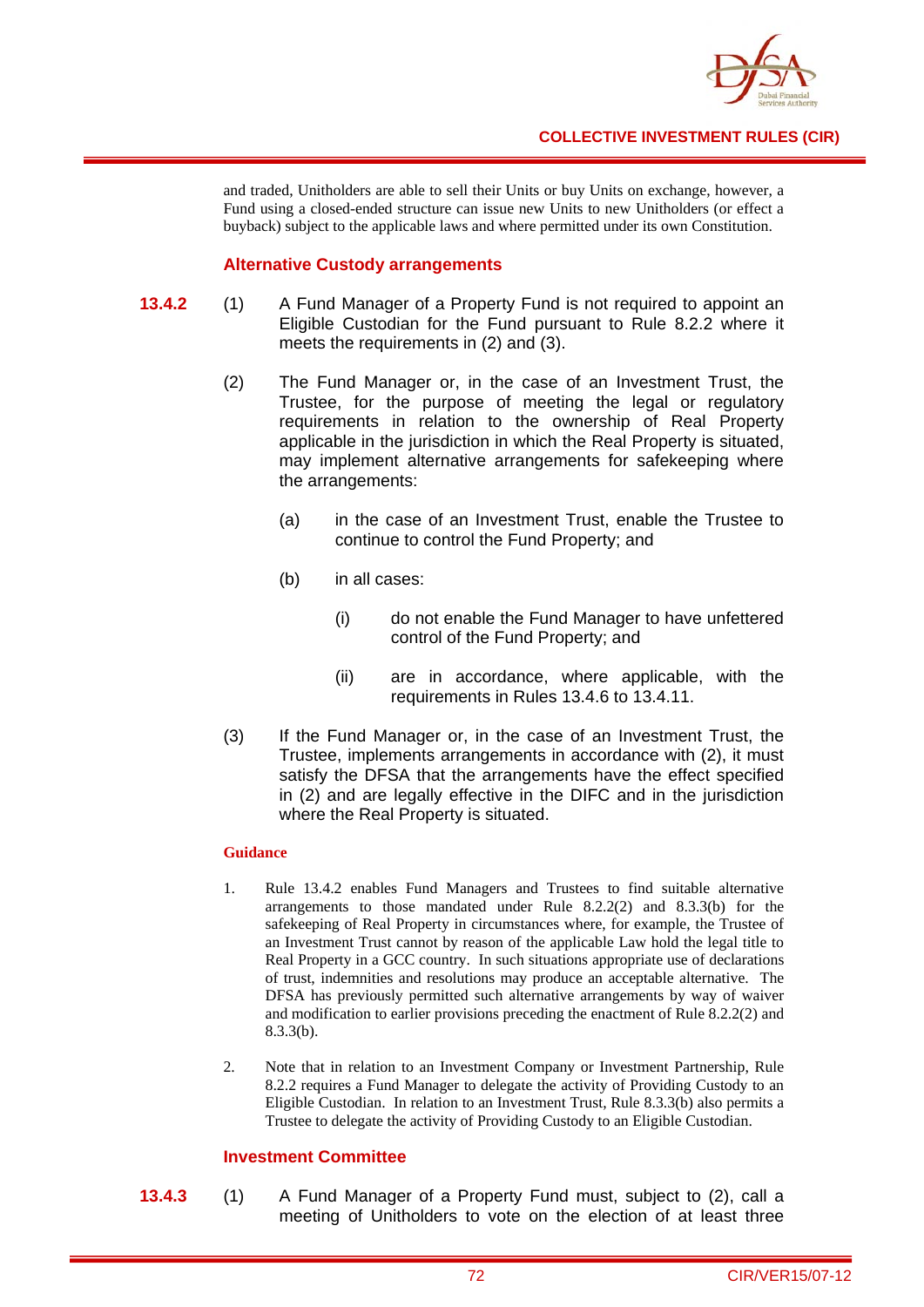

experts who are independent of the Fund Manager to sit on an investment committee of the Fund.

- (2) A Fund Manager of a Fund which is constituted as an Investment Trust need not appoint an investment committee.
- (3) The committee members in (1) are appointed to review investment opportunities and must not involve themselves in the day to day management of the Fund.

### **Investments**

- **13.4.4** (1) A Fund Manager must, subject to (2), ensure that the assets of a Property Fund, except where otherwise provided in the Rules in this section, consist only of any or all of:
	- (a) Real Property;
	- (b) Property Related Assets; or
	- (c) Units in another Property Fund; and
	- (d) up to a maximum of 40% of cash, government and public Securities.
	- (2) The requirements in (1) do not apply to a Fund Manager during the initial 6 month period of the Fund's operation and in any case, will be subject to any other time period set out in the Prospectus or as approved by a Special Resolution of the Unitholders.
	- (3) A Fund Manager must ensure that:
		- (a) Property Related Assets of a Property Fund are listed and traded on an Exchange which is provided for in the Prospectus of the Fund; and
		- (b) the Property Fund does not grant any Person an option to acquire any property included in the Fund.
	- (4) The Fund Manager or, where appointed, the Trustee, must, subject to (5), ensure that the Fund holds good marketable legal and beneficial title in all its Real Property, whether directly or via Special Purpose Vehicles controlled by the Fund. The Fund may hold such title as joint tenants or tenants-in-common with one or more third parties provided that the Fund must hold the majority interest and control and have the freedom to dispose of its interest.
	- (5) Any special arrangement entered into in respect of Fund Property for the purposes of Islamic finance arrangements where the legal title to the property is held by a financial institution will be acceptable for the purposes of (4) provided information relating to such arrangements either disclosed in the Prospectus of the Fund or approved by Special Resolution of Unitholders.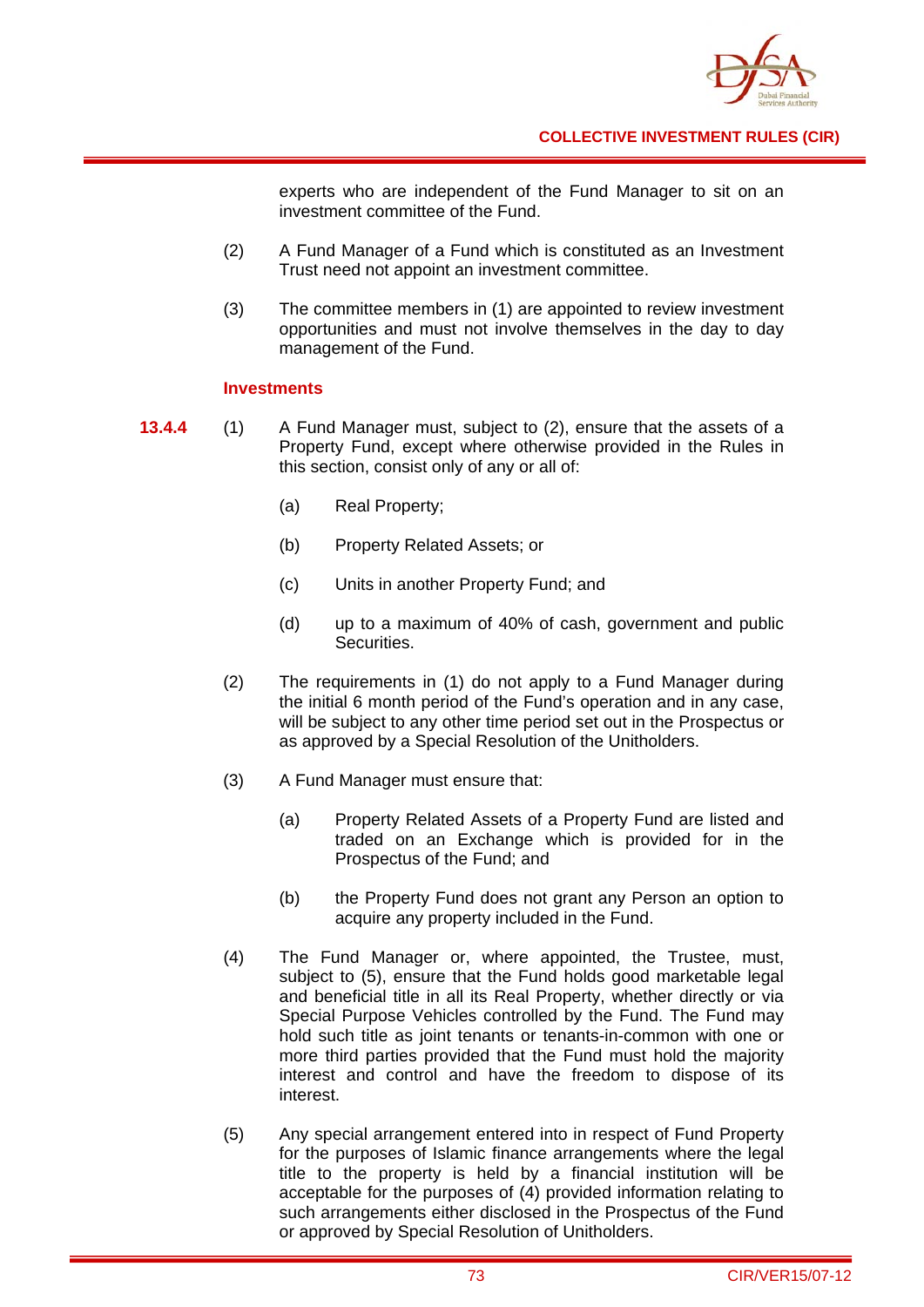

(6) The Fund Manager and, if appointed, the Trustee, must take all reasonable care to ensure that the Fund Manager arranges adequate property insurance and public liability insurance coverage in relation to the Real Property of a Fund.

#### **Guidance**

- 1. Rule 13.4.4(5) enables Fund Managers and Trustees to use certain Islamic structures such as ijara for property financing which require the legal ownership of the real property to be held by the financial institution providing the financing.
- 2. Rule 13.4.4.(5) does not require individual transactions to be specified in the Prospectus or approved by Special Resolution of Unitholders. Instead, it would be sufficient for general information relating to such arrangements, such as their legal effect, to be included in the Prospectus, failing which Unitholder approval by Special Resolution will be required. Similarly, Unitholders can by Special Resolution grant general approval for use of such Islamic financing arrangements, obviating the need for each specific transaction to be separately approved.

### **Borrowing**

- **13.4.5** (1) The Fund Manager of a Public Property Fund may borrow either directly or through its Special Purpose Vehicle for financing investment or operating purposes but aggregate borrowings must not at any time exceed 80% of the total net asset value of the Fund.
	- (2) The Fund Manager of a Private Property Fund may borrow either directly or through its Special Purpose Vehicle for financing investment or operating purposes but aggregate borrowings must not at any time exceed 100% of the total net asset value of the Fund.
	- (3) The Fund Manager of a Fund may pledge the Fund's assets to secure borrowings under (1) and (2).
	- (4) In the event that the borrowing limit under (1) and (2) is exceeded, the Fund Manager must inform the Trustee (if appointed), the Unitholders and the DFSA of the magnitude of the breach, the cause of the breach, and the proposed method of rectification. The Fund Manager must use its best endeavours to reduce as soon as reasonably possible the excess borrowings.
	- (5) All borrowings by the Fund must be conducted at arm's length.
	- (6) Borrowings by any Special Purpose Vehicles held by the Fund must be aggregated for the purpose of calculating borrowings of the Fund for the purposes of this Rule. **Joint Ownership Arrangement**
- **13.4.6** The Fund Manager must ensure that when a joint ownership arrangement is entered into, the Fund has a majority stake or holding in respect of that arrangement, that is, more than 50% ownership and control in each property at all times.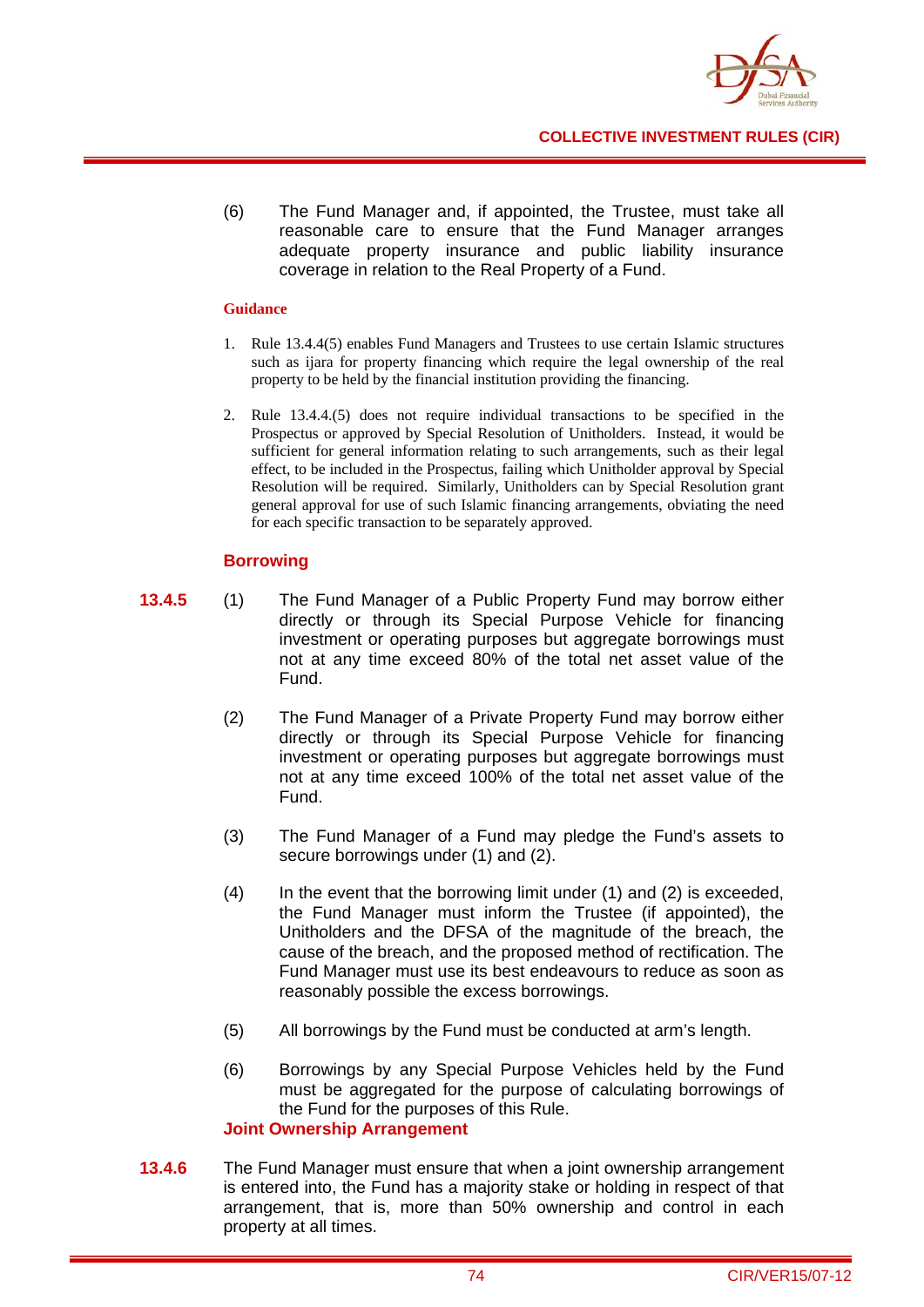

- **13.4.7** (1) In making any joint ownership investment under Rule 13.4.7, the Fund Manager must:
	- (a) be able to demonstrate that the arrangement, including the decision to own less than a 100% interest in the property, is in the interests of the Unitholders; and
	- (b) must obtain a legal opinion in accordance with (2).
	- (2) The legal opinion referred to in (1)(b) must include:
		- (a) a description of the significant terms of the joint ownership arrangement;
		- (b) a statement whether the Fund will have a good and marketable legal and beneficial interest in the property;
		- (c) a description of the equity and profit sharing arrangements of the parties to the agreement;
		- (d) a statement that the relevant contract and joint ownership arrangements are legal, valid, binding and enforceable under applicable law;
		- (e) a statement that all necessary licences and consents required in the location where the subject property is located have been obtained by the Fund or its Special Purpose Vehicle;
		- (f) any restriction on divestment by the Fund of its interest, in whole or in part, in the property; and
		- (e) if applicable, the implication of foreign rules and regulations that may prohibit full ownership of the property by the Fund.
- **13.4.8** The Fund Manager must ensure that:
	- (a) proper due diligence is conducted in identifying restrictions and constraints that may limit a Fund's direct ownership of a 100% interest in a property; and
	- (b) the liability of, or assumed by, the Fund does not exceed the percentage of its interest in the joint ownership arrangement and there is to be no assumption of unlimited liability by the Fund.
- **13.4.9** The Fund Manager must disclose to Unitholders;
	- (a) the ownership structure of the property interest and the material terms thereof, including restrictions on divestments and the impact or implication of such restrictions on the divestment value of the interest in the property;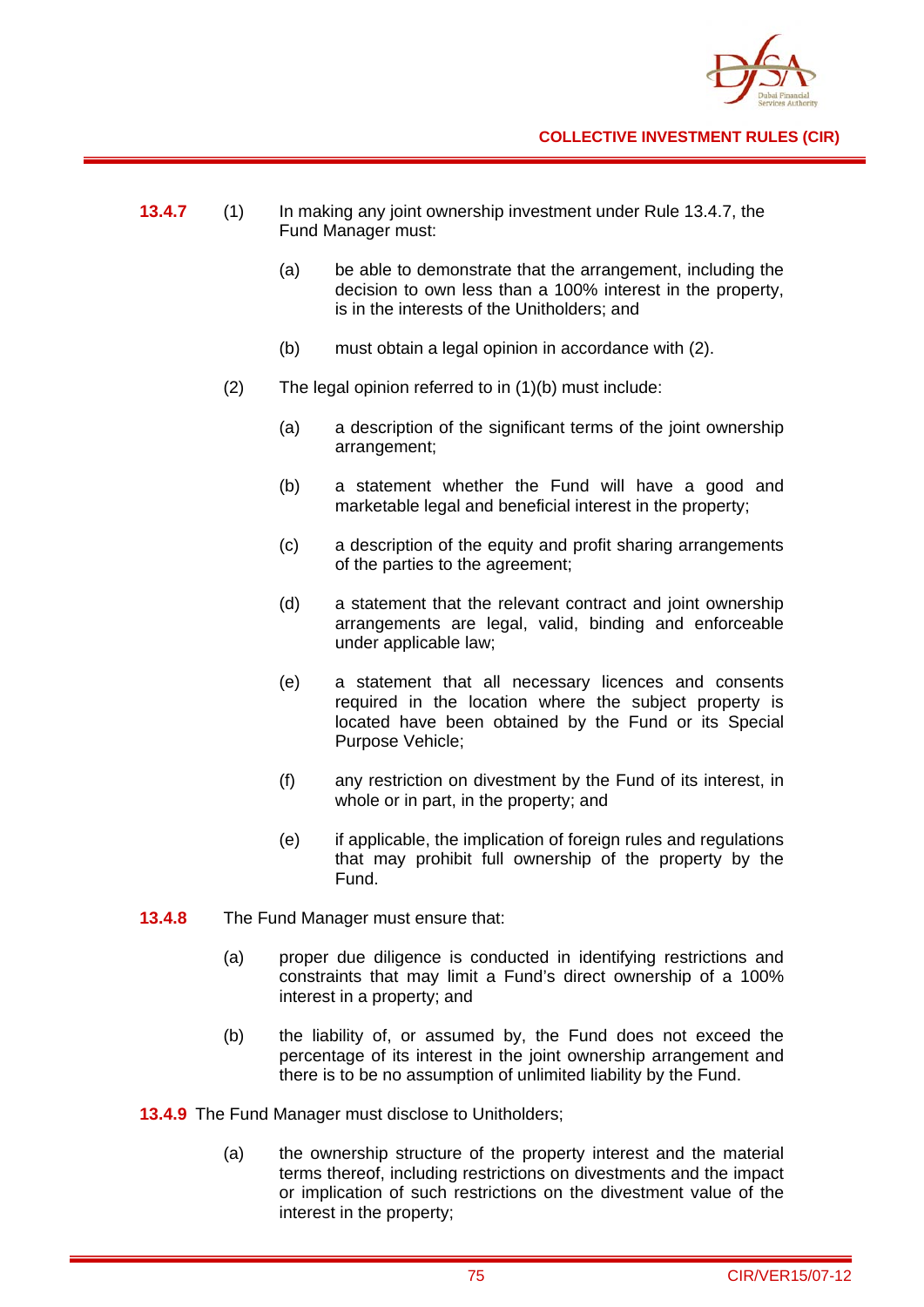

- (b) the identity, background and ownership of the remaining legal and beneficial owners in the property, transactional history of these owners with the Fund in relation to the property;
- (c) financial, remuneration, fee-sharing or other material arrangements that have been or will be entered into between the Fund and the other owners of that property or their associates;
- (d) a summary of the contents of the legal opinion in Rule 13.4.7(1)(b) in relation to the property; and
- (e) where appropriate:
	- (i) the nature of restrictions on foreign ownership and the duration of them, and the impact of such restrictions on the operations and financial position of the Fund as a whole;
	- (ii) the Valuer's opinion and evaluation of the impact of such prohibitions on the value of the property; and
	- (iii) any other information which may reasonably be relevant to a Unitholder.

## **Use of Special Purpose Vehicles**

- **13.4.10** (1) The Fund Manager of a Property Fund may hold Real Property for the Fund through a Special Purpose Vehicle, subject to (2) and (3), only if the Fund has majority ownership and control of the Special Purpose Vehicle.
	- (2) A Special Purpose Vehicle set up by the Fund Manager of a Fund under (1) may itself hold Real Property through another Special Purpose Vehicle (the second Special Purpose Vehicle) for the sole purpose of directly holding Real Property for the Fund or arranging financing for the Fund but the second Special Purpose Vehicle must not hold Real Property for the Fund through another Special Purpose Vehicle.
	- (3) The Fund Manager of the Fund must ensure that:
		- (a) neither the Constitution of any Special Purpose Vehicle nor the organisation, transactions or activities of such vehicles under any circumstance contravene any requirements of the Rules in this section;
		- (b) the board of directors of each of the Special Purpose Vehicles is appointed by the Fund Manager in agreement with the Trustee or Persons performing oversight functions of the Fund where applicable and, where elected, the investment committee; and
		- (c) both the Fund and the Special Purpose Vehicles must appoint the same Auditor and adopt the same accounting principles and policies.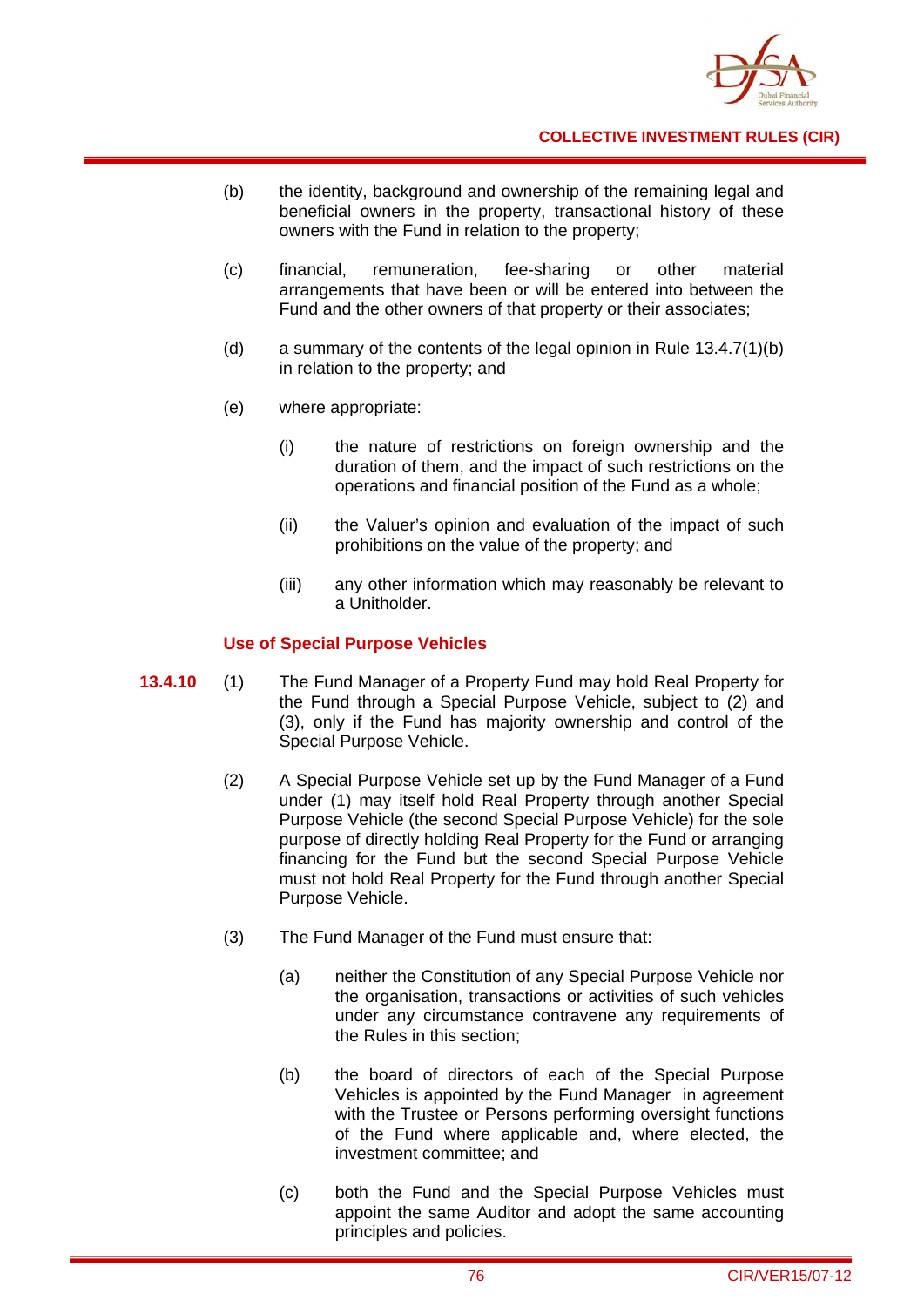

#### **Guidance**

Under 13.4.11, additional Special Purpose Vehicles may be permitted by the DFSA by waiver or modification under limited circumstances, such as where the Fund Manager can demonstrate to the satisfaction of the DFSA that the arrangement is necessary for the purpose of meeting the legal or regulatory requirements of another jurisdiction.

- **13.4.11** If the Fund acquires Real Property through the acquisition of a Special Purpose Vehicle, the following matters must be complied with by the Fund Manager for the purpose of the purchase:
	- (a) a report made by the Fund's Auditor must be prepared on:
		- (i) the profit and loss of the Special Purpose Vehicle for each of the three years preceding the transaction or any shorter period as is relevant if the Special Purpose Vehicle was in existence for less than three years; and
		- (ii) the assets and liabilities of the Special Purpose Vehicle as at the last date, which is no more than 6 months old from the date of the report to which the accounts of the Special Purpose Vehicle were prepared;
	- (b) the report required under (a) must:
		- (i) indicate how the profits and losses of the Special Purpose Vehicle would, in respect of the Shares to be acquired, have affected the Fund, if the Fund had at all material times held the Shares to be acquired; and
		- (ii) where the Special Purpose Vehicle has subsidiaries, deal with the profits or losses and the assets and liabilities of the Special Purpose Vehicle and its subsidiaries, either as a whole, or separately; and
	- (c) a valuation report in respect of the Special Purpose Vehicle's interest in Real Property must be prepared in accordance with the requirements set out in Rules 13.4.18 to 13.4.22.

## **Transactions with Affected Persons**

### **Guidance**

Fund Managers are required pursuant to Rule 8.3.1 to obtain the agreement of Unitholders by way of a Special Resolution before undertaking an Affected Person transaction where the total consideration or value of the transaction is 5% or more of the net asset value of the Fund. See also App2 and App3.

**13.4.12** (1) The following information in relation to Affected Person transactions must be disclosed to Unitholders and where appointed the Trustee, by the Fund Manager of the Fund: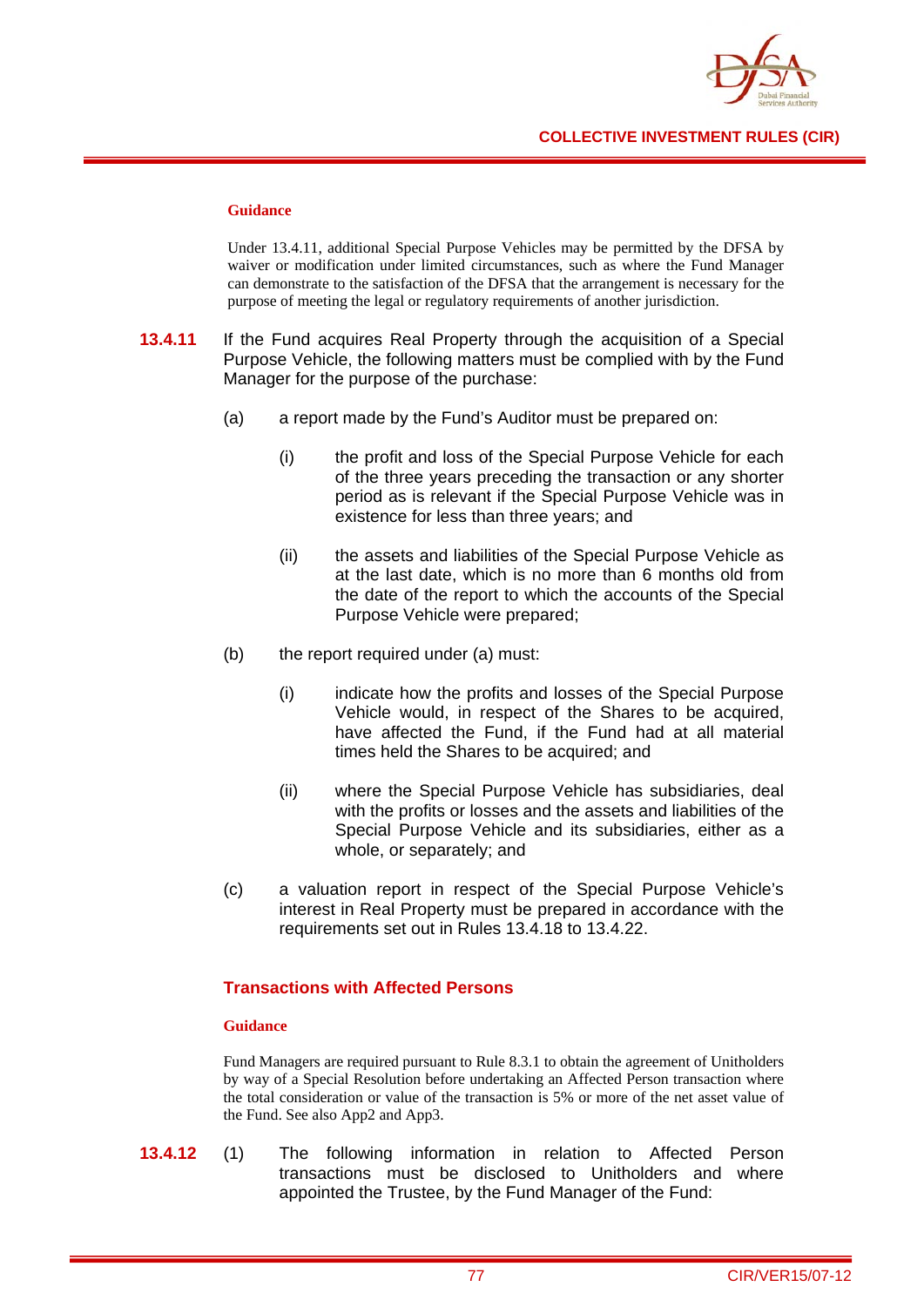

- (a) any beneficial interests of the Affected Person, and any changes thereof, in the Fund; and
- (b) any potential conflicts of interests involving the Affected Person and the measures implemented to address such conflicts.
- (2) If the Fund Manager operates more than one Fund and a transaction involves two or more of the Funds operated by the Fund Manager, such transactions between the Funds will be Affected Person transactions for each of the Funds involved in the transactions.
- **13.4.13** (1) Where any Affected Person has an interest in an Undertaking which competes or is likely to compete, either directly or indirectly, with the Fund's activities, the Fund Manager must disclose to Unitholders and where appointed the Trustee, the following:
	- (a) a description of the Undertaking of the Affected Person and its management, to enable Unitholders to assess the nature, scope and size of such business, with an explanation as to how such Undertaking may compete with the Fund;
	- (b) where applicable, a statement from the relevant Affected Person that it is capable of performing, and shall perform, its duty in relation to the Fund independently of its related business and in the best interests of the Fund and its holders; and
	- (c) a statement as to whether the Fund may acquire any of the related business or assets of the Affected Person.
	- (2) If there is any change in information required under (1) after initial disclosure, the Fund Manager must disclose such changes to the Unitholders and where appointed the Trustee.
- **13.4.14** Where an Affected Person has, for the purpose of the establishment of the Fund, agreed to sell Real Property to the Fund, the Fund Manager must disclose the following in the Prospectus:
	- (a) a valuation report by an independent valuer of the Real Property that the Affected Person has agreed to sell; and
	- (b) the price to be paid by the Fund for the Real Property and other material terms of the transaction.
- **13.4.15** (1) The Fund Manager must ensure that if any cash forming part of the Fund's assets is deposited with an Affected Person (being an institution licensed to accept deposits), interest must be paid on the deposit at a rate not lower than the prevailing commercial rate for a deposit of that size and term.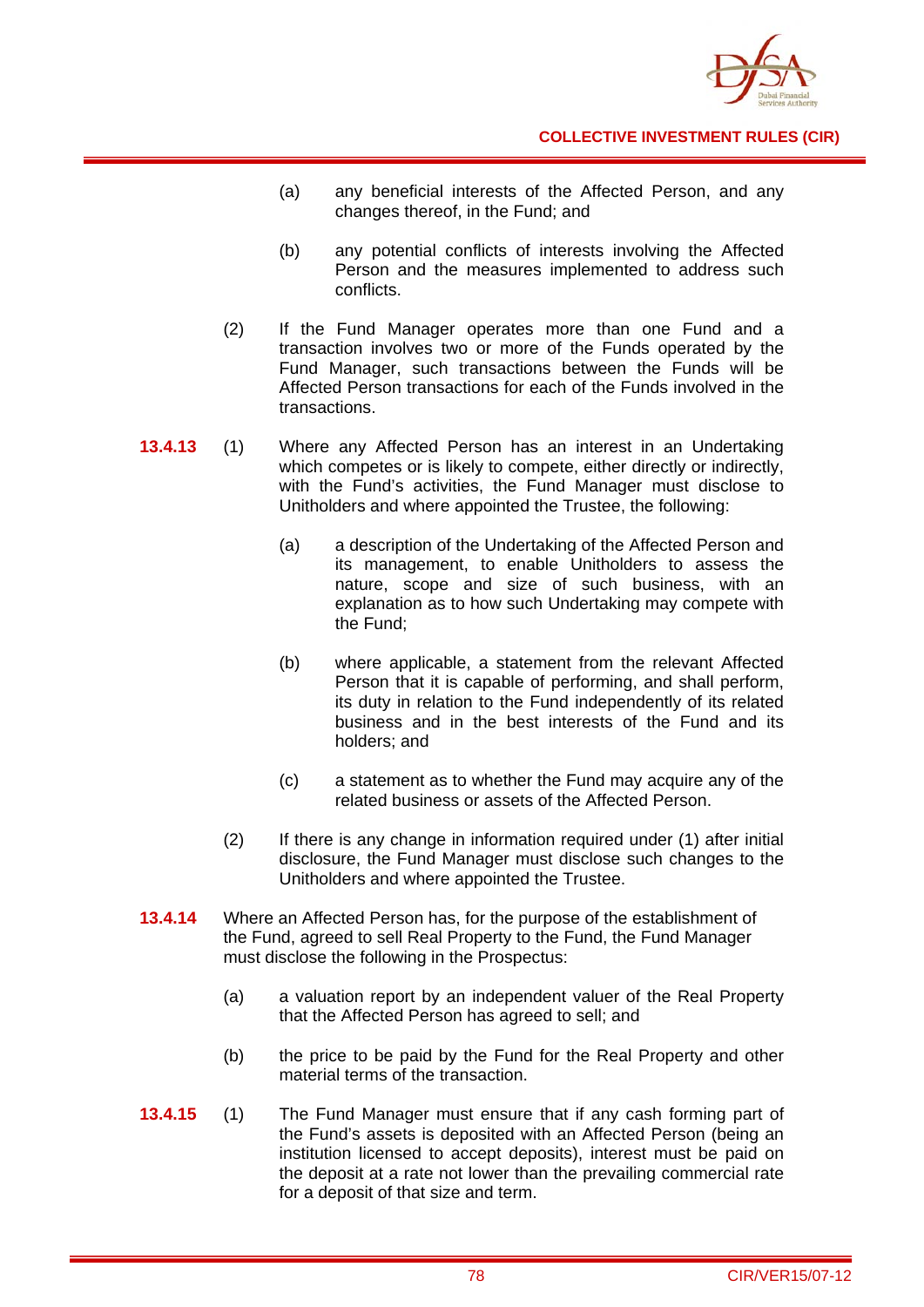

- (2) The Fund Manager must ensure that in the event of borrowing from an Affected Person (being an institution licensed to lend money), interest charged on the borrowing is at a rate not higher than the prevailing commercial rate for a borrowing of that size and term.
- **13.4.16** The Fund Manager must ensure that any Affected Person transactions in the nature of services provided relating to the Real Property of the Fund in the ordinary and usual course of estate management, including renovation and maintenance work, are contracted on normal commercial terms and subject to the prior approval of the Trustee or other oversight function.
- **13.4.17** The Fund Manager and, if appointed, the Trustee must not engage Affected Persons as property agents for rendering services to the Fund, including advisory or agency services in property transactions.

## **Valuation function**

- **13.4.18** (1) The Fund Manager of a Property Fund must, subject to the approval of the Trustee, appoint a Person who is able to provide professional valuation services in accordance with the Rules in this section.
	- (2) The Fund Manager must ensure that the Person appointed under (1) values each Real Property prior to its acquisition and disposal.
	- (3) The Fund Manager must commission the Person referred to in (1) to produce a valuation report of the Property Fund each year in accordance with Rule 13.4.22. The net asset value of the Fund following this valuation must be reported in the annual report of the Fund.
- **13.4.19** For the purpose of Rule 13.4.18, a Fund Manager must appoint a Person:
	- (a) who carries on the business of valuing Real Property;
	- (b) who is not Related to the Fund Manager; and
	- (c) whom the Fund Manager, and if appointed the Trustee, have reasonable grounds to believe would be capable of providing objective valuation of Real Property.

#### **Guidance**

- 1. The term "Related" has the meaning given to it in the GLO module.
- 2. A Fund Manager, and where appointed the Trustee, in forming the opinion required under Rule 13.4.19(c), should be satisfied that the Person to be engaged for providing valuation of Real Property meets if not all, at least most of the following criteria:
	- a. the Person is a, or has key personnel who are, fellow or associate members of a recognised professional body of surveyors or property valuers and who are qualified to perform property valuations;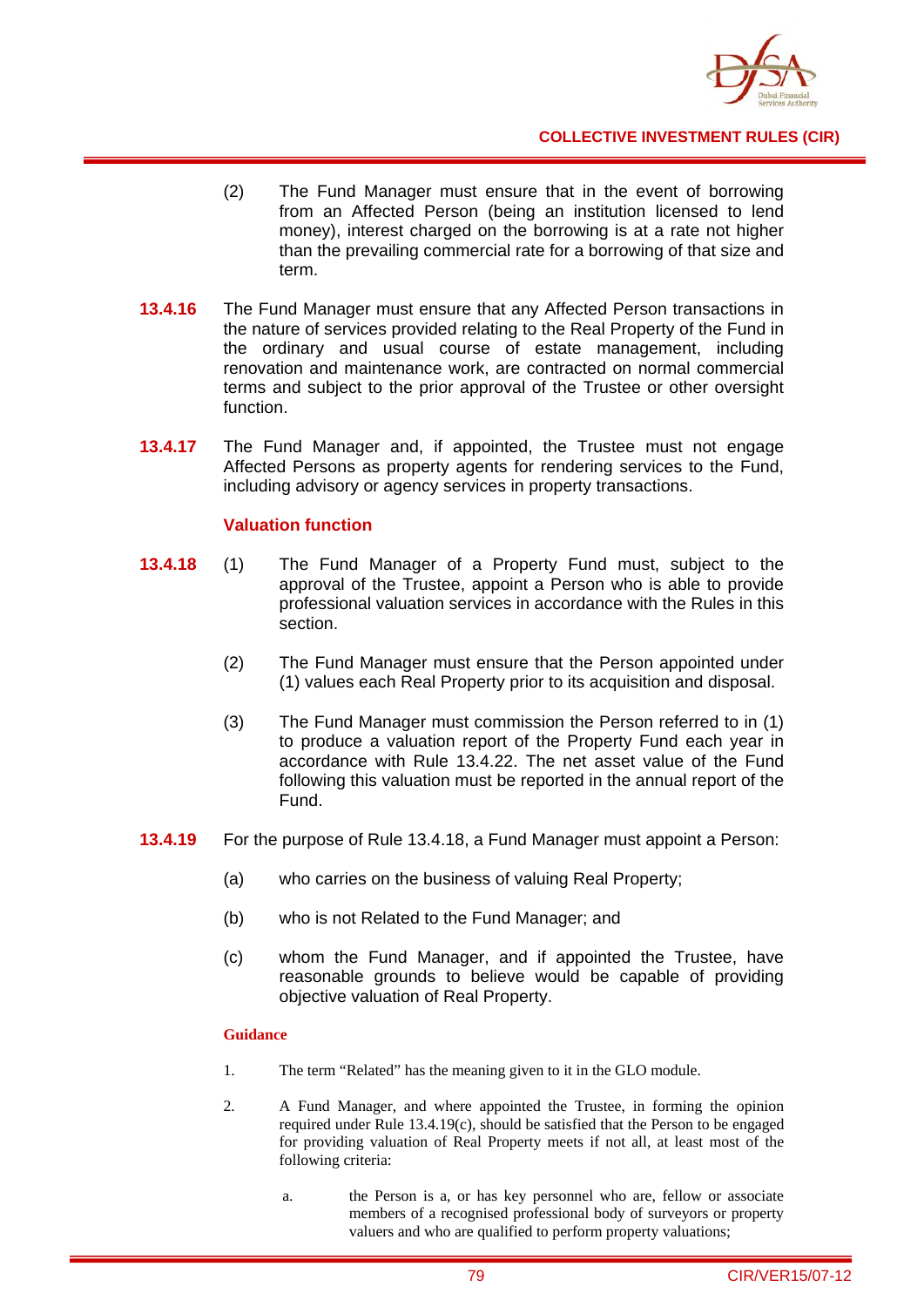

- b. the Person has or has access within the organisation to the relevant expertise, that is, knowledge of and experience in the valuation of property of the relevant kind in the relevant area where the property is situated;
- c. the Person has robust internal controls and checks and balances to ensure the integrity of valuation reports and that these reports are properly and professionally prepared in accordance with international best practice;
- d. the Person has adequate professional insurance to cover its usual risks;
- e. the Person does not have ownership or other commercial links with any other Persons providing Financial Services to the Fund (such as investment advisers or investment managers appointed to the Fund), which would impair that Person's ability to provide independent and objective valuation services to the Fund; and
- f. the Person or any of his associates has not been instrumental in relation to the finding of the Real Property for the Fund.
- **13.4.20** (1) A Fund Manager must ensure that any valuation by the Person appointed to provide valuation services to the Fund is carried out on the basis of an 'open market value' as defined in the Constitution and the most recent Prospectus of the Fund.
	- (2) The valuation report under (1) must confirm that if the Real Property was acquired for the Property Fund it could be disposed of at that valuation within a reasonable period.
- **13.4.21** The Fund Manager must ensure that the property is acquired within a reasonable time from the date of the valuation report and in any event not later than six months from the date of valuation and at a price no more than 5% above the valuation price.

#### **Guidance**

The DFSA would expect the Fund Manager to define 'open market value' to be based on an authoritative text such as the Royal Institute of Chartered Surveyors' Appraisal and Valuation Standards (fifth edition) ("Red Book"); or similar practitioners text used by surveyors; or International Valuation Standards issued from time to time by the International Valuation Standards Committee

## **Valuation Report**

- **13.4.22** A Fund Manager must ensure that any valuation report prepared by the Person appointed:
	- (a) includes all material details in relation to the basis of valuation and the assumptions used;
	- (b) describes and explains the valuation methodologies adopted;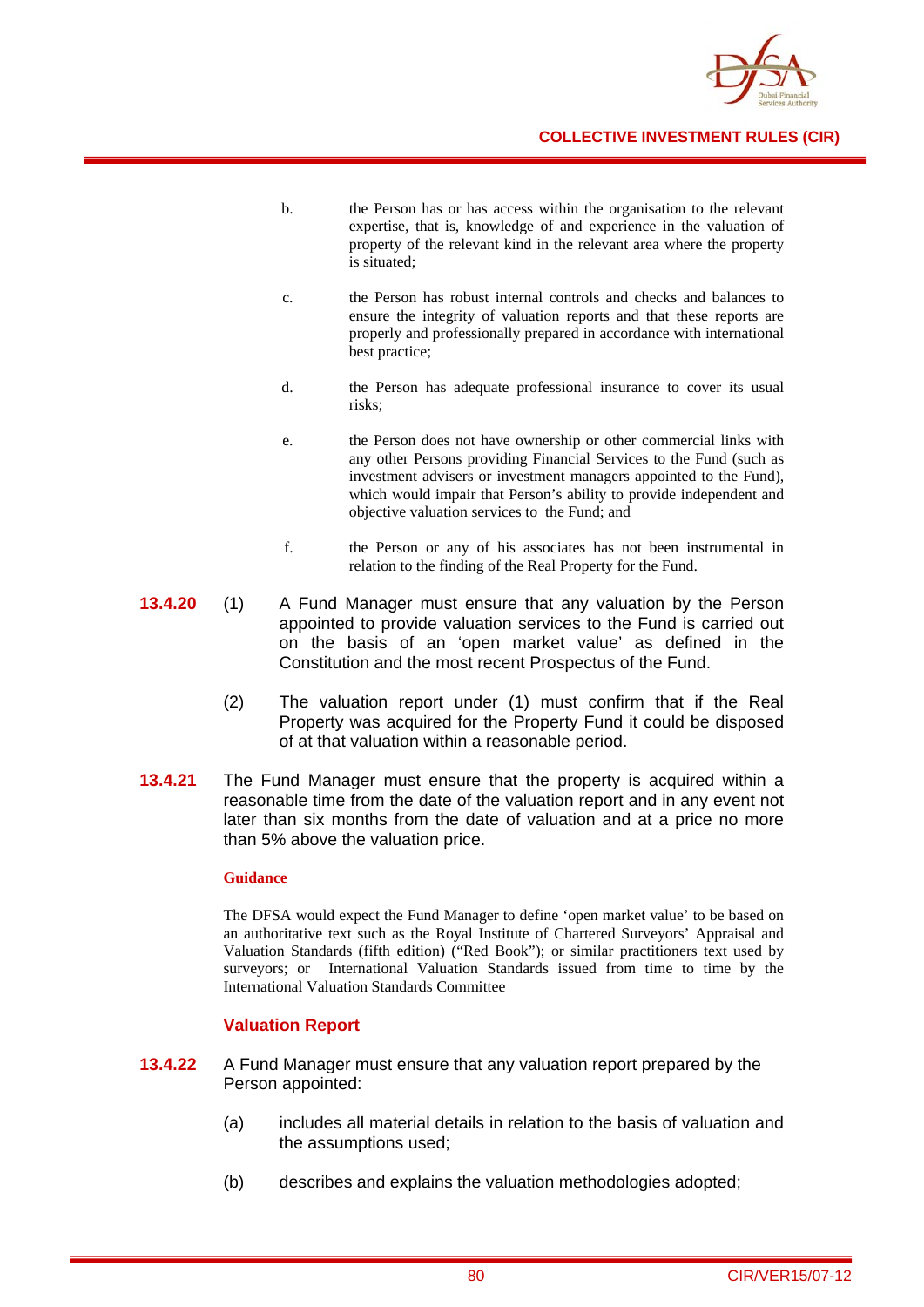

- (c) outlines the overall structure and condition of the relevant market including an analysis of the supply and demand situation, the market trend and investment activities;
- (d) includes a brief description of the property, its location, the nature of the interest the Fund holds in the property, its existing use, any encumbrances concerning or affecting the property, the lease expiry profile if any, the capital value in existing state at the date the valuation was performed, the net monthly income from the property, and any other matters which may affect the property or its value;
- (e) confirms the professional status of the valuer and that the valuation report is prepared on a fair and unbiased basis; and
- (f) explains the rationale for choosing the particular valuation method if more than one method is available.
- **13.4.23** A Fund Manager must ensure that whenever a valuation report is prepared for the Fund, the date of the valuation report must be:
	- (a) the date the Fund is valued, if such report is prepared for the purpose of calculating the net asset value of the Fund; or
	- (b) a date which is not more than three months before the date on which:
		- (i) an offering document is issued;
		- (ii) a circular is issued, if the circular relates to a transaction that requires Unitholders' approval; or
		- (iii) a sale and purchase agreement or other agreement to transfer legal title is signed, if the transaction does not require Unitholder approval.

### **Retirement of valuer**

- **13.4.24** (1) A Fund Manager must ensure that where a Person appointed pursuant to Rule 13.4.19 has conducted valuations of the Real Property for the Fund for five consecutive years, that Person is retired.
	- (2) A Person retired under (1) must not be re-appointed by the Fund Manager to perform Fund valuation unless a period of two years has elapsed from the date of the retirement of that Person.
	- (3) The Fund Manager, and if appointed the Trustee on instructions of the Fund Manager, may at any time remove the Person appointed to provide the valuation services by notice in writing in any of the following events:
		- (a) the Person enters into liquidation, becomes bankrupt or has a receiver appointed over its assets; or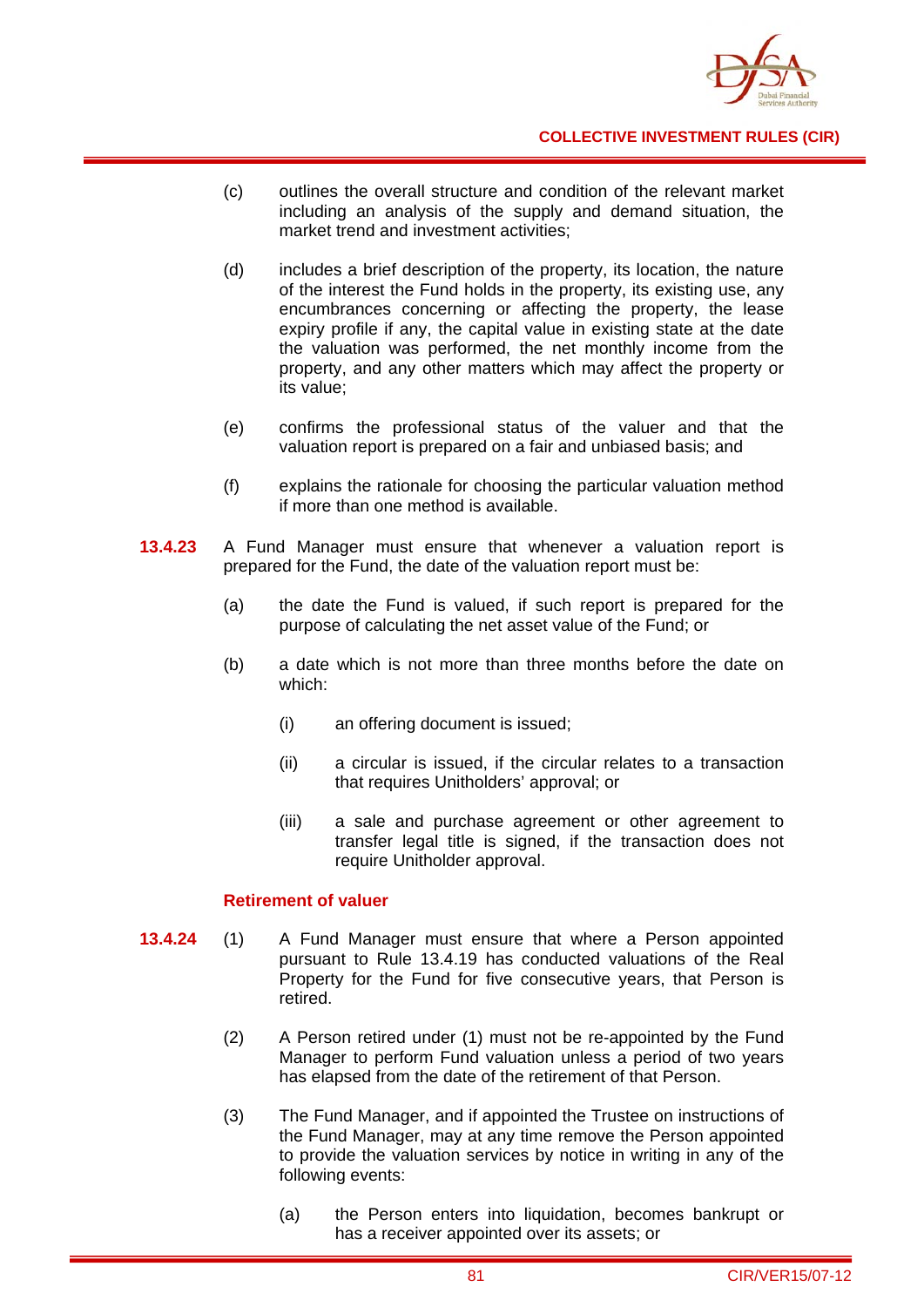

- (b) the Fund Manager, in consultation with the Trustee, determines on reasonable grounds that it is necessary to remove that Person in the interests of the Fund and the Unitholders; or
- (c) an ordinary resolution is passed by the Unitholders to dismiss that Person.
- (4) Upon the retirement or dismissal of the Person appointed to provide the valuation services to the Fund, the Fund Manager must appoint another Person to provide valuation services to the Fund where the Fund Manager and where appointed the Trustee are satisfied that the Person meets the requirements specified in Rule 13.4.19.

# **13.5 Real Estate Investment Trusts (REITs)**

### **Guidance**

- 1. See Rule 3.1.8 for the definition of a Real Estate Investment Trust (REIT).
- 2. REITs are a subset of Property Funds. The Fund Manager of a Public Property Fund, which is, or is to be held out, as a REIT, is required, in addition to the general Rules applying to Public Property Funds, to also comply with the Rules in this section.

## **Real Estate Investment Trusts (REITs)**

- **13.5.1** (1) A Fund Manager, or any Person making an Offer of a Unit of a Fund or otherwise marketing a Fund, must not include the term "Real Estate Investment Trust" or "REIT" or refer to a Fund or otherwise hold out a Fund as being a Real Estate Investment Trust or a REIT, unless it is a Public Property Fund which is constituted in accordance with (2).
	- (2) A REIT is a Public Property Fund which:
		- (a) is constituted either as an Investment Company or as an Investment Trust;
		- (b) is primarily aimed at investments in income-generating Real Property;
		- (c) distributes to the Unitholders at least 80% of its audited annual net income; and
		- (d) if at any time during the operation of the Fund the requirements are not met, the Fund Manager, and, if appointed the Trustee, must immediately notify the DFSA and the exchange of the failure to meet the requirements in these Rules and what measures have been or will be taken to remedy the breach.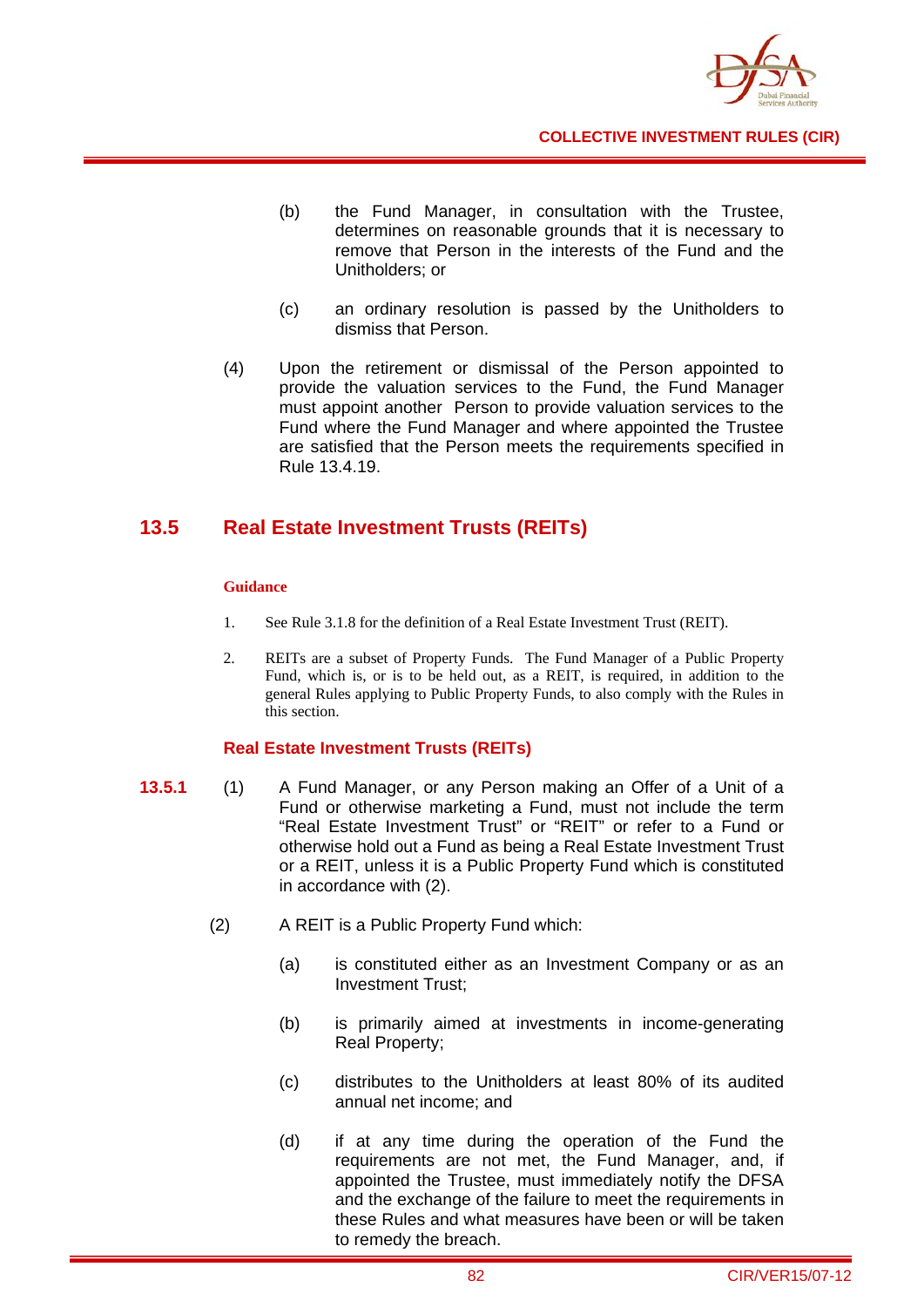

- **13.5.2** (1) A Fund Manager of a REIT must ensure that it distributes to the Unitholders as dividends each year an amount not less than 80% of its audited annual net income.
	- (2) The Persons providing oversight functions in respect of the Fund must determine if any;
		- (a) revaluation surplus credited to income, or
		- (b) gains on disposal of Real Property,

shall form part of net income for distribution to Unitholders.

- **13.5.3** Where a REIT holds any Real Property via one or more Special Purpose Vehicles, the Fund Manager must ensure that each Special Purpose Vehicle distributes to the Fund all of its income as permitted by the laws and regulations of the jurisdiction where the Special Purpose Vehicle is established.
- **13.5.4** (1) A Fund Manager of a REIT must ensure, subject to (2), that any investment made in respect of property under development whether on its own or in a joint venture is undertaken only where the REIT intends to hold the developed property upon completion.
	- (2) The total contract value of the property under development in (1) must not exceed 30% of the net asset value of the Fund Property of the REIT.

## **Guidance**

For the purposes of Rule 13.5.4, the DFSA would not consider property development activities to include refurbishment, retrofitting and renovation.

**13.5.5** A Fund Manager of a REIT may borrow either directly or through its Special Purpose Vehicle up to 70% of the total net asset value of the Fund.

# **13.6 Hedge Funds**

## **Guidance**

See Rule 3.1.9 for the definition of a Hedge Fund.

### **Risk management**

**13.6.1** A Fund Manager of a Hedge Fund must ensure that the risks inherent in the operation of a Hedge Fund are adequately addressed, with due regard to the nature of the strategies and investment process employed by the Fund Manager and the role of Fund Administrators and Custodians and where appointed, prime brokers.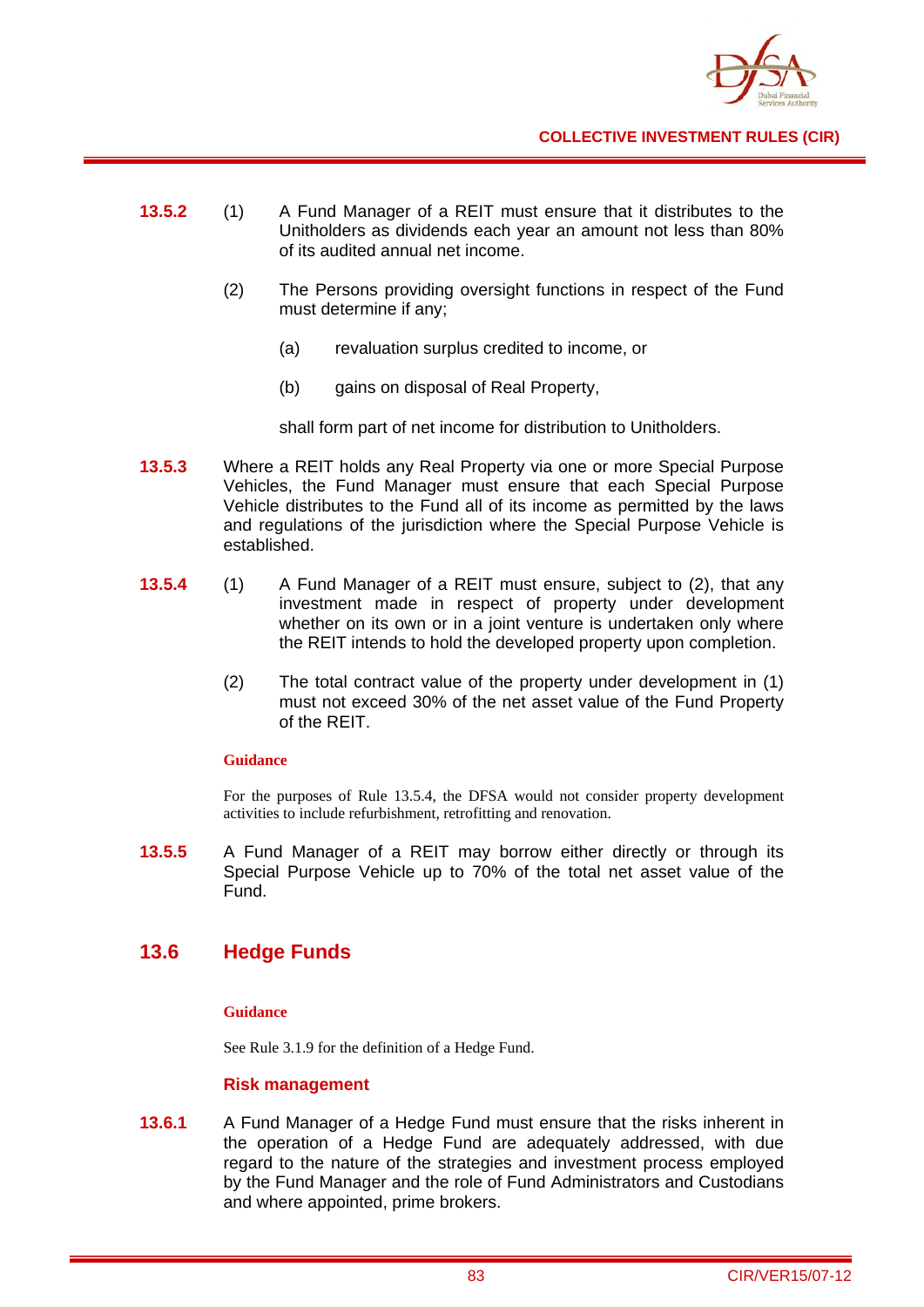

#### **Guidance**

A prime broker is a Person who provides to a Fund a range of services including custody and depository services, trading and execution services, clearing and settlement services and financing to support the Fund's investment activities. Such financing activities generally include stock lending and borrowing. The restrictions in Rules A1.3.1(c) and (f) of Appendix 1 (App 1) prevent a Fund Manager of a Hedge Fund from authorising a prime broker to commingle the assets of the Fund with any other assets held by or available to the prime broker and use those assets as collateral to support the prime broker's cross lending and borrowing activities involving Funds to which it acts as the prime broker. However, the restrictions in  $A1.3.2(c)$  and (f) do not apply if a Fund Manager of a Hedge Fund can comply with the requirements relating to the use of prime brokers set out in Rule 13.6.4.

### **13.6.2** (1) The Fund Manager of a Hedge Fund must ensure functional separation and independence between:

- (a) the functions of Fund valuation and asset pricing; and
- (b) the investment management process.
- (2) Where the Fund manager is unable to demonstrate adequate separation and independence in accordance with (1), the DFSA may require the Fund Manager to appoint an independent, suitably competent and experienced Fund Administrator to perform the functions specified in (1)(a).

#### **Guidance**

To provide segregation of the net asset value determination process of the Fund from the investment management process, generally personnel involved in the former should not be involved in the latter. An effective method of achieving such segregation is to delegate the calculation, determination and production of the net asset value to a suitably competent and experienced third party Fund Administrator.

### **Use of prime brokers**

- **13.6.3** A Fund Manager of a Hedge Fund may only grant to a prime broker authority to combine the assets of the Fund with any other assets held by or available to the prime broker as collateral for any financing activities to be undertaken by the prime broker where, and so long as, all the following conditions are met:
	- (a) the Fund is a Private Fund or an Exempt Fund;
	- (b) the Prospectus of the Fund contains, in addition to the disclosure required under chapter 14, the following mandatory disclosure and warnings:
		- (i) the identity and profile of the prime broker, including where it is located and how it is regulated;
		- (ii) the services which the prime broker provides to the Fund and the nature and extent to which the prime broker has the power and authority to combine the assets of the Fund with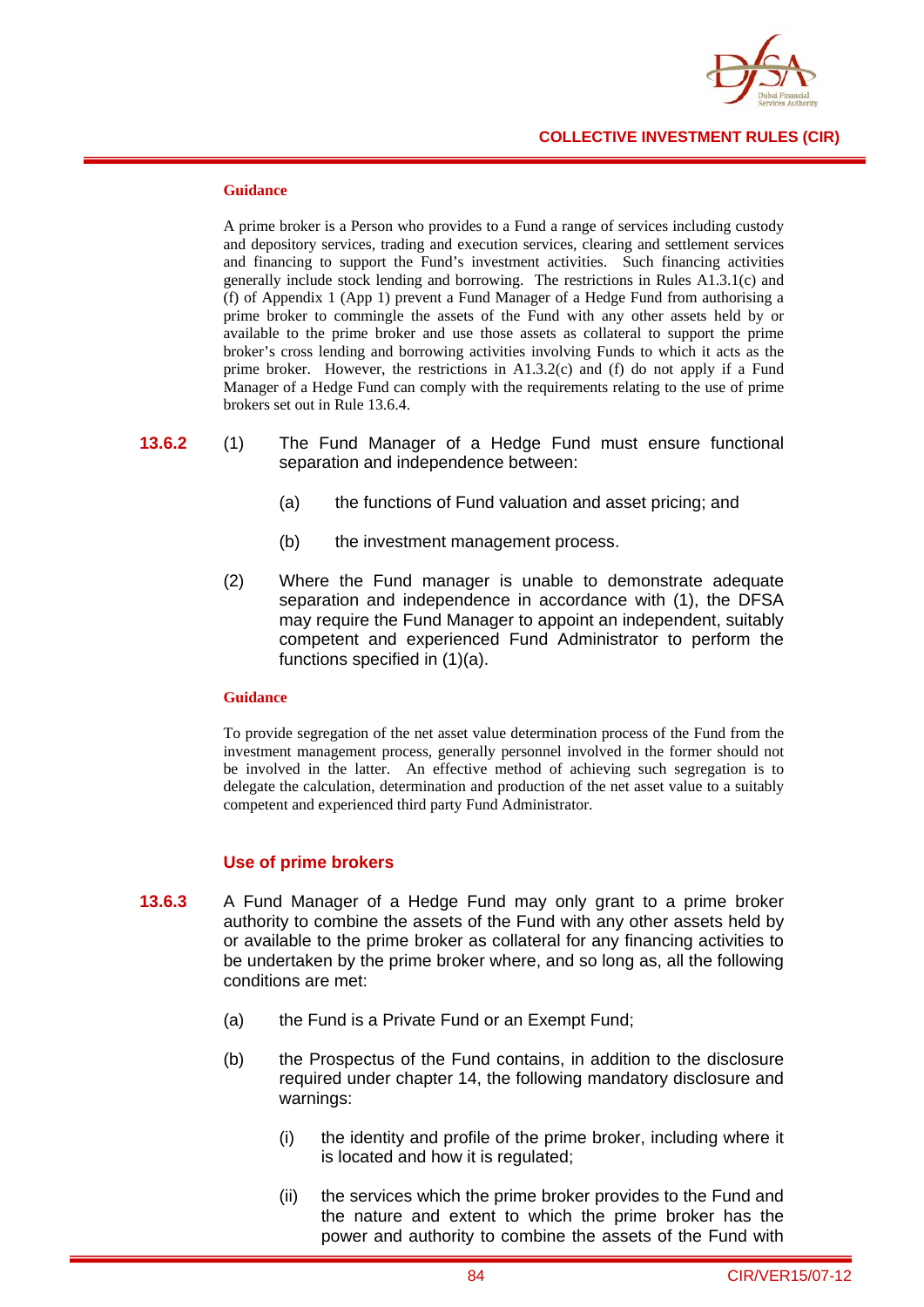

any other assets held by or available to the prime broker as collateral for any financing activities undertaken by the prime broker; and

- (iii) a prominent health warning in the Prospectus to alert prospective Unitholders to the facts that:
	- (A) the Fund's appointed prime broker has the power and authority to use as collateral the assets of the Fund in conjunction with any other assets held by or available to the prime broker; and
	- (B) where the prime broker uses Fund assets as collateral pursuant to the above power, the Unitholders may lose all the assets of the Fund in the event of the insolvency of the prime broker;
- (c) the Person appointed as the prime broker qualifies as an Eligible Custodian;
- (d) the agreement between the prime broker and the Fund Manager contains mandatory contractual provisions that:
	- (i) prohibit the prime broker from using as collateral the assets of the Fund to an extent exceeding 140% of the Fund's indebtedness to the prime broker at any given time; and
	- (ii) create an irrevocable right in favour of the Fund that enables any indebtedness of the Fund to the prime broker to be set off against any amounts that are owing by the prime broker to the Fund, including in the event of the insolvency of the prime broker; and
- (e) the Fund Manager has in place adequate valuation procedures to mark positions to market daily in order to meet on an ongoing basis the restriction referred to in (d)(i) relating to the limit to which the prime broker may use as collateral the assets of the Fund.

#### **Guidance**

- 1. If the prime broker holds the legal title to the Fund assets, the prime broker must, in any event, qualify as an Eligible Custodian. However, even if a prime broker does not hold the legal title to the Fund assets, Rule 13.6.2(c) requires it to meet the Eligible Custodian requirements in certain circumstances. This is where it has the power to use Fund assets as collateral for its financing activities (e.g. by having a charge over the Fund assets) in conjunction with any other assets held by or available to it.
- 2. In relation to the matters referred to in Rules 13.6.1 and 13.6.2 and in relation to management of Hedge Fund investments, the DFSA expects Fund Managers of Hedge Funds to have proper regard to best practice standards and guidance set out in App 7, DFSA's Hedge Fund Code of Practice as well as international developments relating to Hedge Funds.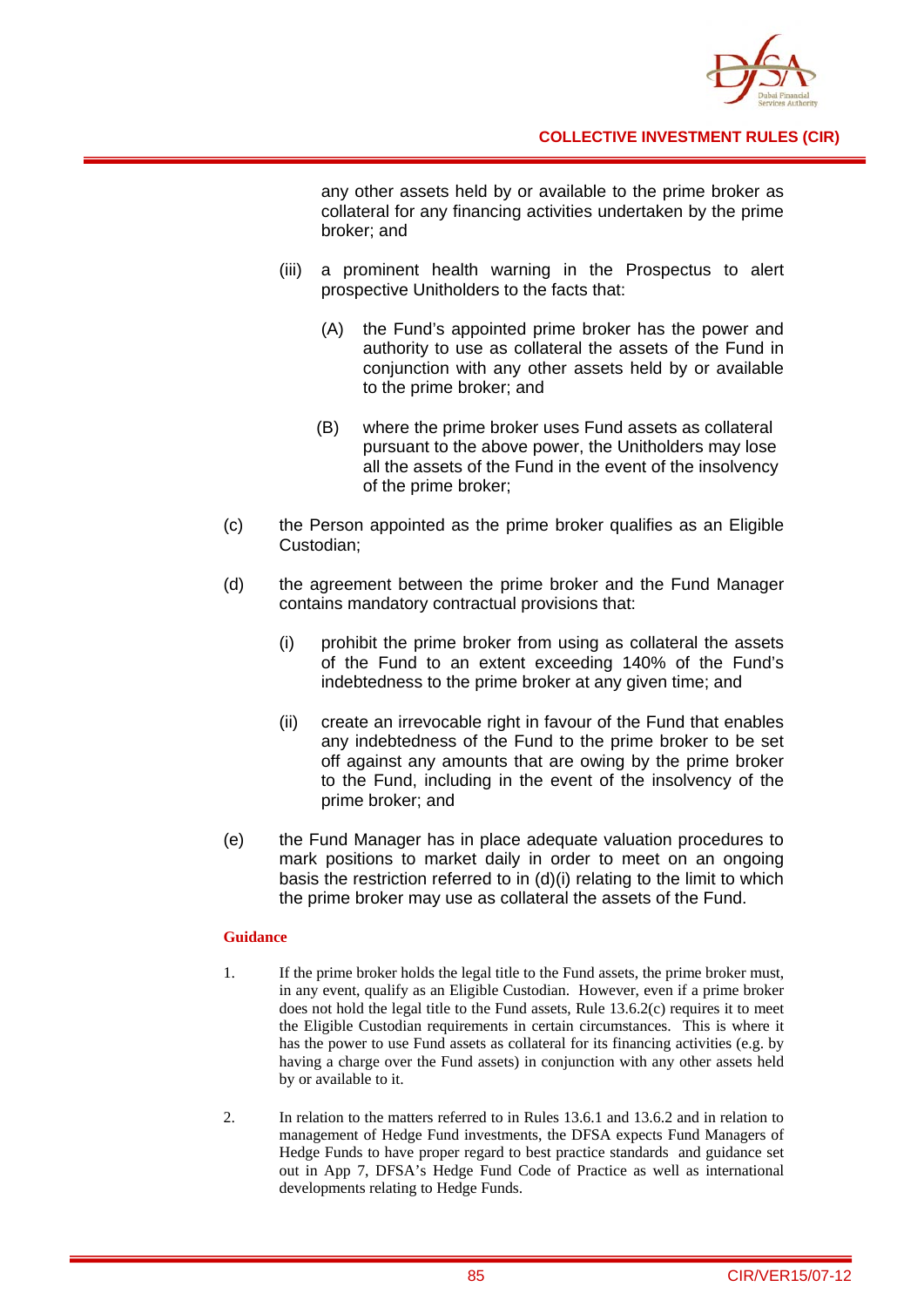

# **13.7 Umbrella Funds**

### **Guidance**

See Rule 3.1.10 for the definition of an Umbrella Fund.

## **Form of an Umbrella Fund**

- **13.7.1** Subject to any restrictions in the Law and the Rules in this module, an Umbrella Fund:
	- (a) may be formed as a Protected Cell Company (PCC); and
	- (b) must be an open-ended Fund if formed as a PCC.

### **Guidance**

- 1. A Protected Cell Company (PCC) is a form of Investment Company which needs to be registered as a PCC under the Companies Regulations. An Umbrella Fund using the PCC structure has the benefit of legal segregation of Fund Property forming part of each individual cell. Accordingly, Fund Property of one cell of a PCC is not available to pay any obligations arising in relation to another cell of that PCC.
- 2. It is not mandatory for an Umbrella Fund to be constituted as a PCC. Instead, such Funds may be formed as a conventional Investment Company or Investment Trust. However, the legal segregation available to each cell of a PCC is not available to Sub-Funds of Umbrella Funds not formed as a PCC.

## **Investments of an Umbrella Fund**

**13.7.2** A Fund Manager of an Umbrella Fund must ensure that none of its Sub-Funds invests in another of its Sub-Funds.

### **Guidance**

Requirements that apply to other Funds apply to Umbrella Funds equally, although there are some Umbrella Fund specific requirements. For convenience of reference, key provisions specific to Umbrella Funds are identified in the following Table.

### **13.7.3** Additional requirements specific to Umbrella Funds

| Rule                              | <b>Requirements</b>                                                                 |
|-----------------------------------|-------------------------------------------------------------------------------------|
| Rule 3.1.10                       | Definition                                                                          |
| Rule 13.7.1                       | Form of an Umbrella Fund                                                            |
| <b>Rules 9.4.2</b>                | Annual and interim reports                                                          |
| <b>Rules 9.4.6</b>                | Content of the annual report of an Umbrella Fund                                    |
| <b>Rules 9.4.9</b>                | Fund Manager's Report                                                               |
| Rules 13.7.2                      | Investment restrictions applicable to Fund of<br>Funds when investing in a Sub-Fund |
| App A7.1.1(2)(h) & 17             | Content of a Public Fund Prospectus                                                 |
| Rules 14.3.5                      | Content of a Short Form Prospectus                                                  |
| Rules 16.1.1, 16.1.3(3) (4) & (5) | Transfer schemes                                                                    |
| Rules 17.1.1 & 17.1.6             | Winding up                                                                          |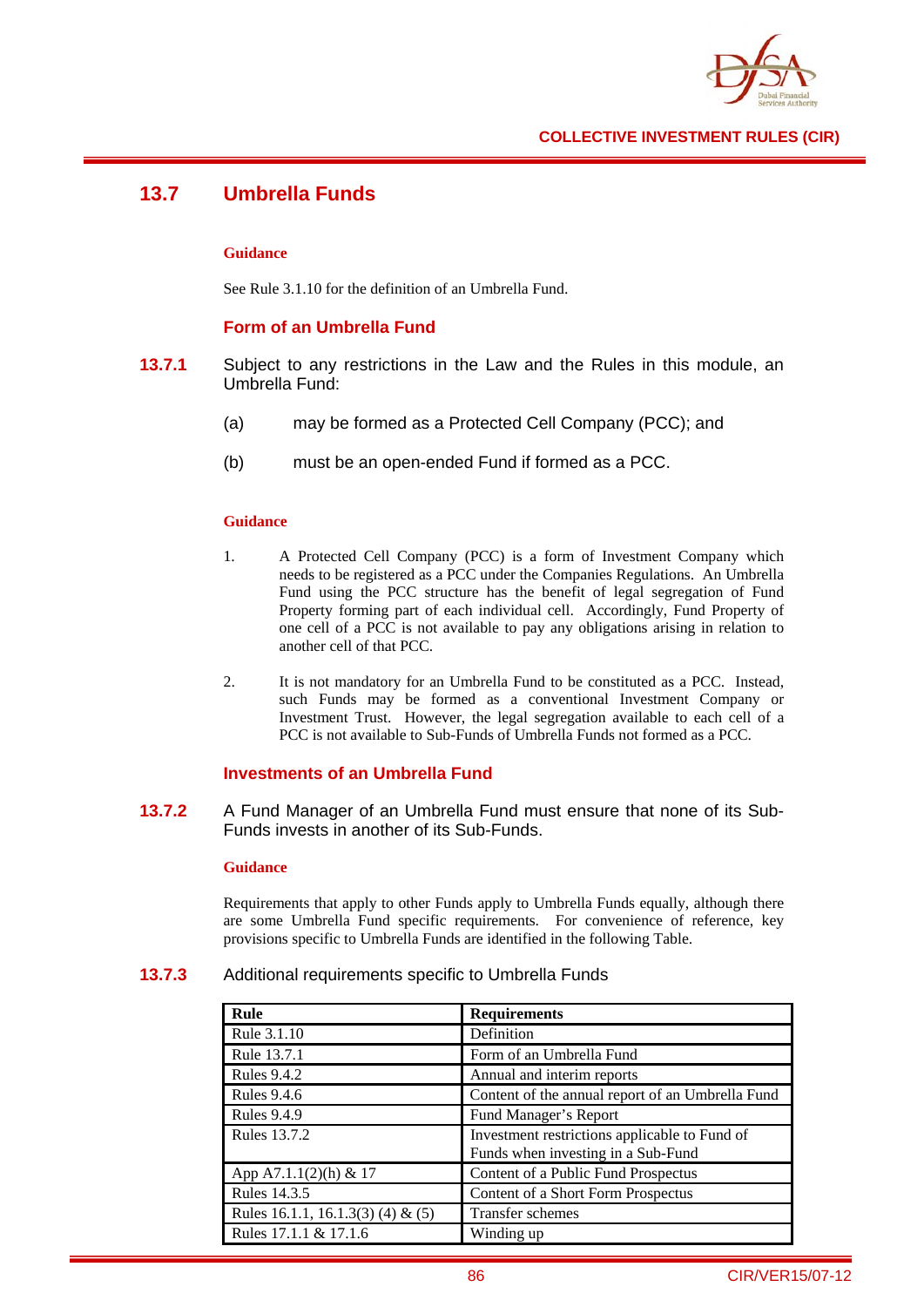

# **PART 7: MARKETING OF DOMESTIC AND FOREIGN FUNDS**

#### **Guidance**

- 1. Part 7 of the Law sets out the overarching provisions that apply to the Offer (also called marketing) of Units of both Domestic and Foreign Funds; and in the case of the latter, where Units of such Funds are marketed in or from the DIFC.
- 2. Article 50 of the Law contains the Marketing Prohibition. Under this prohibition, no Person is permitted to Offer a Unit of a Fund to prospective or existing Unitholders unless:
	- a. a Prospectus that complies with the relevant requirements in the Law and the Rules is made available to the person to whom the Offer is made;
	- b. the Person making the Offer of the Unit is either the Fund Manager of the Fund or an Authorised Firm whose licence authorises it to do so; and
	- c. the Offer is made in accordance with the applicable requirements in the Law or the Rules.
- 3. Article 19 of the Law defines the activities that constitute an Offer. Under this Article, a Person is to be regarded as making an Offer of a Unit if he:
	- a. makes an offer to another Person which, if accepted, would give rise to a contract for the issue or sale of Units by him or by another Person with whom he has made arrangements for the issue or sale of the Units; or
	- b. invites another Person to make an offer which, if accepted by him, would give rise to a contract for the issue or sale of Units by him or by another Person with whom he has made arrangements for the issue or sale of the Units,

whether or not the offer or invitation referred to in Article  $19(2)(a)$  or (b) is made by way of a financial promotion of the Units..

- 4. Rules 4.1.3 and 4.1.4 exclude from being treated as Offers any Transactions undertaken by an Authorised Firm where such Transactions are Executiononly Transactions, or Transactions for the purposes of managing a Discretionary Portfolio for a Client, or for the purposes of redeeming a Unit of a Fund for a Client. Similarly, an offer made by an Authorised Firm to a Market Counterparty is also excluded from being an Offer. As a result, such excluded Transactions and offers do not attract the marketing prohibition in Article 19 of the Law and the requirements in both the Law and this module relating to the marketing of Units.
- 5. This Part of the module sets out the detailed requirements that apply to the Offer of Units of Domestic and Foreign Funds, including Prospectus disclosure, under respective chapters. The Rules in this chapter supplement provisions of COB which also govern the carrying on of Financial Service activities by an Authorised Firm, except where otherwise provided.
- 6. With the exception of Part 2 of the Markets Law 2012, that Law and Rules made for the purpose of that Law govern the listing of the Units of a Fund and continuous disclosure obligations that apply to in relation to Listed Funds.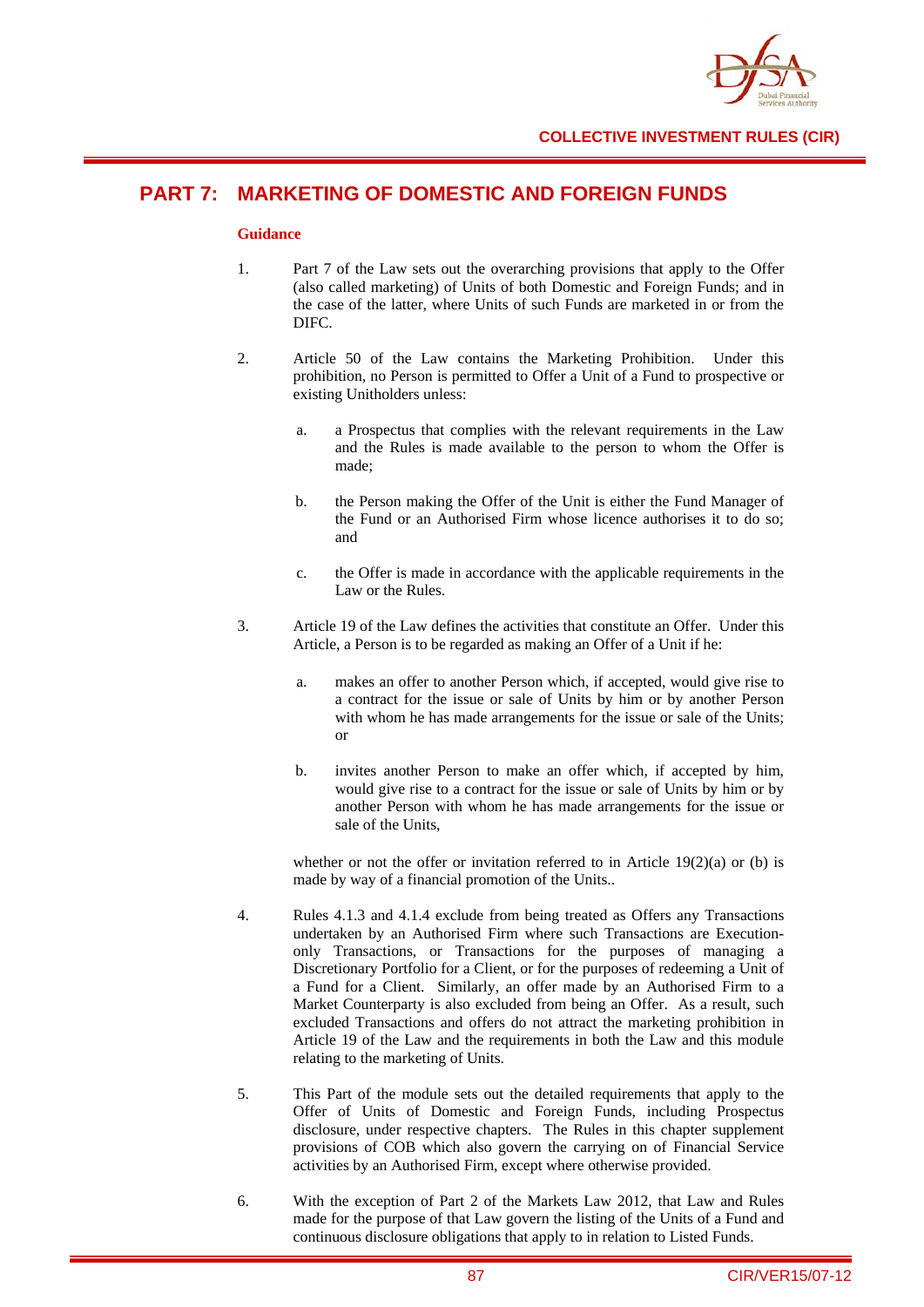

# **14 MARKETING OF DOMESTIC FUNDS AND PROSPECTUS DISCLOSURE**

# **14.1 Prospectus disclosure for Domestic Funds**

### **Guidance**

- 1. While a Person is required by virtue of Article 50(1) of the Law when making an Offer of a Unit of a Domestic Fund to another Person to make available to that other Person a Prospectus, the obligation to produce a Prospectus is imposed under Article 51(a) of the Law on the Fund Manager of a Domestic Fund.
- 2. This chapter sets out the detailed requirements that apply to the Fund Manager who is obliged to produce a Prospectus, and the obligations and liabilities relating to Prospectuses, as well as the obligation relating to making available a Prospectus which applies to the activity of making an Offer of Units.
- 3. Some requirements relating to Prospectus disclosure are common to all Domestic Funds. However, in other areas, particularly relating to the content of disclosure required in a Prospectus, and the manner of distribution, different requirements apply depending on whether the Fund is a Public Fund, Private Fund or Exempt Fund. Further, specialist class of Funds attract additional disclosure requirements that are unique to their activities. This chapter sets out those requirements and where necessary by reference to the types and classes of Domestic Funds.
- 4. Article 14(2) of the Law provides that the requirements relating to Domestic Funds do not apply to an External Fund (i.e. a Fund established in a jurisdiction other than the DIFC by a DFSA licensed Fund Manager), unless otherwise provided in the Law or Rules. As a result, the general Prospectus requirements set out in the Law and this module do not apply to External Funds, except that:
	- a. any offer document prepared for the purposes of complying with the requirements applicable in the jurisdiction in which the External Fund is established is regarded as a Prospectus for the purposes of the requirements relating to the Offer of Units of such a Fund in or from the DIFC (see Article 50(3)(d) of the Law); and
	- b. the DFSA has the power to prescribe any additional disclosure to be included in such a document (see Articles and 50(2) of the Law).

Those requirements are specified in Rules 14.2.4 – 14.2.7.

### **Application**

- **14.1.1** (1) This chapter applies to a Fund Manager of a Domestic Fund, and each Director or partner of the Fund Manager and, if it has a Governing Body, each member of that body.
	- (2) This chapter also applies to an Authorised Firm, and each of its Directors or partners, where such a Firm is not the Fund manager and undertakes the marketing of Units of a Domestic Fund.
	- (3) This chapter also applies to other specified Persons to the extent so specified.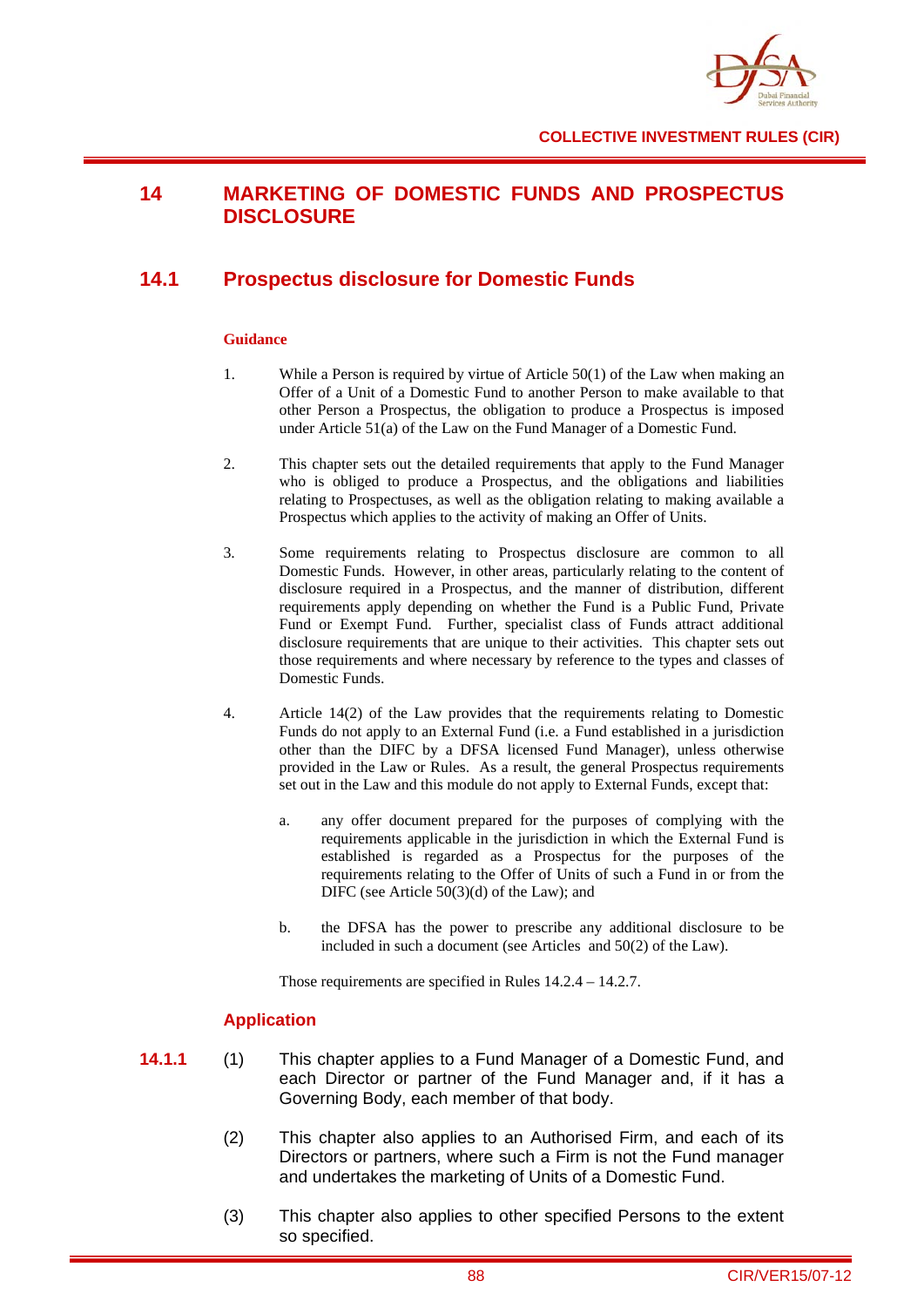

#### **Guidance**

An External Fund Manager must also comply with the requirements in this chapter, because it is managing a Domestic Fund (i.e. a Fund established or domiciled in the DIFC- See Article 13(2)(a)).

## **14.2 General Requirements relating to Prospectuses**

- **14.2.1** (1) The Prospectus must not contain any provision which is unfairly prejudicial to the interests of Unitholders generally or to the Unitholders of any class of Units.
	- (2) For the purposes of the information that must be included in a Prospectus pursuant to Article 52 of the Law:
		- (a) such information must be material information; and
		- (b) information is material if it is either:
			- (i) within the knowledge of the Directors or partners of the Fund Manager or
			- (ii) which such Directors or partners ought reasonably have obtained by making reasonable enquiries.
	- (3) The Prospectus must be in the English language.
	- (4) The expiry date of a Prospectus must be no later than 12 months after the date of the Prospectus.

#### **Guidance**

In conducting inquiries relating to the obligations under (2), a Fund Manager must give particular regard to the information which would be required and expected by a Retail Client in order to make an informed decision about the merits of investing and the extent and characteristics of risk.

### **Supplementary and Replacement Prospectuses**

#### **Guidance**

- 1. Article 52(4) of the Law requires a Fund manager to issue, if, at any time after the issue of a Prospectus there is a material change affecting any matter contained in the Prospectus or a significant new matter arises, a Supplementary or a Replacement Prospectus in the manner prescribed in the Rules.
- 2. Under Article 50(3) of the Law, any reference in the Law and the Rules to a Prospectus includes a Short Form Prospectus of a Private Fund, an Information Memorandum of an Exempt Fund and any Supplementary or Replacement Prospectus , unless otherwise provided. Accordingly, all requirements that apply to a Prospectus apply equally to each of those documents except where stated otherwise.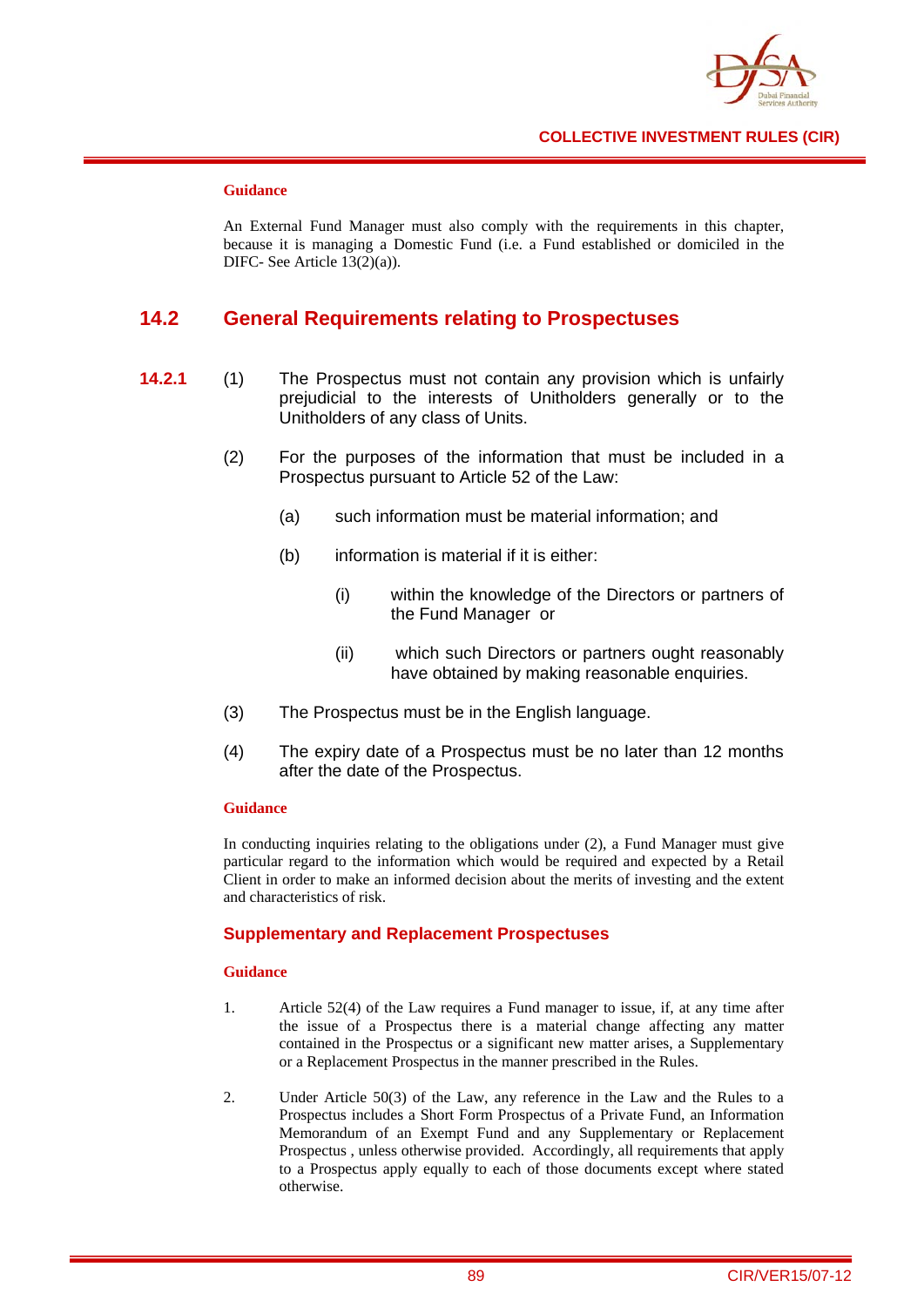

- **14.2.2** (1) Where a Fund Manager, for the purpose of Article 52(3) of the Law, issues a Supplementary Prospectus, the Fund Manager must:
	- (a) clearly identify in the Supplementary Prospectus the Prospectus that it supplements, the revisions to that Prospectus, the date of any material change or new matter giving rise to any revision, and the date of the document which must be the date of filing with the DFSA;
	- (b) if it is a Public Fund, file a copy with the DFSA;
	- (c) provide a copy to each Person who applied for Units under the previous Prospectus after the earliest date of any material change or new matter giving rise to the revision; and
	- (d) ensure the Supplementary Prospectus is made available in the same media and through the same channels as, and together with, the previous Prospectus.
	- (2) Where a Fund Manager, for the purpose of Article 52(3) of the Law, issues a Replacement Prospectus, the Fund Manager must:
		- (a) clearly state that it is a Replacement Prospectus, and identify the Prospectus that it replaces, the date and nature of any material change or new matter giving rise to the replacement, the expiry date, and the date of the document which must be the date of filing with the DFSA;
		- (b) if it is a Public Fund, file a copy with the DFSA; and
		- (c) provide a copy to each Person who applied for Units under the previous Prospectus after the earliest date of any material change or new matter giving rise to the replacement.
	- (3) The expiry date of a Supplementary Prospectus or Replacement Prospectus under (1) or (2) must be the same as that of the Prospectus it supplements or replaces.
- **14.2.3** When a Supplementary Prospectus or Replacement Prospectus of a Public Fund has been filed with the DFSA and made available in accordance with Rule 14.2.4, the Fund Manager must:
	- (a) inform any Person who applied for Units on the basis of the previous Prospectus after the earliest date of a material change or new matter giving rise to the issue of the Supplementary Prospectus or Replacement Prospectus of their right to confirm or retract any application made on the basis of that Prospectus and to obtain a refund of monies paid, and the manner in which to do so; and
	- (b) allow any such Person a period of at least seven days from the date of receipt of the Supplementary Prospectus or Replacement Prospectus in which to so confirm or retract his application.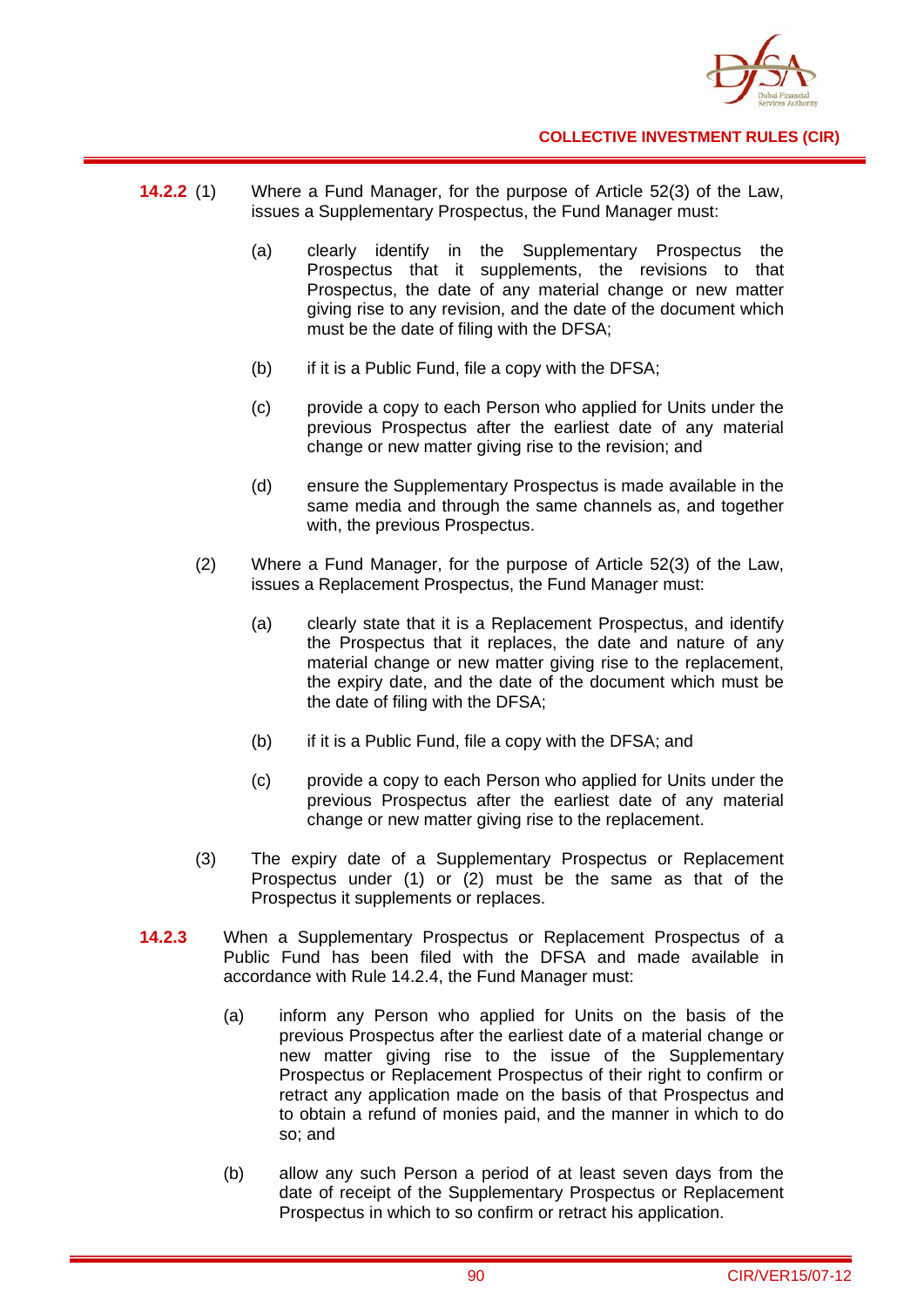

## **Prospectus of an External Fund**

- **14.2.4** A Fund Manager or other Authorised Firm must not Offer in or from the DIFC a Unit of an External Fund to a Retail Client unless the Units of the External Fund can be offered, under the requirements applying to that Fund in the jurisdiction in which the Fund is established, to retail investors.
- **14.2.5** Where a Fund Manager or other Authorised Firm Offers a Unit of an External Fund to a Person, it must make available to that Person at the time of the Offer a copy of a current Prospectus relating to the Fund which contains the additional requirements in Rule 14.2.6.

### **Guidance**

Under Article  $50(3)(d)$  of the Law, a Prospectus includes, in the case of an External Fund the Units of which are marketed in or from the DIFC, any prospectus or other disclosure document prepared in accordance with the laws applicable to that Fund in the jurisdiction in which the Fund is established or domiciled.

- **14.2.6** (1) The Prospectus of an External Fund made available by the Fund Manager or other Authorised Firm making the Offer of the Units of that Fund in or from the DIFC must be in the English language.
	- (2) The Prospectus must contain in a prominent position, or have attached to it, a statement that clearly:
		- (a) describes the jurisdiction in which the Fund is established and the legislation in that jurisdiction that applies to the Fund;
		- (b) states the name of the relevant Financial Services Regulator in that jurisdiction;
		- (c) describes the regulatory status accorded to the Fund by that Regulator;
		- (d) includes the following warning:

"This Prospectus relates to a Fund which is not subject to any form of regulation or approval by the Dubai Financial Services Authority ("DFSA").

The DFSA has no responsibility for reviewing or verifying any Prospectus or other documents in connection with this Fund. Accordingly, the DFSA has not approved this Prospectus or any other associated documents nor taken any steps to verify the information set out in this Prospectus, and has no responsibility for it.

The Units to which this Prospectus relates may be illiquid and/or subject to restrictions on their resale. Prospective purchasers should conduct their own due diligence on the Units.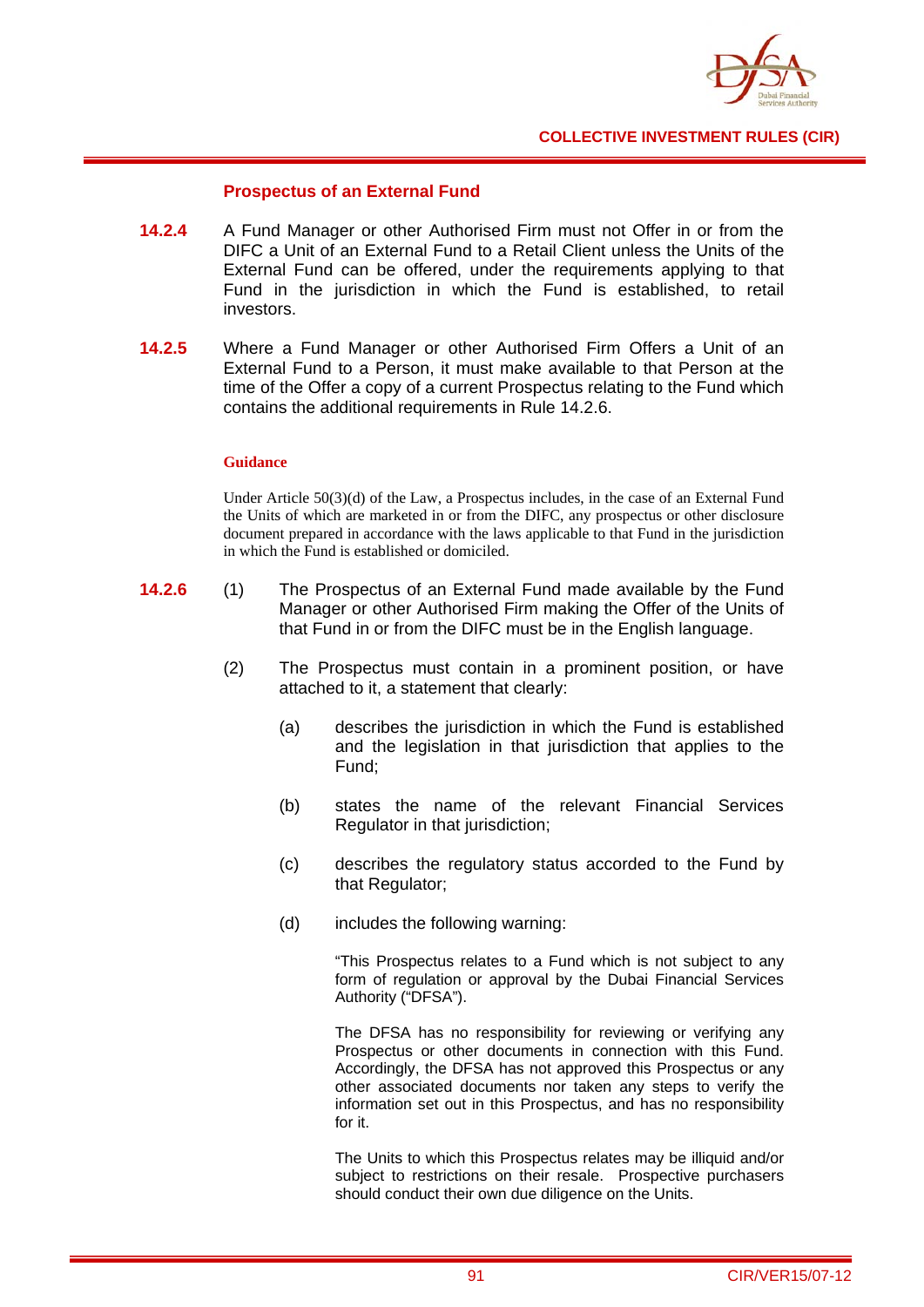

If you do not understand the contents of this document you should consult an authorised financial adviser.";

and

- (e) if the Offer is not directed to Retail Clients, includes a prominent statement to that effect to be incorporated within the warning in (d).
- **14.2.7** A Fund manager or other Authorised Firm which makes an Offer of a Unit of an External Fund in or from the DIFC must maintain at its place of business or other designated location in the DIFC copies of the relevant Prospectus for inspection by Clients and by the DFSA during normal business hours.

### **Guidance**

In relation to Rule 14.2.7, copies of the Prospectus may be stored electronically so long as Clients and the DFSA have ready and immediate access.

## **14.3 Prospectus content**

## **Public Fund Prospectus**

- **14.3.1** Without limiting the generality of the Prospectus disclosure required under Article 52 of the Law, the Fund Manager must, in the case of a Public Fund, include in the Prospectus of the Fund:
	- (a) the information in App 5;
	- (b) if it is a specialist class of a Public Fund, any information as is relevant to that specialist class of Fund as set out in section 14.4; and
	- (c) the mandatory statement required under Rule 14.3.4.

### **Short Form Prospectus of a Private Fund**

- **14.3.2** Without limiting the generality of the Prospectus disclosure required under Article 52 of the Law, the Fund Manager must, in the case of a Private Fund, include in the Prospectus of the Fund:
	- (a) the information in Rule 14.3.5;
	- (b) if it is a specialist class of a Private Fund, any information that is relevant to that specialist class of Fund as set out in section 14.4; and
	- (c) the mandatory statement required under Rule 14.3.4.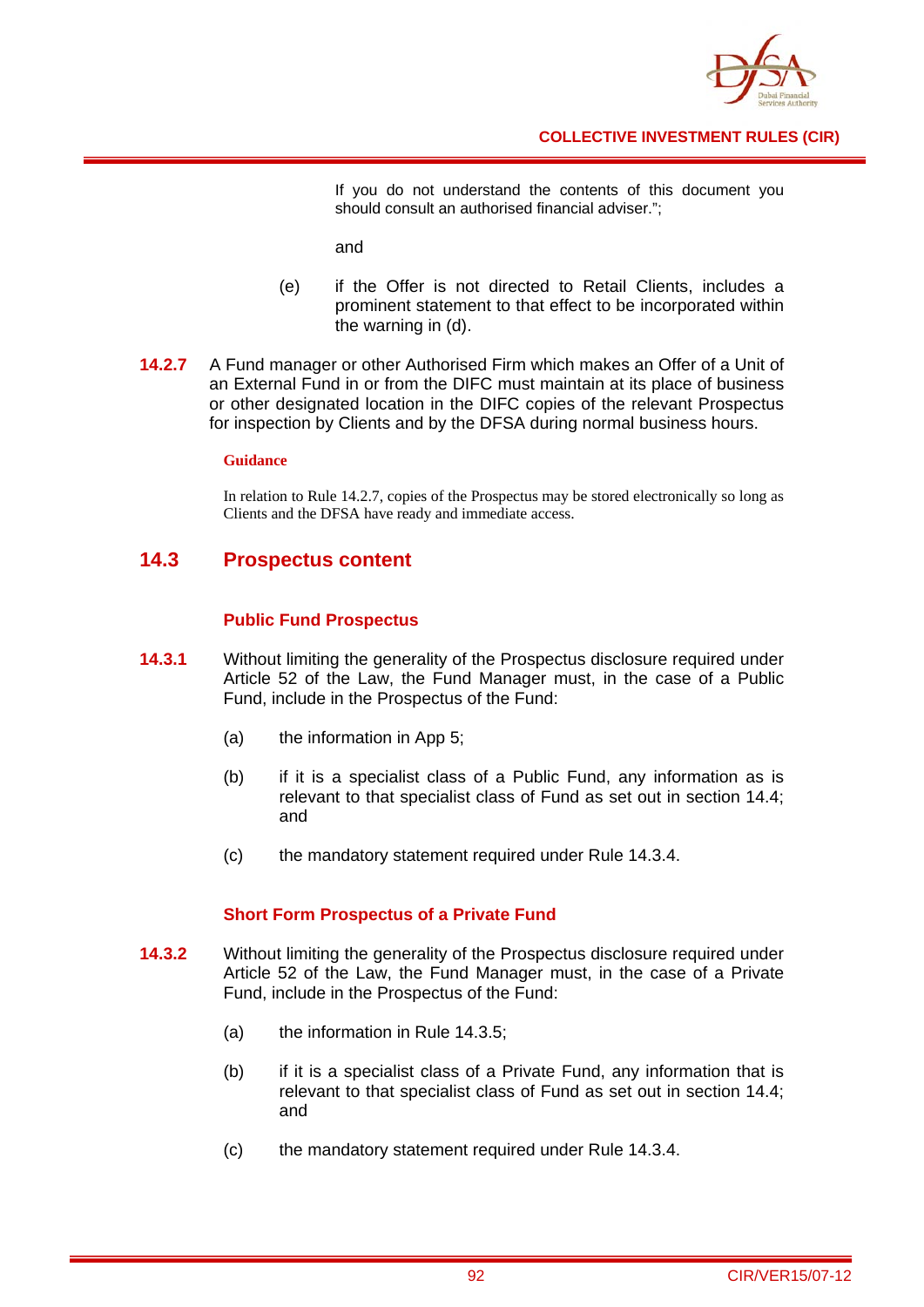

## **14.3.3 Information Memorandum of an Exempt Fund**

#### **Guidance**

- 1. Under Article 50(3)(b) of the Law, an Information Memorandum of an Exempt Fund is a Prospectus for the purposes of the Law and the Rules unless otherwise provided. In limited circumstances, the Rules prescribe additional disclosure to be included in a Prospectus of an Exempt Fund (for example Rule 13.6.3 where an Exempt Fund appoints a prime broker with certain additional powers).
- 2. There is no detailed prescribed disclosure content for the Information Memorandum of an Exempt Fund. However, as an Information Memorandum is a Prospectus, it is subject to the disclosure obligation in Article 50(2) of the Law. As a result, a Fund Manager of an Exempt Fund must include all the information which Professional Clients to whom it intends to Offer Units of the Exempt Fund would reasonably require and expect to find in such a Prospectus. This is to enable such Clients to make an informed decision relating to investing in the Fund.

## **Mandatory statement**

**14.3.4** (1) A Fund Manager other than that of an Exempt Fund must include in the Fund's Prospectus, with appropriate adjustments to indicate whether it is a Prospectus, Short Form Prospectus or Information Memorandum as is relevant, the following statement displayed prominently on its front page:

> "This Prospectus relates to a DIFC Fund in accordance with the Collective Investment Law [2010] and Rules of the Dubai Financial Services Authority ("DFSA").

> The DFSA has no responsibility for reviewing or verifying any Prospectus or other documents in connection with this Domestic Fund. Accordingly, the DFSA has not approved this Prospectus or any other associated documents nor taken any steps to verify the information set out in this Prospectus, and has no responsibility for it.

> The Units to which this Prospectus relates may be illiquid and/or subject to restrictions on their resale. Prospective purchasers of the Units offered should conduct their own due diligence on the Units.

> If you do not understand the contents of this document you should consult an authorised financial adviser."

(2) If the Fund is a Private Fund, the Fund Manager must ensure that the statement referred to in (1) includes the following statement:

> "This Short Form Prospectus is intended for distribution only to Professional Clients as specified in those Rules and must not, therefore, be delivered to, or relied on by, a Retail Client."

(3) If the Fund is an Exempt Fund, the Fund Manager must ensure that the statement referred to in (1) includes the following statement: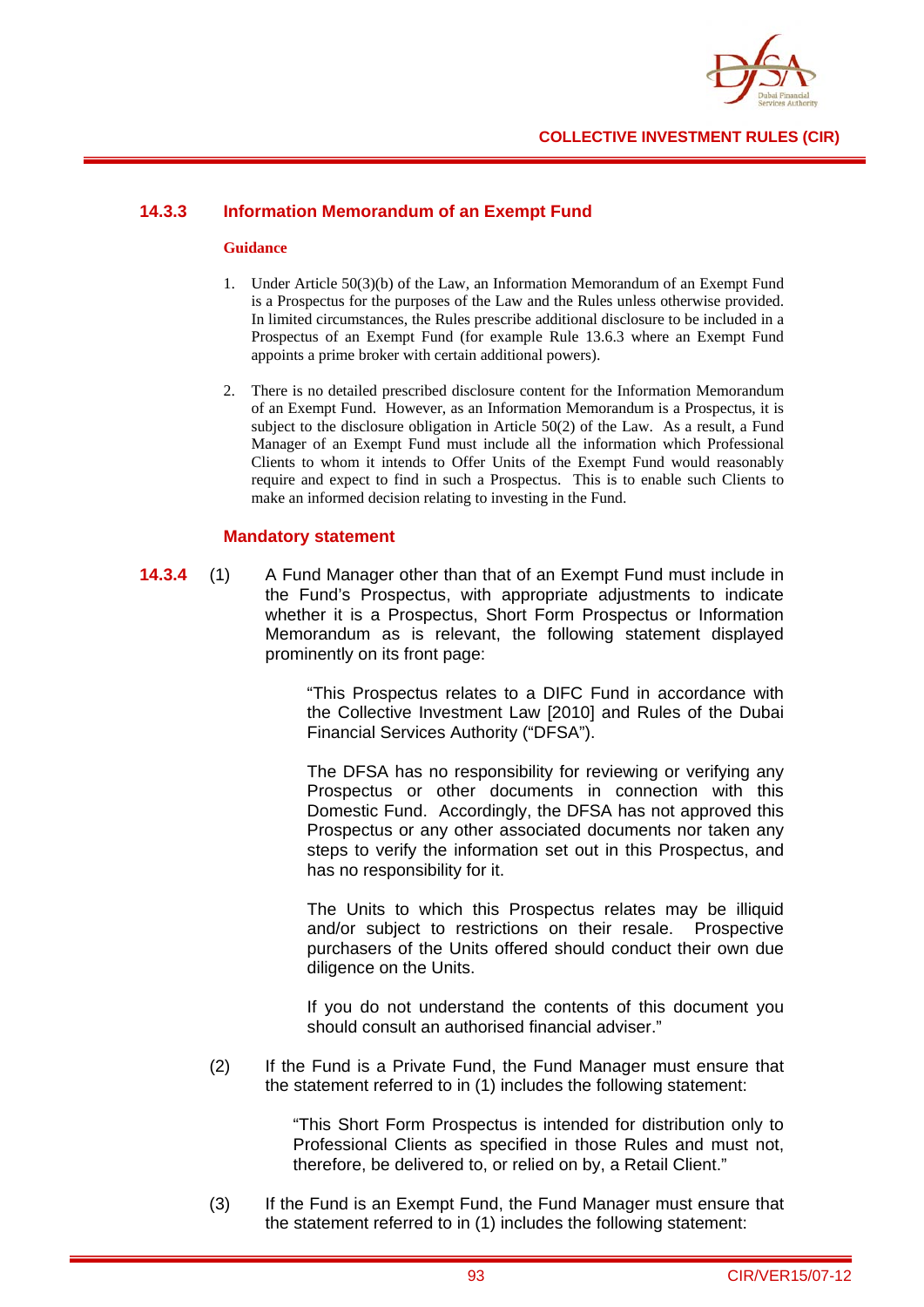

"This Information Memorandum is intended for only Professional Clients who can make a minimum subscription of US\$50,000 as specified in those Rules and must not, therefore, be delivered to, or relied on by, a Retail Client or a Professional Client not able to make that minimum subscription."

## **Content of a Short Form Prospectus**

- **14.3.5** A Short Form Prospectus must contain the following information:
	- (a) the name of the Private Fund;
	- (b) particulars of the Fund Manager and, if applicable the Trustee and its regulatory status;
	- (c) details of the Eligible Custodian, any independent investment committee or other similar arrangements in respect of the Fund;
	- (d) a detailed description of the Fund, its investment objectives and policy, and the nature of its investments;
	- (e) particular risks to a prospective Unitholder associated with the type of Fund and its investments;
	- (f) particulars of management of the Fund and other service providers including:
		- (i) the name of any Service Provider;
		- (ii) which Financial Services Regulator regulates that Person; and
		- (iii) details of the arrangements;
	- (g) any applicable charges and the basis upon which such charges will be calculated;
	- (h) details of dealing and redemption or other exit arrangements and any costs to the Unitholders as a result thereof;
	- (i) details of investment and borrowing powers and, if the Fund is permitted by its Constitution and the Rules to borrow money in excess of 200% of the net asset value of the Fund, full details of the manner in which the risk posed by such borrowing is to be managed;
	- (j) a statement that this document is the Prospectus of the Private Fund valid as at a particular date which shall be the date of the Prospectus;
	- (k) a statement that no Units will be issued on the basis of the Prospectus after the expiry date specified in the Prospectus; and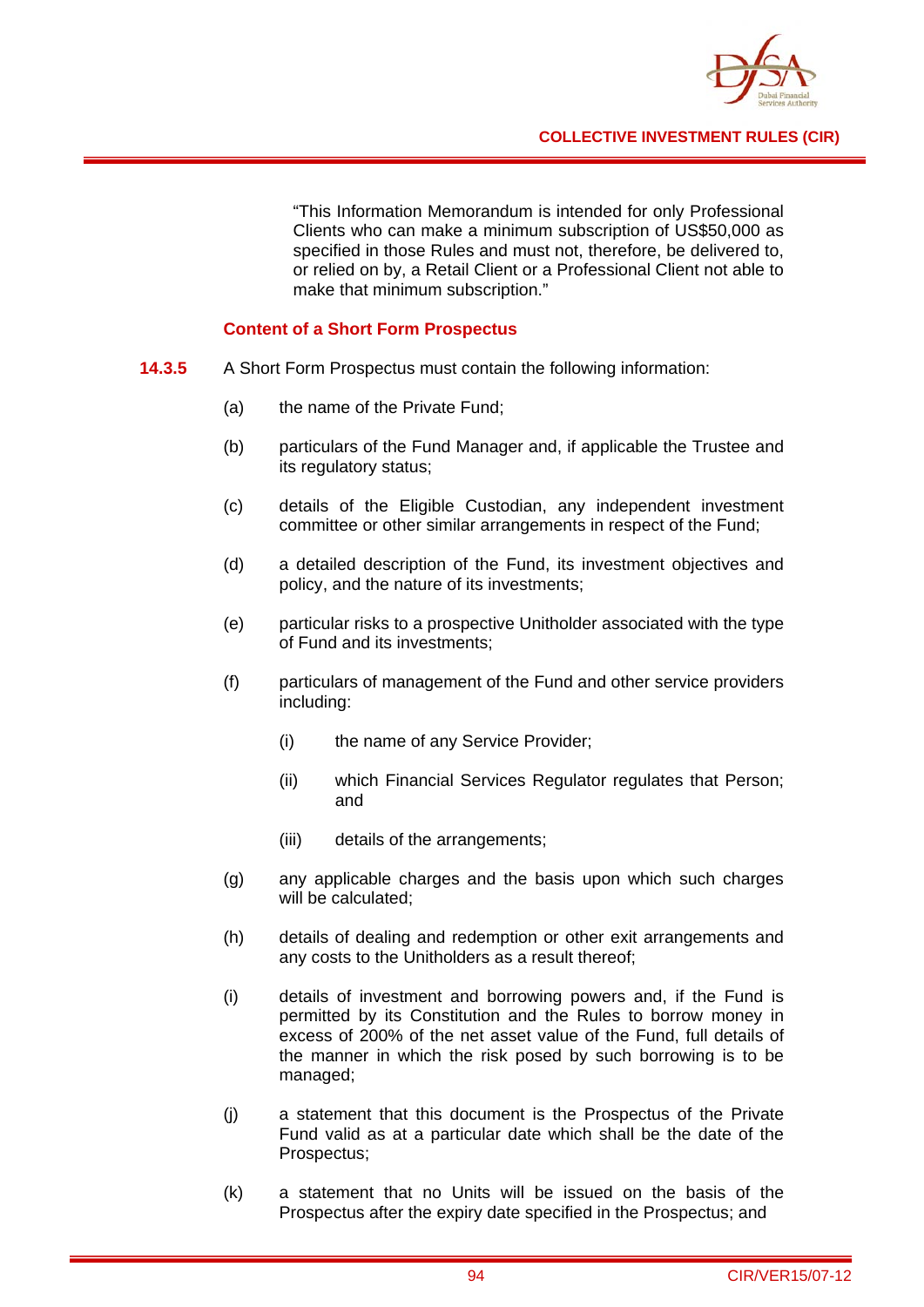

(l) if the Fund is an Umbrella Fund, information relating to its Sub-Funds and any costs or restrictions relating to switching between Sub-Funds.

# **14.4 Additional Prospectus disclosure for specialist Funds**

## **Prospectus of a Feeder Fund**

- **14.4.1** A Fund Manager of a Feeder Fund must ensure that the Fund's Prospectus discloses:
	- (a) a prominent risk warning to alert prospective Unitholders to the fact that they will be subject to higher fees arising from the layered investment structure;
	- (b) the fees arising at the level of:
		- (i) the Feeder Fund itself;
		- (ii) if applicable, the Master Fund of the Feeder Fund; and
		- (iii) if applicable, any underlying Funds into which the Master Fund invests, to the extent known.

## **Prospectus of a Property Fund**

- **14.4.2** A Fund Manager of a Property Fund must ensure that the following information is disclosed in the Fund's Prospectus:
	- (a) the nature of the commitment which prospective Unitholders will enter into;
	- (b) the risks involved in this type of Fund;
	- (c) the prominent risk warning which makes reference to circumstances in property markets which can cause difficulties in meeting redemptions;
	- (d) details of the Property Fund's appointed Valuer under Rule 13.4.18(1);
	- (e) in a prominent position in the Prospectus, the redemption procedures;
	- (f) the dividend or income distribution policy;
	- (g) the insurance arrangement for the Fund;
	- (h) a statement with respect to any material policy regarding real property activities;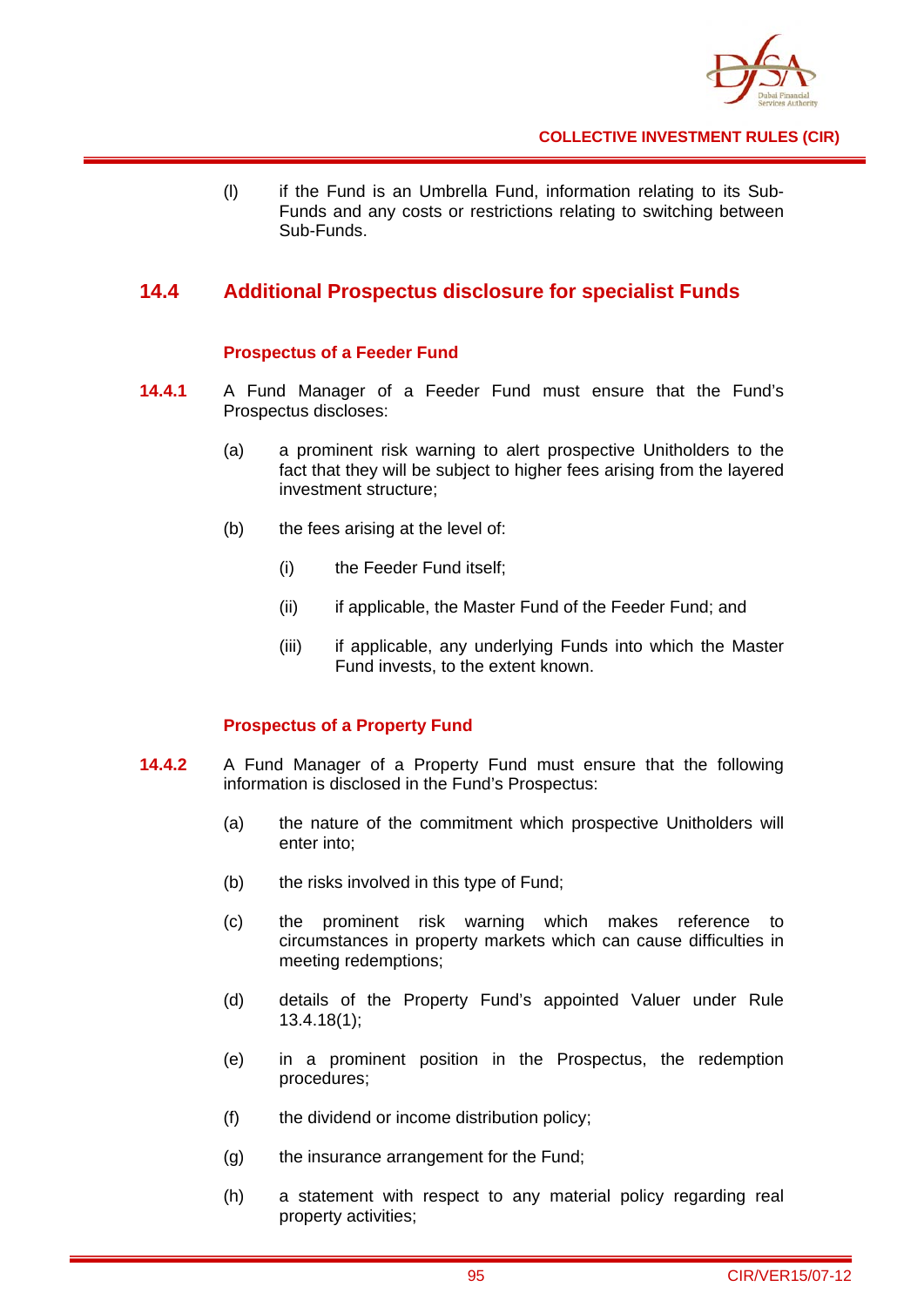

- (i) details of transactions or agreements entered into with Affected Persons;
- (j) full particulars of the nature and extent of the interest, if any, of Affected Persons, in the property owned or proposed to be acquired by the Fund;
- (k) details of significant holders and the number of units held and deemed to be held by each of them;
- (l) details of principal taxes levied on the Fund's income and capital, including tax, if any, deducted on distribution to Unitholders;
- (m) a statement to explain the standards according to which the property valuations are conducted; and
- (n) if applicable, the Fund is a REIT and whether the investment vehicle is an Investment Company or an Investment Trust.
- **14.4.3** A Fund Manager of a Property Fund must also disclose in the Fund's Prospectus, in addition to the standard disclosure requirements, in respect of investment limits, the following information:
	- (a) what percentage of the Property Fund's net assets may consist of property related assets which are not traded in or dealt on markets provided for in the Constitution;
	- (b) unless the Constitution and the Prospectus state that the Fund invests in a single property, the maximum percentage of the Fund's net assets which may be invested in any single property or, if applicable, the conditions under which the Fund may derogate from this restriction;
	- (c) the maximum percentage of the Property Fund's net assets which may be invested in properties which are vacant, in the process of development or requiring development; and
	- (d) the maximum percentage of the Property Fund's net assets which may be invested in properties which are subject to a mortgage; and
	- (e) If it is a Private Fund, that borrowing may not exceed 100% of the value of the net assets of the Property Fund, which may be generally secured on the properties of the Fund.
- **14.4.4** Without limiting any other disclosure obligations of the Fund Manager under these Rules, a Fund Manager of a Property Fund which is a Public Fund that invests in a single property must prominently disclose in the Prospectus of the Fund:
	- (a) that the Fund invests in a single property;
	- (b) details relating to the single property such as whether the property comprises individual properties or buildings, whether there are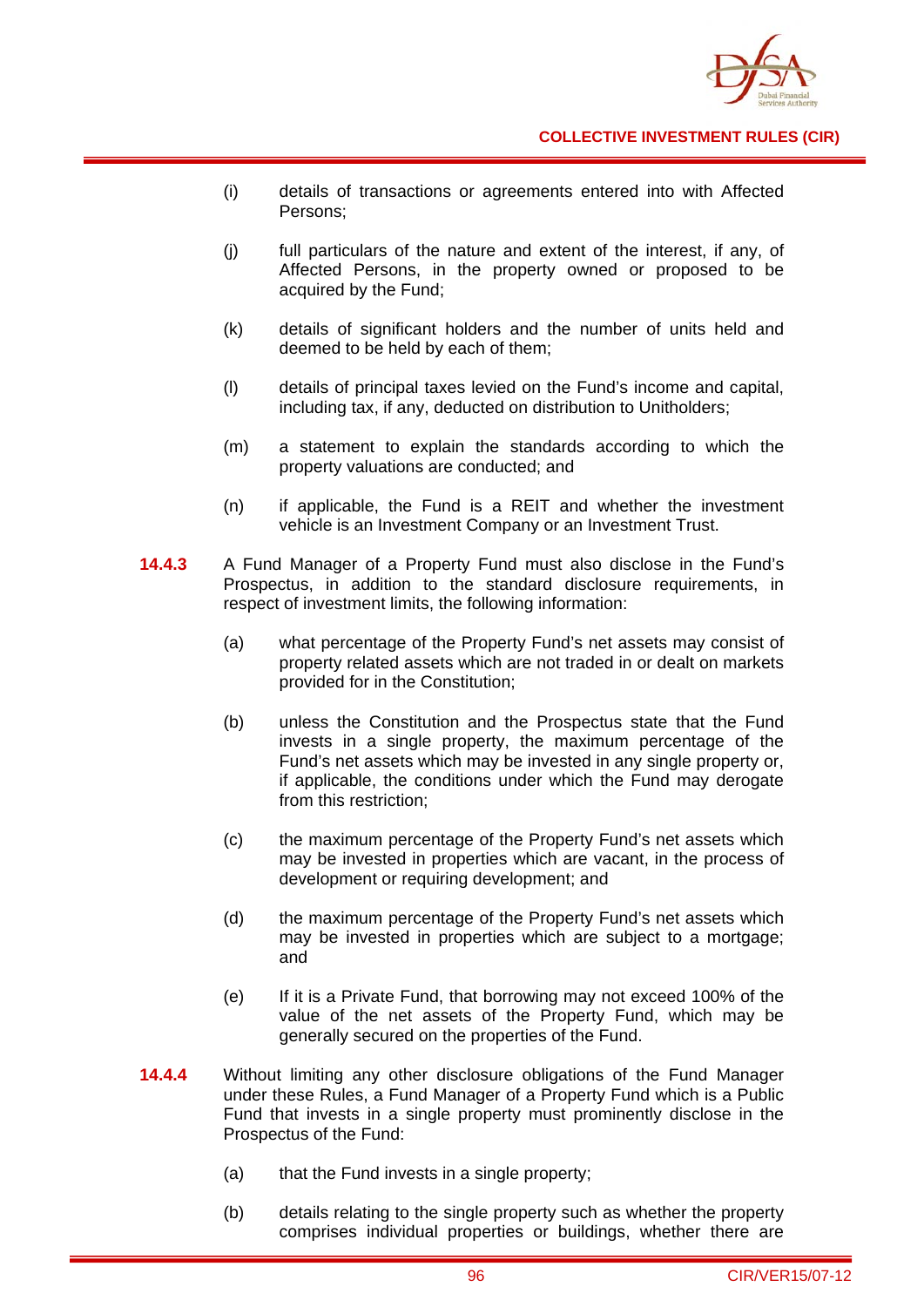

different types of uses of or businesses conducted in the property, and proportions of anticipated income to be derived from the types of uses or occupants of the property; and

(c) any risks associated with the investment in the single property, including risks arising from or affecting income to be derived from the uses or occupants of the property.

### **Guidance**

A Fund may be considered to invest in a single property if the Fund Property (apart from cash or other assets held for management purposes) comprises a single building (or a single building with ancillary or adjacent buildings) managed by or on behalf of the Operator of the Fund as a single enterprise.

## **Prospectus for a Private Equity Fund**

- **14.4.5** If a Fund is a Private Equity Fund, the Fund Manager must provide the following in the Fund's Prospectus:
	- (a) a description of the arrangements in place for the safekeeping of monies raised from Unitholders but not yet invested in the proposed undertaking or venture; and
	- (b) a description of the exit arrangements for Unitholders.

### **Prospectus for a Hedge Fund**

**14.4.6** A Fund Manager of a Hedge Fund must prominently disclose to prospective Unitholders in the Prospectus and any other financial promotions relating to the Fund, the following Mandatory Hedge Fund Disclosure Statement:

> "When considering investment in a Hedge Fund you should consider the fact that some Hedge Fund products use leverage and other speculative investment practices that may increase the risk of investment loss, can be illiquid, may involve complex tax structures, often charge high fees, and in many cases the underlying investments are not transparent and are known only to the Hedge Fund Investment Manager.

> Returns from Hedge Funds can be volatile and you may lose all or part of your investment. With respect to single manager products the manager has total trading authority and this could mean a lack of diversification and higher risk. The Hedge Fund may be subject to substantial expenses that are generally offset by trading profits and other income. A portion of those fees is paid to the Hedge Fund Manager."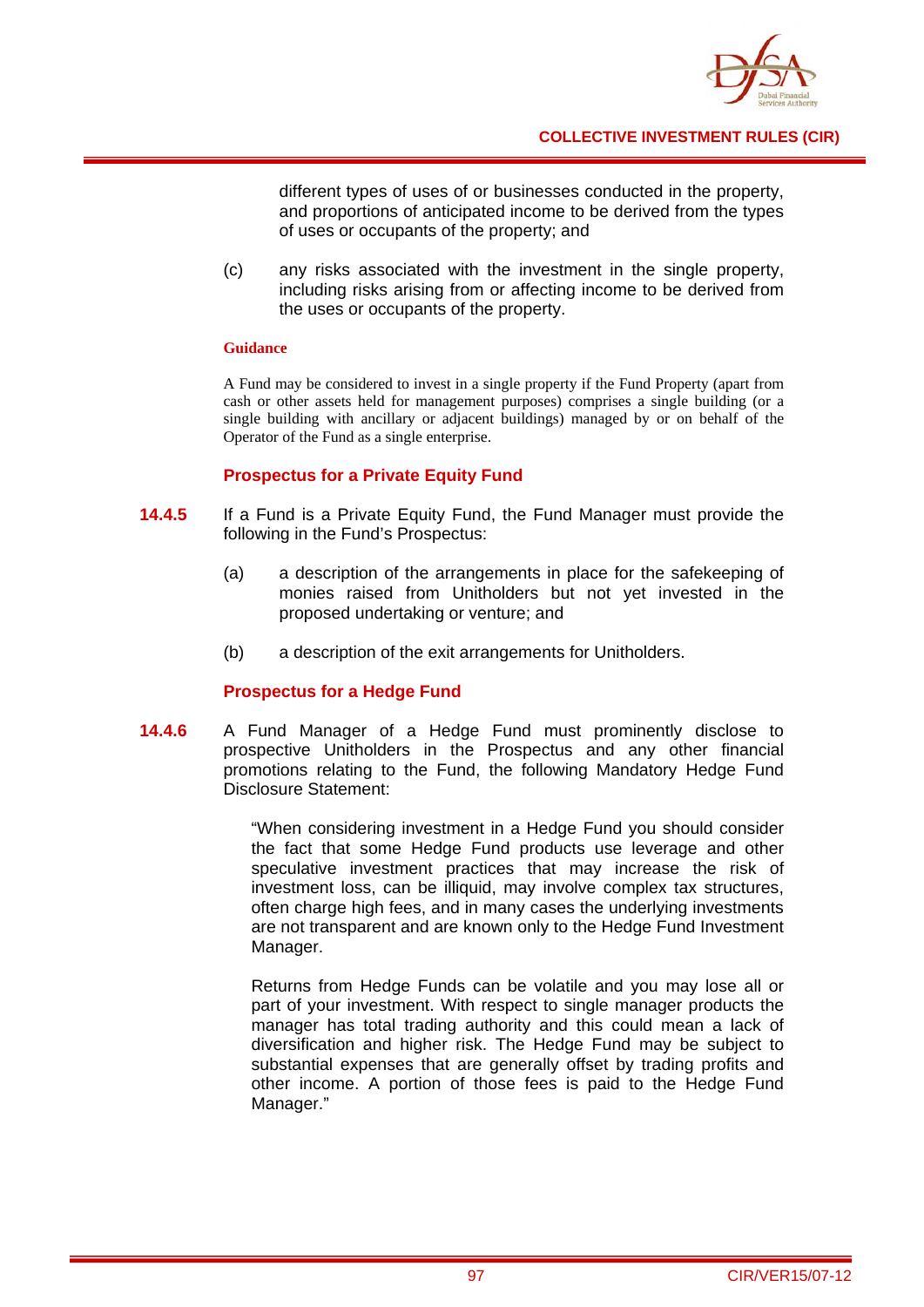

## **14.5 Obligation relating to making a Prospectus available**

- **14.5.1** (1) A Fund Manager of a Domestic Fund must make the Fund's most recent Prospectus available free of charge to any Unitholder and to any Person who is eligible to invest in the Fund when making an Offer to issue or sell a Unit of the Fund to such a Person, and, in any case, must not enter into a Transaction relating to the issue or sale of a Unit of the Fund with a Person unless that Transaction results from an Excluded Offer as defined in section 4.1 of this module.
	- (2) A Fund Manager of a Domestic Fund which is a Private Fund or an Exempt Fund must not, and must not cause any other Person to, make an Offer of Units of such a Fund in a manner that would result in a breach of the requirements in Article 16(3) or (4) of the Law as is applicable to that Fund.

### **Guidance**

- 1. Section 4.1 of this module contains the definitions of Excluded Offers, such as Execution-only Transactions and Transactions with market Counterparties.
- 2. A Fund Manager should note the requirements in Article 50(1) of the Law. Accordingly, a Prospectus drawn up pursuant to Rule 14.1.3 should be made available to prospective Unitholders for as long as the Offer is open and once the Offer is closed, the Fund Manager's obligation to make the Prospectus available would cease.
- 3. Articles 16(3) and (4) of the Law sets out the criteria for Private Funds and Exempt Funds. In particular, these articles require that Units in a Private Fund or Exempt Fund may only be Offered for issue or sale by means of a Private Placement with Professional Clients, and in a manner which does not result in the Fund having more than 100 Unitholders, as is applicable.
- **14.5.2** (1) Where an Authorised Firm Offers a Unit of a Domestic Fund to a Person it must make available to that Person a copy of the most recent Prospectus at the time of the Offer or before effecting the Transaction in relation to the Units, unless that Transaction results from an Excluded Offer as defined in section 4.1 of this module.
	- (2) An Authorised Firm must not make an Offer of Units of a Private Fund or an Exempt Fund in a manner that would result in a breach of the requirements in Articles 16(3) or (4) of the Law as is applicable to that Fund.
- **14.5.3** A Fund Manager and an Authorised Firm making an Offer of a Unit of a Fund meet the requirement in Rule 14.5.1(1) or Rule 14.5.2(1) as is relevant by:
	- (a) maintaining at its place of business in the DIFC copies of the relevant Prospectus for inspection by Clients and by the DFSA during normal business hours; or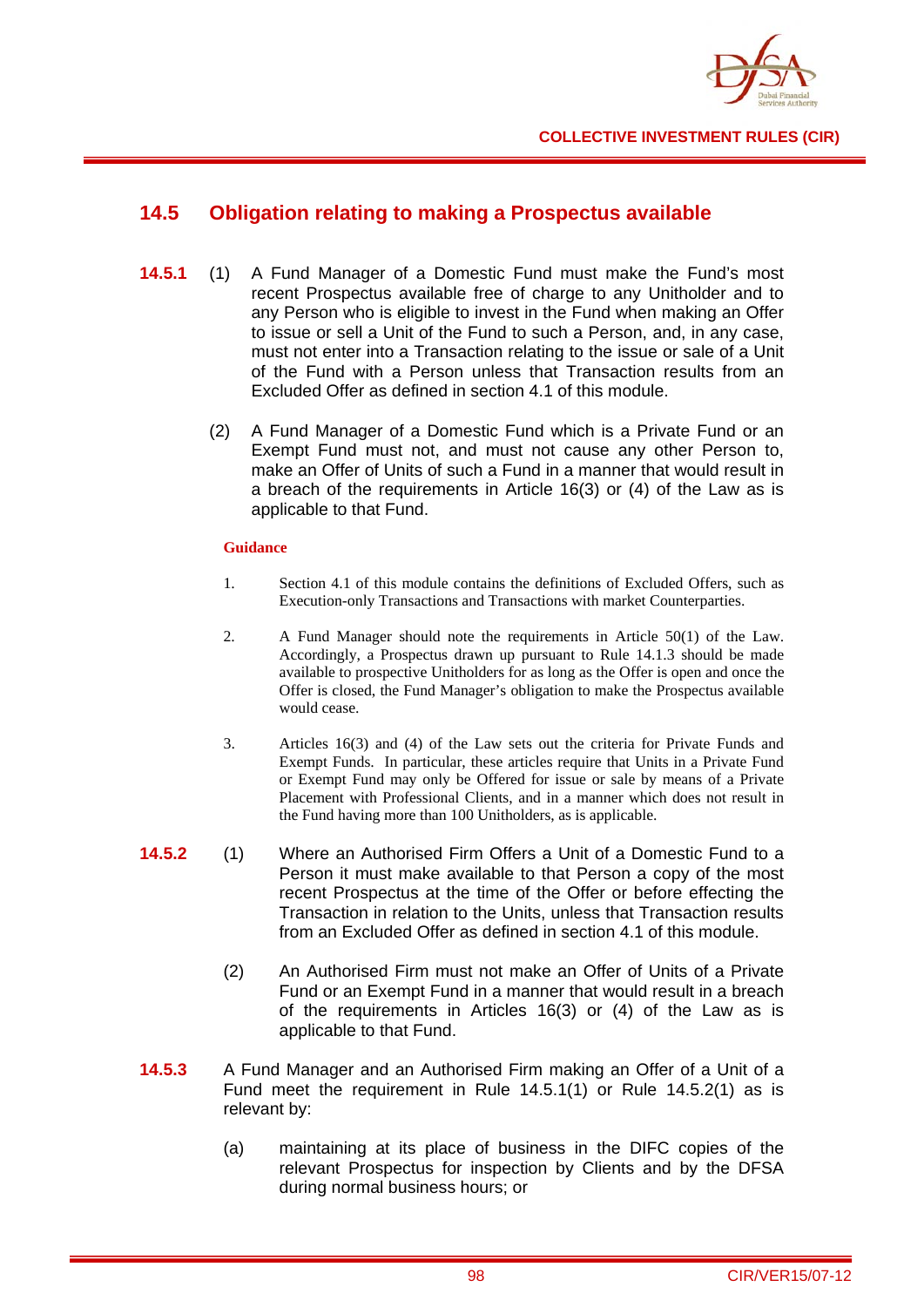

(b) being able to advise readily of a location in the DIFC where copies of the Prospectus are available.

### **Guidance**

Copies of the Prospectus may be stored electronically so long as Clients and the DFSA have ready and immediate access.

# **14.6 Responsibility for Prospectus**

## **Prescribed persons**

- **14.6.1** (1) For the purposes of Article 58(1) of the Law, the following Persons are prescribed as being responsible for a Prospectus:
	- (a) the Fund Manager;
	- (b) where the Fund is a Body Corporate, each Person who is a Director of that Body Corporate at the time when the Prospectus is filed;
	- (c) where the Fund is an Investment Undertaking, each Person who is authorised to be named, and is named, in the Prospectus as a Director, General Partner or member of the Governing Body or as having agreed to become such a Person of that Fund either immediately or at a future time;
	- (d) each Person who accepts, and is stated in the Prospectus as accepting, responsibility for, or for any part of, the Prospectus;
	- (e) each Person who is deemed to accept responsibility for any part of a Prospectus under these Rules; and
	- (f) each Person not falling within any of the foregoing paragraphs who has authorised the contents of, or of any part of, the Prospectus.
	- (2) A Person who has accepted responsibility for, or authorised, only part of the contents of any Prospectus, is responsible only for that part and only if it is included in, or substantially in, the form and context to which he has agreed.
	- (3) Nothing in (1) makes a Person responsible for any part of a Prospectus by reason only of giving advice as to its contents in a professional capacity to a Person specified in (1)(a) to (f).

## **Exceptions from liability**

**14.6.2** The circumstances set out in the Rules in this section are prescribed for the purposes of Article 58(2) of the Law.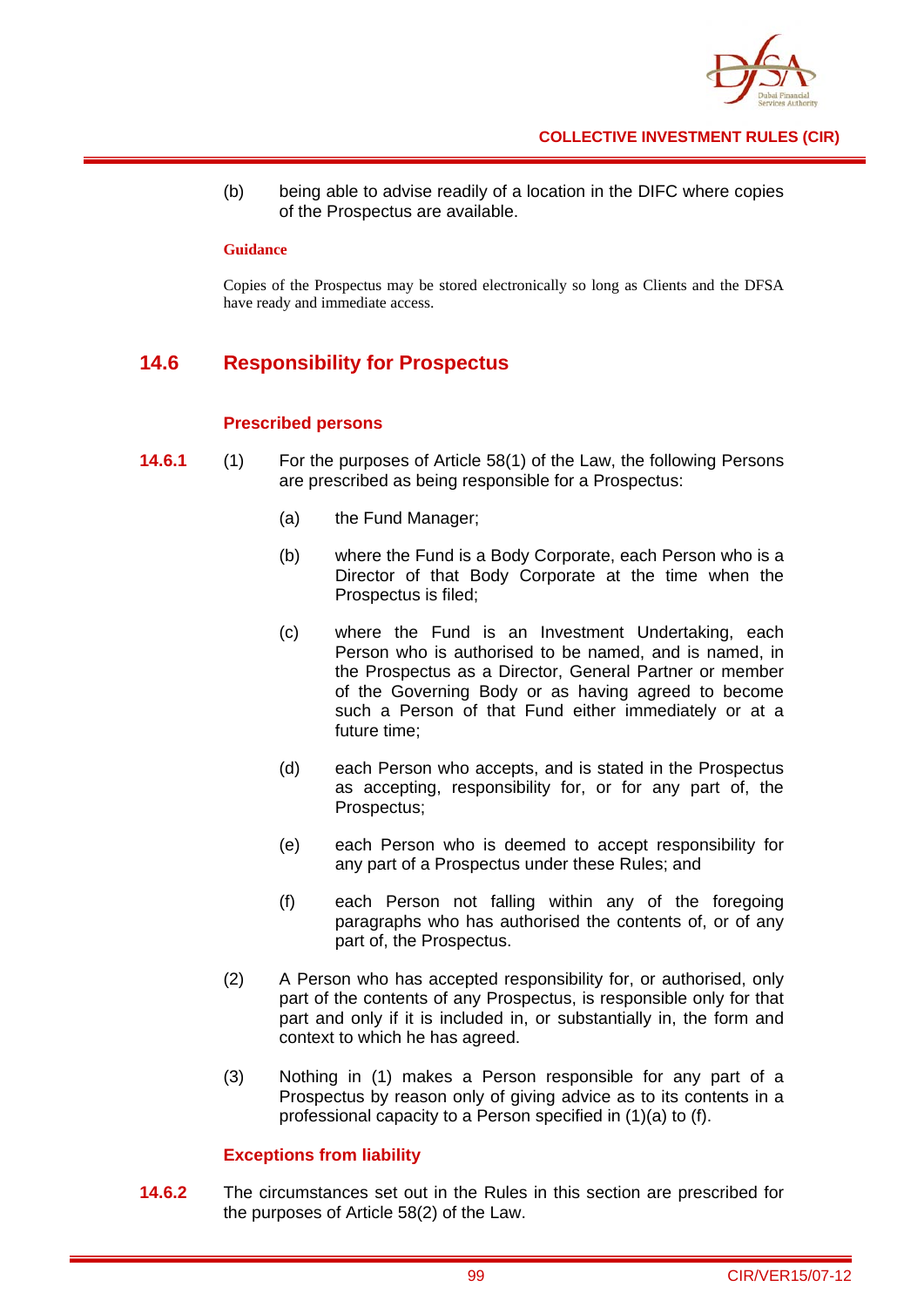

- **14.6.3** (1) A Person, with the exception of the Fund Manager, will not incur any liability under Article 58(1) of the Law for any loss in respect of Units caused by any such statement or omission if, at the time when the Prospectus was filed for registration or the notification to the DFSA, pursuant to Articles 28 or 34 as is relevant, was made or given he believed on reasonable grounds, having made any enquiries as were reasonable, that the statement was true and not misleading or that the matter whose omission caused the loss was properly omitted and:
	- (a) he continued in that belief until the time when the Units were acquired;
	- (b) they were acquired before it was reasonably practicable to bring a correction to the attention of Persons likely to acquire the Units in question;
	- (c) before the Units were acquired he had taken all such steps as it was reasonable for him to have taken to ensure that a correction was promptly brought to the attention of Persons likely to acquire the Units in question; or
	- (d) the Units were acquired after such a lapse of time that he ought in the circumstances to be reasonably excused.
	- (2) A Person will not incur any liability under Article 58(1) of the Law for any loss in respect of Units caused by a statement purporting to be made by or on the authority of another Person as an expert which is, and is stated to be, included in the Prospectus with that other Person's consent at the time when the Prospectus was filed for registration or the notification to the DFSA pursuant to Article 56 was given, if he believed on reasonable grounds that the other Person was competent to make or authorise the statement and had consented to its inclusion in the form and context in which it was included and:
		- (a) he continued in that belief until the time when the Units were acquired;
		- (b) they were acquired before it was reasonably practicable to bring the fact that the expert was not competent or had not consented to the attention of Persons likely to acquire the Units in question;
		- (c) before the Units were acquired he had taken all such steps as it was reasonable for him to have taken to secure that that fact was promptly brought to the attention of Persons likely to acquire the Units in question; or
		- (d) the Units were acquired after such a lapse of time that, in the circumstances, he ought reasonably to be excused.
	- (3) Without prejudice to (1) and (2), a Person will not incur any liability under Article 58(1) of the Law for any loss in respect of any Units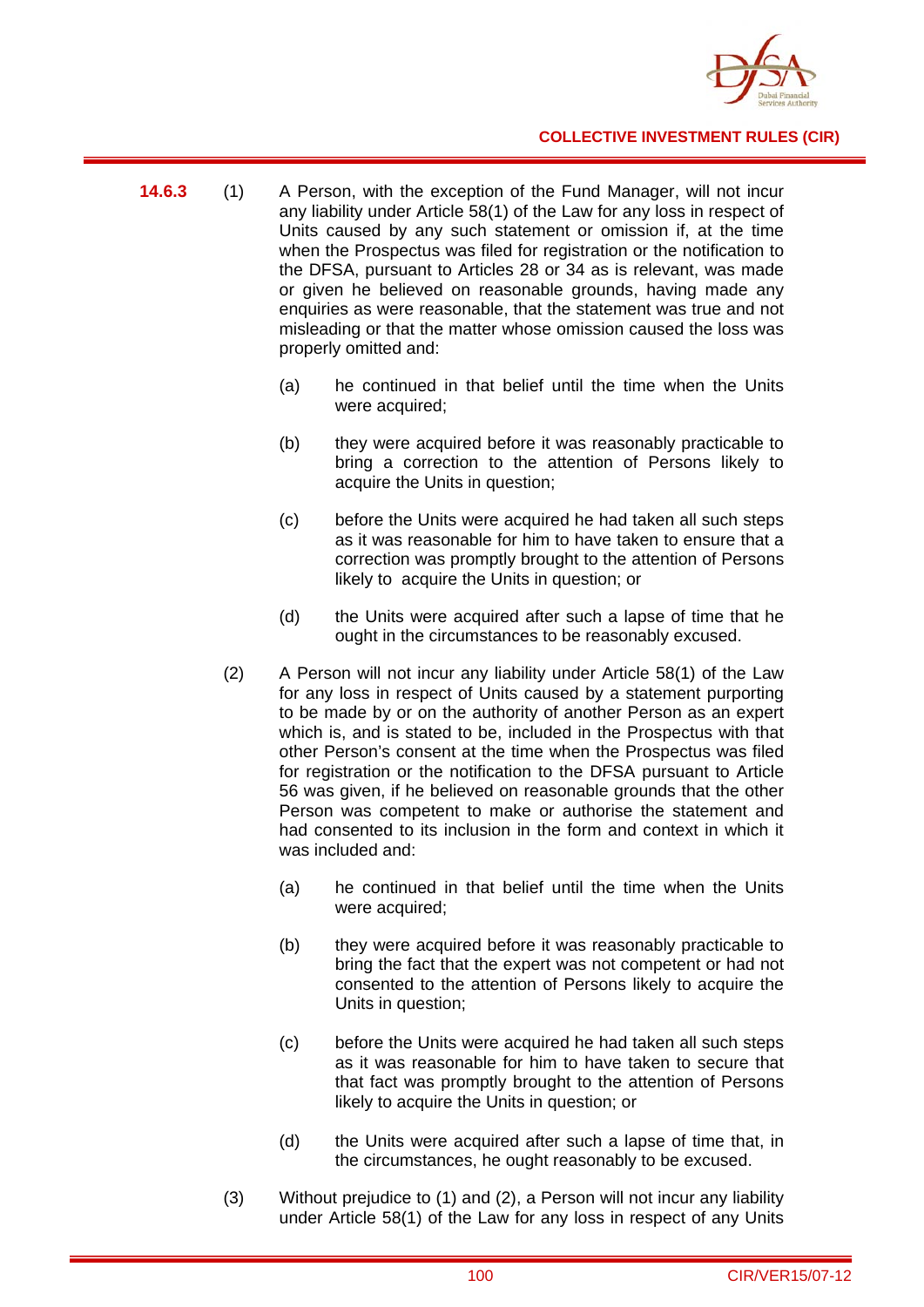

caused by any such statement or omission as is there mentioned if:

- (a) before the Units were acquired a correction or, where the statement was such as is mentioned in (2), the fact that the expert was not competent or had not consented had been published in a manner calculated to bring it to the attention of Persons likely to acquire the Units in question; or
- (b) he took all such steps as it was reasonable for him to take to secure such publication and believed on reasonable grounds that such publication had taken place before the Units were acquired.
- (4) A Person will not incur any liability under Article 58(1) of the Law for any loss resulting from a statement made by an official Person or contained in a public official document which is included in the Prospectus if the statement is accurately and fairly reproduced.
- (5) A Person will not incur any liability under Article 58(1) of the Law if the Person suffering the loss acquired the Units in question with knowledge:
	- (a) that the statement was false or misleading;
	- (b) of the omitted matter or of the change; or
	- (c) of the new matter or inaccuracy.

## **Experts**

- **14.6.4** For the purposes of Article 58 of the Law, an expert is prescribed as a Person accepting responsibility for any statement or report reproduced (in whole or in part) in a Prospectus with that Person's written consent.
- **14.6.5** A Fund Manager must:
	- (a) keep a record of any consent received under Rule 14.5.4; and
	- (b) include a statement in the Prospectus that the expert has consented to the reproduction of his statement or report.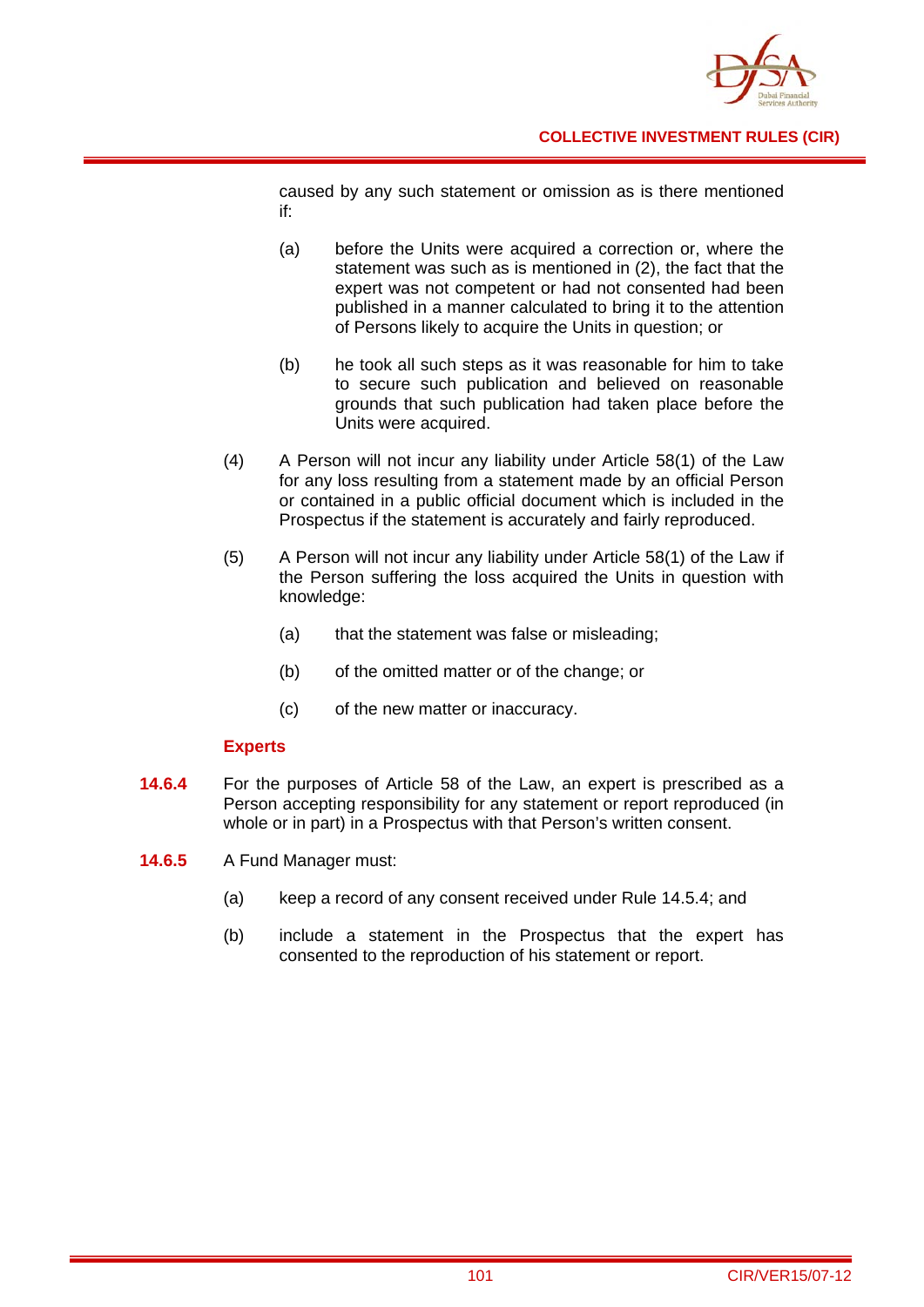

# **15 MARKETING OF FOREIGN FUNDS**

# **15.1 Access to Foreign Funds and availability of Prospectus**

### **Guidance**

- 1. Rules 4.1.3 and 4.1.4 exclude from being treated as Offers any Transactions undertaken by an Authorised Firm where such Transactions are Execution-only Transactions, or Transactions for the purposes of managing a Discretionary Portfolio for a Client, or for the purposes of redeeming a Unit of a Fund for a Client. Similarly, an offer made by an Authorised Firm to a Market Counterparty is also excluded from being an Offer. As a result, such excluded Transactions and offers do not attract the marketing prohibition in Article 50 of the Law and the requirements in both the Law and this module relating to the marketing of Units.
- 2. Article 54(1) of the Law prohibits the Offer of Units of a Foreign Fund unless one of three specified criteria in that Article are met, i.e.
	- a. the Foreign Fund meets either:
		- i. the criteria for a Designated Fund in a Recognised Jurisdiction; or
		- ii. other criteria prescribed in the Rules;
	- b. the Authorised Firm has a reasonable basis for recommending the Unit of the Foreign Fund as suitable for the particular Client to whom the Offer is made; or
	- c. the Foreign Fund, had it been a Domestic Fund, would meet the Exempt Fund criteria in Article 16(4) of this Law and the Offer is made in a manner that does not breach the requirements in that Article.
- 3. Under Article 54(2) of the Law, the DFSA has the power to prescribe any additional criteria, requirements or conditions that apply to the Offer of Units of a Foreign Fund, including disclosure that must be included in a Prospectus and the legal form and structure of the Fund such as being open-ended or closed ended or listed or not. This section contains additional criteria and requirements prescribed pursuant to Article 54(2) of the Law.

## **Clients to whom Offers of Units of Foreign Funds can be made**

**15.1.1** An Authorised Firm must not, in or from the DIFC, Offer a Unit of a Foreign Fund to a Retail Client unless the Units of the Foreign Fund can be offered, under the home jurisdiction regulation applying to that Fund, to retail investors.

## **Prospectus disclosure relating to Foreign Funds**

**15.1.2** Where an Authorised Firm Offers a Unit of a Foreign Fund to a Person, it must make available to that Person a copy of a current Prospectus relating to the Fund which complies with the additional requirements in Rule 15.1.3 at the time of the Offer.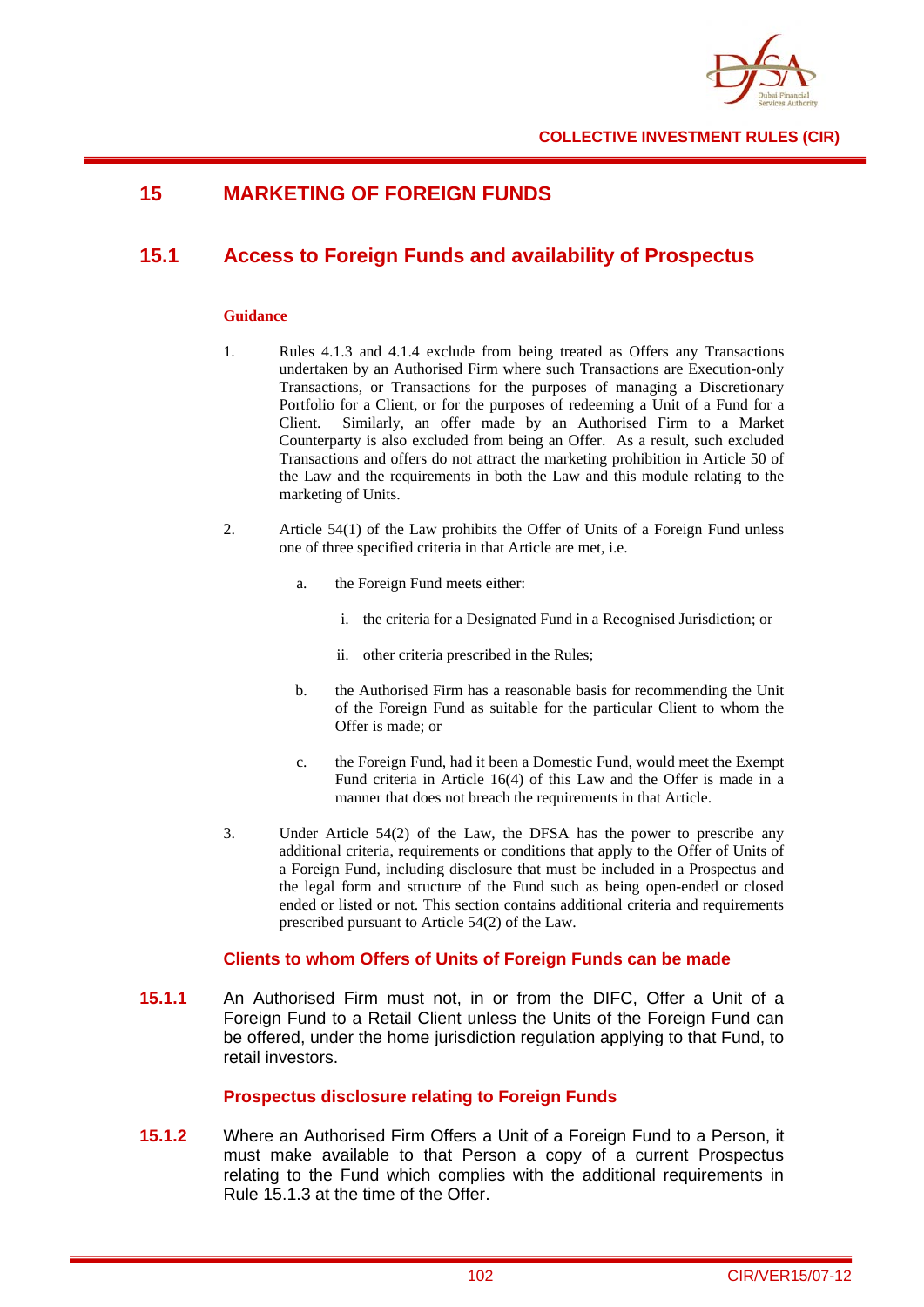

#### **Guidance**

Under Article  $50(3)(d)$  of the Law, a Prospectus includes, in the case of a Foreign Fund the Units of which are marketed in or from the DIFC, any prospectus or other disclosure document prepared in accordance with the laws applicable to that Foreign Fund.

- **15.1.3** (1) The Prospectus of a Foreign Fund made available by an Authorised Firm must be in the English language.
	- (2) The Prospectus must contain in a prominent position, or have attached to it, a statement that clearly:
		- (a) describes the foreign jurisdiction and the legislation in that jurisdiction that applies to the Fund:
		- (b) states the name of the relevant Financial Services Regulator in that jurisdiction;
		- (c) describes the regulatory status accorded to the Fund by that Regulator;
		- (d) includes the following warning:

"This Prospectus relates to a Fund which is not subject to any form of regulation or approval by the Dubai Financial Services Authority ("DFSA").

The DFSA has no responsibility for reviewing or verifying any Prospectus or other documents in connection with this Fund. Accordingly, the DFSA has not approved this Prospectus or any other associated documents nor taken any steps to verify the information set out in this Prospectus, and has no responsibility for it.

The Units to which this Prospectus relates may be illiquid and/or subject to restrictions on their resale. Prospective purchasers should conduct their own due diligence on the Units.

If you do not understand the contents of this document you should consult an authorised financial adviser.";

and

- (e) if the Offer is not directed to Retail Clients, includes a prominent statement to that effect to be incorporated within the warning in (d).
- **15.1.4** An Authorised Firm which makes an Offer of a Unit of a Foreign Fund must maintain at its place of business or other designated location in the DIFC copies of the relevant Prospectus for inspection by Clients and by the DFSA during normal business hours.

### **Guidance**

In relation to Rule 15.1.4, copies of the Prospectus may be stored electronically so long as Clients and the DFSA have ready and immediate access.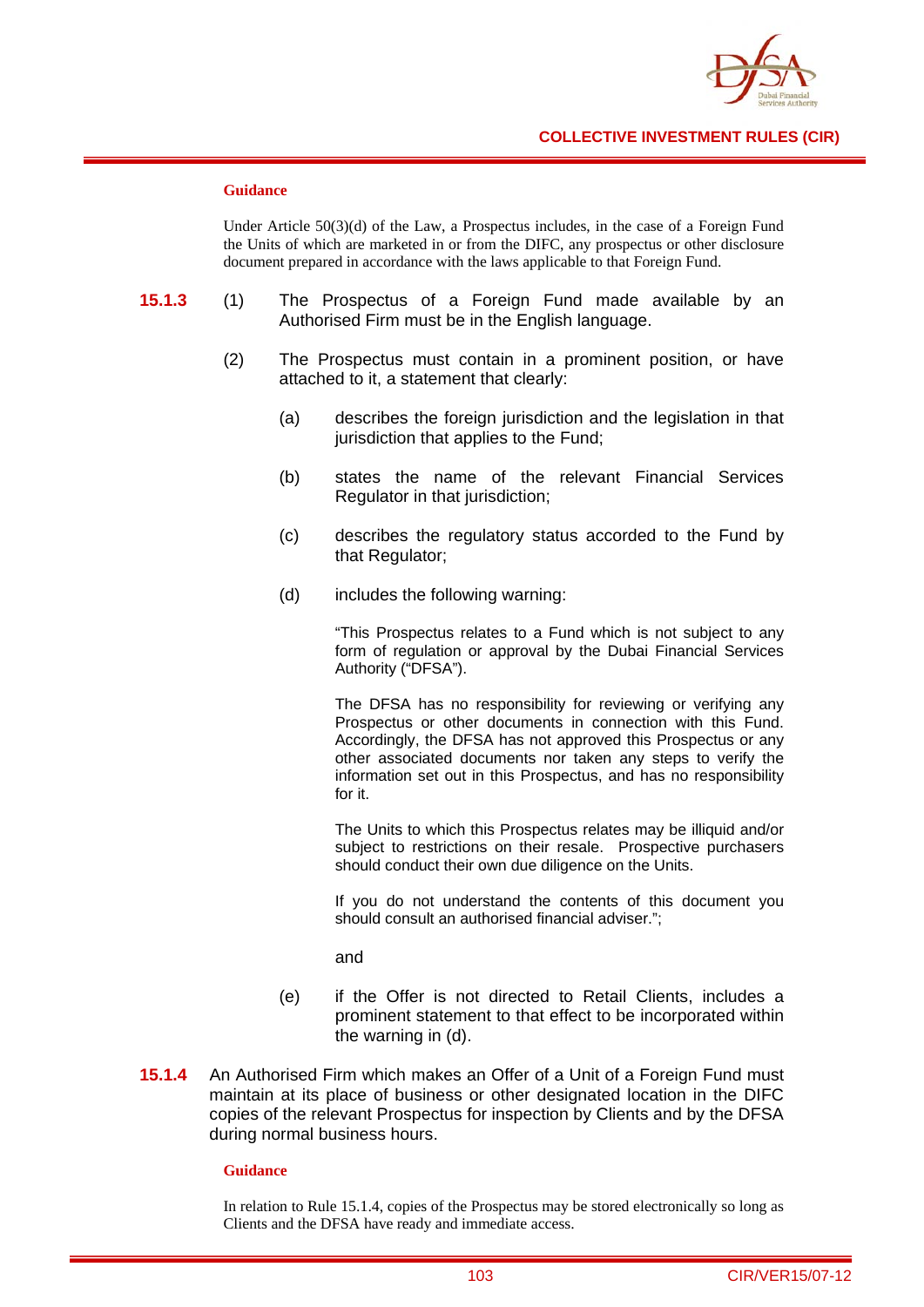

### **Designated Foreign Fund criteria**

- **15.1.5** The criteria prescribed for the purposes of Article 54(1)(a)(i) of the Law to enable an Authorised Firm to Offer a Unit of a Foreign Fund are as follows:
	- (a) the Fund is both established and operated in a Recognised Jurisdiction specified in the DFSA's Recognised Jurisdictions Notice and the Fund is a Designated Fund included in that Notice; and
	- (b) if it is a Property Fund, the requirements in Rule 15.1.7 are satisfied.

#### **Guidance**

For the purposes of the Rules including this Rule, the DFSA has issued and published a Recognised Jurisdictions Notice on its website which sets out the list of Recognised Jurisdictions and which also specifies the Designated Funds.

### **Other Foreign Fund criteria**

- **15.1.6** (1) The criteria prescribed for the purposes of Article 54(1)(a)(ii) of the Law to enable an Authorised Firm to Offer a Unit of a Foreign Fund are as follows:
	- (a) the Fund:
		- (i) has both a custodian who meets one of the requirements in (2) and an investment manager who meets one of the requirements in (3); or
		- (ii) has both the custody and investment management activities of the Fund being performed by a Person who meets the requirements in (4); or
		- (iii) the Fund has been rated or graded as at least "investment grade" by Moody's, Fitch or Standard & Poor's or such other international rating agency acceptable to the DFSA.

and,

- (b) if the Fund is a Property Fund, it meets the requirements in Rule 15.1.7.
- (2) For the purposes of  $(1)(a)(i)$ , the custodian is the Person who is responsible for providing safe custody of the Fund Property and such Person must be:
	- (a) an Eligible Custodian;
	- (b) a member of a Group that is subject to consolidated supervision by a Financial Services Regulator in a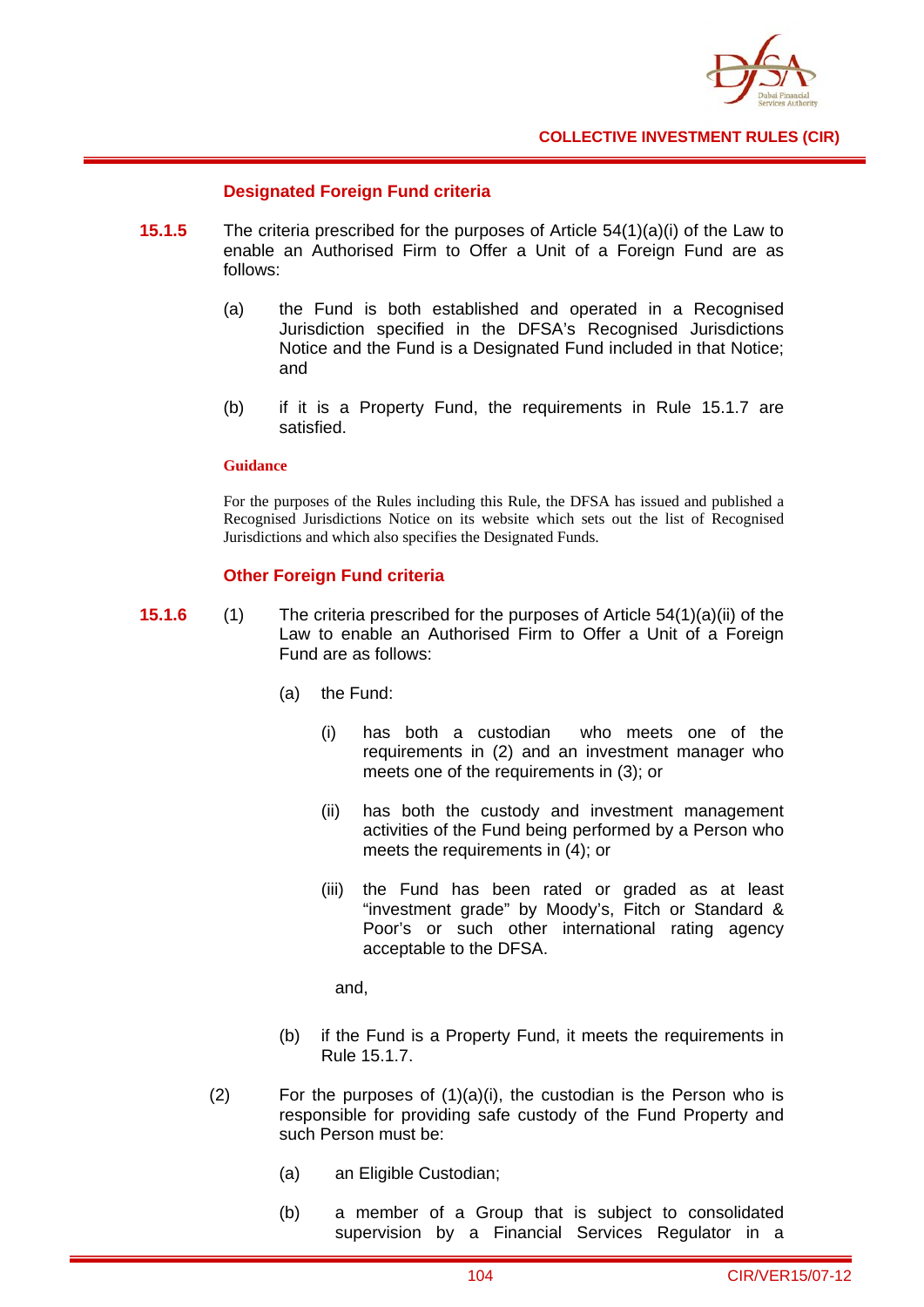

Recognised Jurisdiction and the activities of the custodian are included within the scope of that supervision;

- (c) appointed under an agreement by a Person who is subject to supervision by a Financial Services Regulator in a Recognised Jurisdiction and the agreement is in accordance with the requirements of that Regulator; or
- (d) a Person as to whom the Authorised Firm is satisfied has adequate custody and asset safety arrangements in respect of the Foreign Fund after performing due diligence taking into consideration each of the following factors:
	- (i) whether the Person providing custody is authorised and supervised by a Financial Services Regulator for the purposes of providing custody;
	- (ii) the extent of segregation of assets;
	- (iii) independence and management of conflicts of interests;
	- (iv) the terms of the safe custody agreement; and
	- (v) periodic reporting requirements.
- (3) For the purposes of (1)(a)(i), the investment manager is a Person who makes investment decisions for or on behalf of the Fund and must be a Person who is:
	- (a) authorised and supervised by the DFSA or a Financial Services Regulator located in a Recognised Jurisdiction in respect of its activities in relation to investment management;
	- (b) a member of a Group that is subject to consolidated supervision by a Financial Services Regulator in a Recognised Jurisdiction and the activities of the investment manager are included within the scope of the supervision; or
	- (c) appointed under an agreement by another Person who is subject to supervision by a Financial Services Regulator in a Recognised Jurisdiction and the agreement is in accordance with the requirements of the Regulator.
- $(4)$  For the purposes of  $(1)(a)(ii)$ , the Person carrying out both the custody and investment management activities of the Fund must be a Person who is:
	- (a) authorised and supervised by the DFSA or a Financial Services Regulator located in a Recognised Jurisdiction in respect of both of its custody and investment management activities;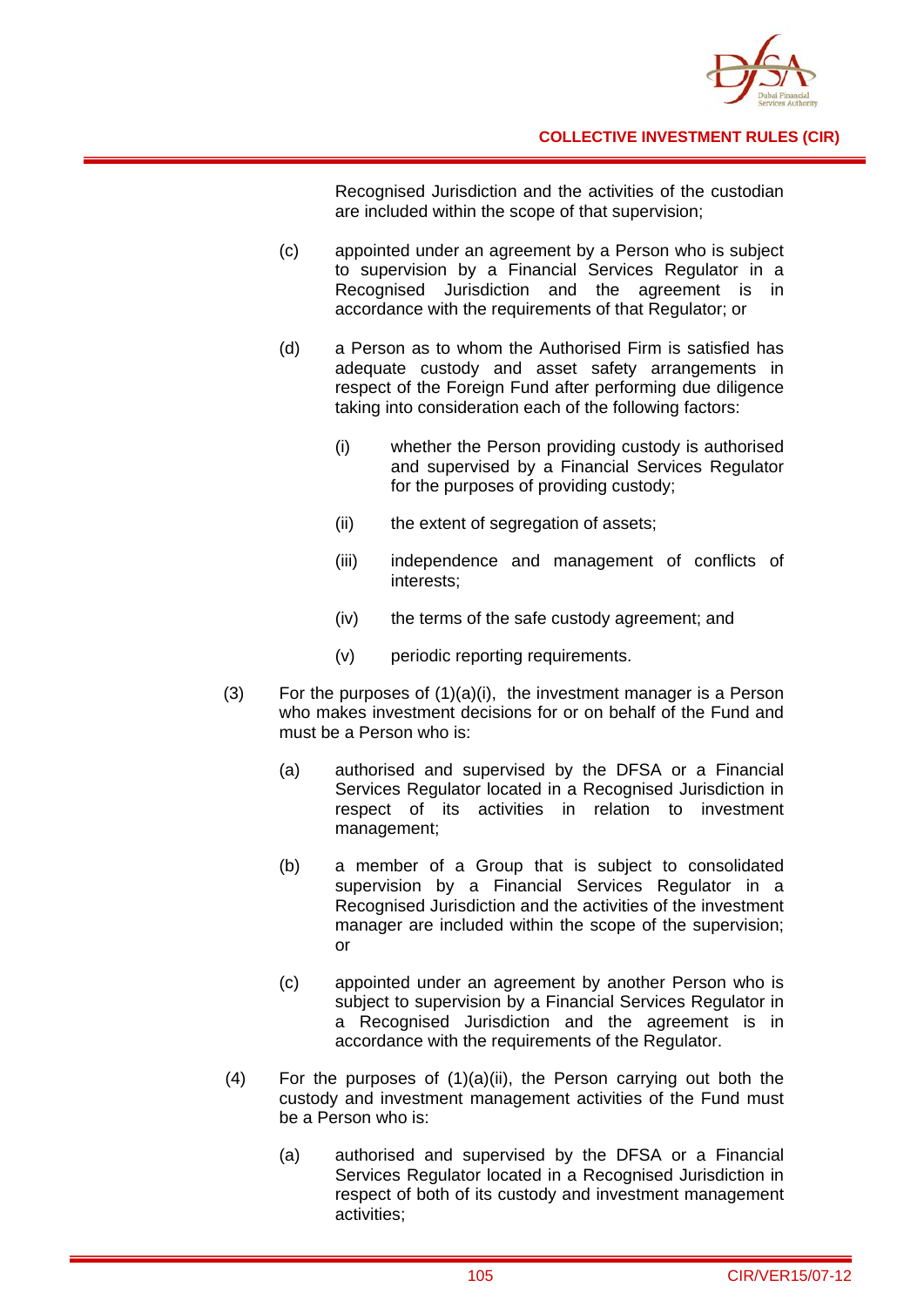

- (b) a member of a Group that is subject to consolidated supervision by a Financial Services Regulator in a Recognised Jurisdiction and its custody and investment management activities are included within the scope of that supervision; or
- (c) appointed under an agreement by another Person who is subject to supervision by a Financial Services Regulator in a Recognised Jurisdiction and the agreement is in accordance with the requirements of that Regulator.

### **Foreign Property Funds**

- **15.1.7** A Foreign Fund meets the Property Fund condition referred to in Rule 15.1.5(b) or 15.1.6(1)(b) as is applicable where:
	- (a) 60% or more of the Fund's assets comprise of Real Property, Property Related Assets or Units in another Property Fund;
	- (b) the Fund is a closed-ended Fund; and
	- (c) the Units of the Fund are either:
		- (i) listed and traded on an Authorised Market Institution or on an exchange regulated in a Recognised Jurisdiction; or
		- (ii) Offered only by means of a Private Placement.

#### **Guidance**

A closed-ended legal structure is an investment vehicle used by a Fund that does not continuously issue or redeem Units based on the net asset value of the Fund.

#### **Recommendation-Based Offers of Units of Foreign Funds**

**15.1.8** An Authorised Firm may not make an Offer of a Unit of a Foreign Fund to a particular Client under the criteria in Article 54(1)(b) of the Law unless it has made an assessment of the suitability of the investment for that Client in accordance with COB Rule 3.4.2.

#### **Guidance**

Under Article  $54(1)(b)$  of the Law, an Authorised Firm is permitted to make an Offer of a Unit of a Foreign Fund if it has a reasonable basis for recommending that the investment in the Fund is suitable for the particular Client. To form such an opinion, the firm must undertake the assessment required under COB Rule 3.4.2.

#### **Offer of Units of Foreign Funds that meet Exempt Fund criteria**

- **15.1.9** (1) An Authorised Firm may not make an Offer of a Unit of a Foreign Fund under the criteria in Article 54(1)(c) of the Law unless:
	- (a) it has first satisfied itself on reasonable grounds that the Fund meets the Exempt Fund criteria specified in Article 16(4) of the Law; and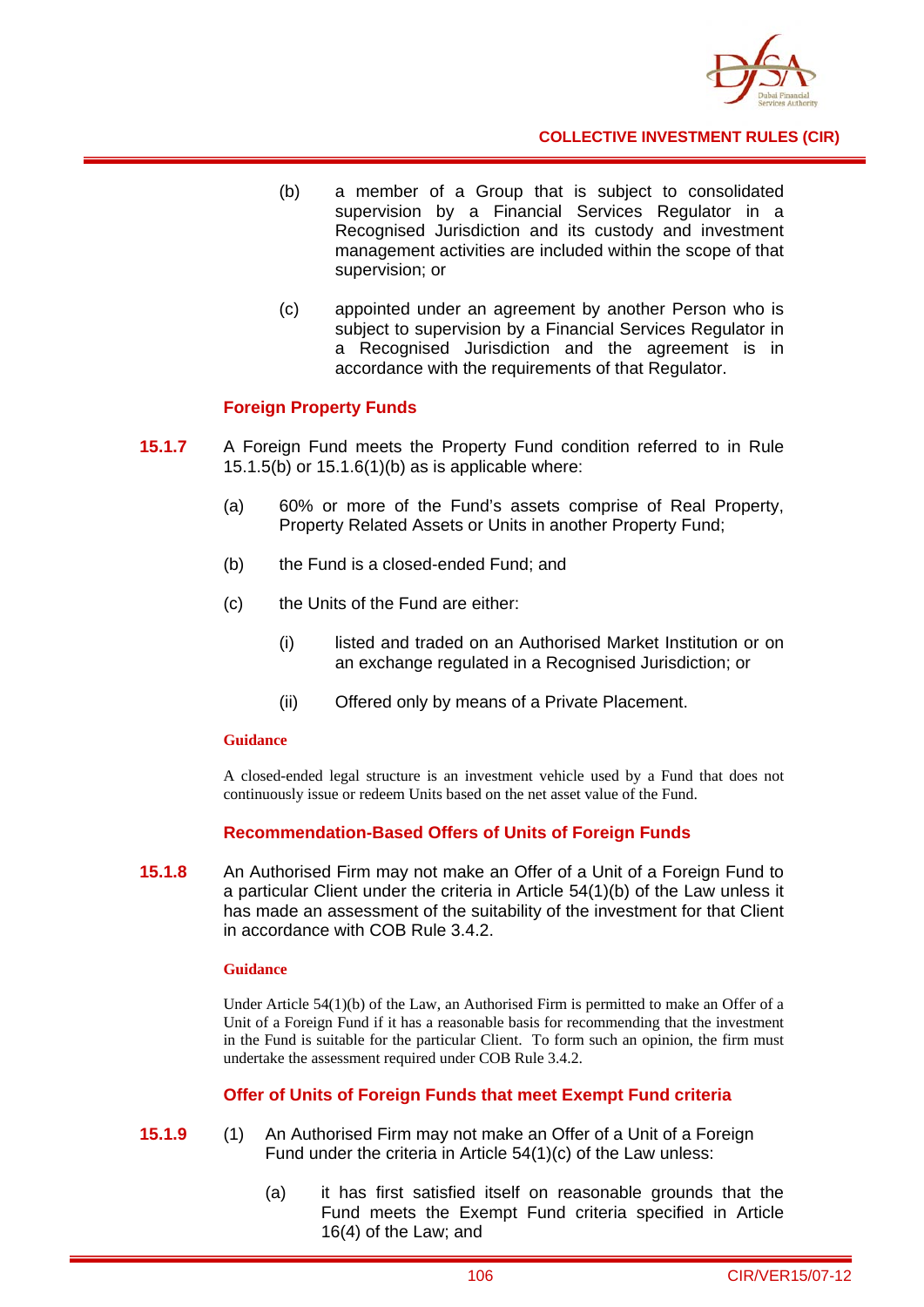

- (b) it makes the Offer in a manner that is in accordance with the criteria in Article 16(4) of the Law.
- (2) An Authorised Firm that relies on (1) for Offering Units of a Foreign Fund must be able to demonstrate to the DFSA that it conducted adequate due diligence to ensure compliance with (1)(a).

### **Periodic Information to DFSA**

- **15.1.10** (1) An Authorised Firm must submit to the DFSA, within four months of the end of the Authorised Firm's financial year, a report regarding any Offer or Transaction in respect of a Unit of any Domestic Fund or Foreign Fund which has been made during the preceding financial year.
	- (2) The report required under (1) must include the details of:
		- (a) the name of the Fund and its Fund Manager; and
		- (b) if the Fund is a Foreign Fund:
			- (i) whether it is a Designated Fund and, if so, in which Recognised Jurisdiction it is authorised or approved; and
			- (ii) if it is not a Designated Fund, the other criteria under which the Authorised Firm has relied when marketing the Units of the relevant Foreign Fund. .

### **Record keeping**

- **15.1.11** (1) Without limiting any requirements under COB, an Authorised Firm must keep records that are sufficient to demonstrate due compliance with the requirements in the Rules in this chapter.
	- (2) The records in (1) must be maintained for a minimum of six years.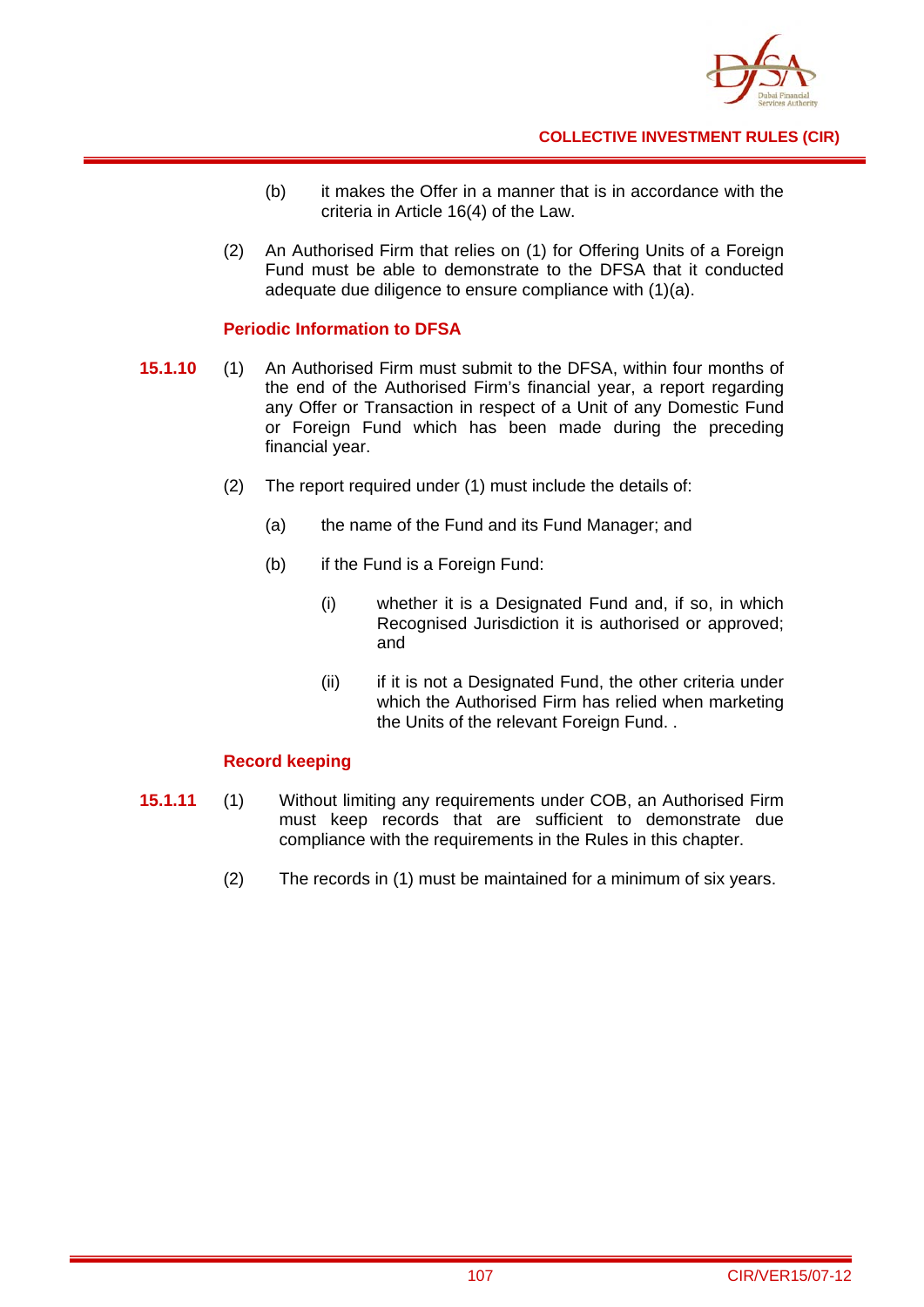

### **PART 8 – TRANSFER SCHEMES AND WINDING UP OF DOMESTIC FUNDS**

# **16. TRANSFER SCHEMES RELATING TO DOEMSTIC FUNDS**

# **16.1 Application of the Regulatory Law**

### **Guidance**

- 1. Pursuant to Part 9 of the Regulatory Law 2004, a Fund may be transferred in whole or in part to another body in accordance with that Part.
- 2. The DFSA may make Rules for the purposes of that Article pursuant to the power conferred under Article 113 of the Regulatory Law 2004.
- **16.1.1** This Chapter applies to a Fund Manager and, where appointed, the Trustee of a Domestic Fund and, if the Fund is an Umbrella Fund using the form of a Protected Cell Company, in respect of each cell as if though each cell is a separate Fund.
- **16.1.2** Pursuant to Article 113 of the Regulatory Law 2004, the DFSA prescribes, in Rule 16.1.3, the modification to Part 9 of that Law necessary for the purposes of transferring a Fund's property or liability to another Fund.
- **16.1.3** (1) Article 108 (4) of the Regulatory Law 2004 is to be read and, to have effect, as if it were subject to the provisions set out in this Rule.
	- (2) Where, for the purpose of a transfer scheme, it is proposed that the property of a Fund should become the property of another Fund or the property of a Sub-Fund of an Umbrella Fund, the proposal must not be implemented without the sanction of a Special Resolution of the Unitholders in the Fund, unless (3) applies.
	- (3) Where, for the purposes of a transfer scheme, it is proposed that Fund Property attributable to a Sub-Fund of an Umbrella Fund should become the property of another Fund, the proposal must not be implemented without the sanction of:
		- (a) a Special Resolution of the Unitholders in the Sub-Fund of that Umbrella Fund; and
		- (b) in the case of an Umbrella Fund that does not use the form of a Protected Cell Company, unless implementation of the transfer scheme is not likely to result in any material prejudice to the interests of the Unitholders in any other Sub-Fund of that Umbrella Fund, a Special Resolution of the Unitholders of other Sub-Funds of that that Umbrella Fund.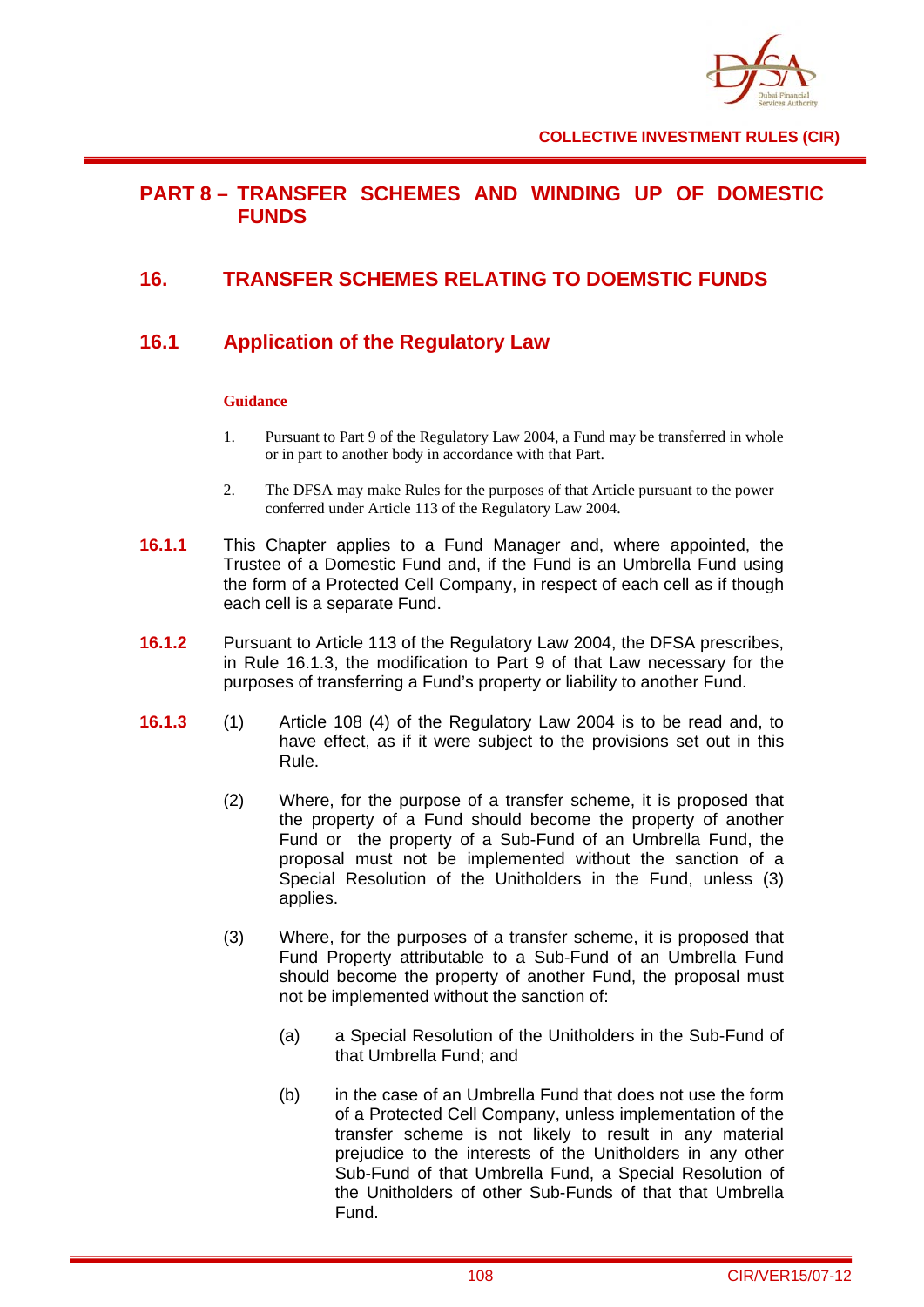

- (4) If it is proposed that a Fund or a Sub-Fund of an Umbrella Fund should receive property, other than its first property pursuant to a transfer scheme, or an arrangement equivalent to a scheme of arrangement entered into with some other Fund or Sub-Fund, or a Body Corporate, the proposal must not be implemented without the sanction of a Special Resolution of the Unitholders in the relevant Fund or Sub-Fund and, in the case of an Umbrella Fund which is not in the form of a Protected Cell Company, the class or classes of Units related to the Sub-Fund, unless (5) applies.
- (5) In (4), if the Fund Manager and if appointed the Trustee agree that the receipt of the property concerned for the account of the Fund:
	- (a) is not likely to result in any material prejudice to the interest of the Unitholders of the Fund;
	- (b) is consistent with the objectives of the Fund or Sub-Fund of an Umbrella Fund; and
	- (c) could be effected without any breach of the requirements relating to the borrowing and investment restrictions relating to the Fund or Sub-Fund in chapter 10.5;

then the transfer may be effective and the issue of Units in exchange for assets as part of a transfer scheme may be undertaken.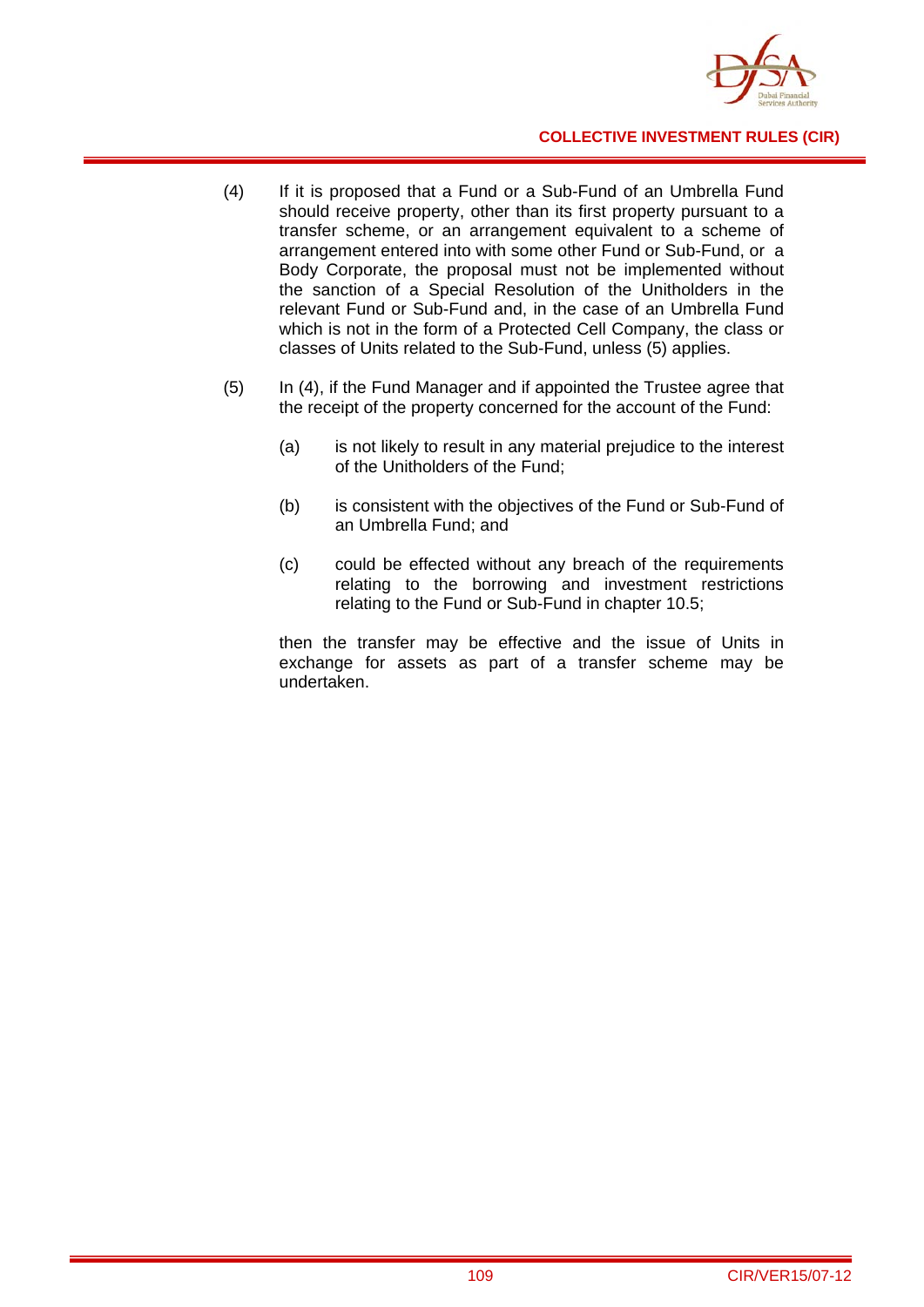

# **17 Winding up of Domestic Funds**

#### **Guidance**

Part 8 of the Law sets out all the provisions relating to transfer schemes and the winding up of Funds. Article 61(c) enables the DFSA to prescribe additional circumstances to those contained in the Law in relation to when a Fund may be wound up. This section contains such Rules.

### **17.1 Application**

- **17.1.1** This Chapter applies to a Fund Manager and, where appointed, the Trustee of a Domestic Fund and, if the Fund is an Umbrella Fund using the form of a Protected Cell Company, in respect of each cell as though each cell is a separate Fund.
- **17.1.2** Pursuant to Article 61(c) of the Law, the DFSA prescribes in this chapter the additional circumstances in which a Domestic Fund may be wound up.
- **17.1.3** (1) Upon the happening of any of the events specified in (2) and not otherwise, the Fund Manager and, if appointed the Trustee must cease to issue, sell, cancel or redeem Units in the Fund or to invest or borrow for the Fund and proceed to wind up the Fund in accordance with the Law and this section.
	- (2) The events referred to in (1) are:
		- (a) in response to a request made to the DFSA by the Trustee, Fund Manager or other member of its Governing Body for the removal of a Fund from the list of registered Funds, the DFSA has agreed, albeit subject to there being no material change in any relevant factor, that, on the conclusion of the winding up of the Fund, the DFSA will accede to that request;
		- (b) the expiration of any period specified in the Constitution as the period at the end of which the Fund is to terminate; or
		- (c) the effective date of a duly approved transfer scheme, which is to result in the Fund that is subject to the transfer scheme being left with no property.

#### **Guidance**

The grounds for winding up of a Domestic Fund under this Rule are in addition to the grounds specified in the Law. Under Article  $64(1)(a)$  and (b) of the Law, a Fund which is no longer commercially viable or the purpose of which is either already accomplished or cannot be accomplished can be wound up. Similarly, under Article 34(3) of the Law, if a Domestic Fund which is a Private Fund or Exempt Fund can no longer meet the relevant criteria to be classified as a Fund of that type, the Fund Manager of such a Fund must either be registered as a Public Fund or be wound up.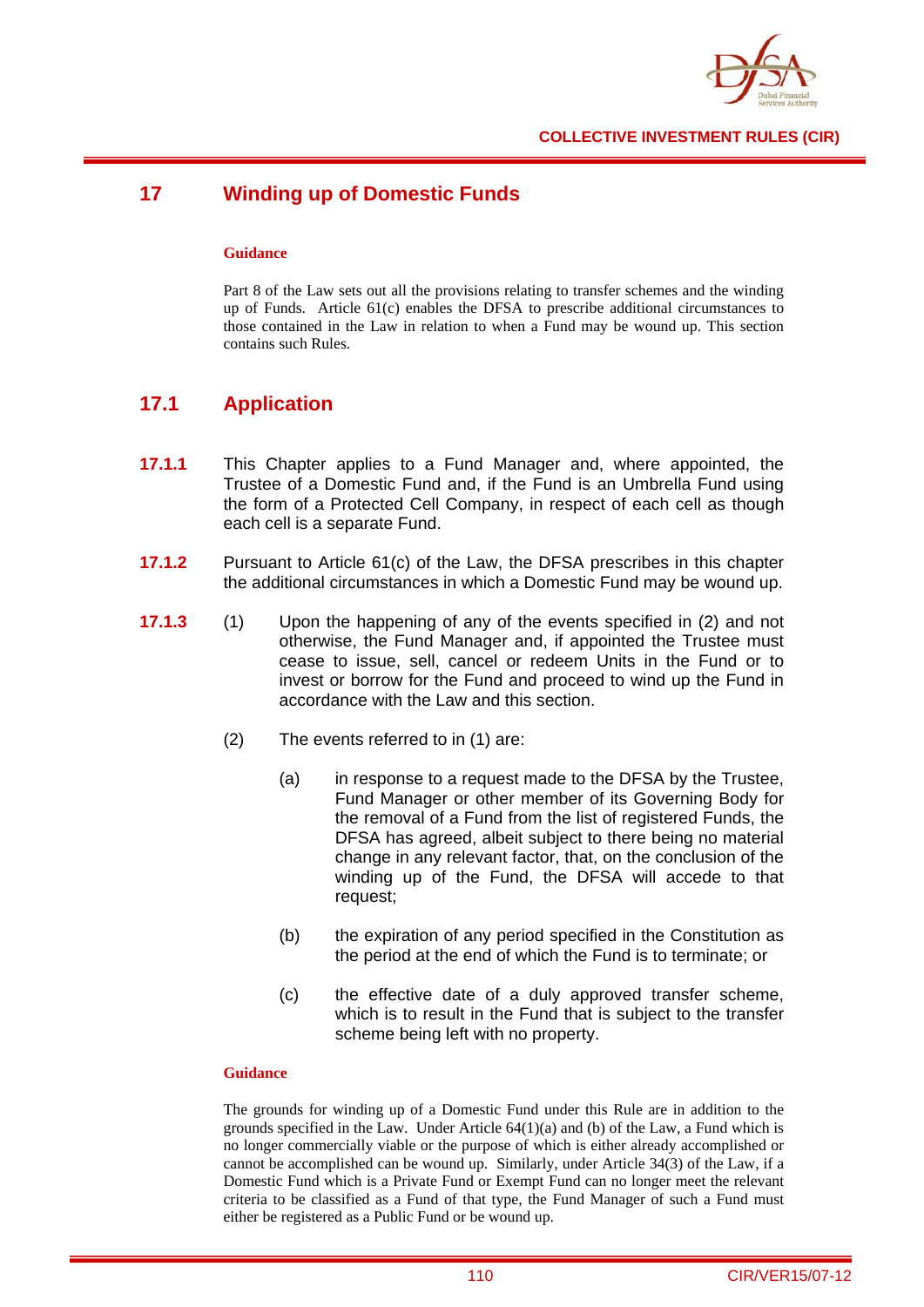

- **17.1.4** (1) In a case falling within Rule 17.1.3(2)(c), the Fund Manager and if appointed the Trustee of the Fund must wind up the Fund in accordance with the approved transfer scheme.
	- (2) In any other case falling within Rule 17.1.4 or specified in Article 64(1) or Part 8of the Law:
		- (a) the Fund manager or Trustee must, as soon as practicable after the Fund falls to be wound up, realise the Fund Property;
		- (b) after paying therefrom or retaining adequate provision for all liabilities properly so payable and for the costs of the winding up, the Fund Manager must distribute the proceeds of that realisation to the Unitholders (upon production by them of such evidence as the Fund Manager may reasonably require as to their entitlement thereto) proportionately to their respective interests in the Fund as at the date of the relevant event referred to in Rule 17.1.3; and
		- (c) any unclaimed net proceeds or other cash (including unclaimed distribution payments) held by the Fund Manager or Trustee after the expiration of twelve months from the date on which they became payable must be paid by the Fund Manager or Trustee into court, subject to the Fund Manager or Trustee having a right to retain any expenses incurred by it relating to that payment.
	- (3) Where the Fund Manager or Trustee and one or more Unitholders agree, the requirement of (2) to realise the Fund Property does not apply to that part of the property proportionate to the entitlement of such Unitholders. The Fund Manager or Trustee may distribute that part in the form of property, after making adjustments or retaining provisions as appear to the Fund Manager or Trustee appropriate for ensuring that, that or those Unitholders bear a proportional share of the liabilities and costs.
	- (4) The Fund Manager or Trustee must as soon as practical after the winding up or termination has commenced:
		- (a) if the Unitholders have not initiated the winding up under Article 63 of the Law, inform the Unitholders of the winding up or termination; and
		- (b) publish a notice of the winding up or termination in one English and one Arabic language national newspaper and if the Fund has a website, on the Fund's website.
	- (5) On completion of the winding up in respect of the events referred to in Rule 17.1.3(2)(b) or (c) or Article 64(1) of the Law, the Fund Manager or Trustee must notify the DFSA in writing of that fact and at the same time the Fund Manager or Trustee must require the DFSA to revoke the relevant registration.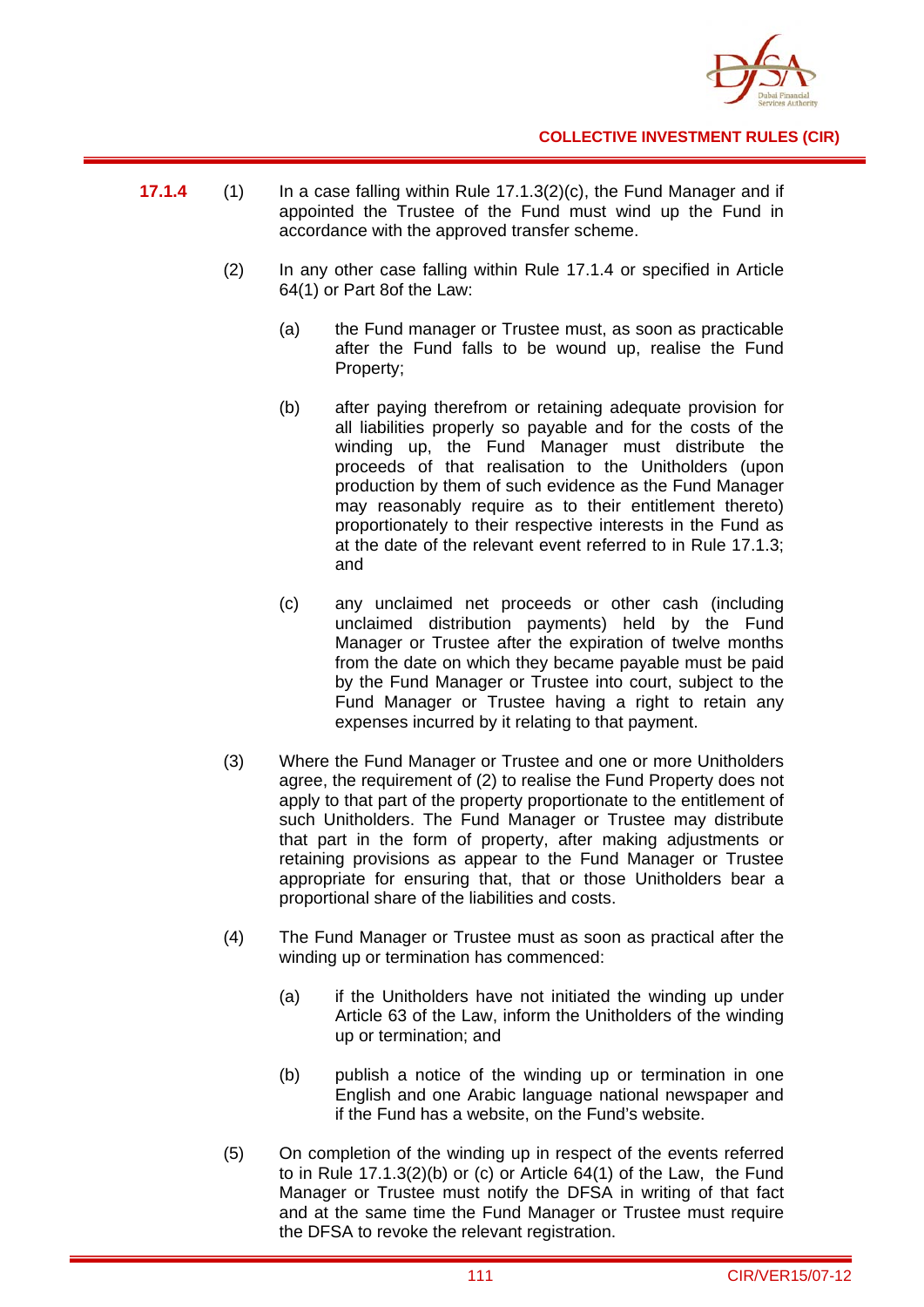

### **Accounting and Reports during winding up**

- **17.1.5** (1) Subject to any order of the court, and subject to (2) and (3), while a Fund is being wound up, whether under Rule 17.1.3 or otherwise:
	- (a) the annual and half-yearly accounting periods continue to run;
	- (b) the provisions concerning annual and interim allocation of income continue to apply; and
	- (c) annual and half-yearly reports continue to be required.
	- (2) Where for any annual or half-yearly accounting period the Fund Manager, after consulting the Auditor and the DFSA, has taken reasonable care to determine that timely production of an annual or half-yearly report is not required in the interests of the Unitholders or the DFSA, the Fund Manager or Trustee may direct that immediate production of the report by the Auditor may be dispensed with.
	- (3) The period in question in (2) must be reported on together with the following period in the next report prepared for the purposes of (1) or (4).
	- (4) At the conclusion of the winding up, the accounting period then running is regarded as the final annual accounting period.
	- (5) Within two calendar months after the end of the final accounting period, the annual reports of the Fund Manager must be published and sent to each Person who was a Unitholder immediately before the end of the final accounting period.

#### **Funds that are not commercially viable**

- **17.1.6** (1) If the Fund Manager of a Fund believes on reasonable grounds that the Fund is not commercially viable or the purpose of the Fund cannot be accomplished, the Fund Manager must notify the DFSA and include the information specified in (2).
	- (2) The information referred to in (1) is:
		- (a) name of the Fund;
		- (b) size and type of Fund;
		- (c) number of Unitholders;
		- (d) whether dealing in the Fund's Units has been suspended;
		- (e) why the request is being made;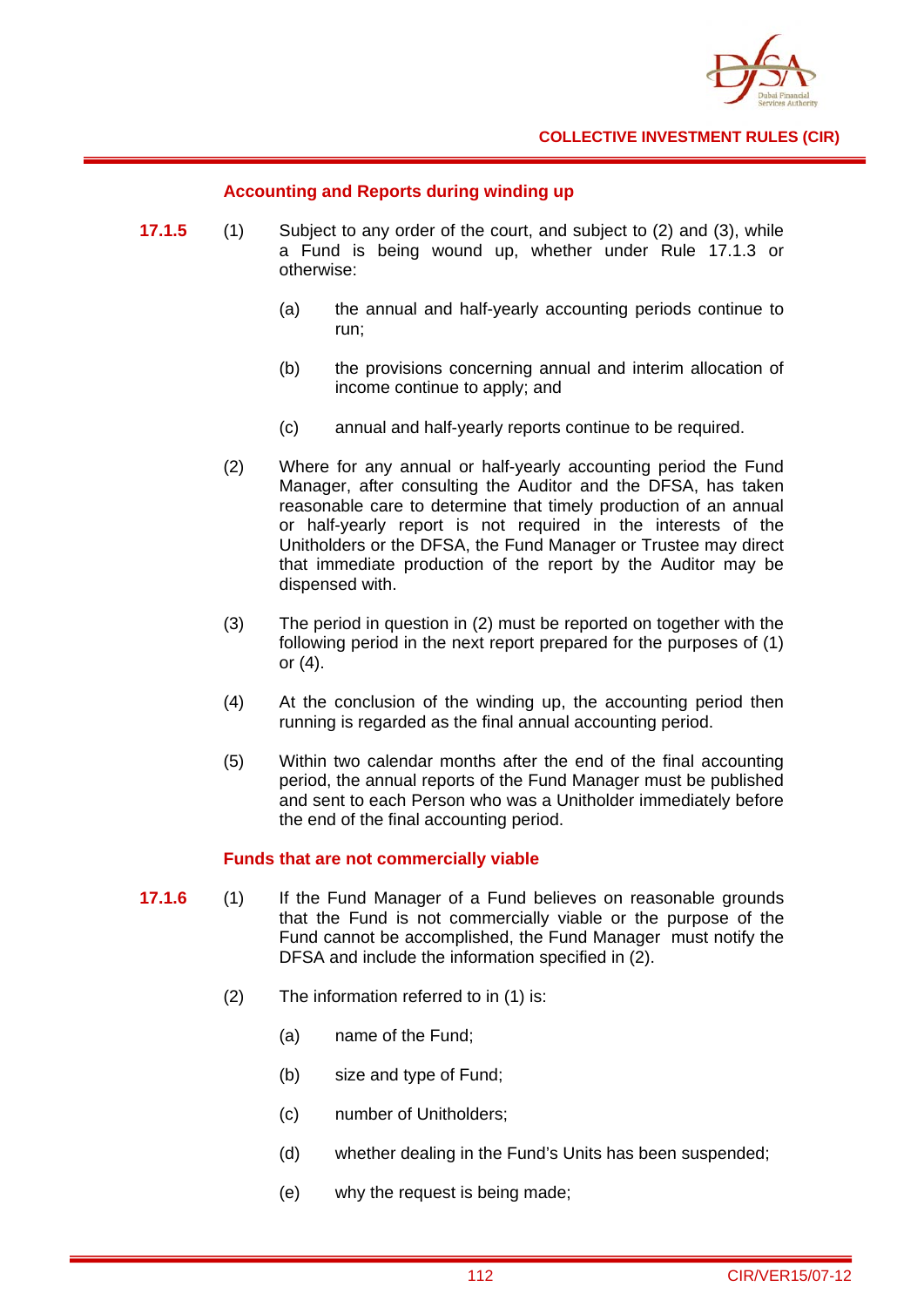

- (f) what consideration has been given to the Fund entering into a transfer scheme with another Fund and the reasons why a transfer scheme is not possible:
- (g) (i) whether Unitholders have been informed of the intention to seek winding up or revocation; and
	- (ii) if not, when they will be informed;
- (h) details of any proposed preferential switching rights offered or to be offered to Unitholders if it is an Umbrella Fund;
- (i) details of any proposed rebate of charges to be made to Unitholders who recently purchased Units;
- (j) where the costs of winding-up will fall;
- (k) a statement obtained from the Trustee or Eligible Custodian or other Persons providing the oversight function if the Fund is a Public Fund or a statement from the Auditor if the Fund is a Private Fund:
	- (i) that the Fund Manager, having taken reasonable care in considering the matter, is certain that a transfer scheme is not practical;
	- (ii) an explanation of what steps have been considered that would result in the Fund not needing to wind up;
	- (iii) confirmation that the Fund Manager has carried out its function and duties in accordance with the Law and Rules; and
	- (iv) whether the Fund's investment and borrowing powers have been exceeded;
- (l) the preferred date for the commencement of the winding up; and
- (m) any additional information considered relevant to the DFSA's consideration.
- (3) The DFSA may request further information after receipt of the notification.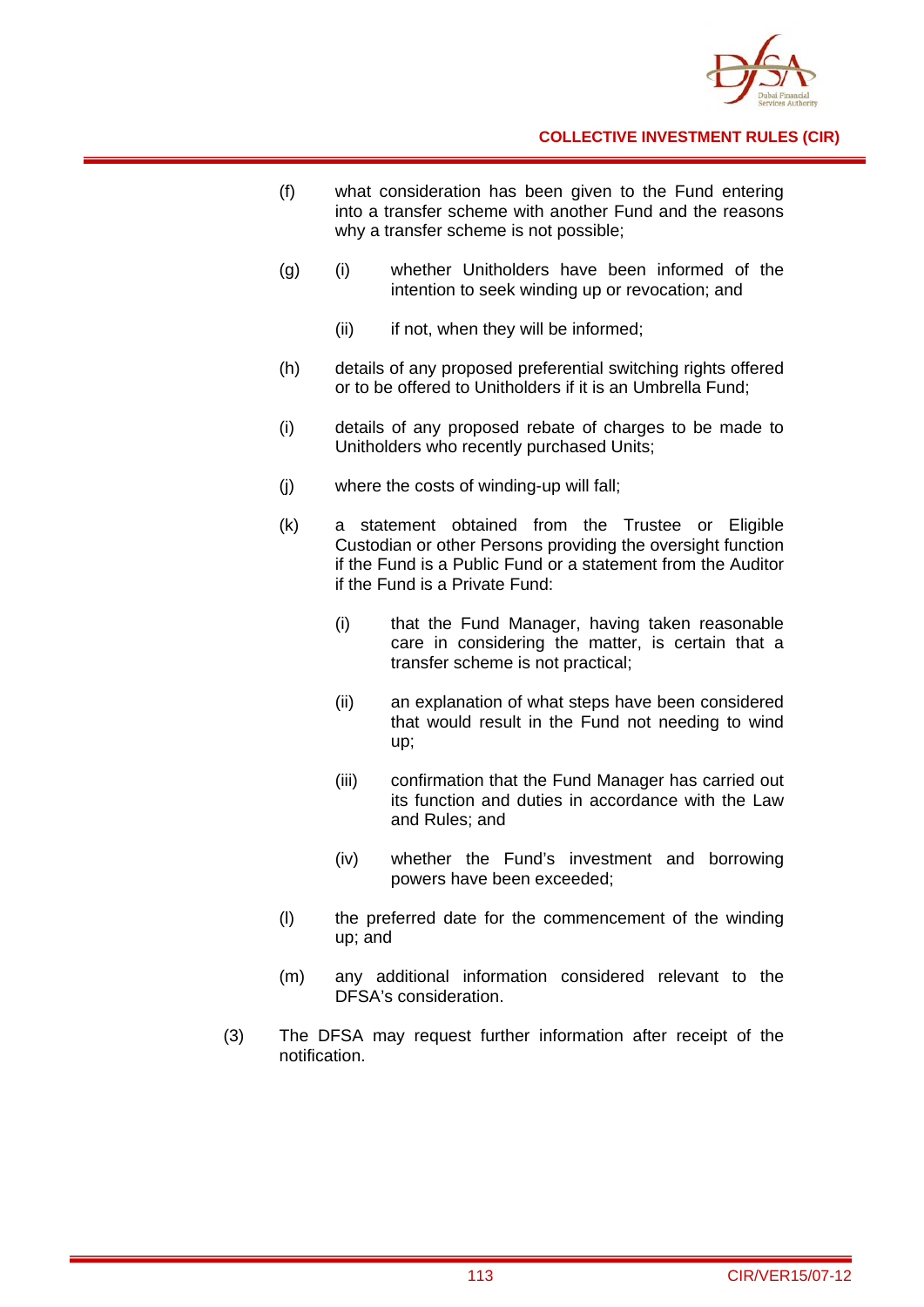

### **PART 9: TRANSITIONAL RULES**

# **18 TRANSITIONAL RULES**

# **18.1 Application**

- **18.1.1** (1) This chapter applies, subject to (2), to every Person to whom the Collective Investment Law 2006 and any Rules made for the purposes of that law applied immediately prior to the Effective Date.
	- (2) The Effective Date for the purposes of the Rules in this chapter is the date on which the Collective Investment Law 2010 comes into force.

#### **Guidance**

- 1. Article 1 of the Collective Investment Law 2010 provides as follows:
	- "(a) This Collective Investment Law 2010 repeals and replaces the Collective Investment Law 2006 ("the Previous Law") and may be cited as the "Collective Investment Law 2010" ("this Law").
	- (b) Except where otherwise provided in the Rules, anything done or omitted to be done pursuant to or for the purposes of the Previous Law is deemed to be done or omitted to be done pursuant to or for the purposes this Law.
	- (c) Without limiting the generality of Article 1(b), such repeal shall not affect:
		- (i) any right, privilege, remedy, obligation or liability accrued to or incurred by any person; or
		- (ii) any investigation or legal or administrative proceeding commenced or to be commenced in respect of any right, remedy, privilege, obligation or liability,

 under the Previous Law and, any such investigation or legal or administrative proceeding may be instituted, continued or enforced, including any penalty, fine or forfeiture, under this Law.

(d) The DFSA may, by Rules, prescribe any transitional or saving provisions as are or are deemed necessary to give effect to, or to facilitate, the transition from the Collective Investment Law 2006 to this Law."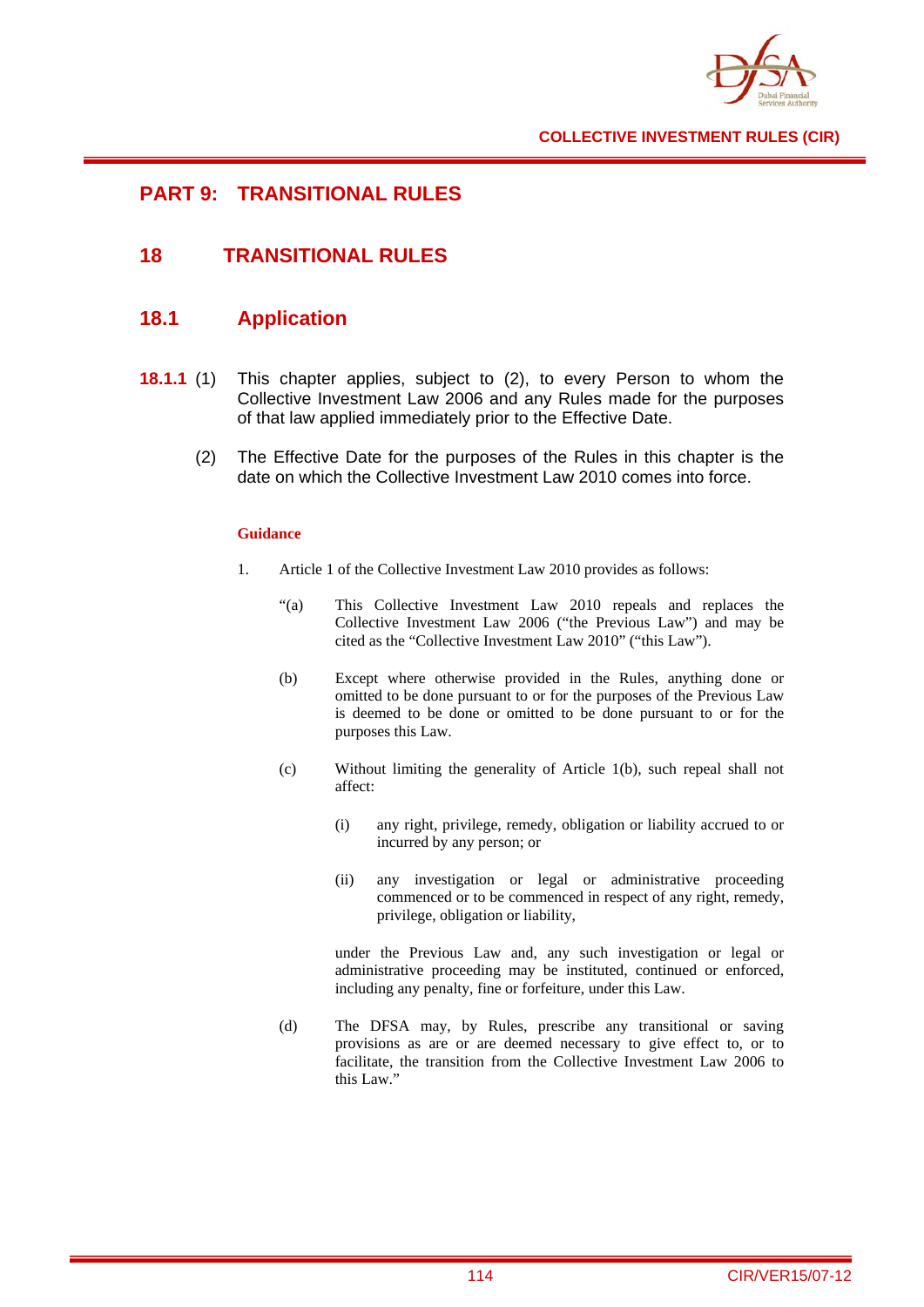

### **18.2 Licences**

**18.2.1** Any Person who has a Licence authorising that Person to carry on the Financial Service of Operating a Collective Investment Fund immediately prior to the Effective Date is, subject to Rule 18.3.1, hereby deemed to be authorised under its Licence to carry on the Financial Service of Managing a Collective Investment Fund on the Effective Date. Such deeming has effect subject to the same conditions or restrictions as were applicable to that Person's Licence immediately prior to the Effective Date.

### **18.3 Private Funds**

- **18.3.1** (1) Any Person whose Licence authorised that Person to Operate a Private Fund immediately prior to the Effective Date is hereby deemed, subject to Rule 18.3.2, to be authorised to Manage an Exempt Fund as defined in Article 16(4) of the Collective Investment Law 2010.
	- (2) Nothing in (1) prevents a Person who was the Operator of a Private Fund immediately prior to the Effective Date from continuing to operate the Private Fund during the Transitional Period.
	- (3) The Transitional Period, for the purposes of this Rule and Rules 18.3.2 and 18.3.3, is the period of 2 years commencing on the Effective Date.

#### **Guidance**

- 1. The DFSA will not permit the creation of new Private Funds after the Effective Date. The provisions relating to Private Funds will cease to be in force, pursuant to Rule 18.3.3, upon the expiry of the Transitional Period.
- 2. As a result of the deeming under Rule 18.3.1, a Person whose Licence permitted that Person to Operate a Private Fund before the Effective Date need not change its Licence to be able to Manage an Exempt Fund.
- **18.3.2** (1) A Person referred to in Rule 18.3.1 may either:
	- (a) continue to treat that Fund as a Private Fund during the Transitional Period; or
	- (b) convert that Fund, at any time during the Transitional Period, to:
		- (i) an Exempt Fund by complying with the requirements in (2); or
		- (ii) a Public Fund by complying with all the requirements that apply to Public Funds.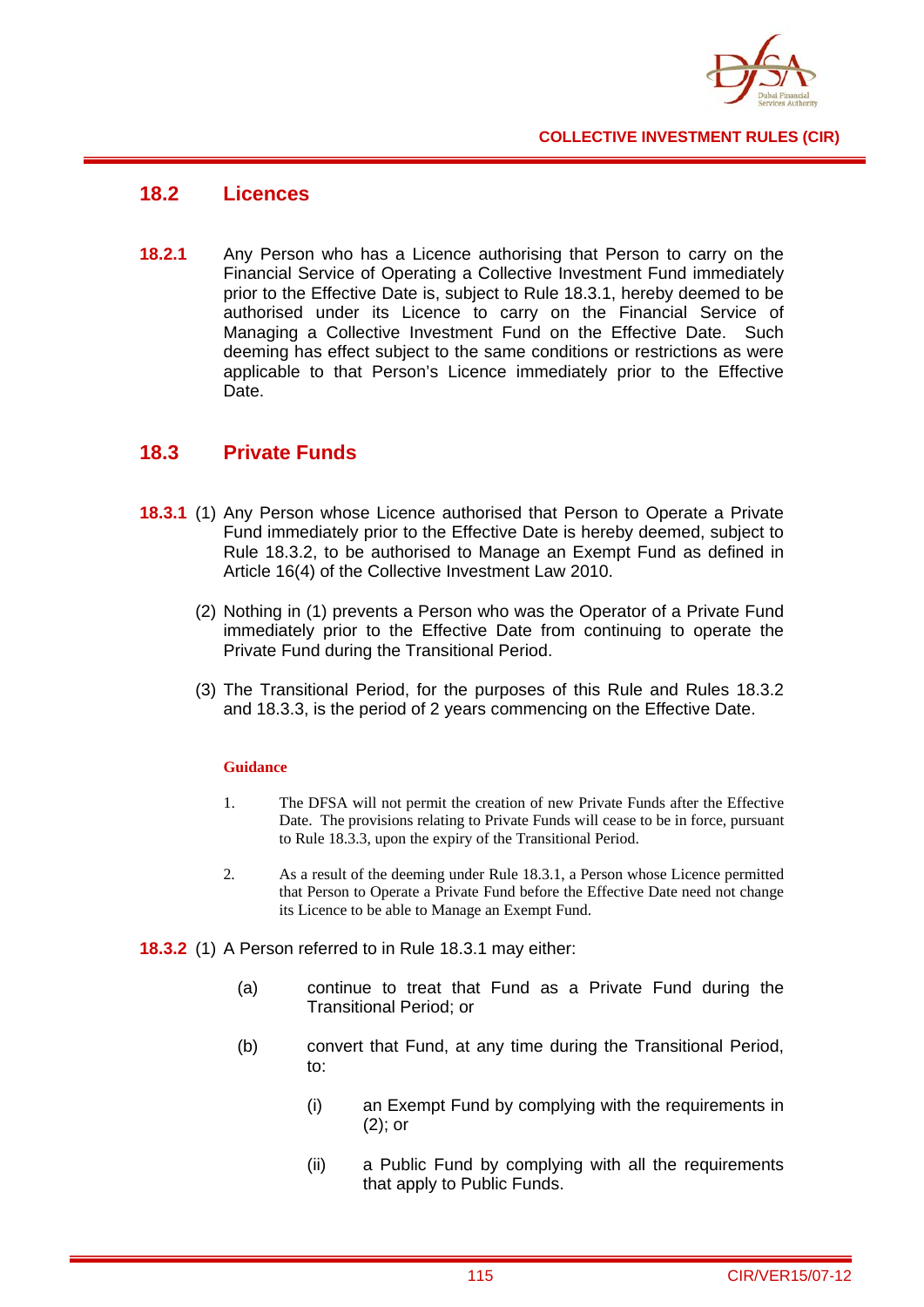

- (2) For the purposes of converting a Private Fund to an Exempt Fund, the Fund Manager of that Fund must lodge with the DFSA a notice specifying the name of the Fund and the Fund Manager and the date from which the Fund is to be converted to an Exempt Fund.
- (3) The Fund Manager of a Private Fund must take necessary steps to wind up any Private Fund where it does not intend to convert such a Fund to either an Exempt Fund or a Public Fund as soon as practicable but in any case before the expiry of the Transitional Period.

#### **Guidance**

- 1. If a Fund Manager decides to continue to treat a Private Fund that was in operation on the Effective Date as a Private Fund for any period during the Transitional Period, it needs to comply with all the requirements relating to Private Funds in the Collective Investment Law 2010 and the Rules made for the purposes of that law.
- 2. If a Fund Manager who wishes to convert an existing Private Fund to an Exempt Fund finds it not practicable or overly burdensome in having to comply with any of the specific requirements that apply to an Exempt Fund, it should promptly apply to the DFSA for an appropriate waiver or modification of the relevant requirements.
- **18.3.3** The provisions in the Collective investment Law 2010 and the Rules made for the purposes of that law, so far as they relate to Private Funds, will cease to have force upon the expiry of the Transitional Period.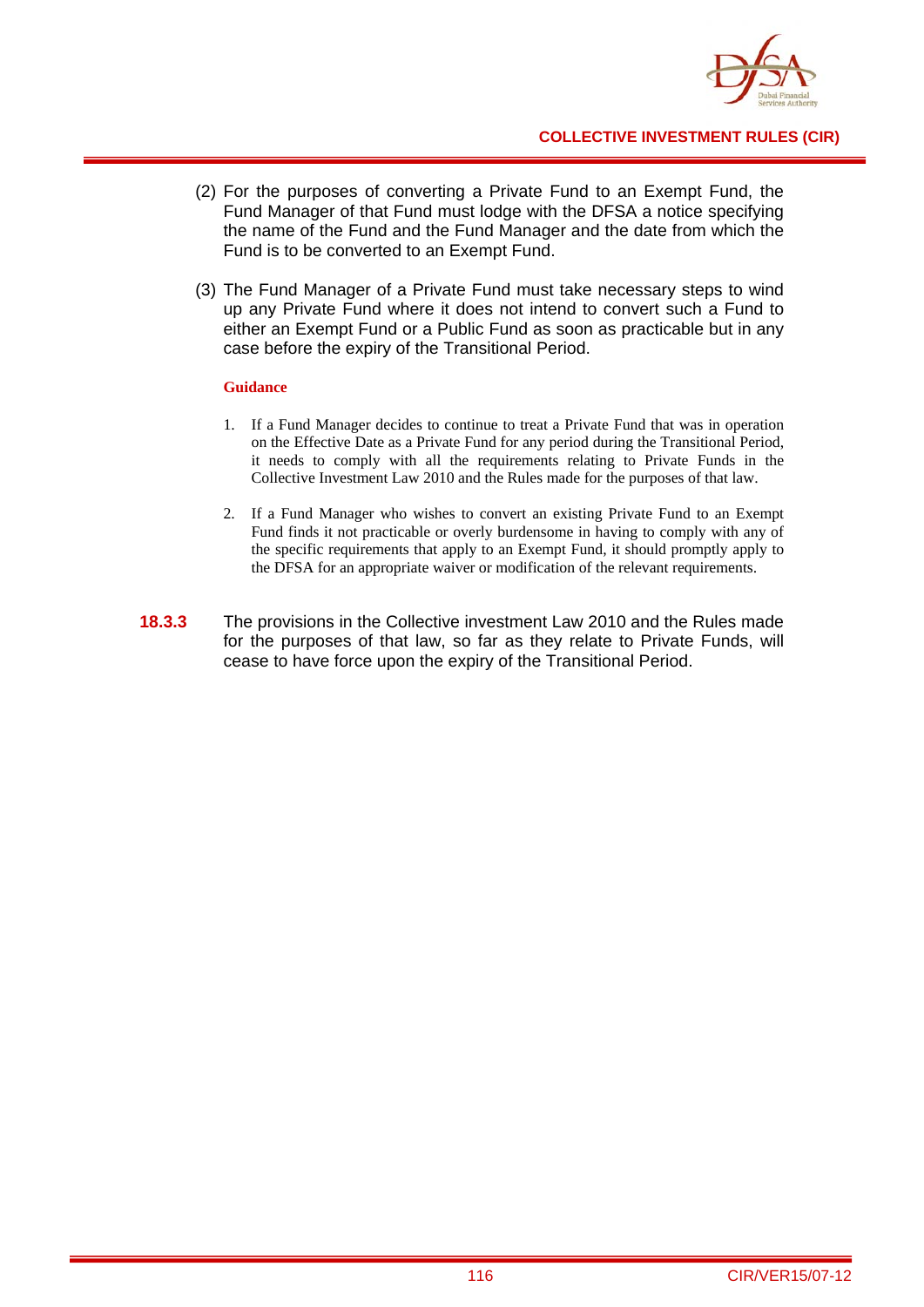

# **App 1 DELEGATION AND OUTSOURCING**

### **A1.1 Application**

- **A1.1.1** This Appendix (App 1) applies to a Fund Manager and if appointed the Trustee in relation to every:
	- (a) Delegation Agreement; and
	- (b) Outsourcing Agreement.

made or entered into pursuant to these Rules.

## **A1.2 Mandatory provisions**

- **A1.2.1** (1) A Fund Manager or Trustee must ensure that any agreement specified in Rule A1.1.1:
	- (a) sets out the functions or activities and service standards that will be applied to the carrying out of such functions or activities;
	- (b) provides that the Service Provider cannot in turn, delegate any activities delegated to it, or outsource any functions outsourced to it, without prior approval of the Fund Manager or Trustee as applicable;
	- (c) requires the Service Provider to:
		- (i) maintain records to show and explain transactions in relation to each activity or function performed in relation to the Fund;
		- (ii) maintain such records in a manner to enable the Fund Manager or Trustee to prepare accounts in compliance with these Rules and any other applicable legislation;
		- (iii) retain the records for at least six years from the date to which they relate;
		- (iv) keep the records, at all reasonable times, open to inspection by the DFSA, the Fund's Auditor and any Person providing the oversight function for the Fund; and
		- (v) ensure that the records are, if requested by the DFSA, capable of reproduction within a reasonable period not exceeding 3 days, in hard copy and in English.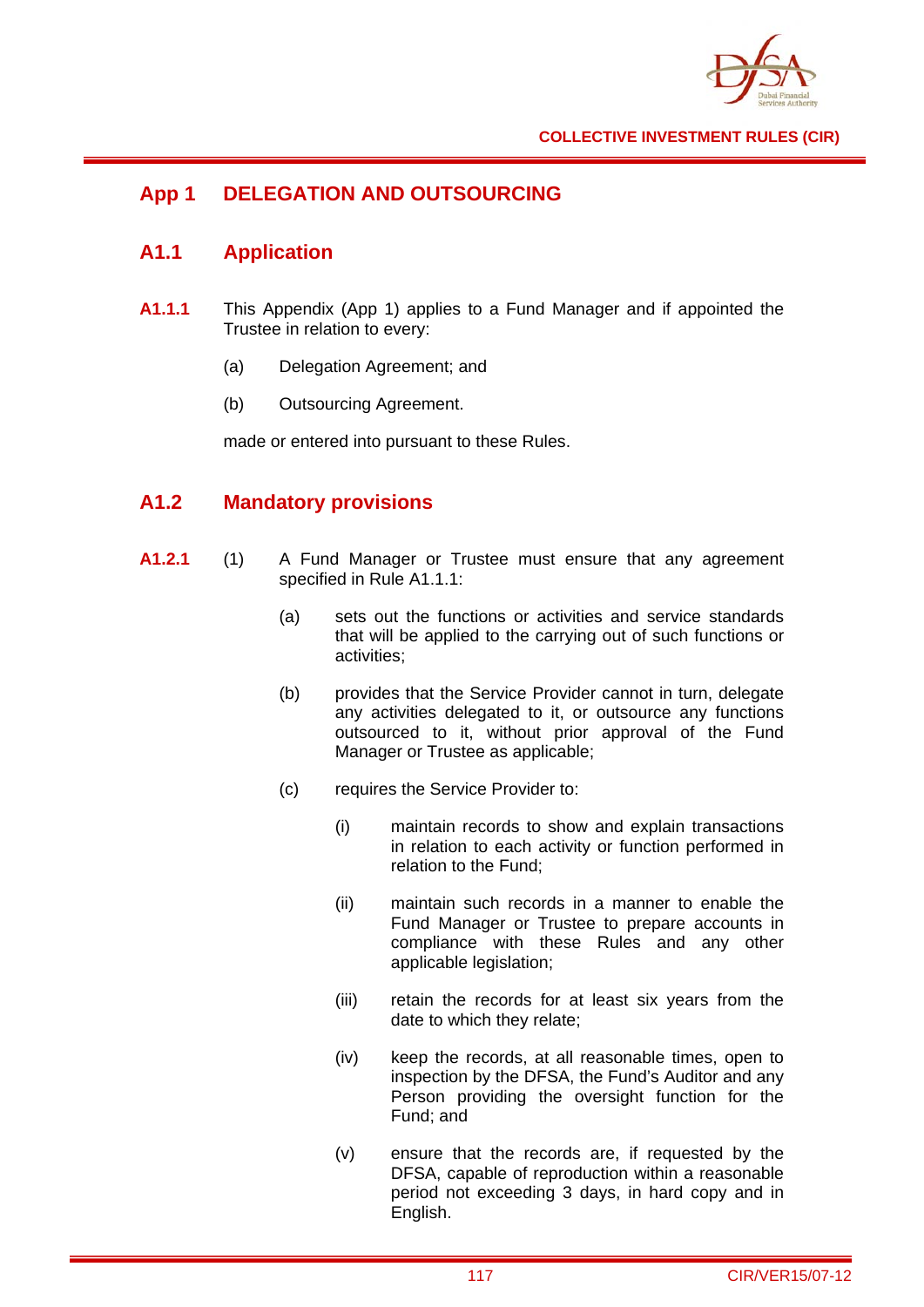

- (2) A Fund Manager or Trustee must ensure that a Delegation Agreement contains an undertaking by the Service Provider to:
	- (a) comply with any DFSA Rules applicable to the activity; and
	- (b) disclose to the DFSA and to the Fund Manager or Trustee, as the case may be, any material information that it would disclose to its Financial Services Regulator, if relevant, in relation to the conduct of the activity.
- (3) A Fund Manager or Trustee must maintain records of all agreements, and any instructions given to a Service Provider under the terms of an agreement, for at least six years.

#### **Guidance**

- 1. Other Rules may also impact on the contents of a Delegation Agreement or Outsourcing Agreement. For instance, consideration should be given to GEN Rule 5.3.21 and accompanying Guidance.
- 2. Without limiting the application of any Rules, the DFSA expects that any agreement would include as a minimum:
	- a. unambiguous descriptions and definitions of the activities or functions to be provided by the Service Provider and the duties of both parties;
	- b. an agreed standard between the parties or resources and services supported as necessary by performance measures in accordance with the applicable Rules;
	- c. the requirement for regular detailed reporting to a specified frequency from the Service Provider in respect of its duties and activities;
	- d. provisions relating to the reporting of relevant events such as technological changes or error reporting and, in particular, any event which undermines the ability of the Service Provider to fulfil its duties; and
	- e. the requirement for an annual review (at a minimum) of the performance of the Service Provider.

### **A1.3 Provisions relating to Eligible Custodians**

- **A1.3.1** (1) A Fund Manager or Trustee must ensure that a Delegation Agreement in relation to Providing Custody will:
	- (a) require that the title of any account of the Eligible Custodian to hold Fund Property sufficiently distinguishes that account from any account containing Investments belonging to the Eligible Custodian, and is in the form requested by the Fund Manager or Trustee;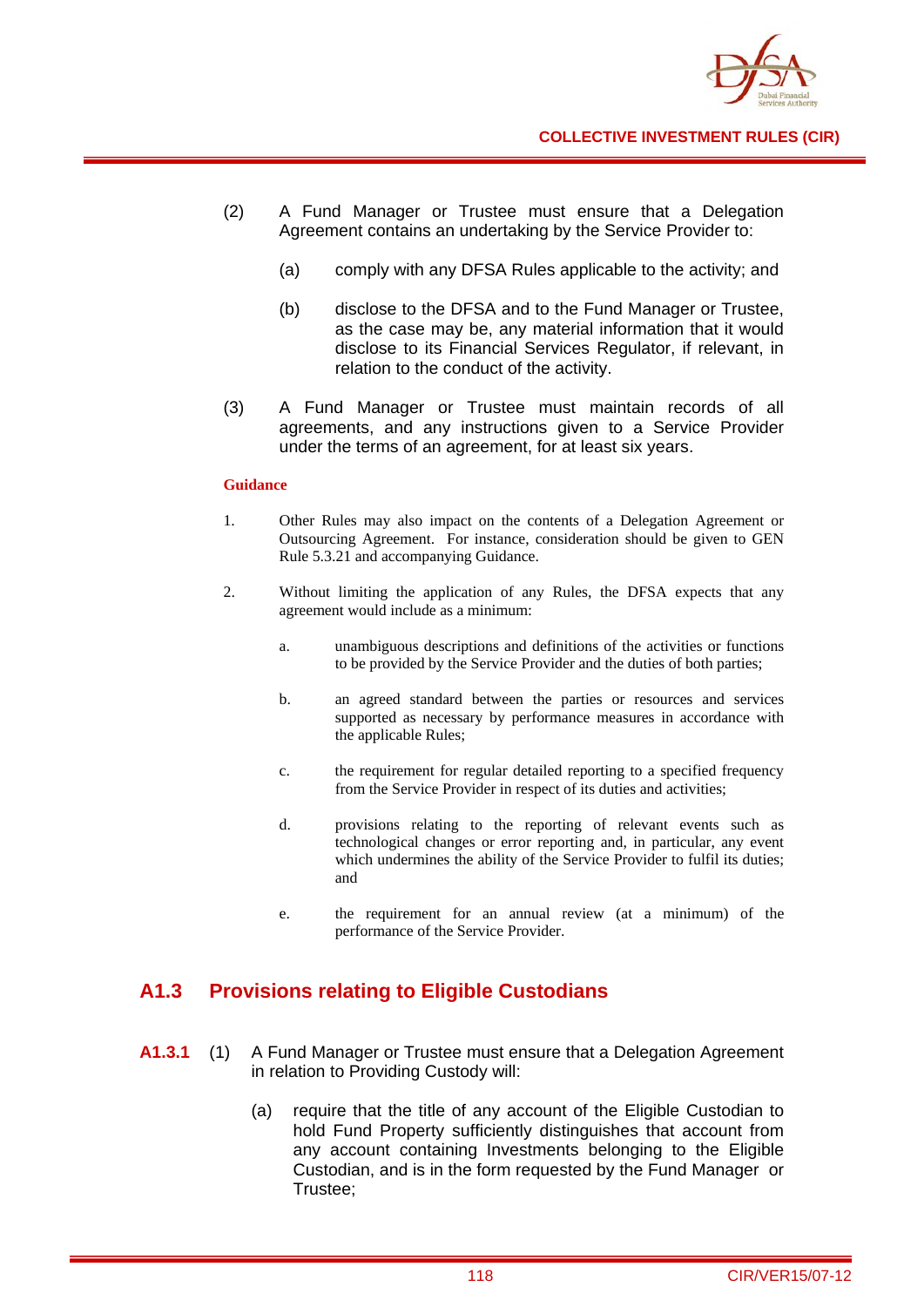

- (b) require that the Fund's Investments will only be credited and withdrawn in accordance with the instructions of the Fund Manager or Trustee;
- (c) require, subject to (2), that the Eligible Custodian will hold the Fund's Investments separately from assets belonging to the Eligible Custodian;
- (d) set out the arrangements for recording and registering the Funds, claiming and receiving dividends and other entitlements and interest and the giving and receiving of instructions;
- (e) require the Eligible Custodian to deliver a statement to the Fund Manager or Trustee (including the frequency of such statement), which details the Fund's Investments deposited to the account;
- (f) require, subject to (2), that all the Investments standing to the credit of the account are held by the Eligible Custodian as the agent of the Fund Manager or the Trustee and the Eligible Custodian is not entitled to combine the account with any other account or to exercise any charge, mortgage, lien, right of set-off or counterclaim against Investments in that account in respect of any sum owed to the Eligible Custodian on any other account of the Fund Manager, Trustee or any other Person; and
- (g) detail the extent of liability of the Eligible Custodian in the event of default.
- (2) Neither the Fund Manager nor the Trustee is required to meet the requirements in (1) (c) and (f), where either the Eligible Custodian or any other Person acting as the prime broker of the Fund does so in compliance with the requirements in Rule 13.6.3.

### **A1.4 Provisions relating to fund administration**

- **A1.4.1** A Fund Manager or Trustee must ensure that a Delegation Agreement in relation to Providing Fund Administration requires that the Service Provider must not hold or control monies or assets belonging to third parties in connection with such administration except in the following circumstances:
	- (a) holding cheques to the order of a Fund's bank account, provided such cheques are securely held for a maximum of three business days prior to being deposited into the relevant Fund's bank account or returned to the drawer of the cheque; or
	- (b) where the Service Provider has control over bank accounts kept for the purposes of the Fund, the accounts must be conducted strictly in accordance with the Fund Manager's instructions and any agreed mandate with the bank.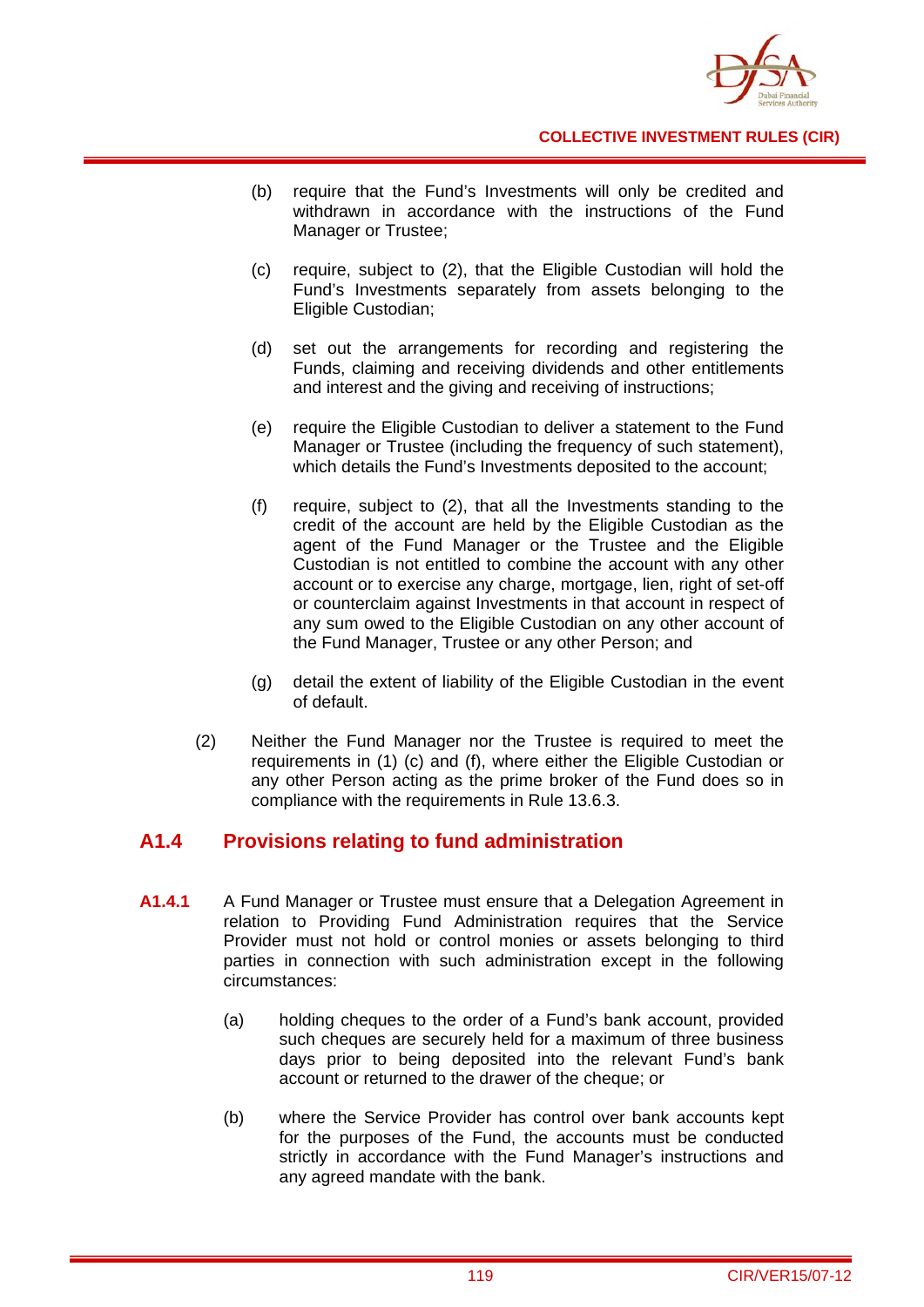

## **APP 2 meeting procedures**

# **A 2.1 Nomination of a chair**

- **A2.1.1** (1) A Fund Manager of a Public Fund or a private Fund, or in the case of a Fund which is structured as an Investment Trust, the Trustee, must nominate in writing a Person to be the chairman of a meeting of Unitholders and such a Person must be a Unitholder other than the Fund Manager.
	- (2) If no such chairman is nominated or if at any meeting the Person nominated is not present within 15 minutes after the time appointed for holding the meeting, the Unitholders present must choose another chairman.
	- (3) In the case of an equality of votes cast whether on a show of hands or on a poll in respect of a resolution put to a meeting of the Unitholders, any chairman appointed in accordance with the Constitution or under these Rules is entitled to a casting vote in addition to any other vote the chairman may have.

### **Notice of meetings**

- **A2.1.2** (1) Unitholders of a Public Fund must be given at least 14 days written notice or any longer period of notice specified for the purpose in the Constitution or these Rules, inclusive of the date on which the notice is first served and the day of the meeting.
	- (2) The notice must specify the place, day and hour of the meeting and the terms of the resolutions to be proposed.
	- (3) In the case of an Investment Trust, unless the Trustee has convened the meeting, a copy of the notice must be sent to the Trustee no later than the time at which it is sent to the Unitholders.
	- (4) The accidental omission to give notice to, or the non-receipt of notice by, any of the Unitholders does not invalidate the proceedings at any meeting.
	- (5) Notice of any adjourned meeting of Unitholders must be given to Unitholders and, if relevant, to the Trustee.

#### **Quorum**

**A2.1.3** (1) In the case of an Investment Trust, the quorum at a meeting of Unitholders is the Unitholders present in person or by proxy or, in the case of a body corporate, by a duly authorised representative, of one-tenth in value or any proportion more than one-tenth in value specified for this purpose in the Trust Deed of all the Units in issue.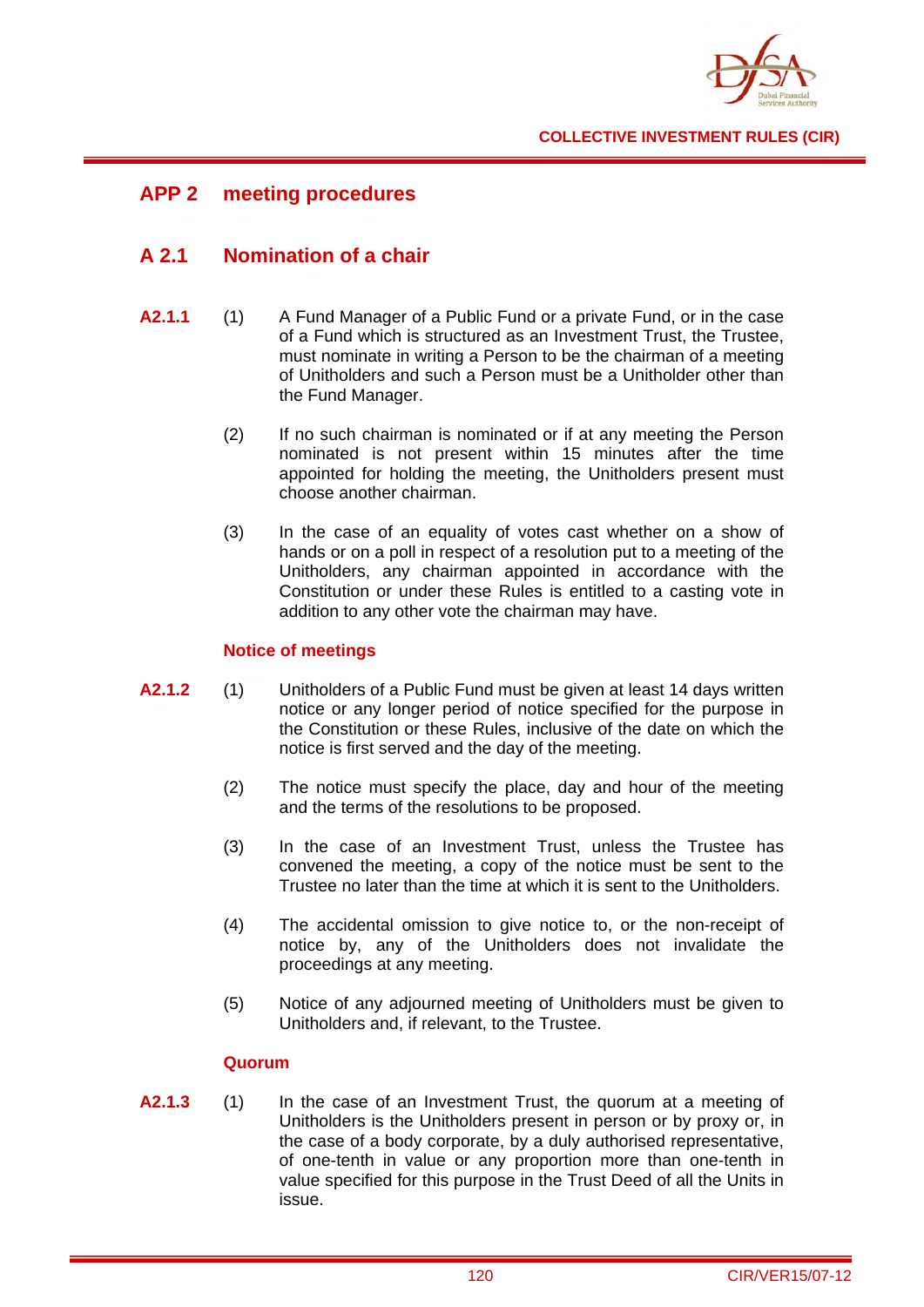

- (2) In the case of an Investment Company, the quorum at a meeting of Unitholders is two Unitholders, present in Person or by proxy or, in the case of a Body Corporate, by a duly authorised representative.
- (3) Business must not be transacted at any meeting unless the requisite quorum is present at the commencement of business.
- (4) If within half an hour from the time appointed for the meeting, a quorum is not present, the meeting:
	- (a) if convened on the requisition or request of Unitholders, must be dissolved; and
	- (b) if any other case, must stand adjourned to:
		- (i) a day and time which is seven or more days after the day and time of the meeting; and
		- (ii) a place to be appointed by the chairman if a chairman has been appointed in accordance with the Constitution or otherwise by the Operator.
- (5) If, at an adjourned meeting under (4)(b), a quorum is not present within 15 minutes from the time appointed for the meeting, one person entitled to be counted in a quorum present at the meeting is a quorum.
- (6) Notice of any adjourned meeting of Unitholders must be given to Unitholders. That notice must state that one or more Unitholders present at the adjourned meeting whatever their number and whatever the number of Units held by that Unitholder or Unitholders will form a quorum.
- **A2.1.4** (1) No Fund Manager, or other member of the Governing Body of the Fund is entitled to be counted in the quorum of, and no Fund Manager or other member of the Governing Body of the Fund nor any associate of such a Person is entitled to vote at, any meeting of the Fund.
	- (2) The prohibition in (1) does not apply to the exercise of voting rights attaching to any Units which the Fund Manager or other member of the Governing Body of the Fund or its associate holds on behalf of, or jointly with, another Person who is not subject to the prohibition in (1) and from whom the Fund Manager or other member of the Governing Body of the Fund or its associate, as the case may be, has received voting instructions.
	- (3) Therefore, for the purpose of Rule, Units held, or treated as held, by any Fund Manager or other member of the Governing Body of the Fund, must not, except as mentioned in (2), be regarded as being in issue.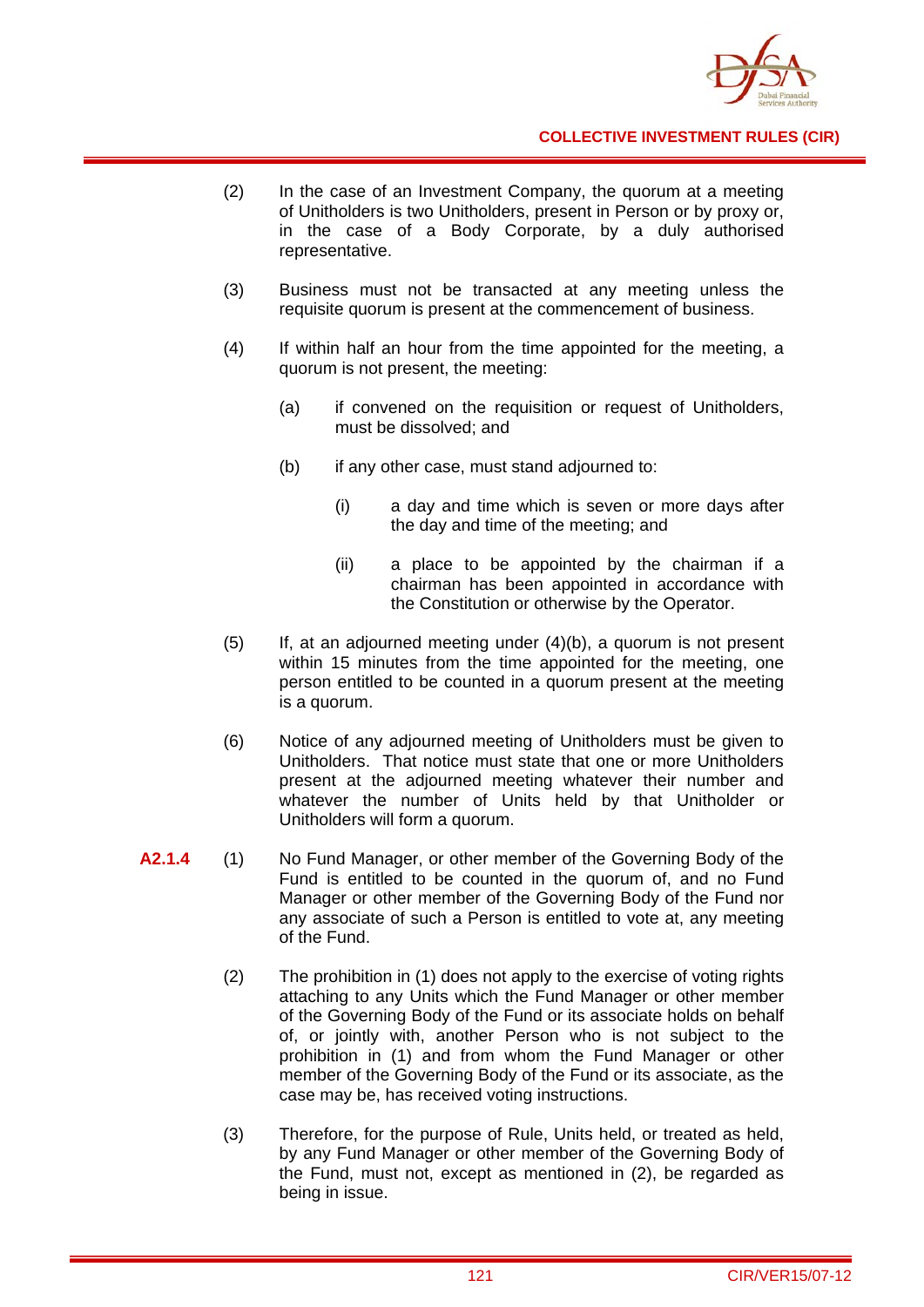

# **APP 3 APPROVALS AND NOTIFICATIONS**

### **A 3.1 Alterations to a Fund**

- **A 3.1.1** (1) A Fund Manager must, by way of a Special Resolution, obtain prior approval from the Unitholders for any proposed change to a Domestic Fund which is a fundamental change.
	- (2) In addition to the specific fundamental changes in relation to a Fund prescribed under Article 35(1) of the Law and also under Rules 6.4.1(4), 10.2.3, 13.5.4(2) and 20.5.2, a "fundamental change" under (1) is a change or event which:
		- (a) changes the purpose or nature of the Fund;
		- (b) may materially prejudice a Unitholder;
		- (c) alters the risk profile of the Fund; or
		- (d) introduces any new type of payment out of Fund Property.
	- (3) Notwithstanding (2) above, any change may be fundamental depending on its degree of materiality and effect on the Fund and its Unitholders. Consequently, the Fund Manager must determine whether in each case a particular change is fundamental in nature and, if the Fund is an Investment Trust, obtain the Trustee's agreement to the outcome of the determination.

#### **Guidance**

For the purpose of this section, a fundamental change to a Fund is likely to include:

- a. any proposal for a scheme of arrangement;
- b. a change in the investment policy to achieve capital growth from investment in one country rather than another;
- c. a change in the investment objective or policy to achieve capital growth through investment in fixed interest rather than in equity investments;
- d. a change in the investment policy to allow the Fund to invest in derivatives as an investment strategy which increases its volatility;
- e. a change to the characteristics of a Fund to distribute income annually rather than monthly;
- f. the introduction of limited redemption arrangements; or
- g. a change of the custodian, trustee or other oversight arrangement.
- **A 3.1.2** (1) A Fund Manager is expected to give prior written notice to Unitholders in respect of any proposed change to the operation of a Fund where the change constitutes a significant change.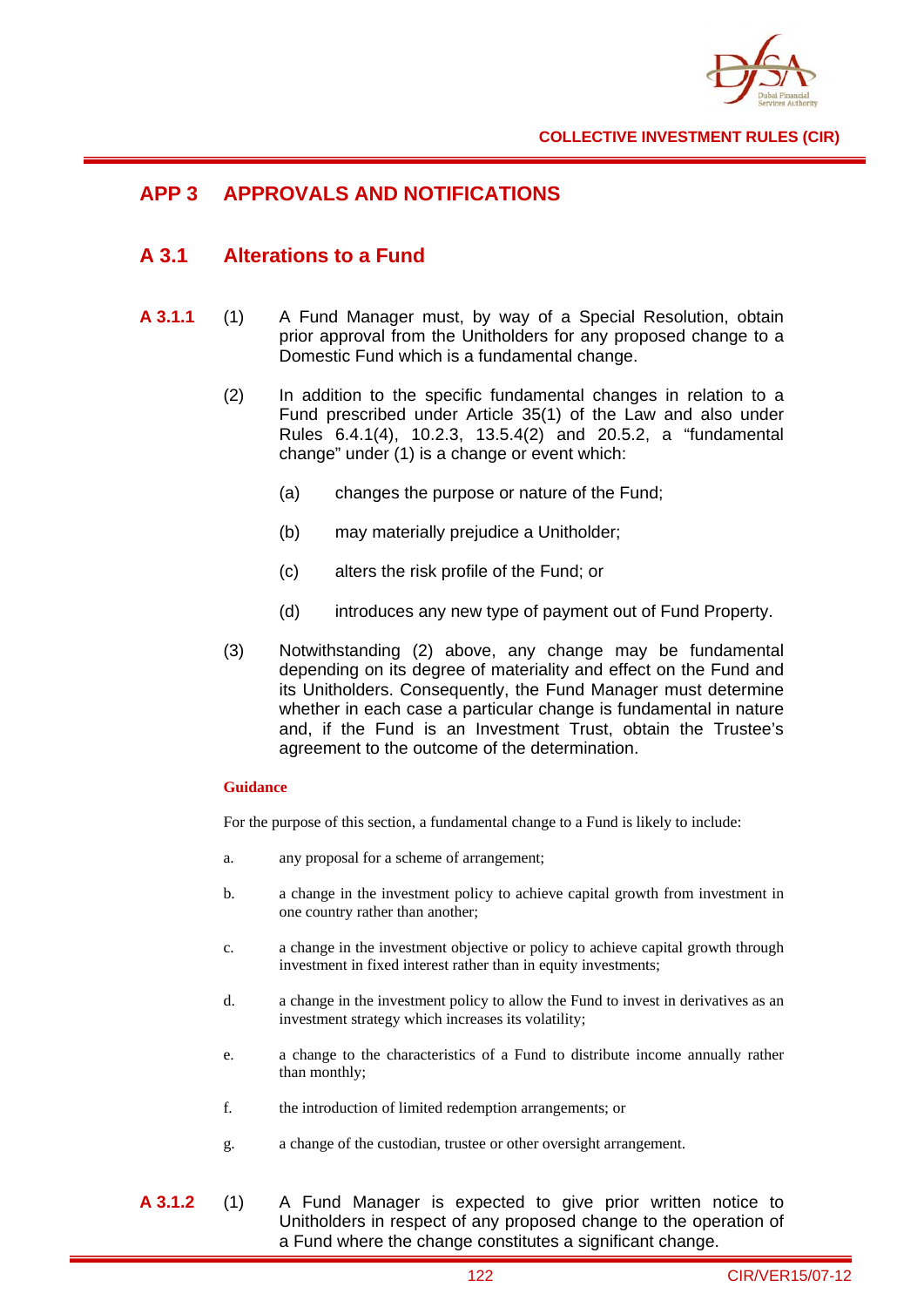

- (2) A "significant change" in (1) is a change or event which is not a fundamental change under Rule A 3.1.1 but:
	- (a) affects a Unitholder's ability to exercise his rights in relation to his investment;
	- (b) would reasonably be expected to cause the Unitholder to reconsider his participation in the Fund;
	- (c) results in any increased payments out of the Fund Property to the Fund Manager, the Trustee or any other director or an associate of either; or
	- (d) materially increases other types of payment out of Fund Property.
- (3) Changes may be significant depending in each case on their degree of materiality and effect on the Fund and its Unitholders. Consequently the Fund Manager will need to determine whether in each case a particular change is significant in nature or not and if the Fund is an Investment Trust obtain the Trustee's agreement of the outcome of the determination.

#### **Guidance**

- 1. The notice period required for a pre-event notification to the Unitholder should be of a reasonable length, which is expected to be at least 30 days.
- 2. For the purpose of this section, a significant change is likely to include:
	- a. a change in the method of price publication;
	- b. a change in any operational policy such as dilution policy or allocation of payments policy; or
	- c. an increase in the preliminary charge where Units are purchased through a group savings plan.
- **A3.1.3** (1) A Fund Manager must to inform Unitholders in an appropriate manner and timescale of any notifiable changes that are reasonably likely to affect, or to have affected, the operation of the Fund.
	- (2) A notifiable change in (1) is a change or event, other than a fundamental change or a significant change specified in this Appendix, which a Unitholder must be made aware of unless the Fund Manager concludes that the change is insignificant.

#### **Guidance**

- 1. The circumstances causing a notifiable change may or may not be within the control of the Fund Manager.
- 2. For the purpose of this section, a notifiable change might include: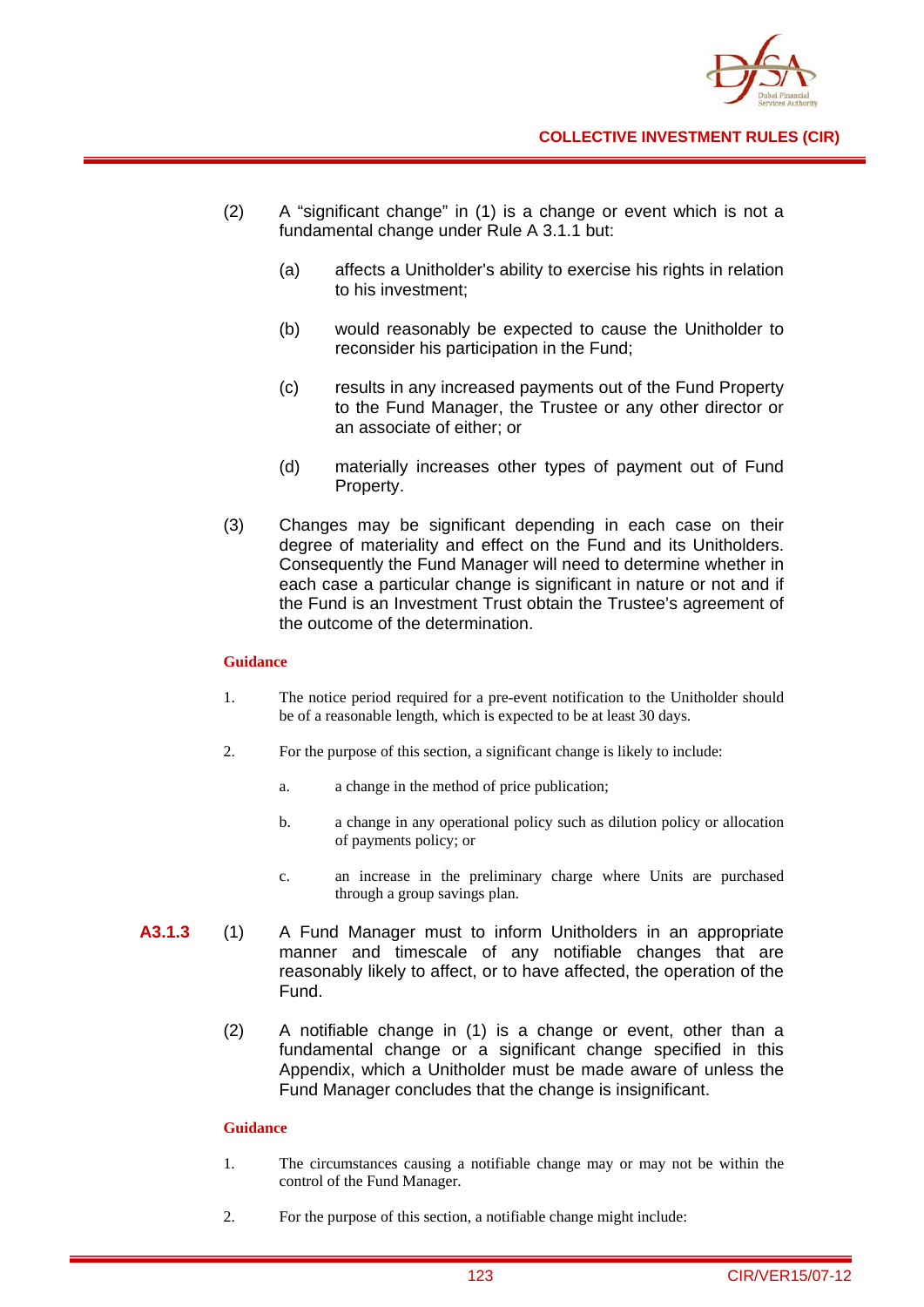

- a. a change of a named investment manager where the Fund has been marketed on the basis of that investment manager's involvement;
- b. a significant political event which impacts on the Fund or its operation;
- c. a change to the time of the valuation point;
- d. the introduction of limited issue arrangements; or
- e. a change in the name of the Fund.
- 3. The appropriate manner and timescale of notification in this section would depend on the nature of the change or event. Consequently, the Fund Manager will need to assess each change or event individually.
- 4. An appropriate manner of notification could include:
	- a. sending an immediate notification to the Unitholder;
	- b. publishing the information on a website; or
	- c. the information being included in the next periodical report of the Fund.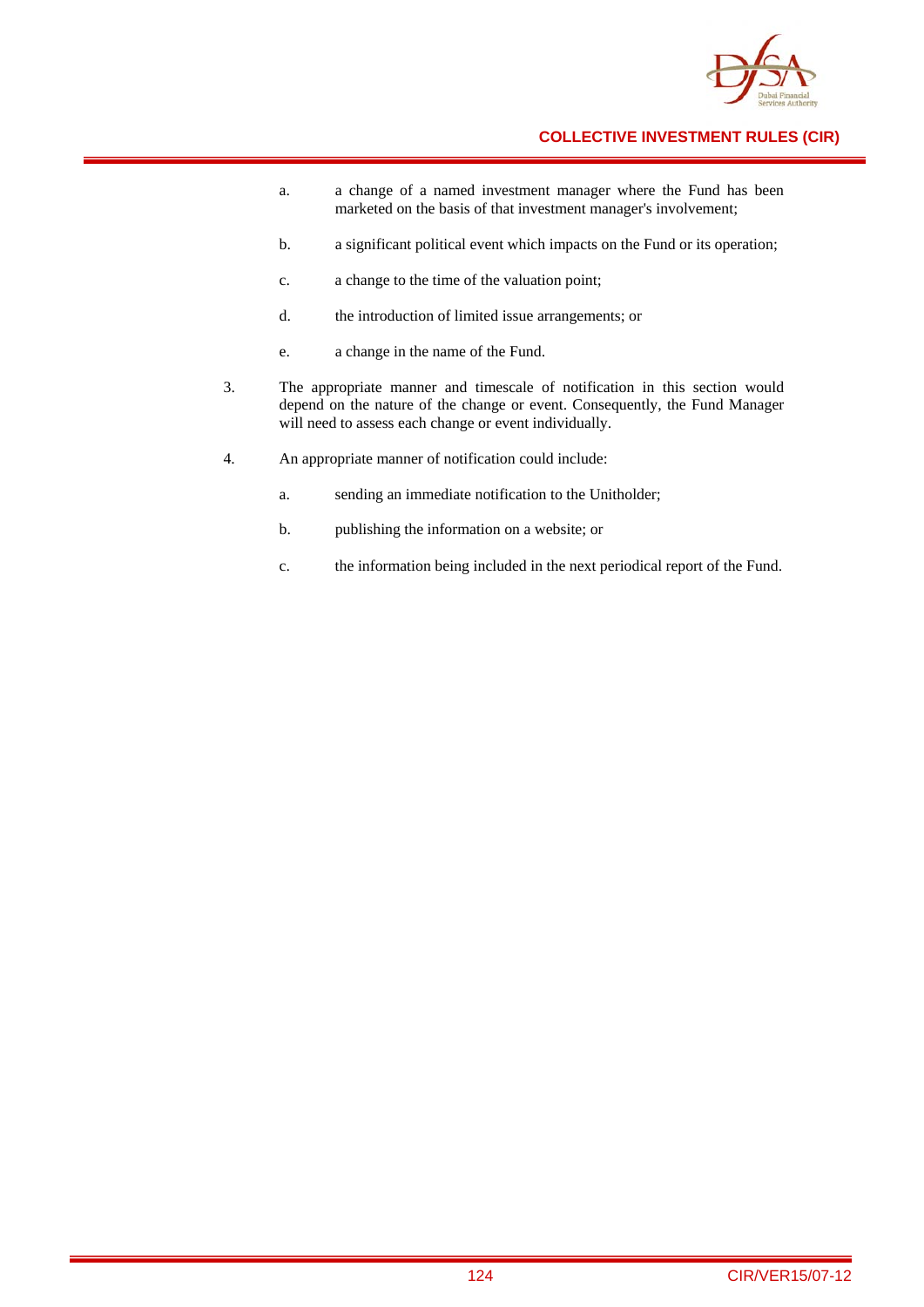

# **APP 4 GUIDANCE ON ASSET VALUATION AND PRICING**

#### **Guidance**

#### **General**

- 1. This guidance relates to the calculation of a single price and net asset value in accordance with CIR Rules. Under the Rules, the Fund Manager should take all reasonable steps, and exercise due diligence, to ensure that the Property of the Fund is valued in accordance with the Law, the Rules and the Fund's Constitution.
- 2. This guidance sets out minimum standards of control in relation to the valuation of the Fund Property to which the Fund Manager , the Trustee and the Persons providing the oversight function should have regard in determining whether they have met their obligations under the applicable Rules and the Fund's Constitution.
- 3. The Fund Manager should take action forthwith to rectify any breach in respect of valuation. Where the breach relates to the incorrect pricing of Units, rectification should extend to the reimbursement or payment of money by the Fund Manager to Unitholders, former Unitholders or to the Investment Undertaking.
- 4. The Trustee or the Persons providing the oversight function may direct that rectification need not extend to reimbursement where it appears that the incorrect pricing is of minimal significance. This would only be appropriate where the Fund Manager has adequate controls in place.
- 5. The price of a Unit of any class should be calculated by valuing the Fund Property attributable to Units of that class and dividing that value by the number of Units of the class in issue. All the Fund Property should be valued at each valuation point and any part of the Fund Property which is not an Investment should be valued at fair value. The DFSA expects a Fund Manager to agree on its methodology for valuing the Fund Property with the Trustee or Eligible Custodian, or other Persons providing the oversight function and that the methodology in place is applied consistently.
- 6. In respect of Securities quoted on an Exchange:
	- a. the Fund's Constitution should set out the valuation policy that will be adopted by the Fund Manager where a single price for buying and selling a Security is quoted; and also where separate buying and selling prices are quoted on an Exchange. Either the official mid-market price or the last trade price should provide an appropriate basis of valuation for the Fund. The Fund Manager should, however, document the choice of methodology and ensure that the procedures are applied consistently and fairly; and
	- b. where there has been no recent trade in the Security concerned, or no reliable price exists, an Investment should be valued at a price which, reflects a fair and reasonable price for that investment. For example, a Fund Manager may obtain a valuation from three experienced brokers and average the value. In such cases, the Fund Manager is required to document the reasons for his decision and should be prepared to justify any assumptions made.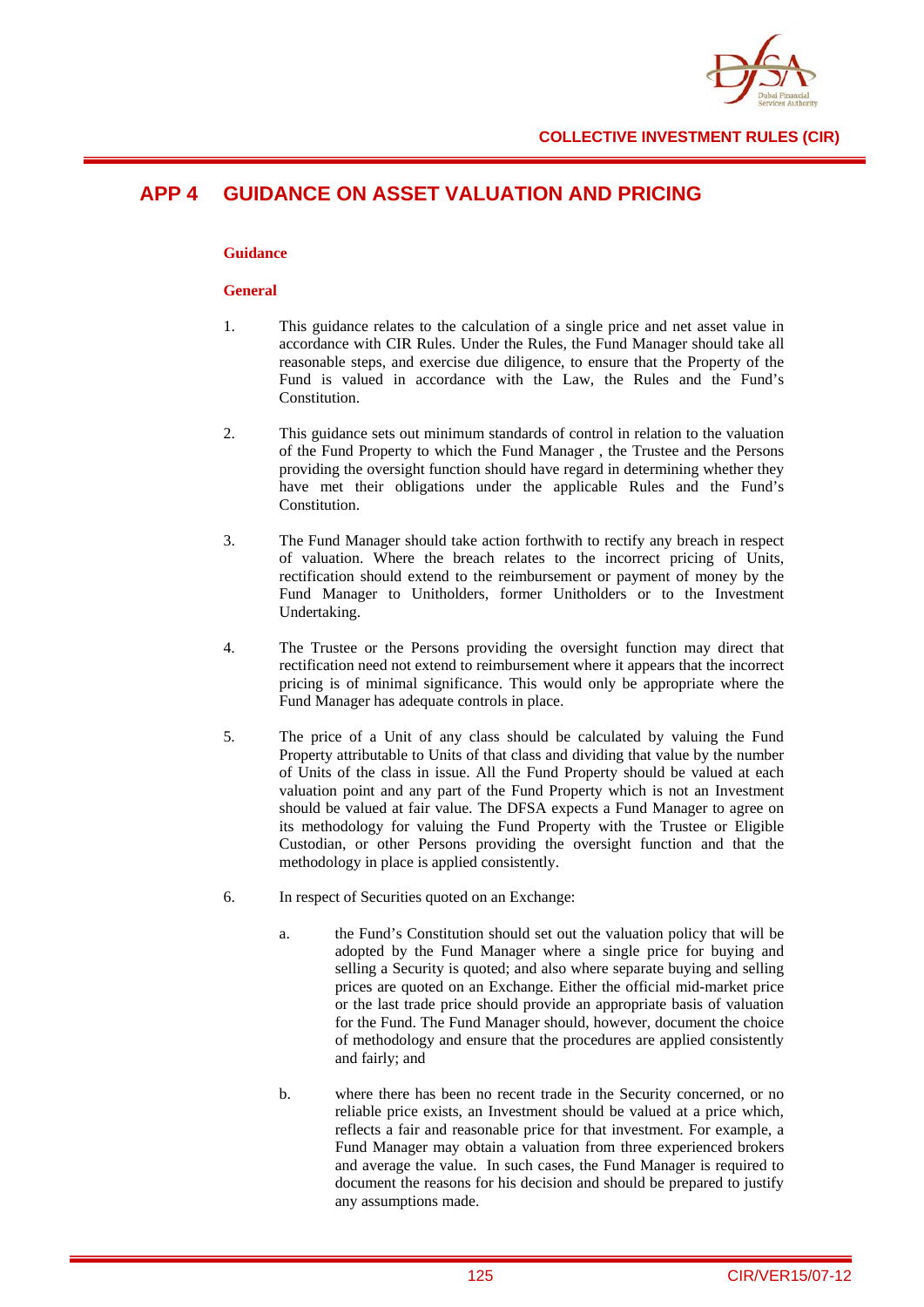

7. Where instances of incorrect pricing occur, the de minimis provisions set out in this guidance should apply only where the Fund Manager and Trustee or the Person providing oversight functions are able to meet the standards set out in this guidance. Evidence of persistent or repetitive errors, or errors consistently in the Fund Manager's favour, are likely to make it more difficult for the Fund Manager to demonstrate that he is able to meet the standards in this guidance.

#### **Pricing controls by the Fund Manager**

- 8. Unit prices and currency rates used in Fund valuations should be up to date and from a reputable source. The mere use of a source for prices and rates does not amount to delegation under the Rules. Although it should not be necessary to carry out significant substantive checking, the reliability of the source of prices and rates should be kept under regular review, and the use of doubtful prices or rates should be followed up.
- 9. The mere use of a source for prices and rates does not amount to delegation under the Rules. However, the use of a third party to carry out the pricing function, whether it is an Associate of the Fund Manager, or the Trustee or any Associate of the directors of the company or Persons providing the oversight function, or any independent third party, amounts to outsourcing. In this case the Fund Manager still retains its operating responsibilities and duties and, remains liable for the acts and omissions of that third party in performing the pricing functions as if they were the acts or omissions of the Fund Manager. The Fund Manager should ensure that the third party contracts to provide the service on a basis which takes account of the Fund Manager's responsibilities which require the Fund to be priced in accordance with the applicable Rules and the Fund's Constitution.
- 10. Where the pricing function is outsourced, the Fund Manager is required, in accordance with the Rules, to satisfy himself that the pricing agent remains competent to carry out the function, and that he has taken reasonable care to ensure that the pricing agent has carried out his duties in a competent manner.
- 11. The Fund Manager should seek assurance that the pricing agent's system is robust and will produce accurate results. The Fund Manager should review the outputs from the system at least annually, and on any significant system change. In addition, if the pricing agent is also responsible for calculation of dealing prices of Units, the Fund Manager should ensure that this system is reviewed to his satisfaction at least annually.
- 12. Unless the valuation and record keeping systems are integrated, the valuation output should be agreed with the Fund Manager's records of a Fund at each valuation point. In addition, the Fund Manager's records, including debtors and creditors, should be agreed with a Custodian's records of stocks and both capital and income cash at least monthly, with reconciling items followed up promptly, with debtors reviewed for recoverability.
- 13. Systems should be in place whereby all transactions are confirmed in writing or by electronic means to the Fund Manager or to a pricing agent as quickly as possible. It is desirable that all deals to which the Fund is committed, which have been notified, at most, one hour before a valuation, are included in that valuation, at estimated prices if necessary. Unless, however, there is likely to be significant movement in a price of a Unit, it is more important that an accurate cut-off procedure is in place to ensure that omissions or duplications do not take place, than it is to ensure that estimates are included in a valuation.
- 14. Where prices are obtained otherwise than from the main pricing source (e.g. unquoted, suspended, or illiquid stocks), the Fund Manager should maintain a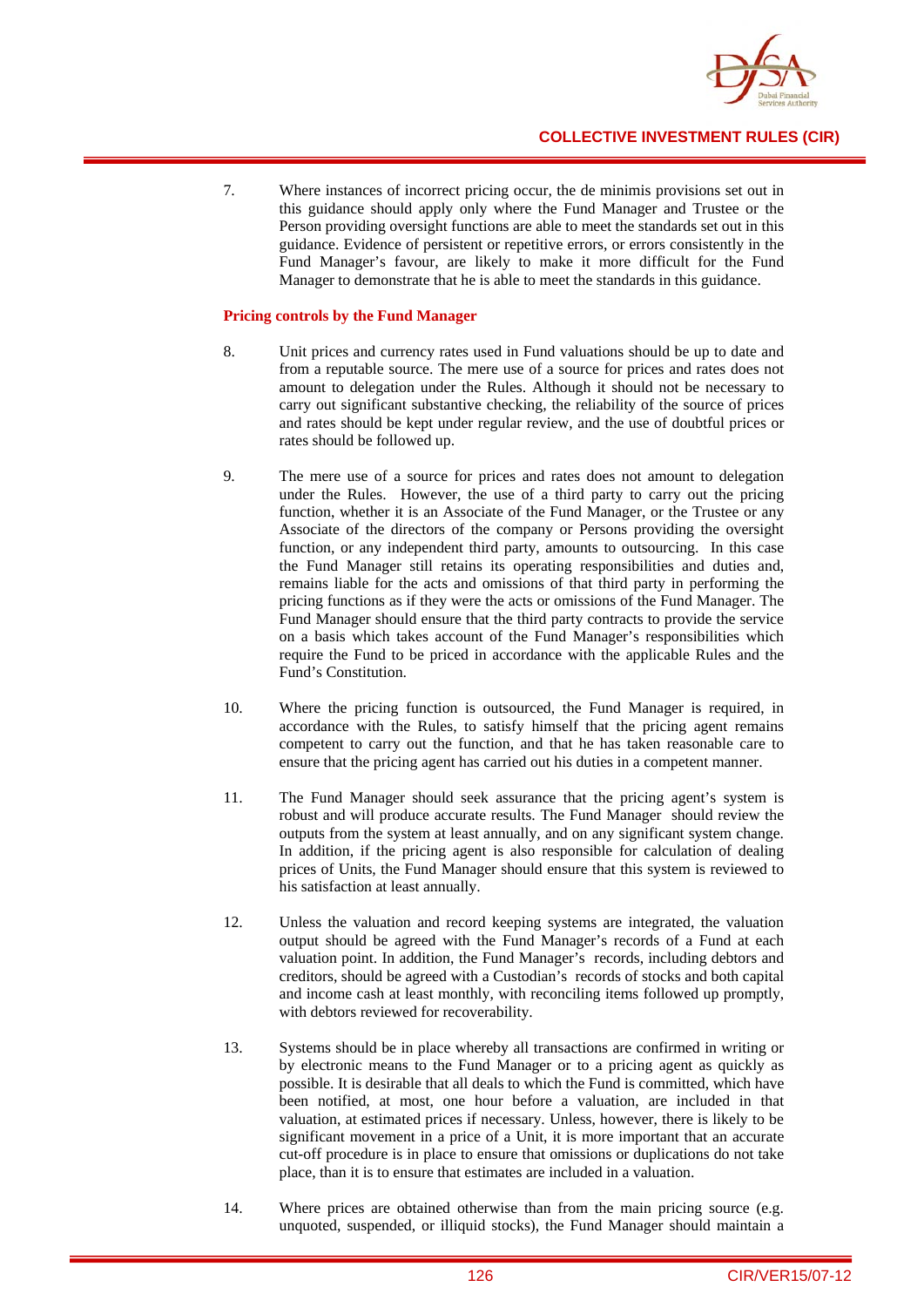

record of the source and basis for the value placed on the investment. These should be regularly reviewed.

- 15. A system should be in place to ensure that investment and borrowing powers which are contained in the Rules, where applicable and in the Fund's Constitution and Prospectus are not breached, and that if breaches occur they are identified and rectified.
- 16. A system should be in place to ensure that dividends are accounted for as soon as stocks are quoted ex-dividend, unless, as with some foreign stocks, it is prudent to account for them only on receipt. Fixed interest dividends and interest should be accrued at each point unless the level of materiality makes a longer interval appropriate. Similar considerations apply to the expenses of the Fund.
- 17 The Fund Manager should ensure periodically that any charge which is levied on a Unitholder for dilution has been calculated in accordance with the methodology which has been disclosed in the Constitution or Prospectus.
- 18. The Fund Manager should set a percentage or absolute limit for certain key elements of the valuation, such that any movement outside these limits is investigated. The process for the investigation and a report of its outcome should be in writing and evidenced by an appropriate signature. These key elements could, where relevant, include the movement of the overall price of the Fund against relevant markets, the movement of the prices and values of individual stocks, changes in currency rates, and accrual figures for income, expenses, and tax. In addition, prices which appear not to have changed after a fixed period of time should be investigated, since this may be the result of a price movement having been missed.
- 19. Cash should be reconciled to the bank account regularly, with outstanding items promptly followed up, and a full reconciliation sent to the trustee or depositary monthly.
- 20. Controls should be in place to ensure that the correct number of Units in issue is recorded at each valuation point. This should be reconciled with the Unitholder register at least monthly.
- 21. A copy of the valuation should be sent to the Fund Manager or the Fund's investment manager, if applicable, at least weekly. He should specifically check that the correct securities are recorded.

#### **Pricing and valuation checks by oversight arrangement**

- 22. The Persons providing oversight functions have a duty under the Rules to ensure that the Fund Manager's pricing methodology and operation is properly controlled. Its main emphasis should be to ensure that the Fund Manager keeps its controls and systems for pricing under review and to obtain evidence from the Fund Manager's systems that Unit prices are calculated correctly. This would also apply where the Fund Manager has outsourced some or all of its pricing functions to a Service Provider. The following paragraphs set out the minimum checks which DFSA expects any Person providing the oversight function to carry out in order to be satisfied with the Fund Manager's pricing methodology and operation, and to ensure that the likelihood of incorrect prices will be minimised.
- 23. The Persons providing the oversight function should carry out a thorough review of the Fund Manager's overall system for pricing. This should include an analysis of the controls in place to determine the extent to which reliance can be placed on them. This review should be carried out at the start of the appointment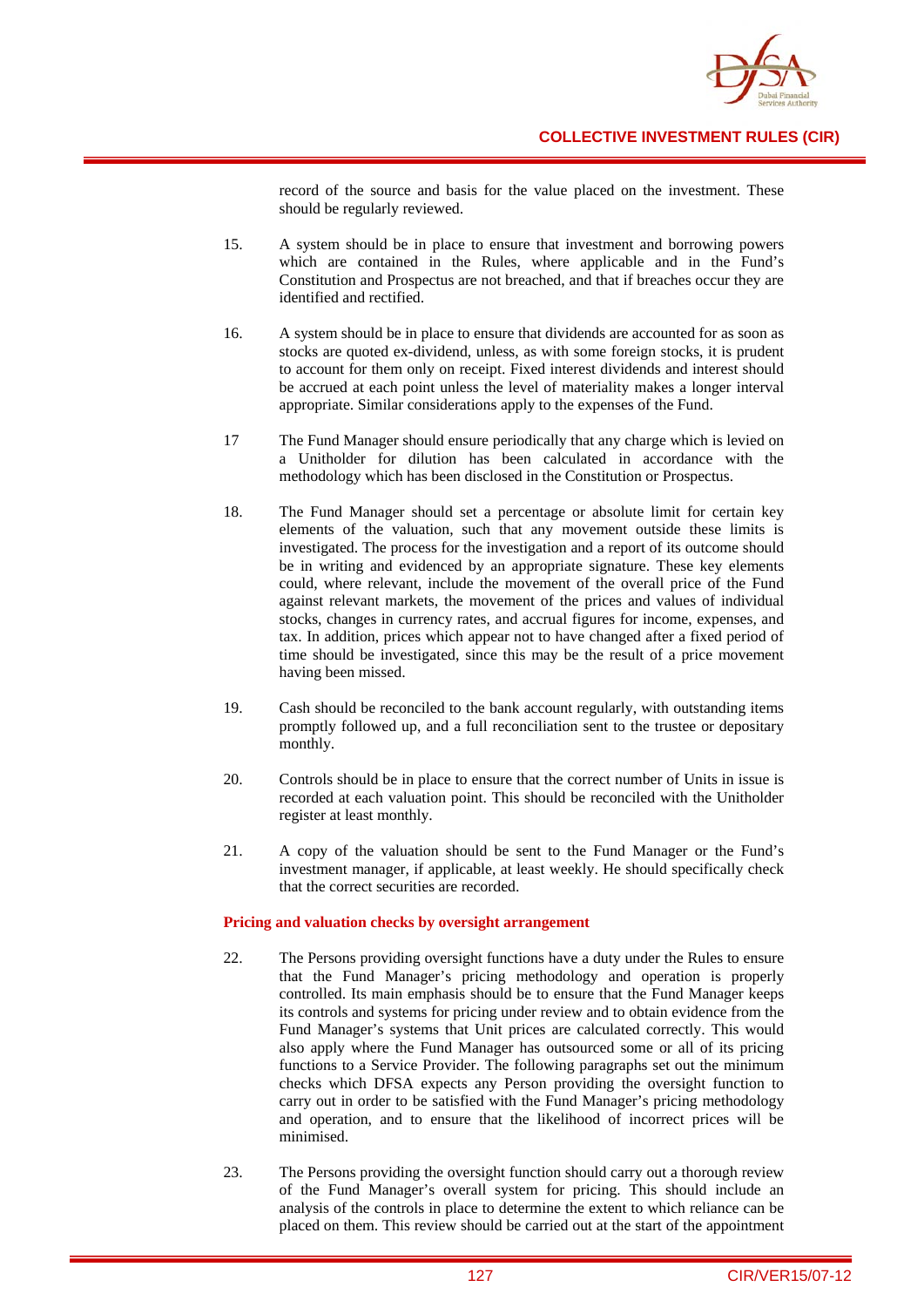

of a Person who will provide oversight functions, and also when major changes are made by the Fund Manager to its system. On an ongoing basis, the systems should be kept under review to ensure that a series of minor changes do not, over a period of time, have a significant effect on the integrity of the systems.

- 24. The Persons providing oversight functions should conduct a review at least annually to confirm that the Fund Manager's systems and controls are satisfactory. This will need to be more frequent where the oversight arrangement knows or suspects that the Fund Manager's systems and controls and are weak and unsatisfactory. The Persons providing oversight functions should ensure that any issues which are identified are properly followed up and resolved. Additionally, the Persons providing oversight functions should carry out a review of the valuation of the property of each Fund for which it is responsible, at least annually, which verifies, on a sample basis if necessary, the assets, liabilities, accruals, Units in issue, and any other relevant matters, for example, an accumulation factor or a currency conversion factor.
- 25. Where the Fund Manager's systems are manual, or have been installed or amended recently and are therefore unproven, the level of checking will need to be increased accordingly. This will also be necessary where a number of instances of incorrect pricing have previously been identified.

#### **Incorrect pricing**

- 26. The Fund Manager should record each instance where the Unit price is incorrect and, as soon as the error is discovered, report the fact to the Persons providing oversight functions together with details of the action taken, or to be taken, to avoid repetition.
- 27. The Fund Manager and the Persons providing the oversight function should if they become aware, report material instances of incorrect pricing to the DFSA as provided in the Rules. Materiality should be determined by taking into account a number of factors, including whether the Fund Manager has followed the pricing controls set out in this guidance.
- 28. The significance of any breakdown in management controls or other checking procedures should also be taken into account. The significance of any failure of systems should be considered. This may include situations where inadequate back-up arrangements exist. The duration of an error should also be taken into account; the longer an error persists, the more likely that it will have a material effect on a price.
- 29. The level of compensation paid to Unitholders, and the Fund Manager's ability (or otherwise) to meet claims for compensation in full, may also be relevant.
- 30. The Fund Manager should also report to the DFSA forthwith any instance of incorrect pricing where the error is greater than 0.5% of the price of a Unit, but where the Fund Manager and the Persons providing the oversight function believe that compensation is inappropriate and should not be paid by the Fund Manager.
- 31. The Trustee or the Persons providing oversight functions, in their reports, should summarise the number of instances of incorrect pricing during a particular period. This should include the number of errors which were greater than 0.5% of the price of a Unit and the number of errors which were less than 0.5% of the price of a Unit where the Trustee or the Persons providing the oversight function did not consider the Fund Manager's controls to be adequate.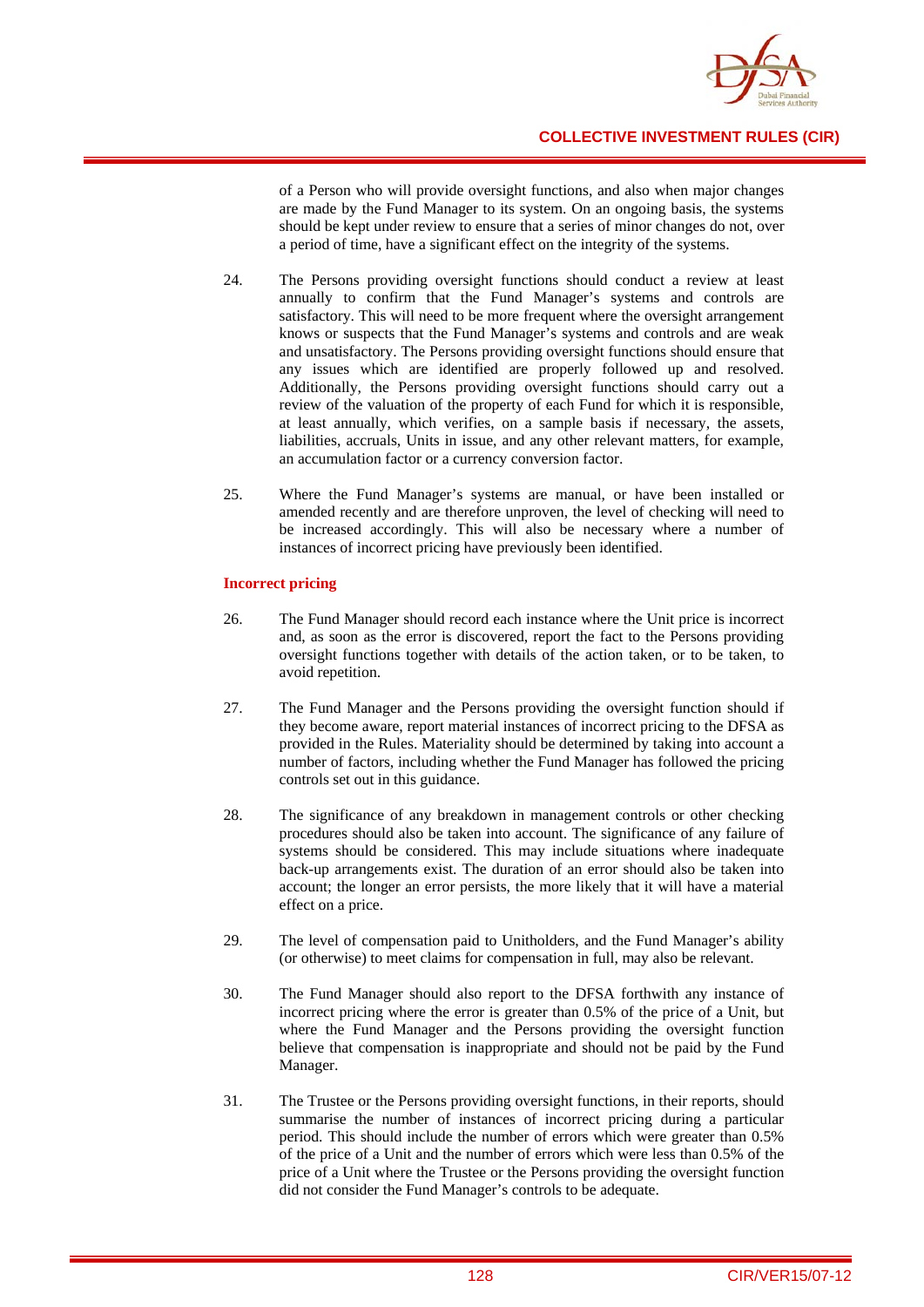

#### **Action to be taken as regards compensation for incorrect pricing.**

- 32. Prices found to be incorrect by less than 0.5%
	- a. Where the dealing price of any Unit of a Fund is found to be incorrect by less than 0.5% of the price of a Unit of a Fund, compensation to Unitholders will not normally be required, unless the Custodian decides otherwise.
	- b. Where an issue or cancellation of Units has taken place at a price which is incorrect by less than 0.5% of the price of a Unit of a Fund, compensation to or from the Fund will not normally be required, unless the oversight arrangement decides otherwise.
- 33. Where the dealing price of any Unit of a Fund is found to be incorrect by 0.5% or more of the price of a Unit of a Fund, compensation to Unitholders will normally be required. If, exceptionally, the Trustee or the Persons providing the oversight function consider that compensation is inappropriate, he will need to report the matter to the DFSA, together with his recommendation and justification.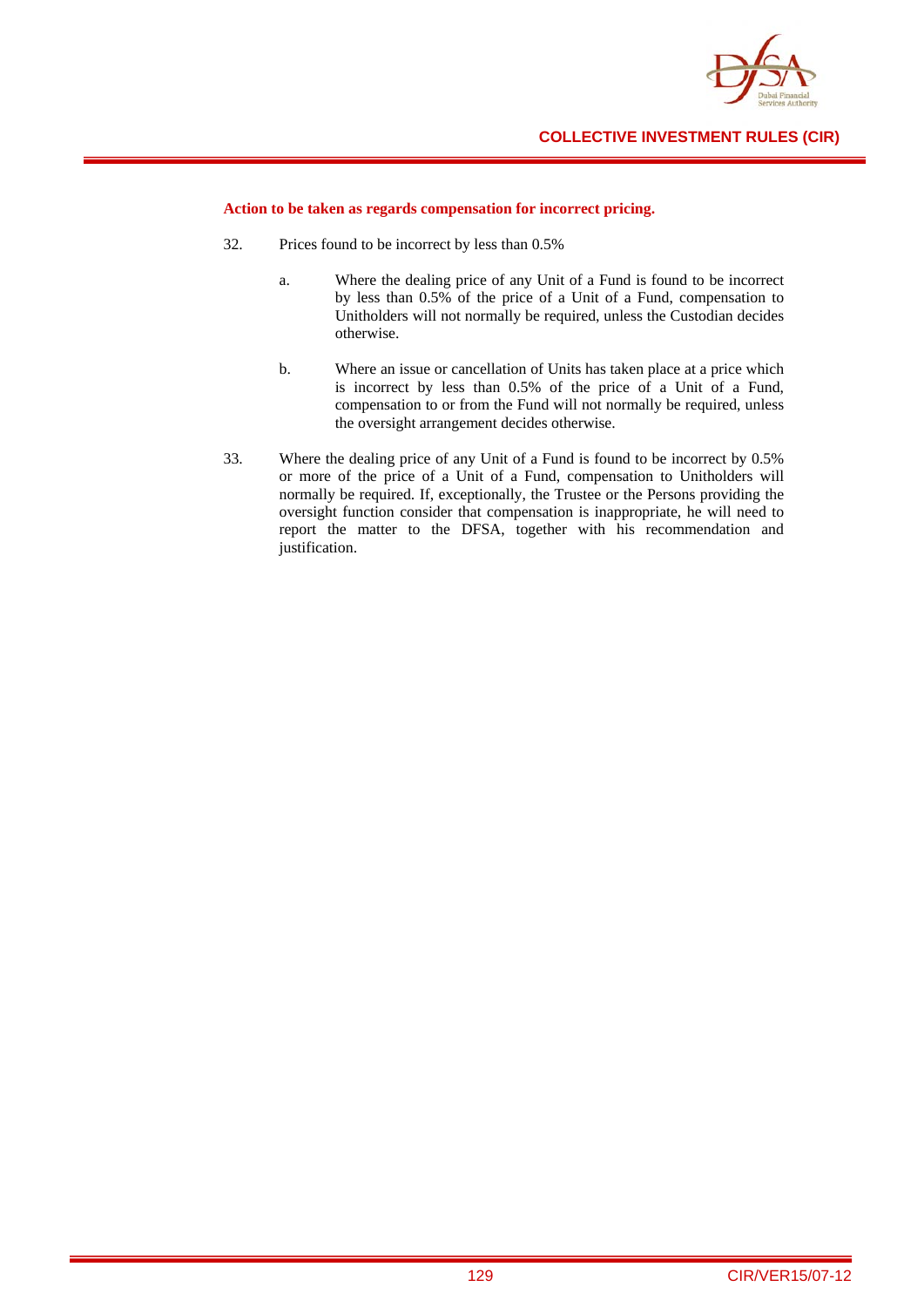

# **App 5 CONSTITUTION OF A DOMESTIC FUND**

# **A5.1 Contents of Constitution**

**A5.1.1** The Constitution of a Domestic Fund must contain all the information prescribed in the following table except where it is an Exempt Fund, in which case, it must contain the information specified in A, C, F, G, H, K and M.

| A | <b>General Information</b> |                                                                                                                                                                                                                                                                                           |  |  |
|---|----------------------------|-------------------------------------------------------------------------------------------------------------------------------------------------------------------------------------------------------------------------------------------------------------------------------------------|--|--|
|   | The following information: |                                                                                                                                                                                                                                                                                           |  |  |
|   | (1)                        | The name of the Fund.                                                                                                                                                                                                                                                                     |  |  |
|   | (2)                        | The Fund Manager's and, if the Fund is structured as an<br>Investment Trust, the Trustee's name and the principal<br>place of business in the DIFC as recorded by the Registrar<br>of Companies.                                                                                          |  |  |
|   | (3)                        | That the Fund is a Domestic Fund, the Constitution of which<br>is governed by the laws of the DIFC.                                                                                                                                                                                       |  |  |
|   | (4)                        | That the Fund is a Public Fund, Private Fund or Exempt<br>Fund, as the case may be.                                                                                                                                                                                                       |  |  |
|   | (5)                        | The legal form of the Fund and whether it is open or closed<br>ended.                                                                                                                                                                                                                     |  |  |
|   | (6)                        | If the Fund is a specialist class of a Fund as defined in<br>chapter 3 of this module, the relevant specialist class, and if<br>applicable, that the Fund is an Islamic<br>Fund<br>and<br>consequently the Fund's entire business operations are<br>conducted in accordance with Shari'a. |  |  |
|   | (7)                        | If the Fund is managed by an External Fund Manager, that<br>fact and the details of the Appointed Fund Administrator or<br>Custody Provider of the Fund.                                                                                                                                  |  |  |
|   | (8)                        | If the Fund is an External Fund, the name of the jurisdiction<br>in which the Fund is domiciled.                                                                                                                                                                                          |  |  |
| B | <b>General Statements</b>  |                                                                                                                                                                                                                                                                                           |  |  |
|   | The following information: |                                                                                                                                                                                                                                                                                           |  |  |
|   | (1)                        | The Fund Manager is responsible, pursuant to the Law, for<br>all operations concerning the Fund and may from time to<br>time delegate activities or outsource functions, but not the                                                                                                      |  |  |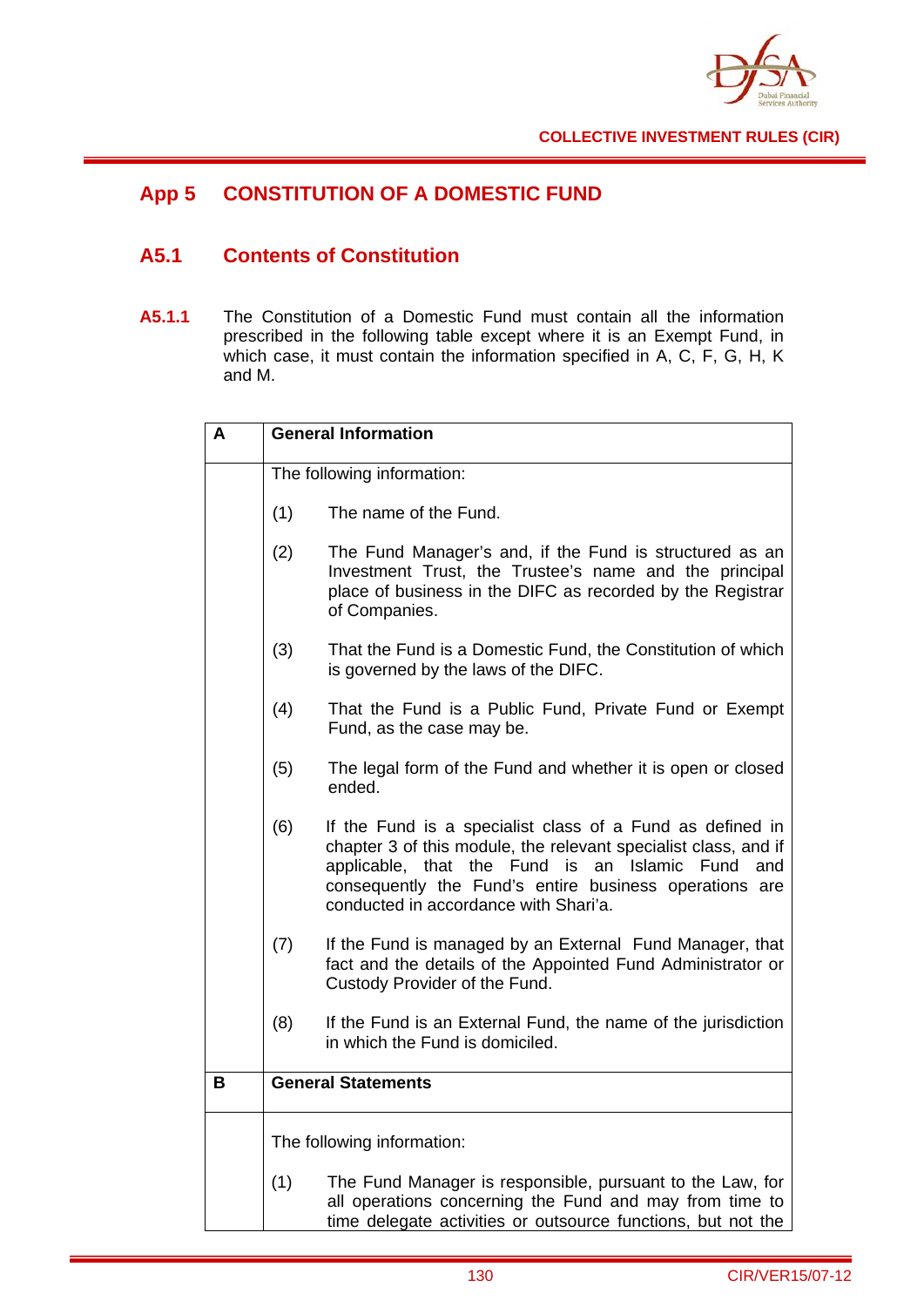

|             |                           | responsibility for conducting those activities and functions,<br>to another Person in accordance with the CIR Rules.                                                                                                                                                    |
|-------------|---------------------------|-------------------------------------------------------------------------------------------------------------------------------------------------------------------------------------------------------------------------------------------------------------------------|
|             | (2)                       | (a)<br>The Fund Property is entrusted to the Fund Manager<br>and the Fund Manager remains responsible for the<br>property even when an Eligible Custodian holds the<br>legal title to the Fund Property; or                                                             |
|             |                           | (b)<br>The Fund Property is held on trust by the Fund's<br>Trustee, as the case may be.                                                                                                                                                                                 |
|             | (3)                       | Whether the duration of the Fund is limited and, if so, for<br>how long.                                                                                                                                                                                                |
|             | (4)                       | That fees, charges and other expenses of the Fund may be<br>taken out of Fund Property and the basis for determination<br>of the quantum of such fees, charges and other expenses.                                                                                      |
|             | (5)                       | The maximum and minimum sizes of the Fund's capital, if<br>any.                                                                                                                                                                                                         |
|             | (6)                       | That the Unitholders are not liable for the debts of the Fund,<br>unless the applicable legislation prescribes otherwise and, if<br>so, those circumstances.                                                                                                            |
|             | (7)                       | That a Unitholder is not liable to make any further payment<br>after he has paid the price of his Units and that no further<br>liability can be imposed on him in respect of the Units he<br>holds.                                                                     |
|             | (8)                       | That payments to the Fund Manager, Trustee, any Eligible<br>Custodian, or the Person providing the oversight function<br>(including a Shari'a Supervisory Board) by way of<br>remuneration are authorised to be paid (in whole or in part)<br>out of the Fund Property. |
| $\mathbf c$ | Where the Fund is a Trust |                                                                                                                                                                                                                                                                         |
|             |                           | The following information:                                                                                                                                                                                                                                              |
|             | (1)                       | The Trust Deed is made under and governed by the<br>Investment Trust Law 2006 and:                                                                                                                                                                                      |
|             |                           | (a)<br>is binding on each Unitholder as if he had been a<br>party to it and that he is bound by its provisions; and                                                                                                                                                     |
|             |                           | authorises and requires the Fund Manager and the<br>(b)<br>Trustee to do the things required or permitted of<br>them by its terms and the Investment Trust Law<br>2006 and the Law.                                                                                     |
|             | (2)                       | Subject to the provisions of these Rules:                                                                                                                                                                                                                               |
|             |                           | the Fund Property (other than sums held to the credit<br>(a)                                                                                                                                                                                                            |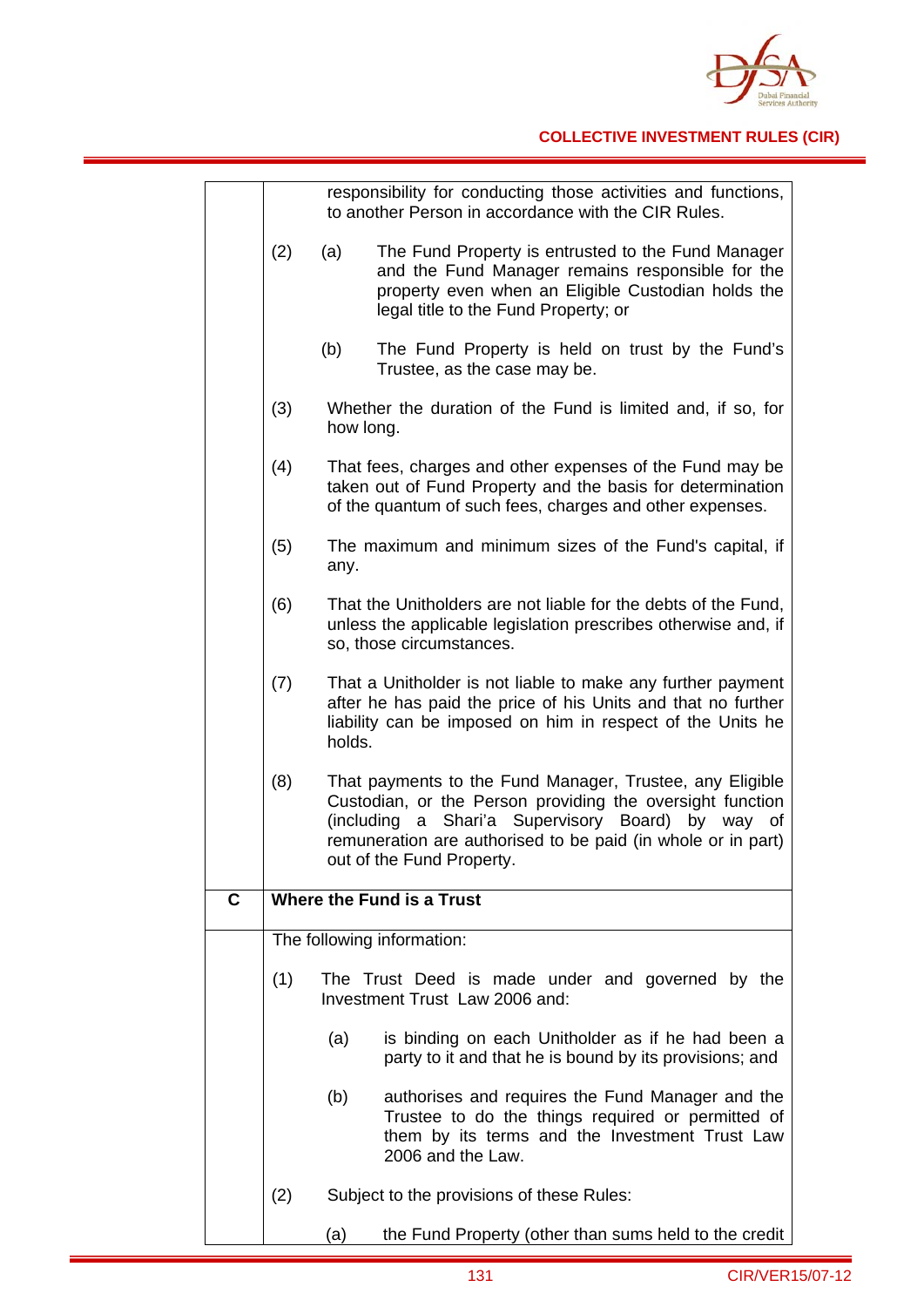

|   | of the distribution account) is held by the Trustee on<br>trust for the Unitholders according to the number of       |  |
|---|----------------------------------------------------------------------------------------------------------------------|--|
|   | Units held by each Unitholder or, where relevant,                                                                    |  |
|   | according to the number of individual shares in the<br>Fund Property represented by the Units held by each           |  |
|   | Unitholder; and                                                                                                      |  |
|   |                                                                                                                      |  |
|   | (b)<br>the sums standing to the credit of any distribution<br>account are held by the Trustee on trust to distribute |  |
|   | or apply in accordance with these Rules relating to                                                                  |  |
|   | income.                                                                                                              |  |
| D | <b>Investment Objectives</b>                                                                                         |  |
|   | (1)<br>Information covering the investment objectives of the Fund                                                    |  |
|   | and in particular:                                                                                                   |  |
|   | (a)<br>whether the aim of the Fund is to spread investment                                                           |  |
|   | risks and, if a Property Fund, whether the Fund                                                                      |  |
|   | invests in a single property;                                                                                        |  |
|   | (b)<br>the types of Investments or assets in which it and                                                            |  |
|   | (where applicable) each Sub-Fund may invest; and                                                                     |  |
|   | (c)<br>if the Fund is a specialist class of Fund, the class of                                                       |  |
|   | Fund.                                                                                                                |  |
|   | (2)<br>Details of any investment, borrowing or stock lending                                                         |  |
|   | restrictions or, in the event that there<br>are no such                                                              |  |
| Е | restrictions, a statement to that effect.<br>Units in the Fund                                                       |  |
|   |                                                                                                                      |  |
|   | A statement specifying:                                                                                              |  |
|   | (a)<br>the classes of Units which the Fund may issue; and                                                            |  |
|   |                                                                                                                      |  |
|   | the rights attaching to Units of each class (including any<br>(b)                                                    |  |
|   | provisions for the expression in two or more denominations<br>of such rights).                                       |  |
| F | <b>Limitations</b>                                                                                                   |  |
|   | Details as to:                                                                                                       |  |
|   |                                                                                                                      |  |
|   | the provisions relating to any restrictions on the right to<br>(a)<br>redeem Units in any class; and                 |  |
|   |                                                                                                                      |  |
|   | the circumstances in which the issue of the Units of any<br>(b)                                                      |  |
| G | particular class may be limited.<br>Income and distribution                                                          |  |
|   |                                                                                                                      |  |
|   | Details of who is carrying out the calculation, transfer,<br>(1)                                                     |  |
|   | allocation and distribution of income for any class of Unit<br>issued and outstanding during the accounting period.  |  |
|   |                                                                                                                      |  |
|   | Information regarding the provision for the payment of<br>(2)                                                        |  |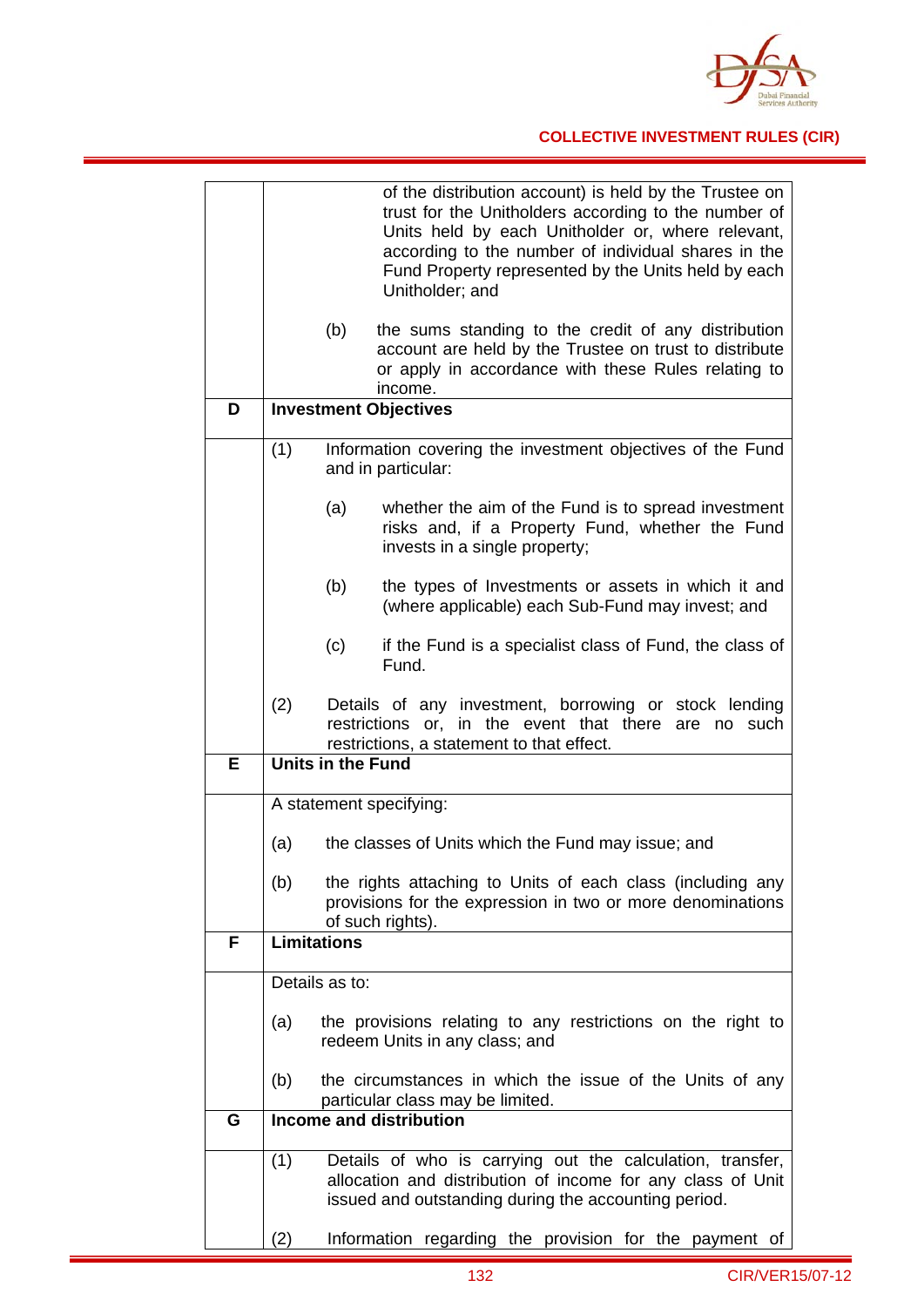

|   | income, if any, and the date on which such distribution shall<br>be made.                                                                                                                                                                         |  |  |
|---|---------------------------------------------------------------------------------------------------------------------------------------------------------------------------------------------------------------------------------------------------|--|--|
| н | <b>Base currency</b>                                                                                                                                                                                                                              |  |  |
|   | A statement specifying the base currency of the Fund.                                                                                                                                                                                             |  |  |
| H | <b>Meetings</b>                                                                                                                                                                                                                                   |  |  |
|   | Details of the procedures for the convening of meetings and the<br>procedures relating to resolutions, voting and the voting rights of<br>Unitholders.                                                                                            |  |  |
| J | <b>Oversight arrangements</b>                                                                                                                                                                                                                     |  |  |
|   | Details of the oversight arrangements, and if the Fund is an Islamic<br>Fund, details of its Shari'a Supervisory Board.                                                                                                                           |  |  |
| K | <b>Termination and suspension</b>                                                                                                                                                                                                                 |  |  |
|   | Details as to:                                                                                                                                                                                                                                    |  |  |
|   | the grounds under which the Fund Manager may initiate a<br>(a)<br>suspension of the Fund and any associated procedures;<br>and                                                                                                                    |  |  |
|   | the methodology for determining the rights of Unitholders to<br>(b)<br>participate in the Fund Property on winding up.                                                                                                                            |  |  |
| L | <b>Modification of the Constitution documents</b>                                                                                                                                                                                                 |  |  |
|   | Details of the manner in which alterations to the Constitution may<br>be made.                                                                                                                                                                    |  |  |
| M | <b>Responsibility statement</b>                                                                                                                                                                                                                   |  |  |
|   | A statement that nothing in the Constitution has the effect of<br>exempting the Fund Manager and, if the Fund is structured as an<br>Investment Trust, the Trustee, from any liability to Unitholders<br>imposed under DIFC law and the Rules.    |  |  |
| N | <b>Other relevant matters</b>                                                                                                                                                                                                                     |  |  |
|   | Details of those matters which enable the Fund, Fund Manager or<br>any Person providing the oversight function of the Fund to obtain<br>any privilege or power conferred by the Rules which is not<br>otherwise provided for in the Constitution. |  |  |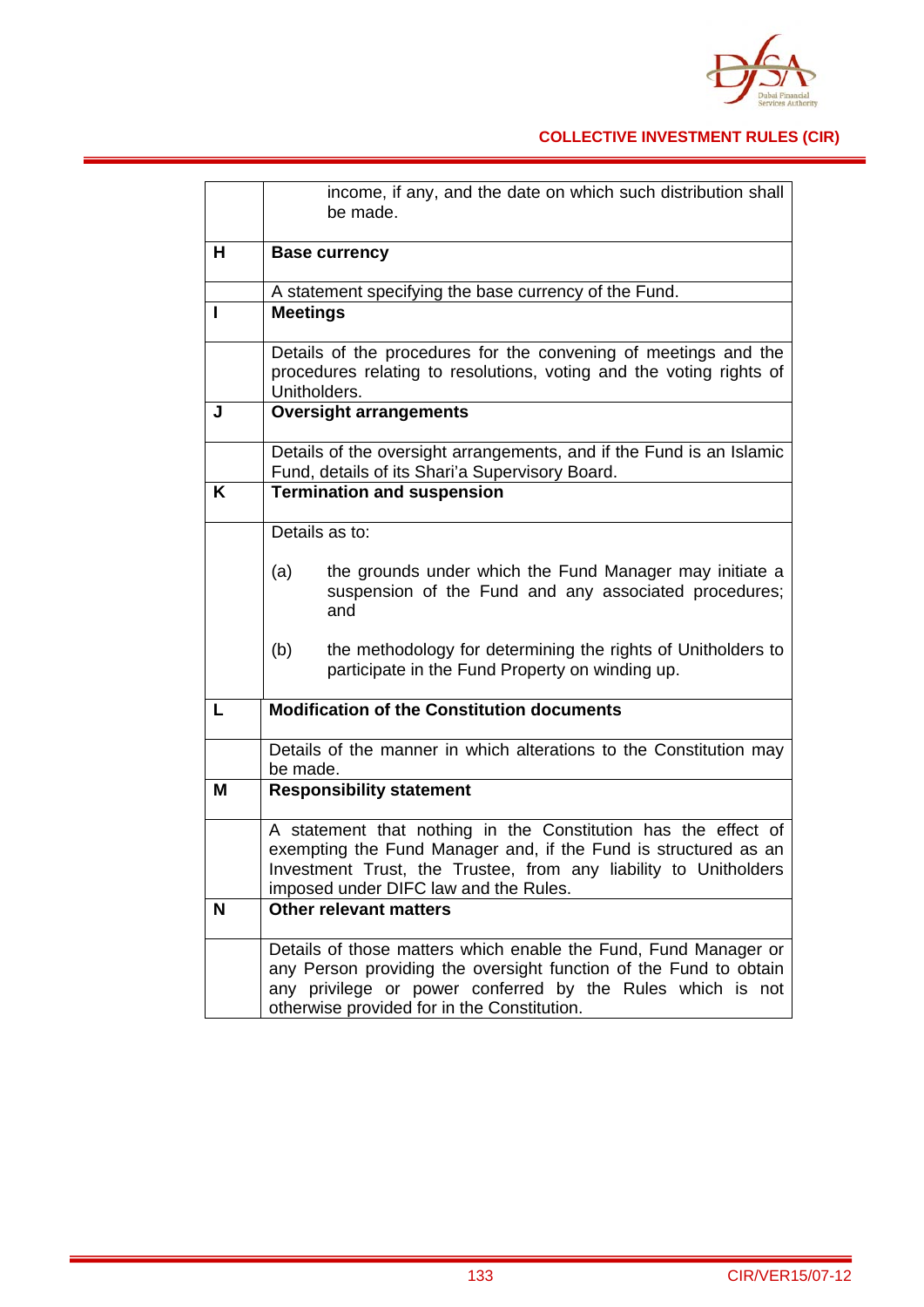

### **App 6 GUIDANCE ON FITNESS AND PROPRIETY FOR OVERSIGHT FUNCTIONS**

#### **Guidance**

#### **General**

1. The guidance in this Appendix is intended to assist a Fund Manager when making appointments in accordance with Rule 10.3.2 in respect of oversight functions.

#### **Integrity**

- 2. The Fund Manager may have regard to matters including, but not limited to, the following.
	- a. the propriety of an individual's conduct whether or not such conduct may have resulted in the commission of a criminal offence, the contravention of a law or the institution of legal or disciplinary proceedings of whatever nature;
	- b. a conviction or finding of guilt in respect of any offence, other than a minor road traffic offence, by any court of competent jurisdiction;
	- c. whether the individual has ever been the subject of disciplinary proceedings by a government body or agency or any recognised self regulatory organisation or other professional body;
	- d. a contravention of any provision of financial services legislation or of rules, regulations, statements of principle or codes of practice made under or by a recognised self regulatory organisation, Authorised Market Institution, regulated exchange or regulated clearing house or Financial Services Regulator;
	- e. a refusal or restriction of the right to carry on a trade, business or profession requiring a licence, registration or other authority;
	- f. a dismissal or a request to resign from any office or employment;
	- g. whether the individual has been or is currently the subject of or has been concerned with the management of a Body Corporate which has been or is currently the subject of an investigation into an allegation of misconduct or malpractice;
	- h. an adverse finding in a civil action by any court of competent jurisdiction of fraud, misfeasance or other misconduct, whether in connection with the formation or management of a corporation or otherwise;
	- i. an adverse finding or an agreed settlement in a civil action by any court or tribunal of competent jurisdiction resulting in an award against an individual in excess of \$10,000 or awards that total more than \$10,000;
	- j. an order of disqualification as a director or to act in the management or conduct of the affairs of a corporation by a court of competent jurisdiction or regulator;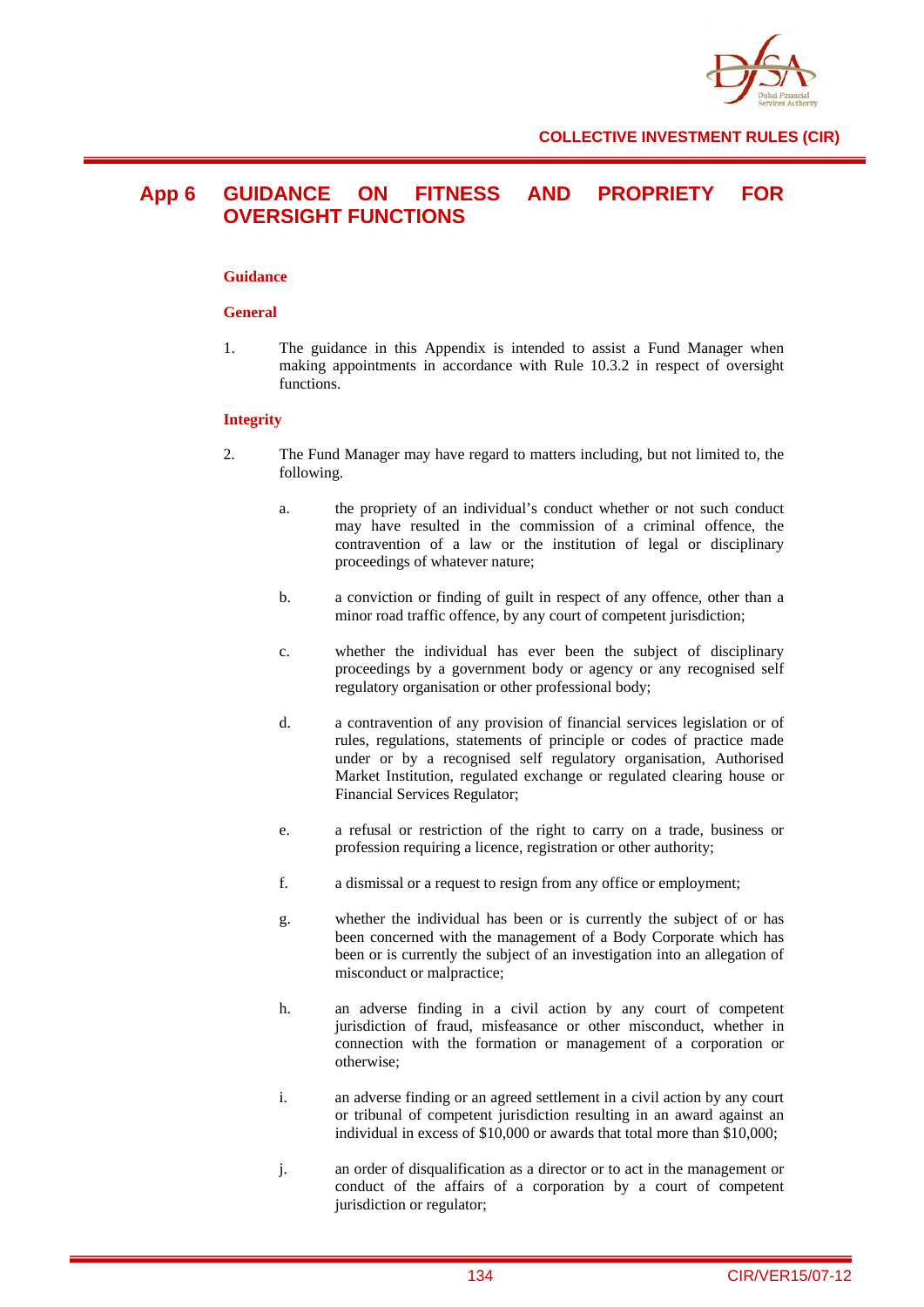

- k. whether the individual has been a director, or concerned in the management of, a Body Corporate which has gone into liquidation or administration whilst that individual was connected with that Body Corporate or within one year of such a connection;
- l. whether the individual has been a partner or concerned in the management of a partnership where one or more partners have been made bankrupt whilst that individual was connected with that partnership or within a year of such a connection;
- m. whether the individual has been the subject of a complaint in connection with a financial service, which relates to his integrity, competence or financial soundness;
- n. whether the individual has been censured, disciplined, publicly criticised by or the subject of a court order at the instigation of any DFSA, or any officially appointed inquiry, or Financial Services Regulator; or
- o. whether the individual has been candid and truthful in all his dealings with the Fund Manager .

#### **Financial soundness**

- 3. In determining the financial soundness of the individual, the Fund Manager may have regard to any factors including, but not limited to, the following:
	- a. whether the individual is able to meet his debts as they fall due; or
	- b. whether the individual has been adjudged bankrupt, been the subject of a receiving or administration order, had a bankruptcy petition served on him, had his estate sequestrated, entered into a deed of arrangement (or any contract in relation to a failure to pay due debts) in favour of his creditors or, within the last 10 years, has failed to satisfy a judgement debt under a court order, whether in the U.A.E. or elsewhere.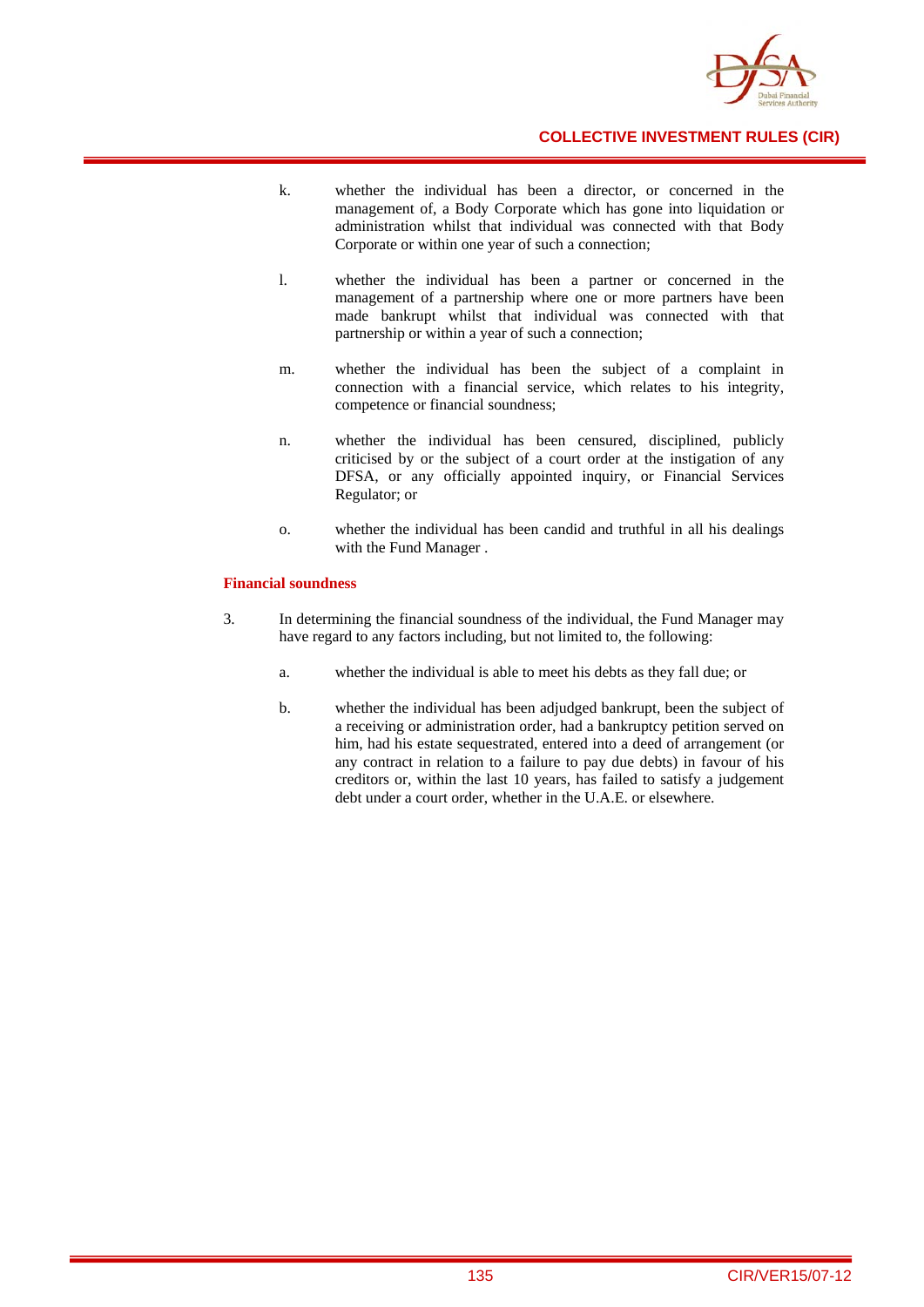

# **App 7 PUBLIC FUND PROSPECTUS DISCLOSURE**

# **A7.1 Mandatory contents of a Prospectus of a Public Fund**

**A7.1.1** The Prospectus for a Public Fund must contain the information prescribed in the following table.

| 1            | <b>Document Status</b>                                                                                                                          |                                                                                                                                                                                                                         |  |
|--------------|-------------------------------------------------------------------------------------------------------------------------------------------------|-------------------------------------------------------------------------------------------------------------------------------------------------------------------------------------------------------------------------|--|
|              | A statement that this document is the Prospectus of the Public Fund valid as<br>at a particular date which shall be the date of the Prospectus. |                                                                                                                                                                                                                         |  |
| $\mathbf{2}$ |                                                                                                                                                 | <b>Description of the Fund</b>                                                                                                                                                                                          |  |
|              |                                                                                                                                                 | Information detailing:                                                                                                                                                                                                  |  |
|              | (a)                                                                                                                                             | the name of the Fund and that the Fund is a Public Fund established in<br>the DIFC;                                                                                                                                     |  |
|              | (b)                                                                                                                                             | the effective date of commencement of the Fund's operations and, if<br>the duration of the Fund is not unlimited, when it will or may terminate;                                                                        |  |
|              | (c)                                                                                                                                             | the legal structure of the Fund, and if the Fund is a specialist class of<br>Fund as defined in chapter 3, the relevant specialist class of the Fund it<br>is, and whether it is a Listed Fund or intends to be Listed; |  |
|              | (d)                                                                                                                                             | the basis upon which Persons are eligible to participate in the Fund<br>and, where applicable, the minimum initial investment;                                                                                          |  |
|              | (e)                                                                                                                                             | that the Unitholders are not liable for the debts of the Fund, unless the<br>applicable legislation prescribes otherwise and, if so, a statement<br>specifying those circumstances;                                     |  |
|              | (f)                                                                                                                                             | the base currency of the Fund and where relevant, the maximum and<br>minimum sizes of the Fund's capital;                                                                                                               |  |
|              | (g)                                                                                                                                             | the circumstances in which the Fund may be wound up under the Law<br>and the Rules in this module and a summary of the procedure for, and<br>the rights of Unitholders under, such a winding up;                        |  |
|              | (h)                                                                                                                                             | if the Fund is an Umbrella Fund, whether it is constituted as a Protected<br>Cell Company or not; and                                                                                                                   |  |
|              | (i)                                                                                                                                             | that no Units will be issued on the basis of the Prospectus after the<br>expiry date specified in the Prospectus.                                                                                                       |  |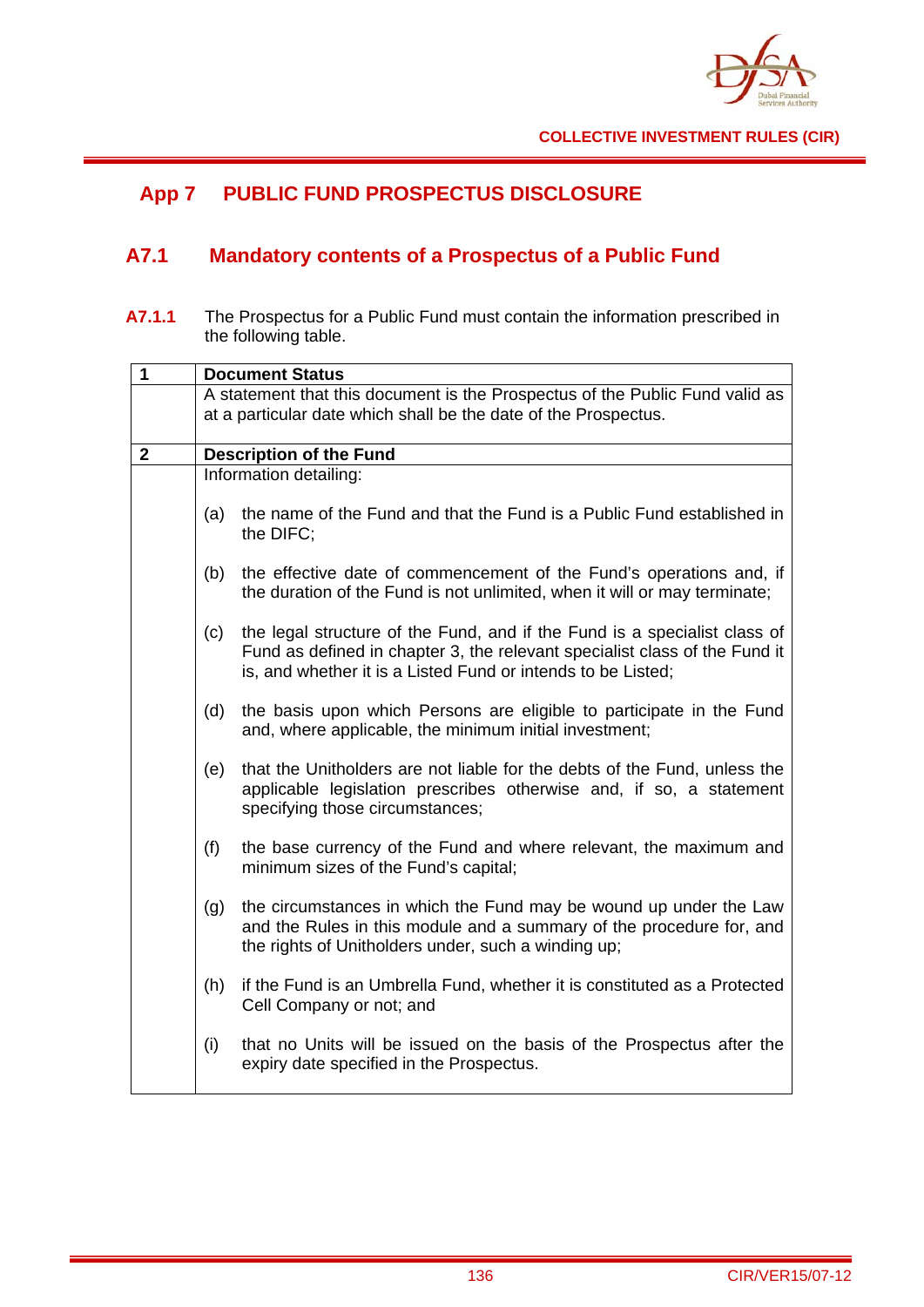

| $\mathbf{3}$ |     | Investment objectives and policy                                        |                                                                                                                                                                                         |  |
|--------------|-----|-------------------------------------------------------------------------|-----------------------------------------------------------------------------------------------------------------------------------------------------------------------------------------|--|
|              | (1) | Sufficient information to enable a Unitholder or prospective Unitholder |                                                                                                                                                                                         |  |
|              |     |                                                                         | to ascertain:                                                                                                                                                                           |  |
|              |     |                                                                         | (a) the investment objectives of the Fund and its investment policy for<br>achieving those investment objectives, including:                                                            |  |
|              |     |                                                                         | (i)<br>the general nature of the portfolio and any intended<br>specialisation;                                                                                                          |  |
|              |     |                                                                         | the policy for the spreading of risk in the Fund Property<br>(ii)<br>including an explanation of any potential risks identified;                                                        |  |
|              |     |                                                                         | (iii) the policy in relation to the exercise of borrowing powers; and                                                                                                                   |  |
|              |     |                                                                         | (iv) the policy in relation to using Derivatives for speculations or<br>hedging purposes;                                                                                               |  |
|              |     |                                                                         | (b) a description of any restrictions in the assets in which investment<br>may be made; and                                                                                             |  |
|              |     |                                                                         | (c) the extent (if any) to which that investment policy does not<br>envisage remaining fully invested at all times.                                                                     |  |
|              | (2) |                                                                         | For investment in Real Property:                                                                                                                                                        |  |
|              |     |                                                                         | (a) the countries or territories in which the Fund may invest;                                                                                                                          |  |
|              |     |                                                                         | (b) the types of Real Property, including the policy in relation to<br>encumbrances and lease period; and                                                                               |  |
|              |     |                                                                         | (c) the policy of the Fund Manager in relation to insurance of Real<br>Property forming part of the Fund Property.                                                                      |  |
|              | (3) |                                                                         | If intended, whether the Fund Property may consist of Units in Funds<br>which are managed by or operated by the Fund Manager or by one of<br>its associates and a statement specifying: |  |
|              |     |                                                                         | (a) the basis of the maximum amount of the charges in respect of<br>transactions in the Fund invested in; and                                                                           |  |
|              |     |                                                                         | (b) the extent to which any such charges will be reimbursed to the<br>Fund.                                                                                                             |  |
|              | (4) |                                                                         | In the case of a Hedge Fund, an explanation of the types of strategies to<br>be employed by the Fund Manager and the associated risks.                                                  |  |
|              |     |                                                                         |                                                                                                                                                                                         |  |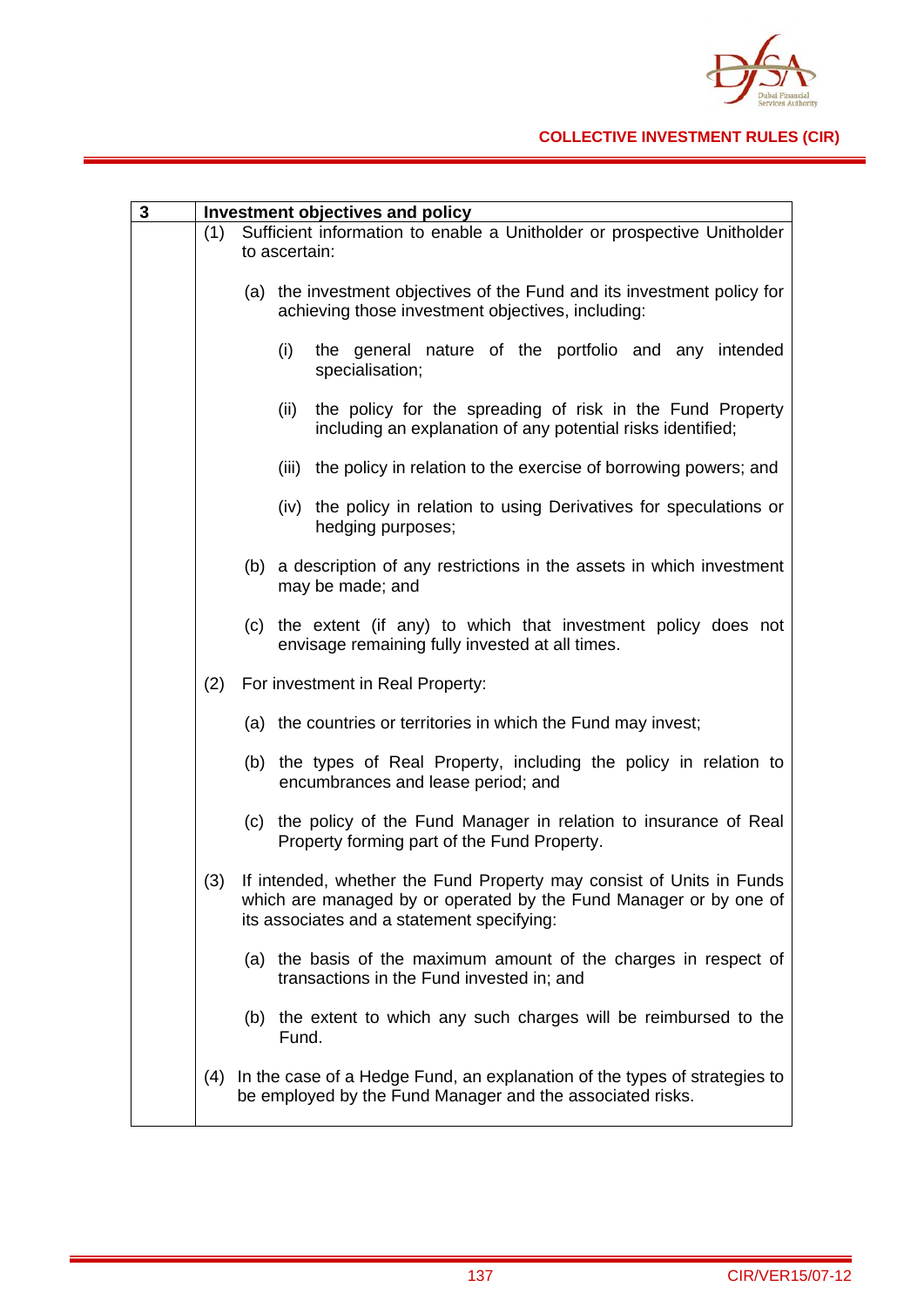

| 4 | Distribution and accounting period                  |                                                                                                                                                                                                                                                                                      |
|---|-----------------------------------------------------|--------------------------------------------------------------------------------------------------------------------------------------------------------------------------------------------------------------------------------------------------------------------------------------|
|   | of the procedures:                                  | Relevant details of the accounting and distribution periods and a description                                                                                                                                                                                                        |
|   | (a)                                                 | for determining and applying income (including how any distributable<br>income is paid); and                                                                                                                                                                                         |
|   | (b)                                                 | relating to unclaimed distributions.                                                                                                                                                                                                                                                 |
| 5 |                                                     | The characteristics of Units in the Fund                                                                                                                                                                                                                                             |
|   | Information as to:                                  |                                                                                                                                                                                                                                                                                      |
|   | (a)                                                 | the names of the classes of Units of the Fund or Sub-Fund in issue or<br>available for issue and the rights attached to them in so far as they vary<br>from the rights attached to other classes of Units in the Fund or the<br>Sub-Fund as applicable;                              |
|   | (b)                                                 | how Unitholders may exercise their voting rights and what they are; and                                                                                                                                                                                                              |
|   | (c)                                                 | the circumstances where a mandatory redemption, cancellation or<br>conversion of a Unit from one class to another may be required.                                                                                                                                                   |
| 6 | <b>The Fund Manager</b>                             |                                                                                                                                                                                                                                                                                      |
|   |                                                     | The following particulars of the Fund Manager:                                                                                                                                                                                                                                       |
|   | (a)                                                 | its name, whether the Fund Manager is incorporated in the DIFC or<br>elsewhere and the date of such incorporation, and if the Fund Manager<br>is an External Fund Manager, that fact and the details of the Appointed<br>Fund Administrator or Custody Provider under Rule 6.1.3(a); |
|   | (b)                                                 | its address, and if applicable, that of the Appointed Fund Administrator<br>or Trustee, as the case may be, and the registered office in the DIFC;                                                                                                                                   |
|   | (c)                                                 | if it is a subsidiary, the name of its ultimate Holding Company and the<br>country or territory in which that holding company is incorporated;                                                                                                                                       |
|   | (d)<br>and                                          | the amount of its issued share capital and how much of it is paid up;                                                                                                                                                                                                                |
|   | (e)                                                 | a summary of the material provisions of the contract between the Fund<br>and its Fund Manager which may be relevant to Unitholders, including<br>provisions relating to termination, compensation on termination and<br>indemnity.                                                   |
| 7 | Directors and Partners of an Investment Undertaking |                                                                                                                                                                                                                                                                                      |
|   |                                                     | Other than for the Fund Manager:                                                                                                                                                                                                                                                     |
|   | (a)                                                 | for an Investment Company, the names and positions in the Investment<br>Company of the Directors;                                                                                                                                                                                    |
|   | (b)                                                 | for an Investment Partnership, the names of the other General Partners<br>or any other partners who manage the affairs of the Fund on a day to<br>day basis; and                                                                                                                     |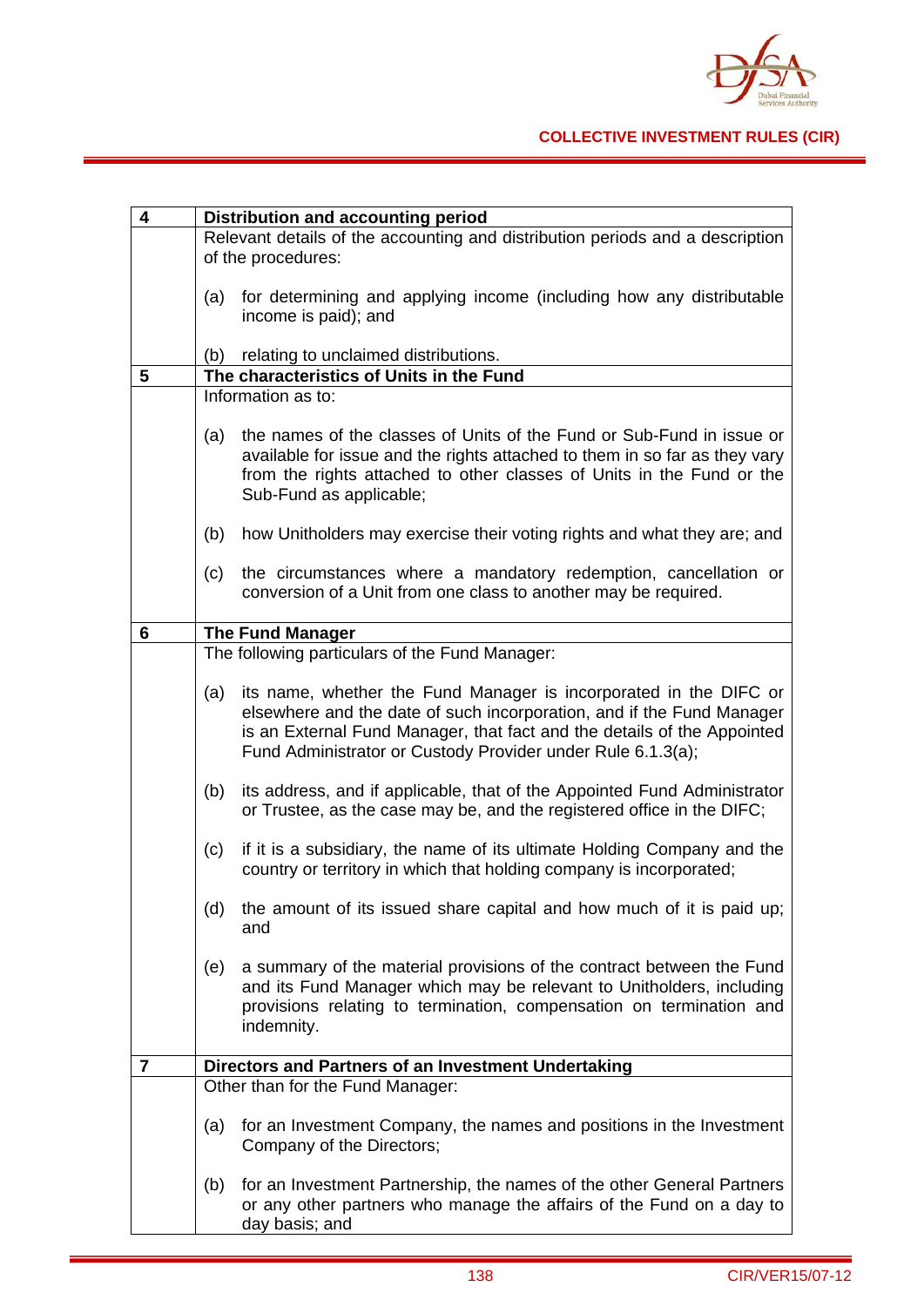

|                                                                                                          | (c) the manner, amount and calculation of the remuneration of the Directors<br>or Partners in (1) or (2) as the case may be.                        |  |
|----------------------------------------------------------------------------------------------------------|-----------------------------------------------------------------------------------------------------------------------------------------------------|--|
| <b>Oversight Arrangement</b>                                                                             |                                                                                                                                                     |  |
|                                                                                                          | In relation to a Public Fund, the details of the Persons providing the                                                                              |  |
|                                                                                                          | oversight function for the Fund including their remuneration.                                                                                       |  |
|                                                                                                          | <b>Service Providers and Advisers</b>                                                                                                               |  |
|                                                                                                          | If a Fund Manager delegates any activities or outsources any functions to a                                                                         |  |
|                                                                                                          | Service Provider or if an investment adviser is retained in connection with                                                                         |  |
| the business of the Fund:                                                                                |                                                                                                                                                     |  |
|                                                                                                          | its name;                                                                                                                                           |  |
|                                                                                                          |                                                                                                                                                     |  |
| (b)                                                                                                      | which Financial Services Regulator authorises that Person; and                                                                                      |  |
|                                                                                                          |                                                                                                                                                     |  |
|                                                                                                          | details of the arrangements.<br>The Auditor and Custodian and Trustee                                                                               |  |
|                                                                                                          | The name of the Auditor and of the Eligible Custodian of the Fund. If                                                                               |  |
|                                                                                                          | applicable the name of the Trustee of the Fund.                                                                                                     |  |
|                                                                                                          | <b>The Register of Unitholders</b>                                                                                                                  |  |
|                                                                                                          | Details of the address in the DIFC where the register of Unitholders is kept                                                                        |  |
|                                                                                                          | and can be inspected by Unitholders of the Fund.                                                                                                    |  |
|                                                                                                          | <b>Payments out of the Fund Property</b>                                                                                                            |  |
|                                                                                                          | The payments that may be made out of the Fund Property to any Person,<br>whether by way of remuneration for services, or reimbursement of expenses. |  |
|                                                                                                          | For each category of remuneration or expense, the following should be                                                                               |  |
|                                                                                                          | specified in a manner which is clear, concise and understandable for Retail                                                                         |  |
| Clients where the Fund is to be so offered:<br>the current rates or amounts of such remuneration;<br>(a) |                                                                                                                                                     |  |
|                                                                                                          |                                                                                                                                                     |  |
| (c)                                                                                                      | how notice will be given to Unitholders of the Fund Manager's intention<br>to:                                                                      |  |
|                                                                                                          | introduce a new category of remuneration for its services;<br>(i)                                                                                   |  |
|                                                                                                          | (ii)<br>increase the basis of any current charge;                                                                                                   |  |
|                                                                                                          | change the basis of the treatment of a payment from the capital<br>(iii)<br>property; and                                                           |  |
|                                                                                                          | particulars of that introduction or increase and when it will take<br>(iv)<br>place;                                                                |  |
| (d)                                                                                                      | the types of any other charges and expenses that may be taken out of<br>the Fund Property; and                                                      |  |
|                                                                                                          |                                                                                                                                                     |  |
|                                                                                                          | (a)<br>(C)                                                                                                                                          |  |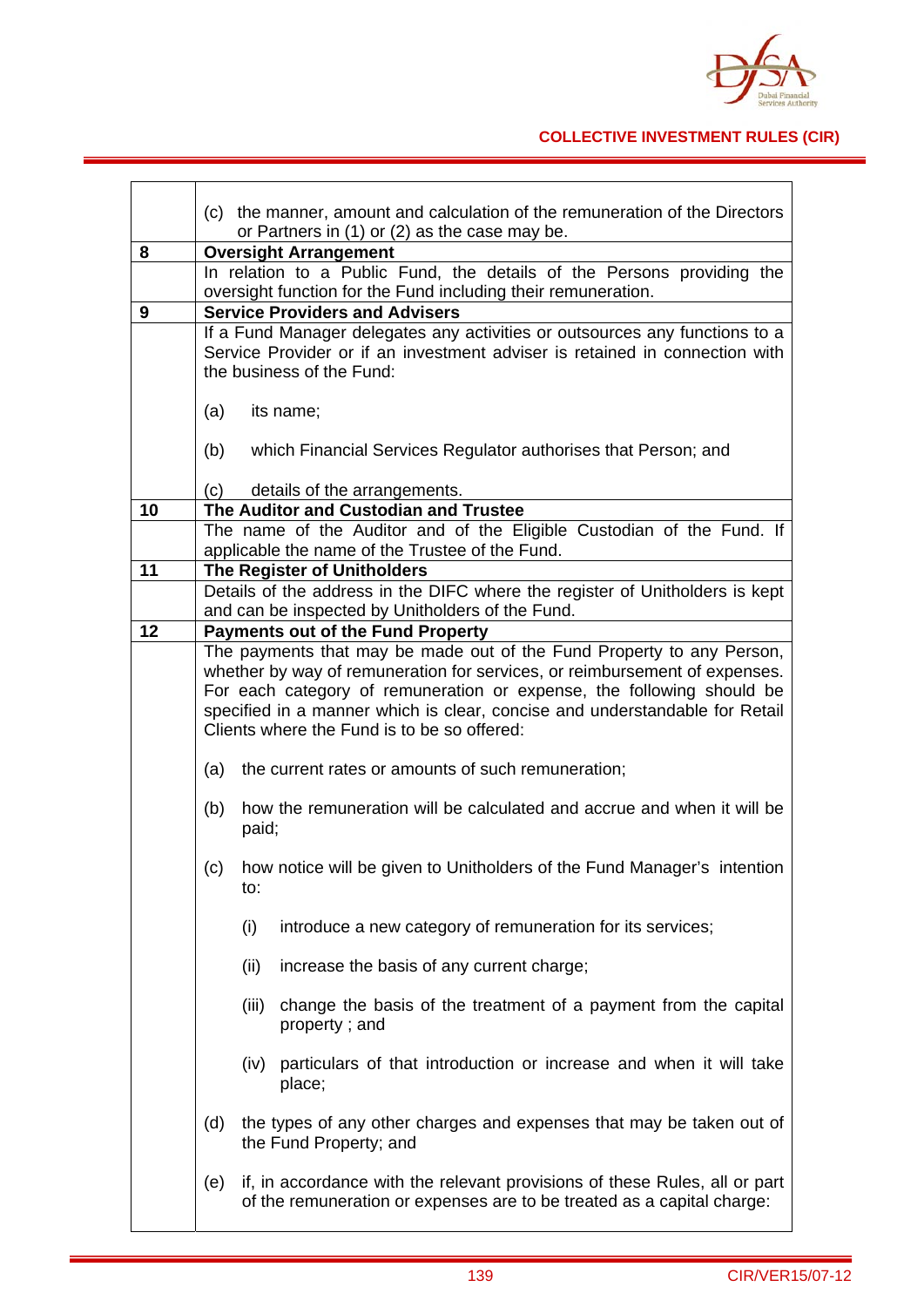

## **COLLECTIVE INVESTMENT RULES (CIR)**

|    |                                       | (i)<br>that fact; and                                                                                                                                                                                                                                                                                |  |
|----|---------------------------------------|------------------------------------------------------------------------------------------------------------------------------------------------------------------------------------------------------------------------------------------------------------------------------------------------------|--|
|    |                                       | (ii)<br>the basis of the charges which may be so treated.                                                                                                                                                                                                                                            |  |
| 13 | <b>Dealing</b>                        |                                                                                                                                                                                                                                                                                                      |  |
|    | Details of:                           |                                                                                                                                                                                                                                                                                                      |  |
|    | (a)                                   | the dealing days and times in the dealing day on which the Fund<br>Manager will receive requests for the sale and redemption of Units;                                                                                                                                                               |  |
|    | (b)                                   | the procedures for effecting:                                                                                                                                                                                                                                                                        |  |
|    |                                       | (i)<br>the issue, sale and redemption of Units; and                                                                                                                                                                                                                                                  |  |
|    |                                       | the settlement of transactions;<br>(ii)                                                                                                                                                                                                                                                              |  |
|    | (c)                                   | the steps required to be taken by a Unitholder in redeeming Units<br>before he can receive the proceeds, including any relevant notice<br>periods, and the circumstances and periods in which a deferral of<br>payment may be applied;                                                               |  |
|    | (d)                                   | the circumstances in which the redemption of Units may be suspended;                                                                                                                                                                                                                                 |  |
|    | (e)                                   | details of the minimum number or value of each type of Unit in the Fund<br>which:                                                                                                                                                                                                                    |  |
|    |                                       | (i)<br>any one Person may hold; and                                                                                                                                                                                                                                                                  |  |
|    |                                       | (ii)<br>may be the subject of any one transaction of issue, sale or<br>redemption by the Fund Manager;                                                                                                                                                                                               |  |
|    | (f)                                   | the circumstances in which the Fund Manager may arrange for, and the<br>procedure for, a redemption of Units in specie; and                                                                                                                                                                          |  |
|    | (g)                                   | the circumstances in which the further issue of Units in any particular<br>class may be limited and the procedures relating to this.                                                                                                                                                                 |  |
| 14 | <b>Valuation of the Fund Property</b> |                                                                                                                                                                                                                                                                                                      |  |
|    | Details as to:                        |                                                                                                                                                                                                                                                                                                      |  |
|    | (a)                                   | how frequently and at what times of the day the Fund Property will be<br>regularly valued to determine the price at which Units in the Fund may<br>be purchased from or redeemed by the Fund Manager<br>and a<br>description of any circumstance where the Fund Property may be<br>specially valued; |  |
|    | (b)                                   | in relation to each purpose for which the Fund Property must be valued,<br>the basis on which it will be valued;                                                                                                                                                                                     |  |
|    | (c)                                   | how the single price of Units of each class will be determined, including<br>whether a forward or historic price basis is to be applied;                                                                                                                                                             |  |
|    | (d)                                   | details as to how the prices of Units will be published following each<br>valuation; and                                                                                                                                                                                                             |  |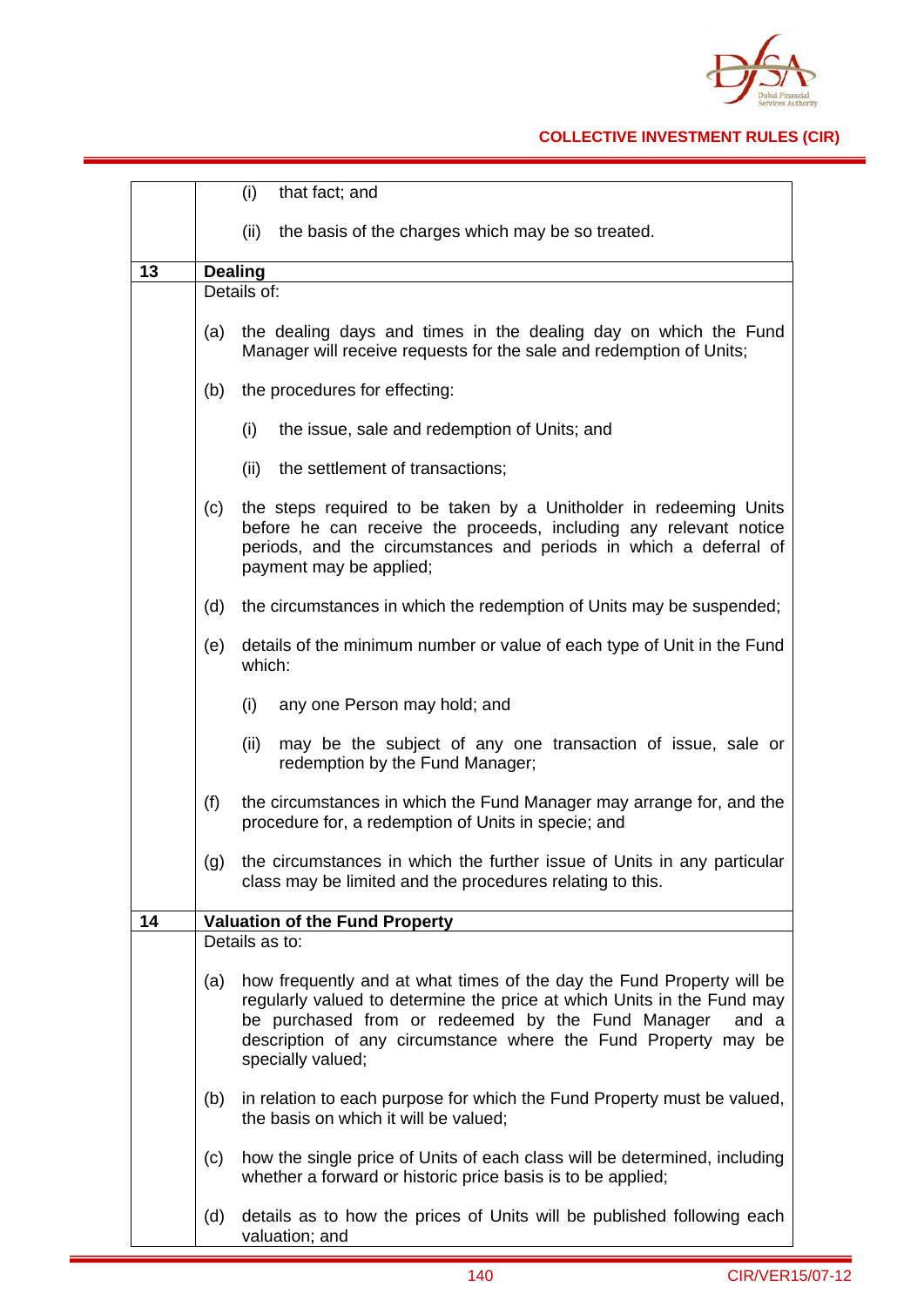

## **COLLECTIVE INVESTMENT RULES (CIR)**

|    | if valuation is to be suspended under certain circumstances, details of<br>(e)<br>such circumstances. |  |
|----|-------------------------------------------------------------------------------------------------------|--|
|    |                                                                                                       |  |
| 15 | <b>Sale and Redemption Charges</b>                                                                    |  |
|    | If the Fund Manager makes any charges on sale or redemption of Units,                                 |  |
|    | details of the charging structure and how notice will be provided to                                  |  |
|    | Unitholders of any change in the relevant charge.                                                     |  |
| 16 | <b>Financial Reports</b>                                                                              |  |
|    | Details as to:                                                                                        |  |
|    |                                                                                                       |  |
|    | when annual and interim reports will be published; and<br>(a)                                         |  |
|    |                                                                                                       |  |
|    | the address in the DIFC at which copies of the Constitution, any<br>(b)                               |  |
|    | amending instrument and the most recent annual and interim reports                                    |  |
|    | may be inspected and from which copies may be obtained.                                               |  |
| 17 | Information in respect of Umbrella Funds                                                              |  |
|    | In the case of an Umbrella Fund, the following information:                                           |  |
|    |                                                                                                       |  |
|    | that a Unitholder may exchange Units in one Sub-Fund for Units in<br>(a)                              |  |
|    | another Sub-Fund and that such an exchange is treated as a                                            |  |
|    | redemption and sale;                                                                                  |  |
|    |                                                                                                       |  |
|    | what charges may be made on exchanging Units in one Sub-Fund for<br>(b)                               |  |
|    | Units in other Sub-Funds;                                                                             |  |
|    |                                                                                                       |  |
|    | the policy for allocating between Sub-Funds any assets of, or costs,<br>(c)                           |  |
|    | charges and expenses payable out of, the Fund Property which are not                                  |  |
|    | attributable to any particular Sub-Fund;                                                              |  |
|    |                                                                                                       |  |
|    | (d)<br>in respect of each Sub-Fund, the currency in which the Fund Property                           |  |
|    | allocated to it will be valued and the price of Units calculated and                                  |  |
|    | payments made, if this currency is not the base currency of the                                       |  |
|    | Umbrella Fund; and                                                                                    |  |
|    |                                                                                                       |  |
|    | (e)<br>in the case of an Umbrella Fund that is not formed as a Protected Cell                         |  |
|    | Company, in the event of such an Umbrella Fund being unable to meet                                   |  |
|    | liabilities attributable to any particular Sub-Fund out of the assets                                 |  |
|    | attributable to that Sub-Fund, the remaining liabilities may have to be                               |  |
|    | met out of the assets attributable to other Sub-Funds i.e. that the Sub-                              |  |
|    | Funds are not "ring fenced".                                                                          |  |
| 18 | Other relevant information                                                                            |  |
|    | If applicable, names and addresses of the banker, lawyer, registrar and any                           |  |
|    |                                                                                                       |  |
|    | other Person undertaking any significant activities in relation to the Fund.                          |  |